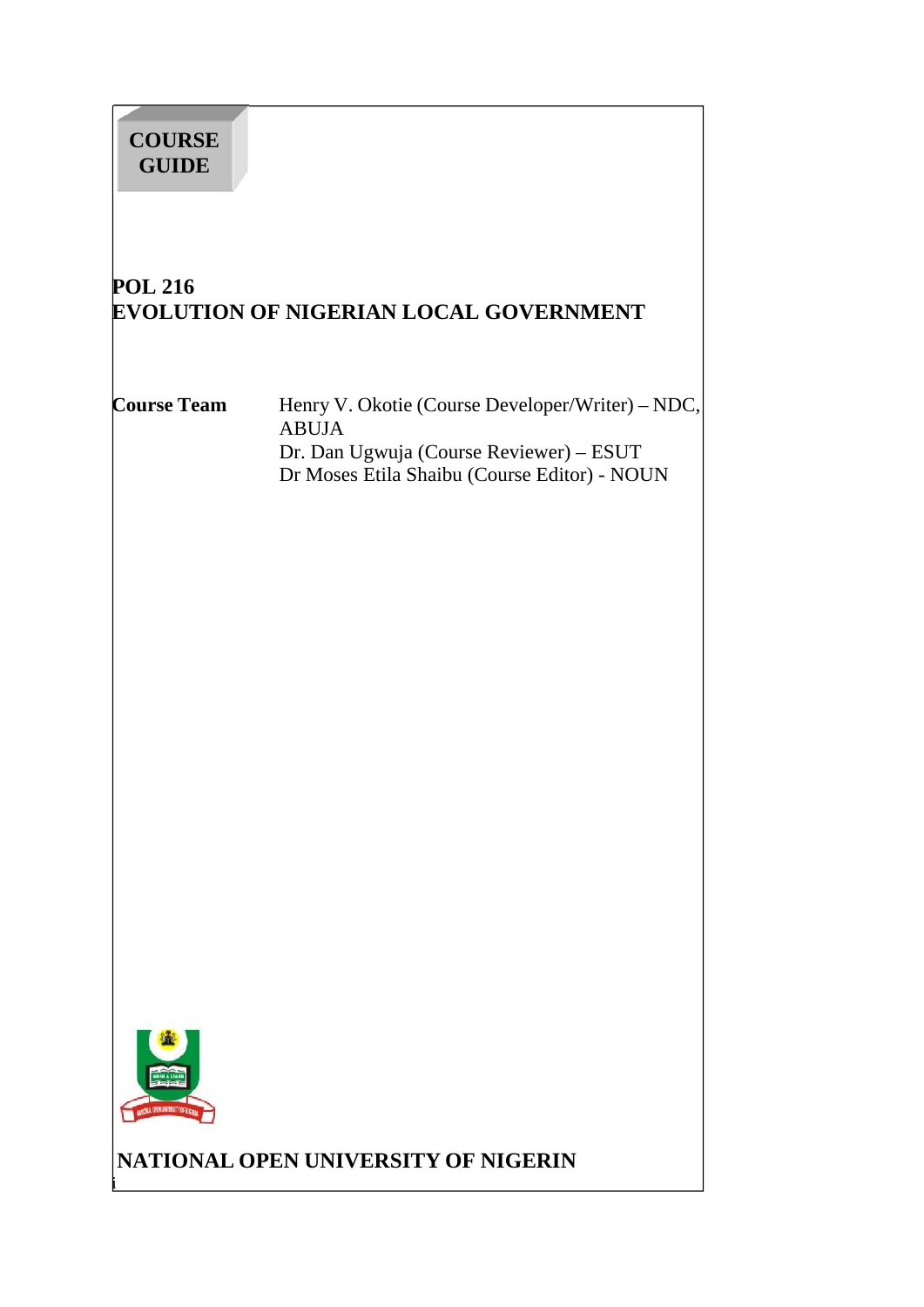© 2020 by NOUN Press National Open University of Nigeria Headquarters University Village Plot 91, Cadastral Zone Nnamdi Azikiwe Expressway Jabi, Abuja.

Lagos Office 14/16 Ahmadu Bello Way Victoria Island Lagos.

e-mail: centralinfo@nou.edu.ng URL: www.nou.edu.ng

All rights reserved. No part of this book may be reproduced, in any form or by any means, without permission in writing from the publisher.

Printed: 2019

Revised and Reprinted 2020

ISBN:978-058-995-1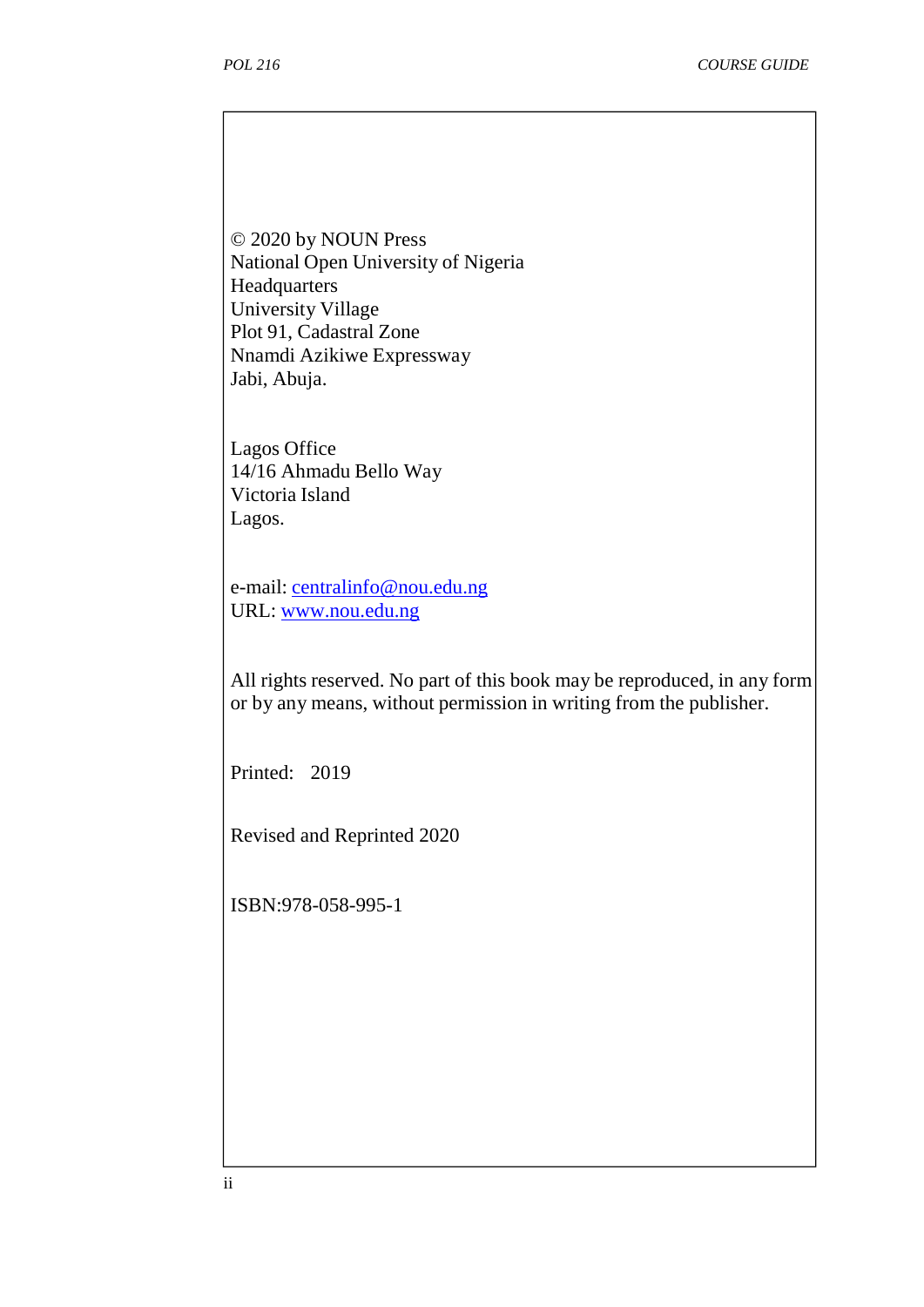# **COURSE DESCRIPTION**

#### POL 216: Evolution of Nigeria Local Governments (3 Credit Units)

This course examines the Evolution of Nigerian Local Government. Module one will do an overview on meaning, Theories features, Types/Classification of Local Government System and Justification for Local Government. While Module two will undertake a historic journey into Local Government in Pre-Colonial, Colonial Era of Nigeria: Native System, Local Government Reforms in the 1950s in Nigeria, the 1976 Local Government Reforms and Local Government Autonomy. Module three shall dwell on the functions of Local Government in Nigeria within the ambit of Administrative, Political, Economic/Developmental, Exclusive, Concurrent and Delegated functions of Local Government. Module four will examine the sources and management of Local Government finances in Nigeria with emphases on Internal/External Revenue Generation, Management of Local Government Finance, Public- Private Partnership, and Local Government and Inter-Governmental Relations in Nigeria. Finally, Module five will x-ray the problems of Local Government in Nigeria within the context of Political, Socio economic, Developmental, Financial and Misappropriation of funds in Local Government.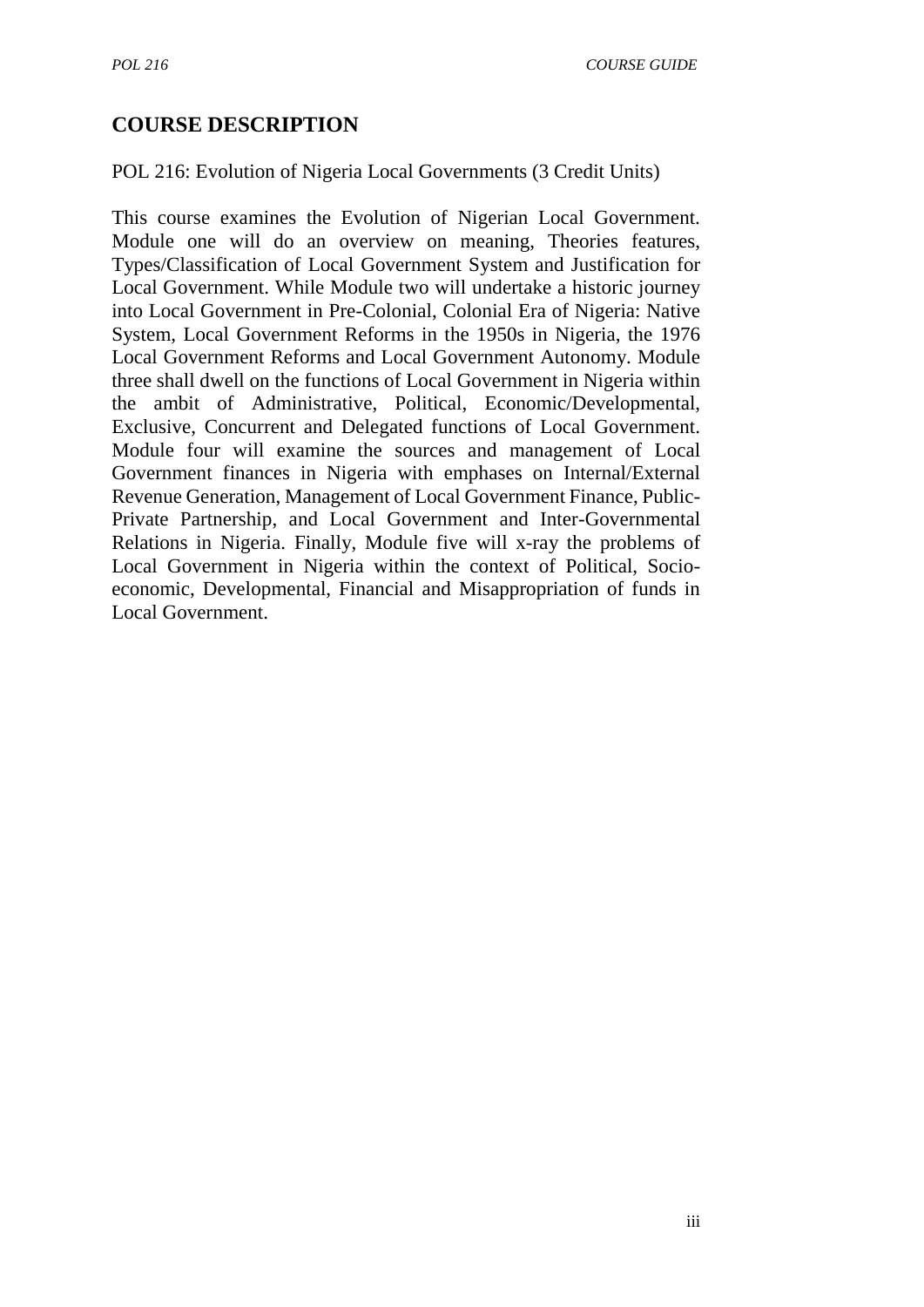# **CONTENT PAGE**

| V              |
|----------------|
| V              |
| V              |
| V <sub>1</sub> |
| V <sub>1</sub> |
| vii            |
| V111           |
| viii           |
| <b>V111</b>    |
| 1X             |
| $\mathbf{x}$   |
| $\mathbf{x}$   |
| $\overline{X}$ |
| X1             |
| X1             |
| X111           |
| X111.          |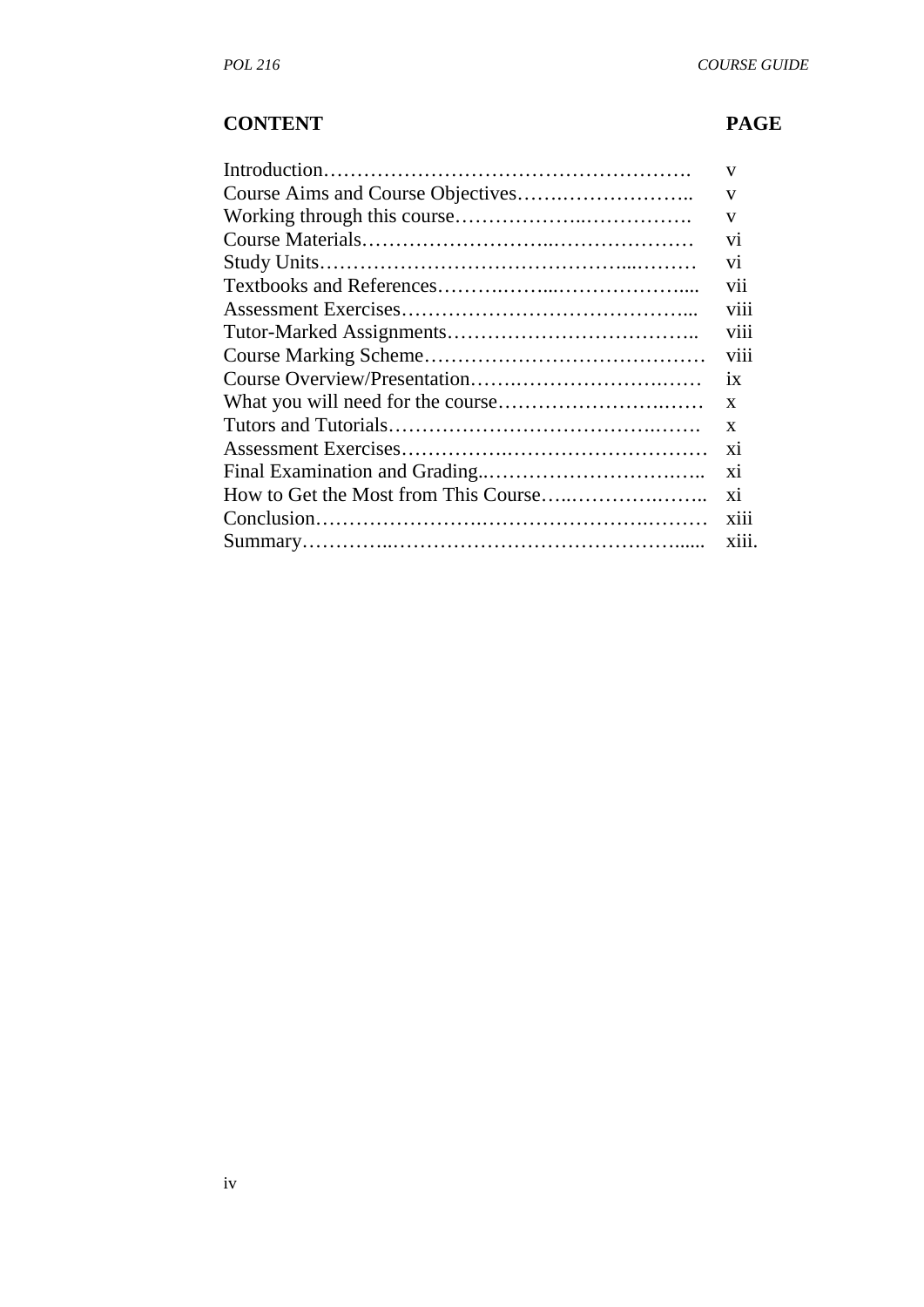# **INTRODUCTION**

POL 216 Evolution of Nigerian Local Government is a one semester course in the second year of B.Sc. (Hons.) Degree in Political Science. It is a three unit Credit Course designed to enable the students grasp the contemporary issues and their importance in the evolution of Nigerian Local Government System. This has become imperative in view of the increased roles expected from the local government authorities in Nigeria by the people as the closest level of political administration. The Course begins with a brief introductory module aimed at enhancing the students understanding of the contending issues in the evolution of Local Government System such as- Meaning of Local Government, Theories of Local Government, Features of Local Government, Types/Classifications of Local Government Systems and Justification for Local Government. The study units are basically structured into modules and each module is divided into five units. A unit guide comprises of instructional materials. It summaries the course content, course guidelines, suggestions and steps to take while studying. You can also find self-assessment exercises for your study for easy assimilation.

# **COURSE AIMS AND OBJECTIVES**

The primary aim of this course is to provide students of Political Science with a comprehensive knowledge of the Evolution of Nigerian Local Government. The specific objectives include the following:

- i. Acquire the basic knowledge of concepts and evolution of local government system in Nigeria.
- ii. Understand the salient functions of local government in Nigeria.
- iii. To have an insight into the sources and management of local government finance, its challenges and how to grapple with them.

The specific objectives of each study unit can be found at the beginning of each unit and you are advised to make references to them while studying. It is necessary and helpful for you to check at the end of the unit if your progress is in tandem with the stated objectives and if you can successfully answer the self-assessment exercises. The overall objectives of the course will be achieved if you diligently study and complete all the units in the course.

# **WORKING THROUGH THE COURSE**

To complete the course, you are required to read the study units and other related materials. You will also need to undertake practical exercises for which you need a pen, a note book, and other materials that will be listed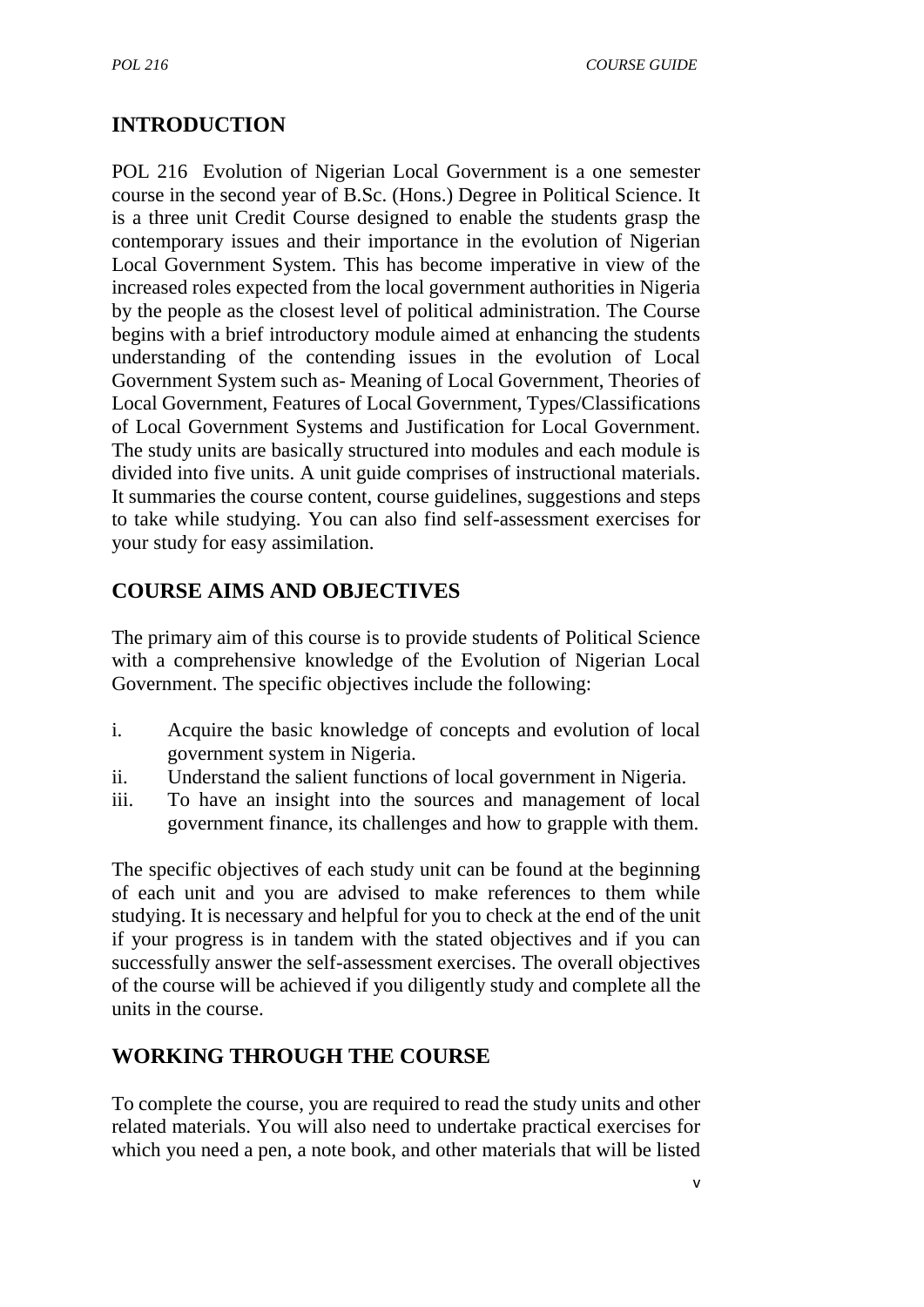in this guide. You are also encouraged to avail yourself of vital policy documents of Local Government of your choice, interview relevant staff of the Local Government as a way of gaining more insight into the concepts under study. The exercises are to aid you in understanding the concepts being presented. At the end of each unit, you will be required to submit written assignment for assessment purposes. At the end of the course, you will be expected to write a final examination.

## **THE COURSE MATERIAL**

In this course, as in all other courses, the major components you will find are as follows:

- 1. Course Guide
- 2. Study Units
- 3. Textbooks
- 4. Assignments

## **STUDY UNITS**

There are 25 study units in this course. They are:

#### **MODULE 1 Basic Concepts**

- Unit 1 Meaning of Local Government
- Unit 2 Theories of Local Government
- Unit 3 Features of Local Government
- Unit 4 Types/Classification of Local Government<br>
Unit 5 Institution for Local Government
- Justification for Local Government

#### **MODULE 2 Evolution of Local Government in Nigeria**

- Unit 1 Local Government in Pre-colonial Nigeria
- Unit 2 Local Government in Colonial Era in Nigeria: Native Administration
- Unit 3 Local Government Reforms in 1950 in Nigeria
- Unit 4 The 1976 Local Government Reforms in Nigeria
- Unit 5 Local Government Autonomy in Nigeria

#### **MODULE 3 Functions of Local Government in Nigeria**

- Unit 1 Administrative functions of Local Government in Nigeria
- Unit 2 Political functions of Local Government in Nigeria
- Unit 3 Economic/Developmental functions of Local Government in Nigeria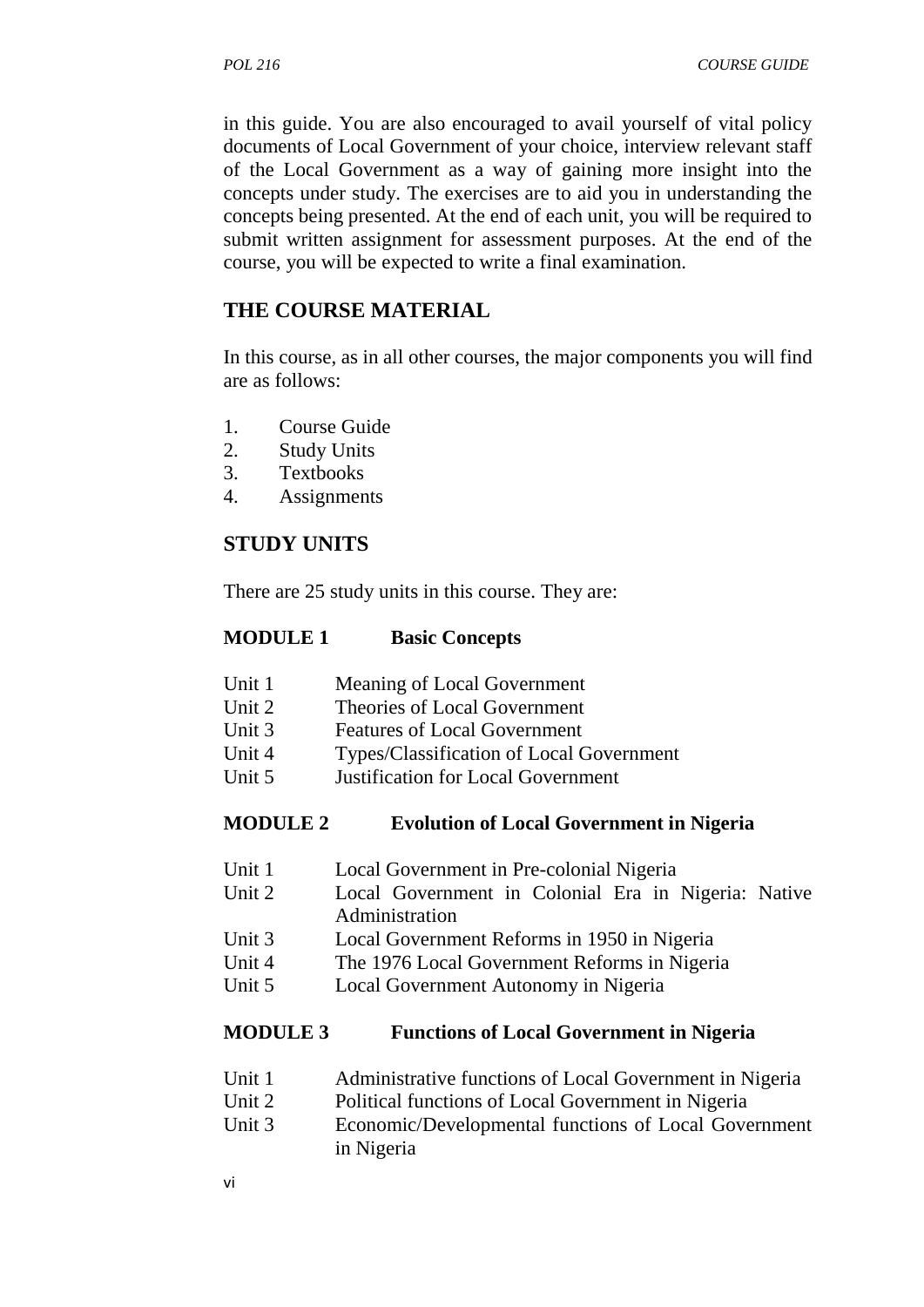| Unit 4 | Exclusive functions of Local Government in Nigeria     |
|--------|--------------------------------------------------------|
| Unit 5 | Concurrent and Delegated functions of Local Government |
|        | in Nigeria                                             |

#### **MODULE 4 Sources and Management of Local Government Finance in Nigeria**

| Unit 1 | Internal Revenue Generation for Local Government in       |
|--------|-----------------------------------------------------------|
|        | Nigeria                                                   |
| Unit 2 | External Revenue Generation for Local Government in       |
|        | Nigeria                                                   |
| Unit 3 | Management of Local Government Finance in Nigeria         |
| Unit 4 | Public Private Partnership in Local Government in Nigeria |
| Unit 5 | Local Government and Inter-Governmental Relations in      |
|        | Nigeria                                                   |

## **MODULE 5 Problems of Local Government in Nigeria**

| Unit 1 | Political problems of Local Government in Nigeria        |
|--------|----------------------------------------------------------|
| Unit 2 | Socio-Economic problems of Local Government in Nigeria   |
| Unit 3 | Developmental problems of Local Government in Nigeria    |
| Unit 4 | Financial problems of Local Government in Nigeria        |
| Unit 5 | Misappropriation of funds in Local Government in Nigeria |

As you can observe, the course begins with the basics and expands into a more elaborate, complex and detailed form. All you need to do is to follow the instructions as provided in each unit. In addition, some self assessment exercises have been provided with which you can test your progress with the text and determine if your study is fulfilling the stated objectives. Tutor-marked assignments have also been provided to aid your study. All these will assist you to be able to fully grasp knowledge of Evolution of Nigerian Local Government.

# **TEXTBOOKS AND REFERENCES**

At the end of each unit, you will find a list of relevant reference materials which you may yourself wish to consult as the need arises, even though I have made efforts to provide you with the most important information you need to pass this course. However, I would encourage you, as a second year student to cultivate the habit of consulting as many relevant materials as you are able to within the time available to you. In particular, be sure to consult whatever material you are advised to consult before attempting any exercise.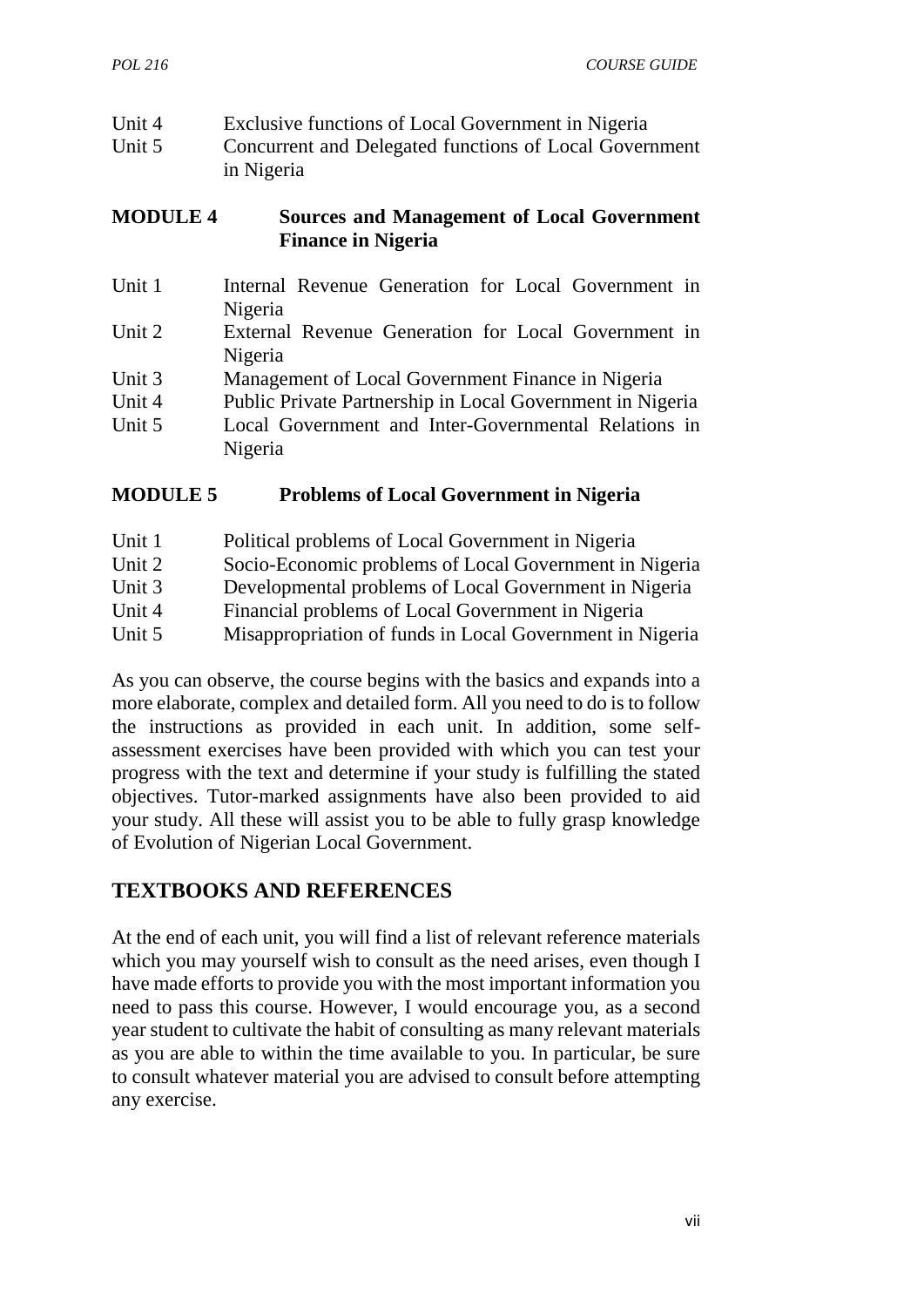## **ASSESSMENT**

Two types of assessment are involved in the course: the Self-Assessment Exercises (SAEs), and the Tutor-Marked Assessment (TMA) questions. Your answers to the SAEs are not meant to be submitted, but they are also important since they give you an opportunity to assess your own understanding of the course content. Tutor-Marked Assignments (TMAs) on the other hand are to be carefully answered and kept in your assignment file for submission and marking. This will count for 30% of your total score in the course.

## **TUTOR-MARKED ASSIGNMENT**

At the end of each unit, you will find tutor-marked assignments. There is an average of two tutor-marked assignments per unit. This will allow you to engage the course as robustly as possible. You need to submit at least four assignments of which the three with the highest marks will be recorded as part of your total course grade. This will account for 10 percent each, making a total of 30 percent. When you complete your assignments, send them including your form to your tutor for formal assessment on or before the deadline.

Self-assessment exercises are also provided in each unit. The exercises should help you to evaluate your understanding of the material so far. These are not to be submitted. You will find all answers to these within the units they are intended for.

# **COURSE MARKING SCHEME**

The following table lays out how the actual course mark allocation is broken down.

| <b>ASSESSMENT</b>        | <b>MARKS</b>                                                         |
|--------------------------|----------------------------------------------------------------------|
|                          | Four assignments (the best four of Four assignments, each marked out |
|                          | all the assignments submitted for of 10%, but highest scoring three  |
| marking)                 | selected, thus totalling 30%                                         |
| <b>Final Examination</b> | 70% of overall course score                                          |
| <b>Total</b>             | 100% of course score                                                 |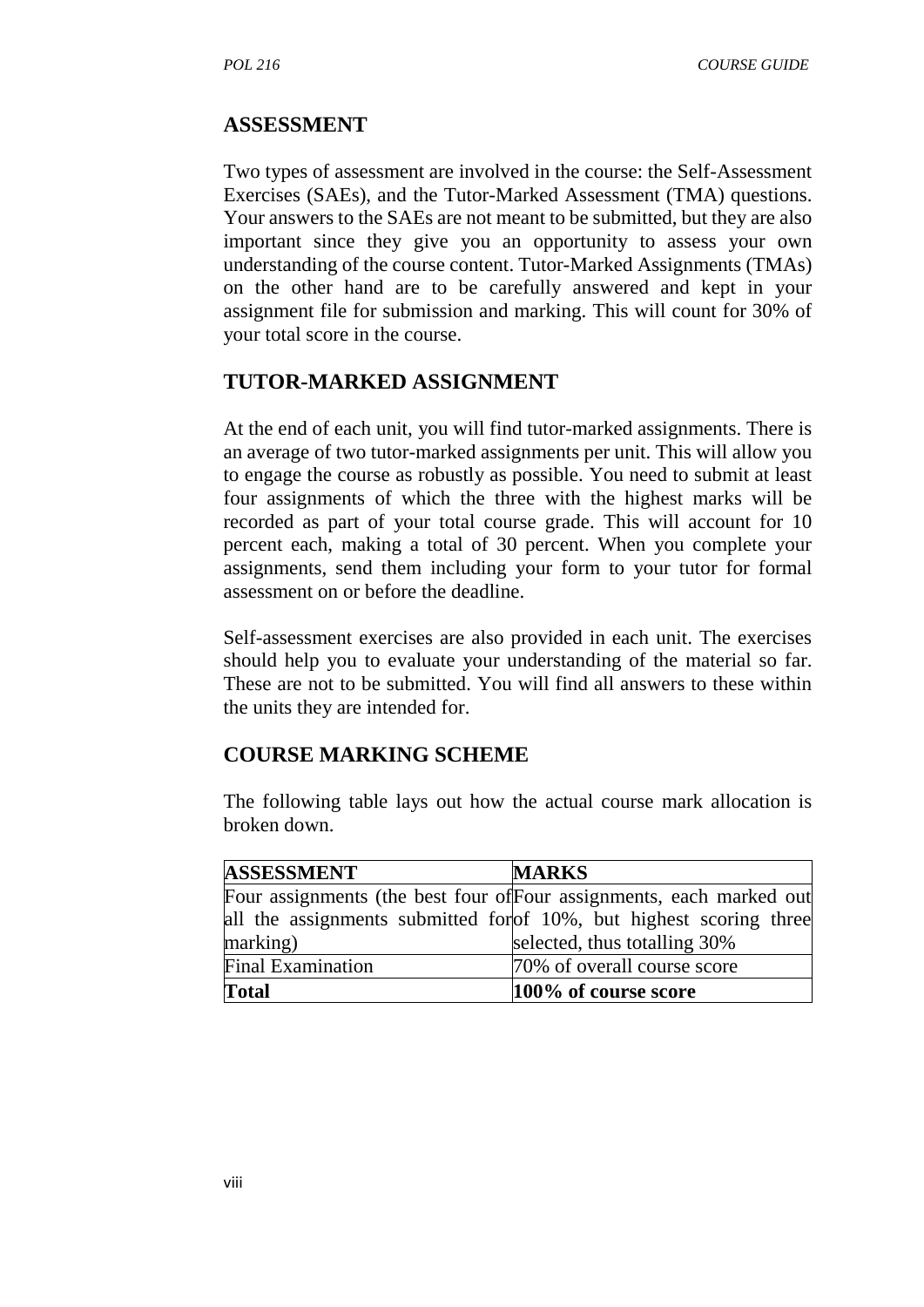# **COURSE OVERVIEW PRESENTATION SCHEME**

| <b>Units</b>                    | <b>Title of Work</b>                                                          | <b>Week</b><br><b>Activity</b> | <b>Assignment</b><br>(End-of-<br>Unit) |
|---------------------------------|-------------------------------------------------------------------------------|--------------------------------|----------------------------------------|
| <b>Course</b>                   | Nigerian Local<br>Evolution of                                                |                                |                                        |
| Guide                           | Government                                                                    |                                |                                        |
| <b>Module</b><br>1              | <b>Basic Concepts</b>                                                         |                                |                                        |
| Unit 1                          | Meaning of Local Government                                                   | Week 1                         | Assignment                             |
| Unit 2                          | Theories of Local Government                                                  | Week 2                         | Assignment<br>1                        |
| Unit 3                          | <b>Features of Local Government</b>                                           | Week 3                         | Assignment                             |
| Unit 4                          | Types/Classification<br>of<br>Local<br><b>Government Systems</b>              | Week 4                         | Assignment<br>1                        |
| Unit 5                          | <b>Justification for Local Government</b>                                     | Week 5                         | Assignment<br>1                        |
| <b>Module</b><br>$\overline{2}$ | <b>Evolution of Local Government in Nigeria</b>                               |                                |                                        |
| Unit 1                          | Local Government in Pre-colonial<br>Nigeria                                   | Week 6                         | Assignment<br>1                        |
| Unit 2                          | Local Government in Colonial Era<br>in Nigeria: Native Administration         | Week 7                         | Assignment                             |
| Unit 3                          | Local Government Reforms<br>in<br>1950 in Nigeria                             | Week 8                         | Assignment<br>1                        |
| Unit 4                          | The<br>1976 Local<br>Government<br>Reforms in Nigeria                         | Week 9                         | Assignment                             |
| Unit 5                          | Local Government Autonomy in<br>Nigeria                                       | Week<br>10                     | Assignment<br>L                        |
| <b>Module</b><br>3              | <b>Functions of Local Government in Nigeria</b>                               |                                |                                        |
| Unit 1                          | Political<br>functions<br>Local<br>of<br>Government in Nigeria                | Week<br>11                     | Assignment                             |
| Unit 2                          | Administrative functions of Local<br>Government in Nigeria                    | Week<br>12                     | Assignment<br>1                        |
| Unit 3                          | Economic/Developmental<br>functions of Local Government in<br>Nigeria         | Week<br>13                     | Assignment<br>1                        |
| Unit 4                          | functions<br>of<br>Exclusive<br>Local<br>Government in Nigeria                | Week<br>14                     | Assignment                             |
| Unit 5                          | Delegated<br>Concurrent<br>and<br>functions of Local Government in<br>Nigeria | Week<br>15                     | Assignment<br>1                        |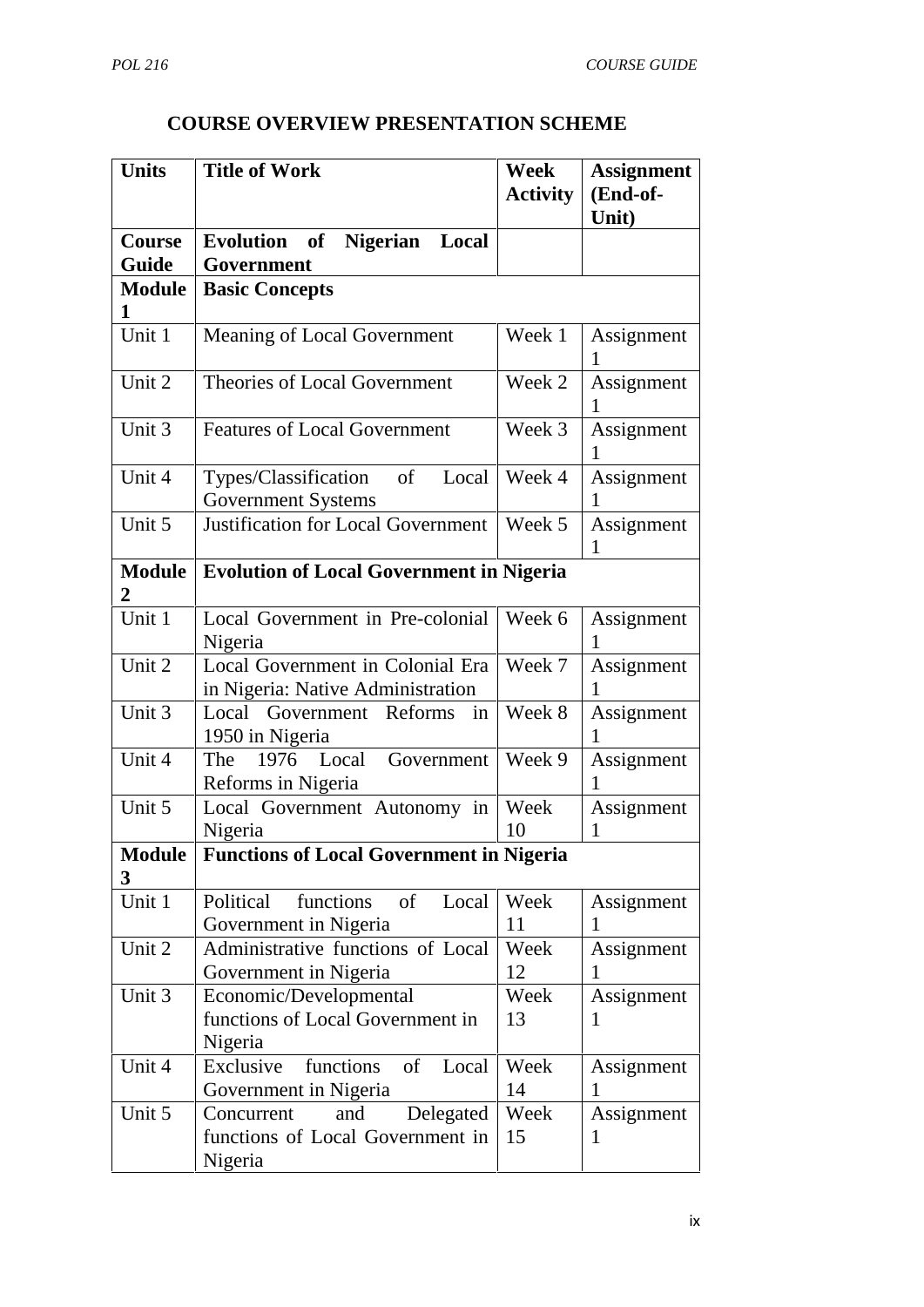| <b>Module</b> | <b>Sources and Management of Local Government Finance</b> |      |            |
|---------------|-----------------------------------------------------------|------|------------|
| 4             | in Nigeria                                                |      |            |
| Unit 1        | Internal Revenue Generation for                           | Week | Assignment |
|               | Local Government in Nigeria                               | 16   |            |
| Unit 2        | External Revenue Generation for                           | Week | Assignment |
|               | Local Government in Nigeria                               | 17   |            |
| Unit 3        | <b>Management of Local Government</b>                     | Week | Assignment |
|               | Finance in Nigeria                                        | 18   |            |
| Unit 4        | Public-Private Partnership in Local                       | Week | Assignment |
|               | Government in Nigeria                                     | 19   | 1          |
| Unit 5        | Local<br>Government<br>and<br>Inter-                      | Week | Assignment |
|               | Governmental Relations in Nigeria                         | 20   | 1          |
|               |                                                           |      |            |
| <b>Module</b> | <b>Problems of Local Government in Nigeria</b>            |      |            |
| 5             |                                                           |      |            |
| Unit 1        | Political<br>problems<br>of<br>Local                      | Week | Assignment |
|               | Government in Nigeria                                     | 21   | 1          |
| Unit 2        | Socio-Economic problems of Local                          | Week | Assignment |
|               | Government in Nigeria                                     | 22   |            |
| Unit 3        | Developmental problems of Local                           | Week | Assignment |
|               | Government in Nigeria                                     | 23   | 1          |
| Unit 4        | Financial<br>problems<br>of<br>Local                      | Week | Assignment |
|               | Government in Nigeria                                     | 24   |            |
| Unit 5        | Misappropriation of funds in Local                        | Week | Assignment |

## **WHAT YOU WILL NEED FOR THE COURSE**

This course builds on what you have learnt in the 100 levels. It will be helpful if you try to review what you studied earlier. Second, you may need to purchase one or two texts recommended as important for your mastery of the course content. You need quality time in a study friendly environment every week. If you are computer-literate (which ideally you should be), you should be prepared to visit recommended websites. You should also cultivate the habit of visiting reputable libraries accessible to you.

## **TUTORS AND TUTORIALS**

x There are 15 hours of tutorials provided in support of the course. You will be notified of the dates and location of these tutorials, together with the name and phone number of your tutor as soon as you are allocated a tutorial group. Your tutor will mark and comment on your assignments promptly, and feel free to contact your tutor in case of any difficulty with your self-assessment exercise, tutor-marked assignment or the grading of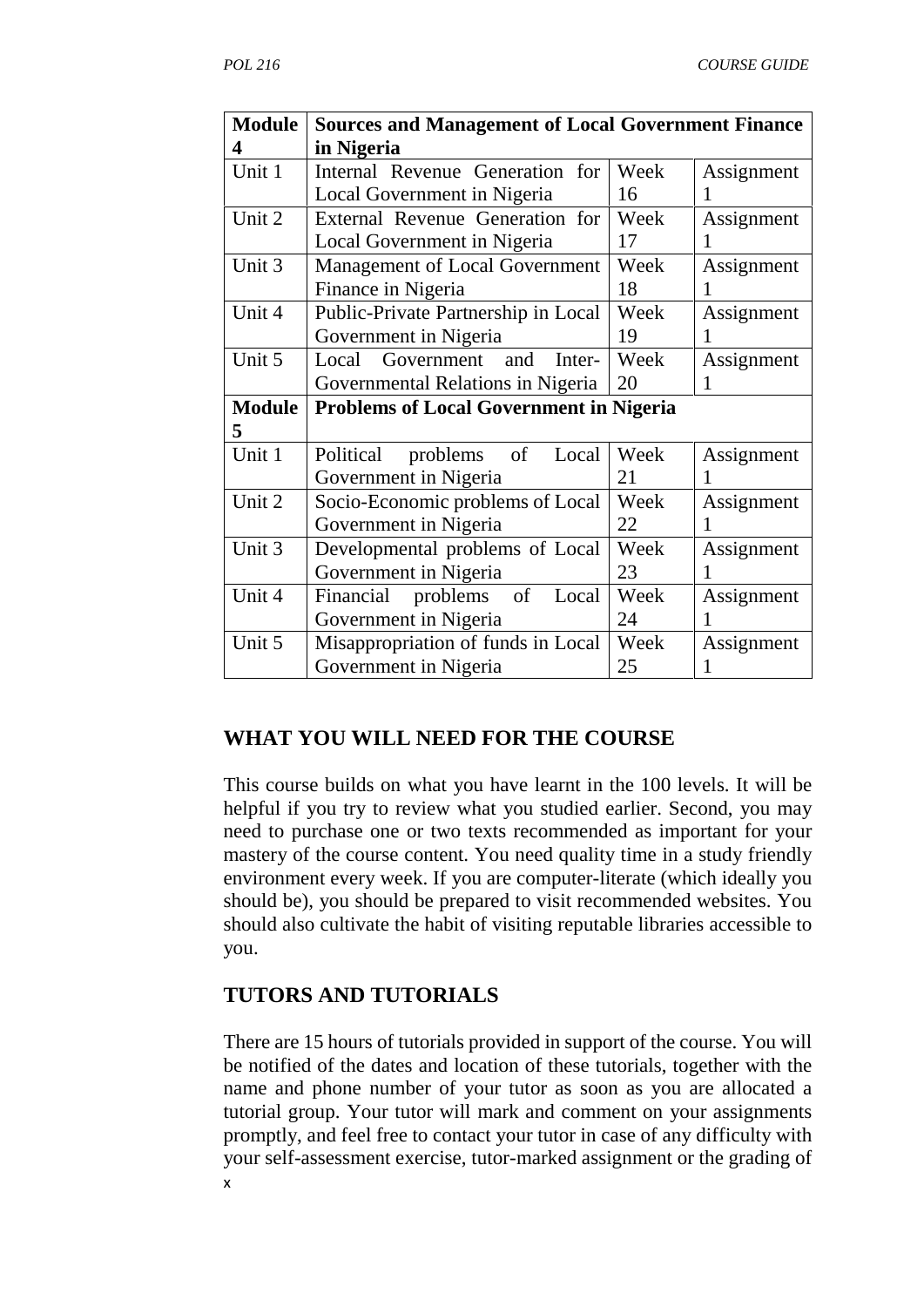an assignment. In any case, you are advised to attend the tutorials regularly and punctually. Always take a list of such prepared questions to the tutorials and participate actively in the discussions.

# **ASSESSMENT EXERCISES**

There are two aspects of the assessment of this course. First is the Tutor- Marked Assignments; second is a written examination. In handling these assignments, you are expected to apply the information, knowledge and experience acquired during the course. The tutor-marked assignments are now being done online. Ensure that you register all your courses so that you can have easy access to the online assignments. Your score in the online assignments will account for 30 percent of your total coursework. At the end of the course, you will need to sit for a final examination. This examination will account for the other 70 percent of your total course mark.

# **FINAL EXAMINATION AND GRADING**

The final examination for the POL 216: Evolution of Nigerian Local Government will be of two hours duration and have a value of 70% of the total course grade. The examination will consist of multiple choice and fill-in-the-gaps questions which will reflect the practice exercises and tutor-marked assignments you have previously encountered. All areas of the course will be assessed. It is important that you use adequate time to revise the entire course. You may find it useful review your tutor-marked assignments before the examination. The final examination covers information from all aspects of the course.

There will be a final examination at the end of the course. The examination carries a total of 70 percent of the total course grade. The examination will reflect the contents of what you have learnt and the self assessments and tutor-marked assignments. You therefore need to revise your course materials beforehand.

# **HOW TO GET THE MOST FROM THIS COURSE**

1. There are 25 units in this course. You are to spend one week in each unit. In distance learning, the study units replace the university lecture. This is one of the great advantages of distance learning; you can read and work through specially designed study materials at your own pace, and at a time and place that suites you best. Think of it as reading the lecture instead of listening to the lecturer. In the same way a lecturer might give you some reading to do. The study units tell you when to read and which are your text materials or recommended books. You are provided exercises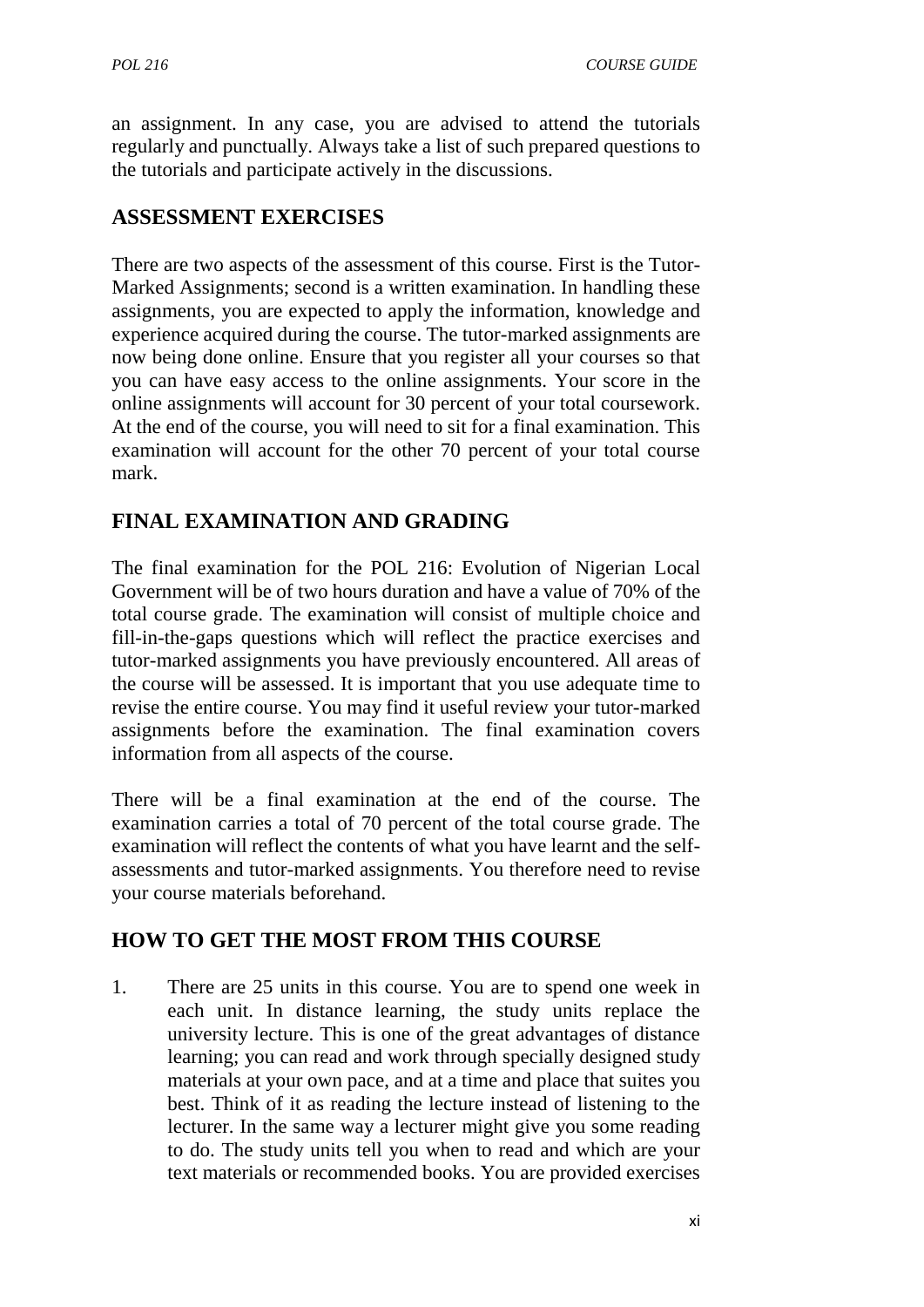to do at appropriate points, just as a lecturer might give you in a class exercise.

- 2. Each of the study units follows a common format. The first item is an introduction to the subject matter of the unit, and how a particular unit is integrated with other units and the course as a whole. Next to this is a set of learning objectives. These objectives let you know what you should be able to do, by the time you have completed the unit. These learning objectives are meant to guide your study. The moment a unit is finished, you must go back and check whether you have achieved the objectives. If this is made a habit, then you will significantly improve your chance of passing the course.
- 3. The main body of the unit guides you through the required reading from other sources. This will usually be either from your reference or from a reading section.
- 4. The following is a practical strategy for working through the course. If you run into any trouble, telephone your tutor or visit the study center nearest to you. Remember that your tutor's job is to help you. When you need assistance, do not hesitate to call and ask your tutor to provide it.
- 5. Read this course guide thoroughly. It is your first assignment.
- 6. Organise a study schedule- Design a 'Course Overview' to guide you through the course. Note the time you are expected to spend on each unit and how the assignments relate to the units.
- 7. Important information; e.g. details of your tutorials and the date of the first day of the semester is available at the study center.
- 8. You need to gather all the information into one place, such as your diary or a wall calendar. Whatever method you choose to use, you should decide on write in your own dates and schedule of work for each unit.
- 9. Once you have created your own study schedule, do everything to stay faithful to it.
- 10. The major reason that students fail is that they get behind in their coursework.
- 11. If you get into difficulties with your schedule please let your tutor
- xii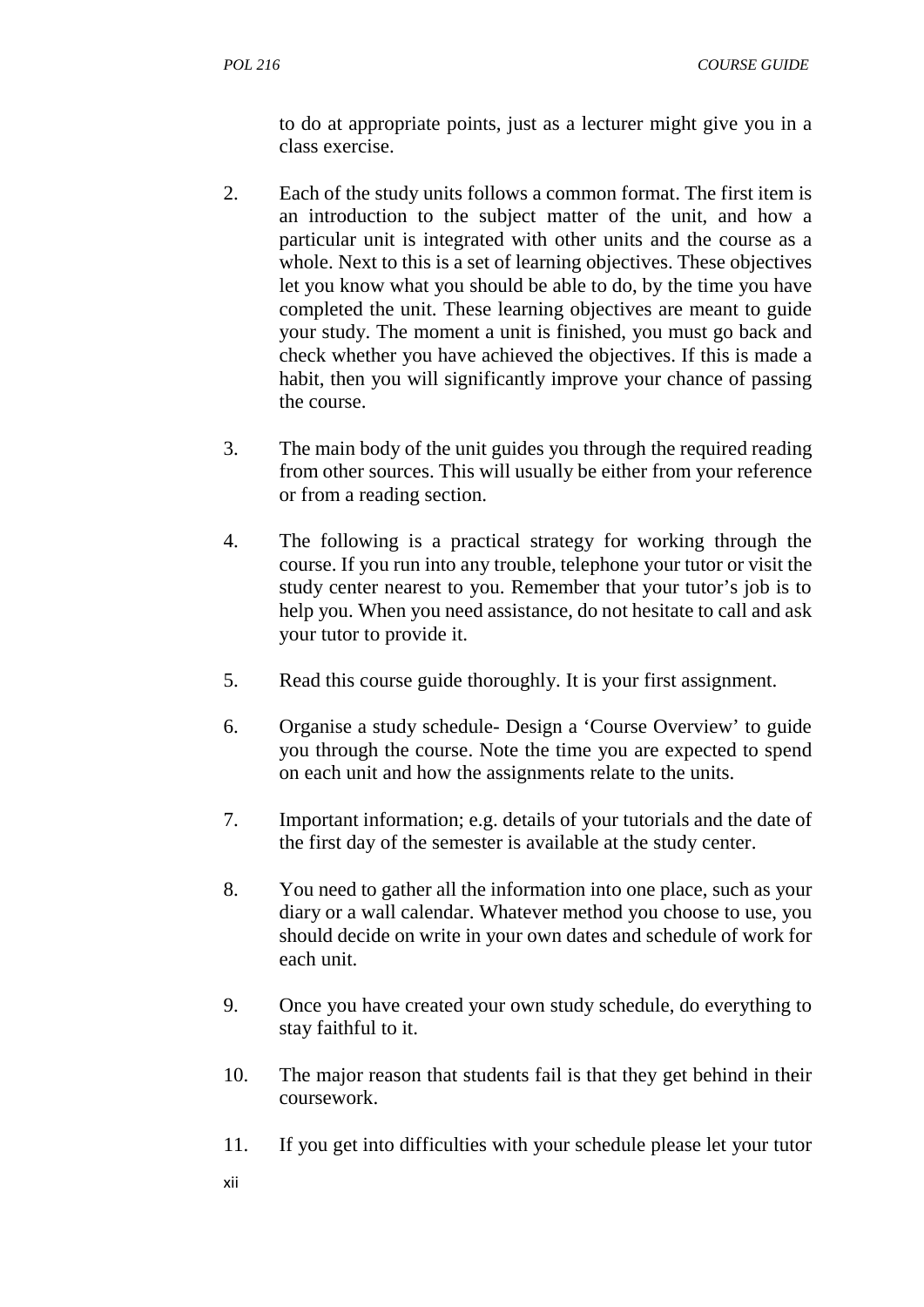or course coordinator know before it is too late for help.

- 12. Turn to Unit 1, and read the introduction and the objectives for the unit.
- 13. Assemble the study materials. You will need your references for the unit you are studying at any point in time.
- 14. As you work through the unit, you will know what sources to consult for further information.
- 15. Visit your study center whenever you need up-to-date information.
- 16. Well before the relevant online TMA due dates, visit your study center for relevant information and updates. Keep in mind that you learn a lot by doing the assignment carefully. There have been designed to help you meet the objectives of the course and, therefore, will help you pass the examination.
- 17. Review the objectives for each study unit to confirm that you have achieved them. If you feel unsure about any of the objectives, review the study materials or consult your tutor. When you are confident that you have achieved a unit's objectives, you can start on the next unit. Proceed unit by unit through the course and try to space your study so that you can keep yourself on schedule.
- 18. After completing the last unit, review the course and prepare yourself for the final examination. Check that you have achieved the unit objectives (listed at the beginning of each unit) and the course objectives (listed in the course guide).

# **CONCLUSION**

This course is from the Social Science family and you can only get the best of it if you realise this and cultivate the habit of relating to it in line with the interconnectedness of the other Social Science disciplines.

# **SUMMARY**

'Evolution of Nigerian Local Government' introduces you to the general understanding of the concept of Local Government system as the world view. All the basic course materials required for successful completion of the course are provided. At the end, you will be able to:

 Acquire the basic concepts and features of Local Government system by understanding how these ideas evolved.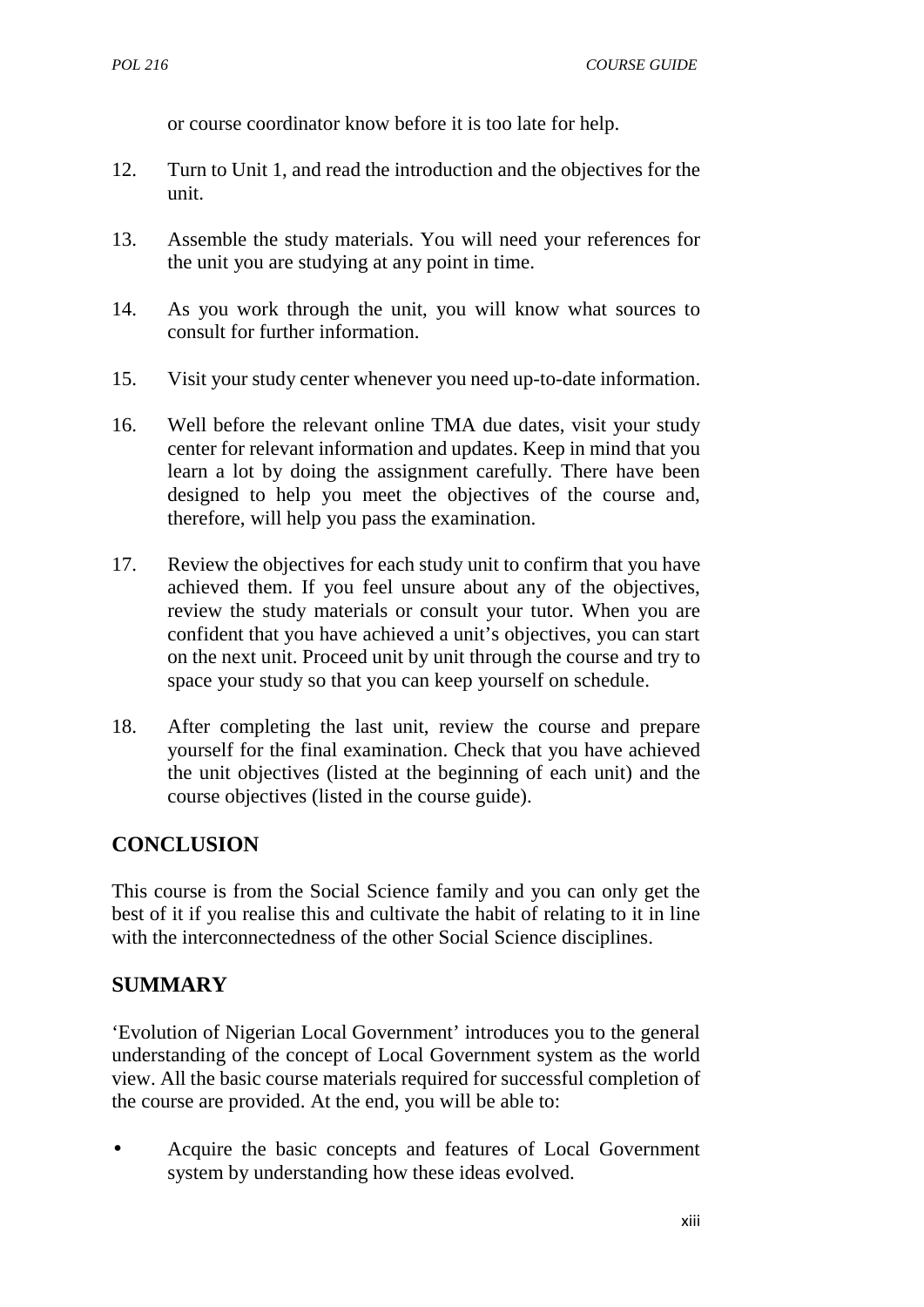- Understand the development of Local Government in Nigeria as a veritable instrument for grassroots development and empowerment.
- Familiarise with the skills and knowledge needed in Local Government administration.
- Gain an insight into the influence of State Governments on Local Government administration.

List of Acronyms

| LG           | - Local Government                                                              |
|--------------|---------------------------------------------------------------------------------|
| <b>TMAs</b>  | - Tutor-Marked Assignments                                                      |
| <b>SAE</b>   | - Self-Assessment Exercises                                                     |
| <b>ERG</b>   | <b>External Revenue Generation</b>                                              |
| <b>IGR</b>   | <b>Internally Generated Revenue</b><br>$\blacksquare$                           |
| <b>PPP</b>   | <b>Public Private Partnership</b><br>$\blacksquare$                             |
| MF           | Misappropriation of Funds<br>-                                                  |
| CF           | <b>Concurrent Functions</b>                                                     |
| DF           | <b>Delegated Functions</b>                                                      |
| <b>RS</b>    | <b>Residual Functions</b>                                                       |
| EP           | <b>Exclusive Powers</b>                                                         |
| LA           | <b>Local Government Autonomy</b><br>$\blacksquare$                              |
| <b>VAT</b>   | Value Added Tax                                                                 |
| <b>NEEDS</b> | National Economic Empowerment and Development<br>$\sim$                         |
|              | Strategy                                                                        |
| <b>LEEDS</b> | Local Economic Empowerment and Development Strategy<br>$\overline{\phantom{0}}$ |
| EPI          | <b>Expanded Programmes on Immunisation</b>                                      |

#### **REFERENCE**

- Abdulrazaq, K. A., Oyedele, S., Ihiyamen, O., & Ishola, A. A. (2017). Local Government Administration and National Development in Nigeria: Challenges and Prospects*. Ilorin Journal of Human Resource Management*, 1(1).
- Adamu, S. (2019). An assessment of level of compliance with financial memoranda by Local Government councils in Taraba State. *International Journal of Advanced Research in Accounting Economics and Business Perspectives*, 3(1).
- Adeyemi, O. O. (2019). Local Government Administration in Nigeria: Historical Perspective. *Journal of Public Administration and Government*, 9(2).
- Arimoro, A. (2019). Corruption and Public Private Partnership in Nigeria: Good Governance and Ethical Considerations. *Black Tower*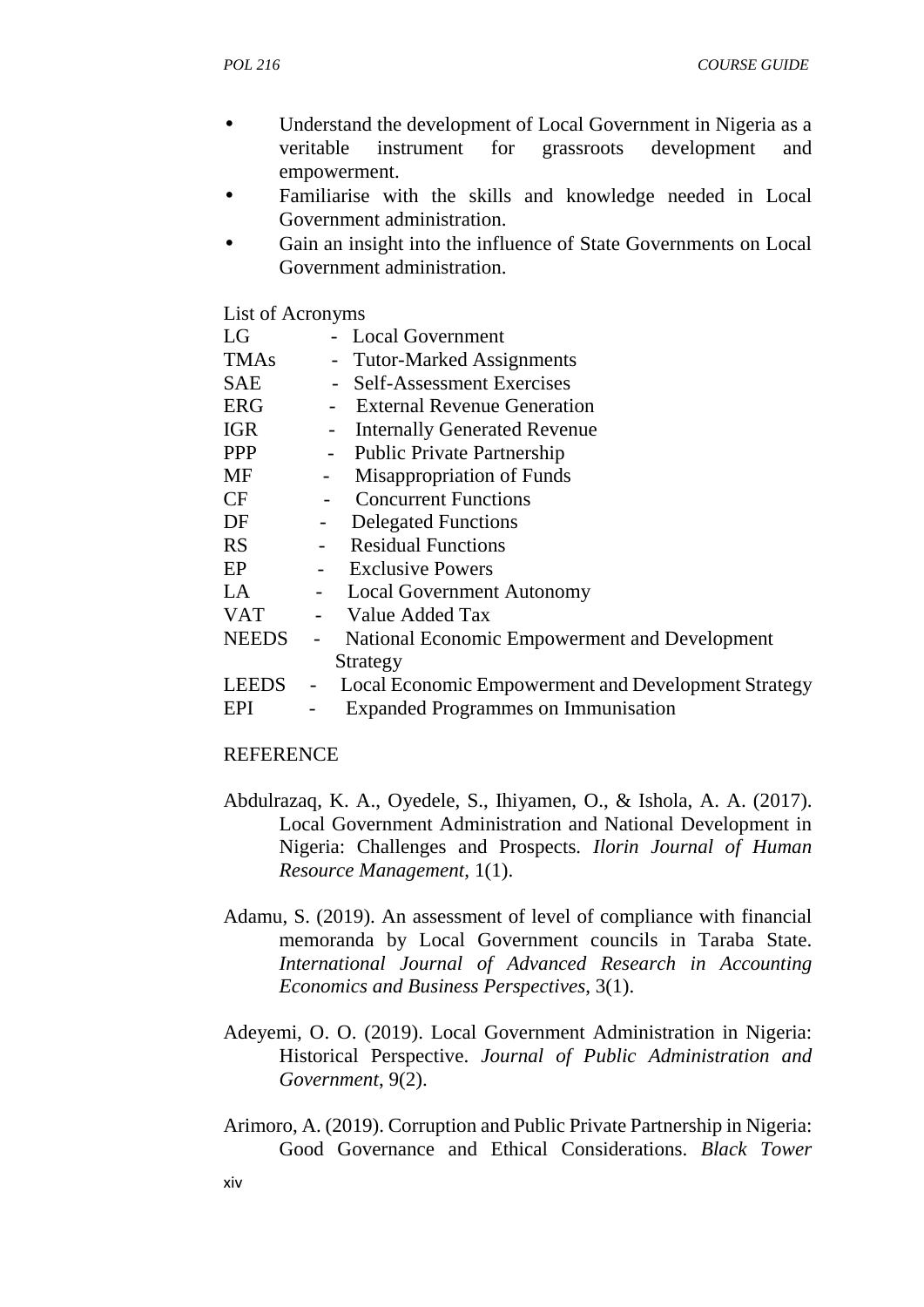*Publishers*, (pp. 131-151).

- Harunna, A., & Mahmood, O. A. (2019). Sources and uses of Local Government funds in Nigeria: Evidence from Lere Local Government Area of Kaduna State. *International Journal of Research and Scientific Innovation*, 6(7), 121-127.
- Ikeanyibe, O. M., Chukwu, P. C., & Ibitean, J. (2019). Model and Determinants of States/Local Government Relations in Nigeria. University of Nigeria/Department of Public Administration and Local Government, Nsukka, Nigeria. Retrieved http://dx.doi.org./10.1590/0034-761220180068x
- Jooji, I. T. (2018). Local Government System in Nigeria and the quest for sustainable development. *International Journal of Strategic Research in Education, Technology and Humanities*, 5(1).
- Mohammad, A., & Chikaji, A. I. (2017). Local Government and Development: Challenges and Way Forward. *Journal of Arts and Social Sciences*, 4(1).
- Okechukwu, M. I., Patrick, C. C., & Jide, I. (2020). Model and Determinants of State-Local Government relations in Nigeria. *Revista de Administracao Publica*, ISSN 0034-7612. Online Version: 1982-3134, 53(6).
- Oluwatobi, O. A. (2019). Local Government Administration in Nigeria: Historical Perspective. *Journal of Public Administration and Government*, 9(2).
- Pugalis, L. & Tan, S. F. (2017). The role of Local Governments in Local and regional economic development. University of Technology, Sydney. ISBN 978-0-646-97763-8.
- Rahman, M. S. (2017). Politics-Administration Relations and the effect on Local governance and development: The case of Bangladesh. *Hand Book of Research on Subnational governance and development.*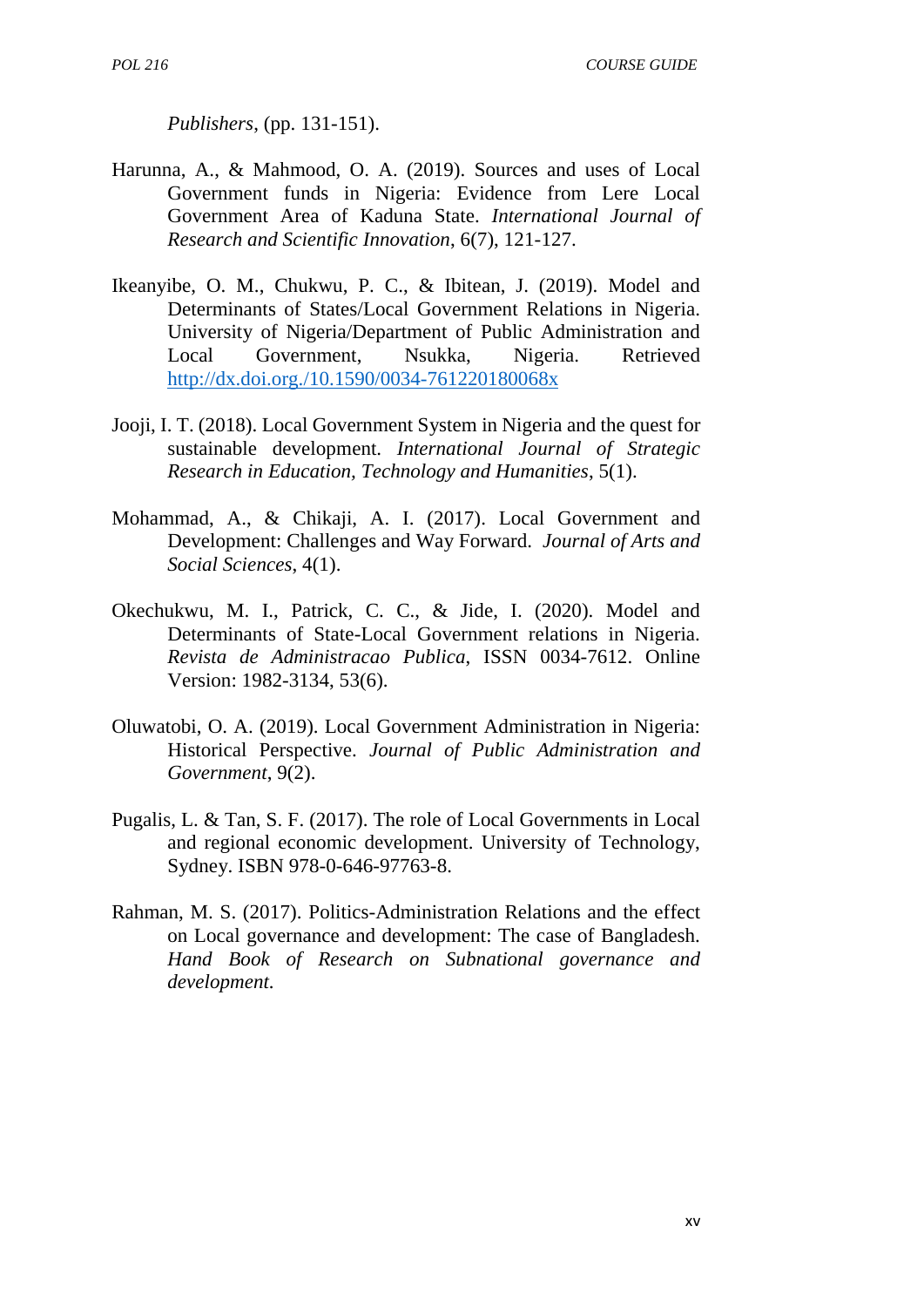# **MAIN COURSE**

| <b>CONTENTS</b> |                                              | <b>PAGE</b>  |
|-----------------|----------------------------------------------|--------------|
| <b>MODULE 1</b> |                                              | 1            |
| Unit 1          |                                              | $\mathbf{1}$ |
| Unit 2          | Theories of Local Government                 | $\tau$       |
| Unit 3          | Features of Local Government                 | 12           |
| Unit 4          | Types/Classification of Local Government     | 17           |
| Unit 5          | Justification for Local Government           | 22           |
| <b>MODULE 2</b> | <b>Evolution of Local Government in</b>      |              |
|                 |                                              | 27           |
| Unit 1          | Local Government in Pre-colonial Nigeria     | 27           |
| Unit 2          | Local Government in Colonial Era in Nigeria: |              |
|                 |                                              | 33           |
| Unit 3          | Local Government Reforms in 1950 in Nigeria  |              |
| Unit 4          | The 1976 Local Government Reforms in         |              |
|                 |                                              | 42           |
| Unit 5          | Local Government Autonomy in Nigeria         | 48           |
| <b>MODULE 3</b> | <b>Functions of Local Government in</b>      |              |
|                 |                                              | 52           |
| Unit 1          | Political functions of Local Government in   |              |
|                 |                                              | 52           |
| Unit 2          | Administrative functions of Local Government |              |
|                 |                                              | 59           |
| Unit 3          | Economic/Developmental functions of Local    |              |
|                 |                                              | 65           |
| Unit 4          | Exclusive functions of Local Government in   |              |
|                 |                                              | 68           |
| Unit 5          | Concurrent and Delegated functions of Local  |              |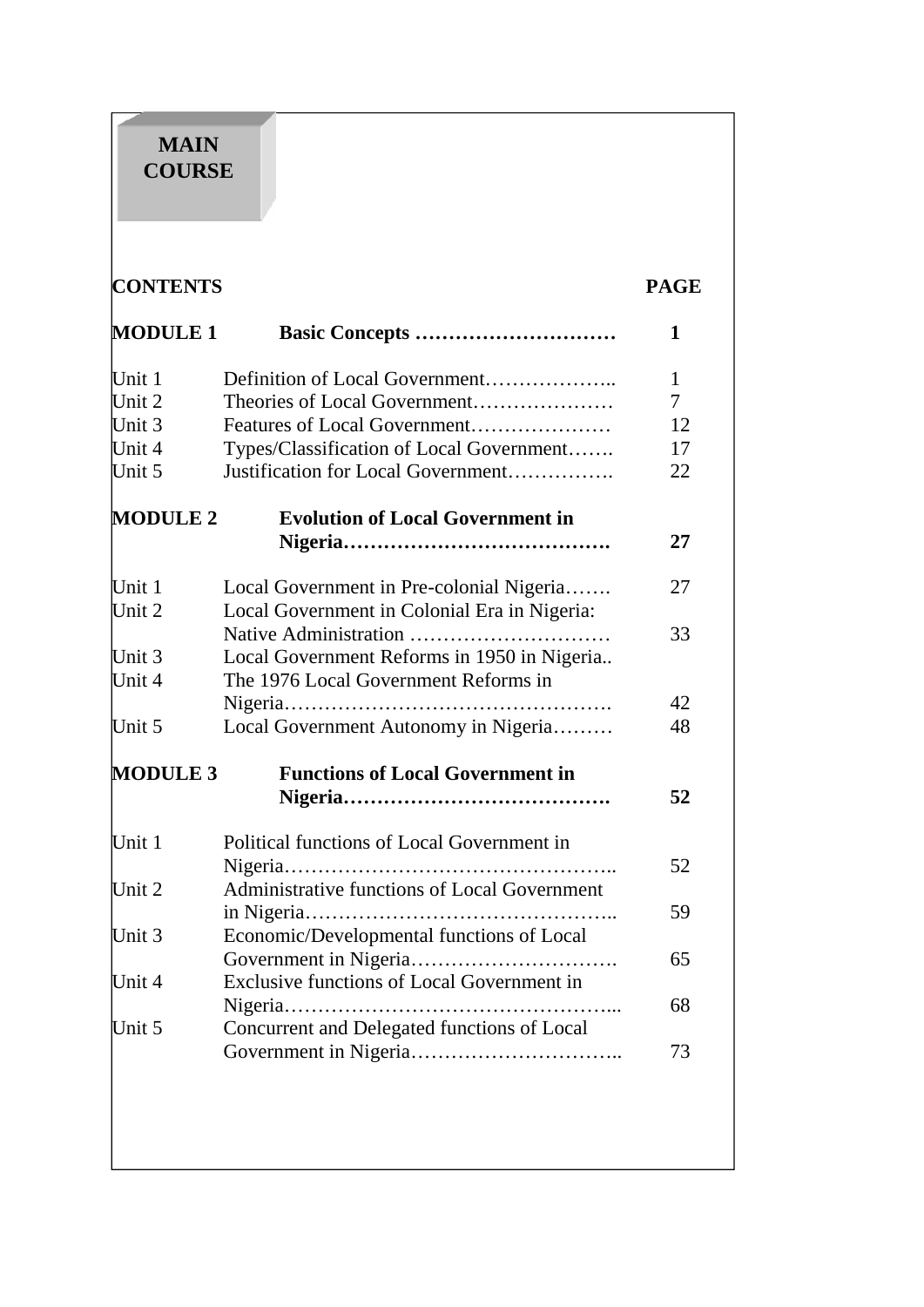| <b>MODULE 4</b>            | <b>Sources and Management of Local</b><br><b>Government Finance in Nigeria</b> | 76  |
|----------------------------|--------------------------------------------------------------------------------|-----|
| Unit 1                     | <b>Internal Revenue Generation for Local</b>                                   |     |
| Unit 2                     | Government in Nigeria<br>.<br><b>External Revenue Generation for Local</b>     | 76  |
|                            |                                                                                | 80  |
| Unit 3                     | Management of Local Government Finance                                         | 84  |
| Unit 4                     | Public Private Partnership in Local Government                                 | 92  |
| Unit 5                     | Local Government and Inter-Governmental                                        | 99  |
| <b>MODULE 5</b>            | <b>Problems of Local Government in</b>                                         |     |
|                            |                                                                                | 104 |
|                            | Political problems of Local Government in                                      |     |
|                            | Socio-Economic problems of Local Government                                    | 104 |
| Unit 1<br>Unit 2<br>Unit 3 | Developmental problems of Local Government                                     |     |
| Unit 4                     | Financial problems of Local Government in                                      |     |
| Unit 5                     | Misappropriation of funds in Local Government                                  | 117 |

Ī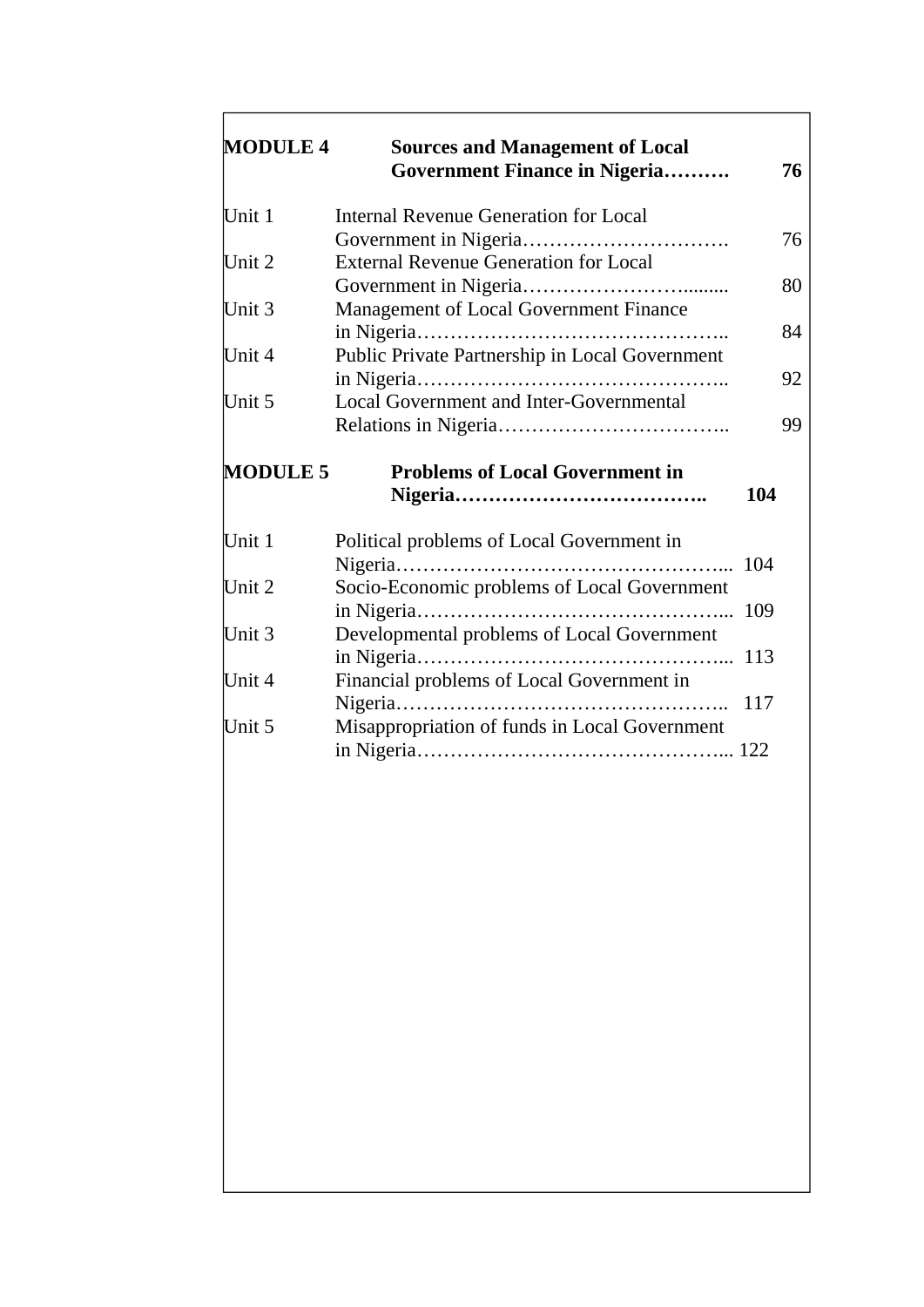# **MODULE 1 BASIC CONCEPTS**

## **INTRODUCTION**

This module is designed to examine the basic concepts in understanding the evolution of Nigerian Local Government. Consequently, the various views through which evolution of Nigerian Local Government can be understood will also be x-rayed in order to grasp the conceptual view being expressed. The module will also examine the meaning of Local Government, which is paramount to exposing the student to the topic under study. The theories that have given credence to Local Government will also be examined as well as the features of Local Government, Types/Classification of Local Government system. Finally, the module will examine the Justification for Local Government.

- Unit 1 Meaning of Local Government
- Unit 2 Theories of Local Government
- Unit 3 Features of Local Government
- Unit 4 Types/Classification of Local Government
- Unit 5 Justifications for Local Government

## **UNIT 1 MEANING OF LOCAL GOVERNMENT**

#### **CONTENTS**

- 1.0 Introduction
- 2.0 Objectives
- 3.0 Main Content
	- 3.1 Definition of Local Government
	- 3.2 Local Government as a Unit of Government
	- 3.3 Local Government as a Field of Study in Public Administration
- 4.0 Conclusion
- 5.0 Summary
- 6.0 Tutor-Marked Assignment
- 7.0 References/Further Readings

#### **1.0 INTRODUCTION**

The essence of this unit is to expose the student to the true meaning of Local Government as a concept. This has become imperative as the knowledge of this, lays the foundation for more understanding of other issues which will be discussed in later modules. At the end of this unit, you should be able to discuss and understand the meaning of Local Government as a concept in the Evolution of Local Government in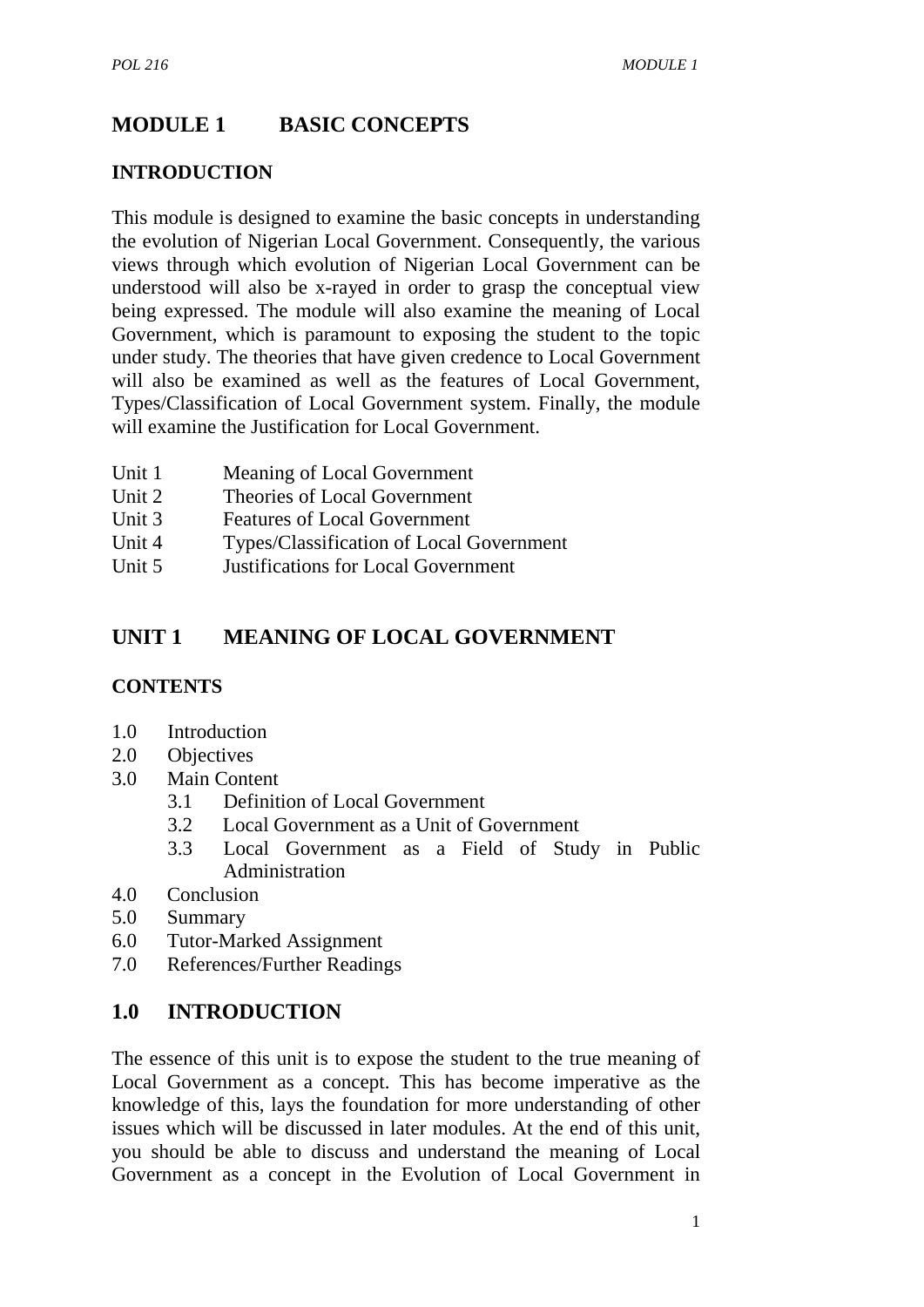Nigeria.

## **2.0 OBJECTIVES**

By the end of this unit, you will be able to:

- articulate a proper definition of Local Government
- define Local Government as a Unit of Government
- identify Local Government as a field of study in Public Administration.

## **3.0 MAIN CONTENT**

## **3.1 Definition of Local Government**

Local government refers to a political sub-division, which are created within a state for the exercise of duties and responsibilities granted by constitutional provisions or legislative enactments. Local governments are infra-sovereign geographic units found within sovereign nation or quasi-sovereign state. Like other units of governments, local governments possess a defined area, a population, an organisation, also the authority to undertake, and the power to perform public activities. Local government is the smallest unit of administration in any political system. It is the lowest level of government in a modern state structure that is legally distinct with powers to raise its own revenue and to undertake delegated responsibilities as provided for by the constitution. It is the lowest level through which representative government can be practised. In Nigeria, there are three-tiers of government, i.e. Federal, State and Local Government. The local government is the third-tier of government and that placed it in a position of nearness to the people at the grassroots or local communities. Its closeness to the local populace enables it to perform special functions and services, which bother on the interests and aspirations of the local communities. Local government can be defined as an organisation with a resident population occupying a defined region that has a usually authorised organisation and government body; a separated legal entity, the power to provide certain public or governmental services and a substantial degree of autonomy including legal or actual power to raise part of its own revenue.

Local government is seen by some scholars as essentially a political institution, which aims at not only to train its members for citizenship but also to get various services run for the benefit of the community. Within its territory, a local government unit seeks to give opportunities to the people for the expression of their opinion concerning local affairs. It enables them to choose their representatives to take care of local affairs on their behalf. Quasi-sovereign state are those in which the supreme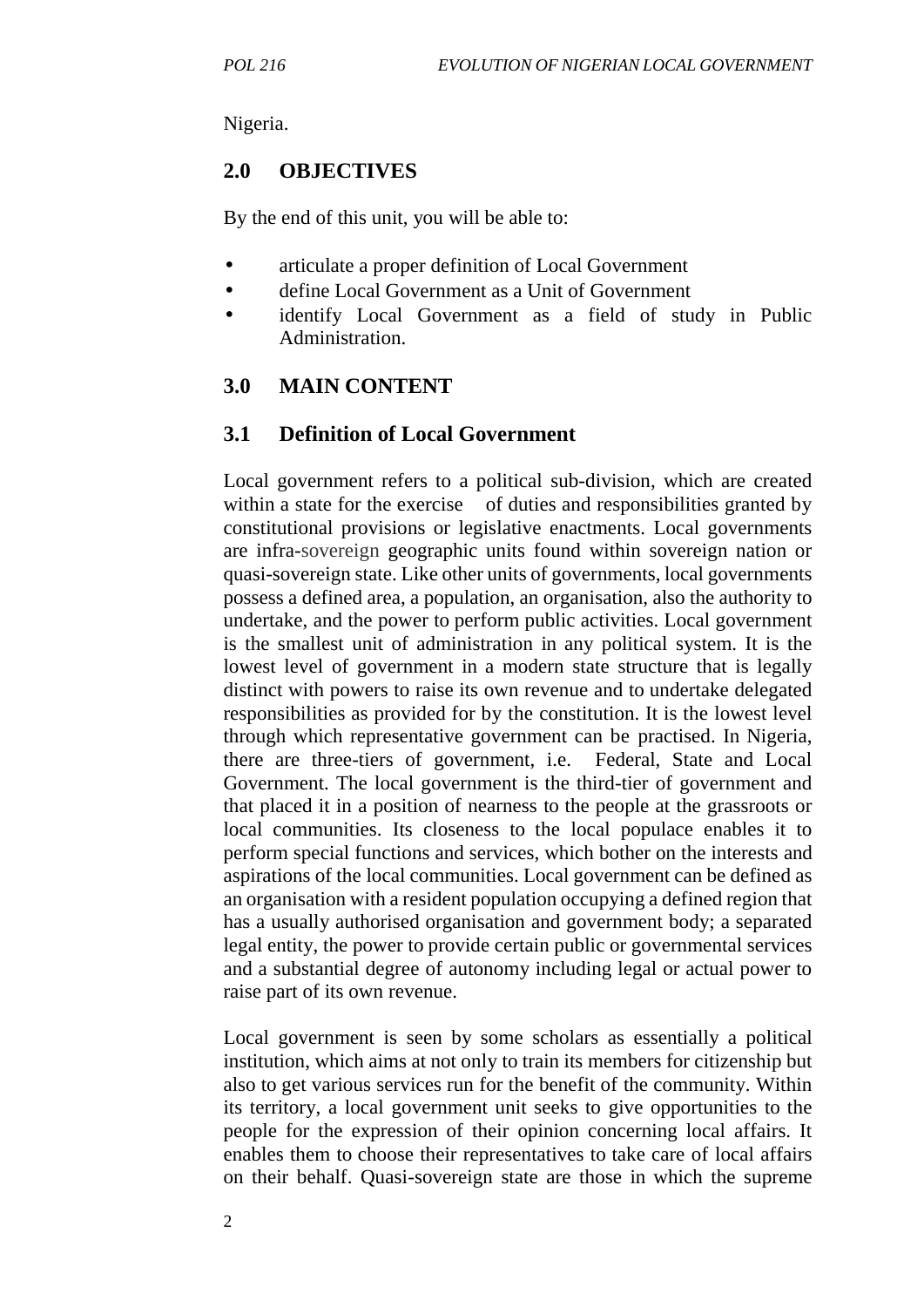political authority and power is divided between the central government of the country as a whole and the federated state government of the major constituent geographical pasts. Each of them within its own sphere is supreme and independent of the other. It is seen that local government is concerned with localities and not with the country as a whole; it must for this reason be subordinate to the national government. The term further implies some jurisdiction or activity of public nature; it implies the existence of authorities empowered to exercise that jurisdiction and activity. According to US Bureau of the census, a unit of local government must exhibit three qualifications; first, it must exist as an organized entity possessing organisation and some minimum powers, second, it must have governmental character as an agency of the public to whom it must be accountable and third, it must possess substantial autonomy.

Lockard, (1968) also defines local government as a public organisation authorised to decide and administer a large range of public policies within a relatively small territory, which is subdivided of a regional or national government. Local government is at the bottom of a pyramid of governmental institutions with the national government at the top and intermediate governmental state, regions, provinces, occupying in middle range.

# **3.2 Local Government as a Unit of Government**

Arising from the various policy changes regarding the size, structure, functions and operations of the local government system and, in particular, the decision to implement the federal executive presidential system of government, and its logic at local government level, it has become necessary to comprehensively include the local government as viable unit of government. Local Government as a unit of government placed it in a position where it performs those specific functions and duties which the other two-tiers of government would not have been able to perform with efficiency and effectiveness. The local government is the first-stop interaction of governance with the local communities and the people. The local government is the platform through which the people are represented in government at the lowest level of governance. As a unit of government, the local government is created to meet the peculiar needs of the people at the grassroots, this is very vital because every community has its peculiar characteristics, needs and value system, that differentiate it from another community.

As a unit of government, it is also a channel through which local interest are aggregated and transmitted to the other two-tiers of government. The local government as a unit of government is set out to define the scope and limits of the powers, functions and responsibilities of the different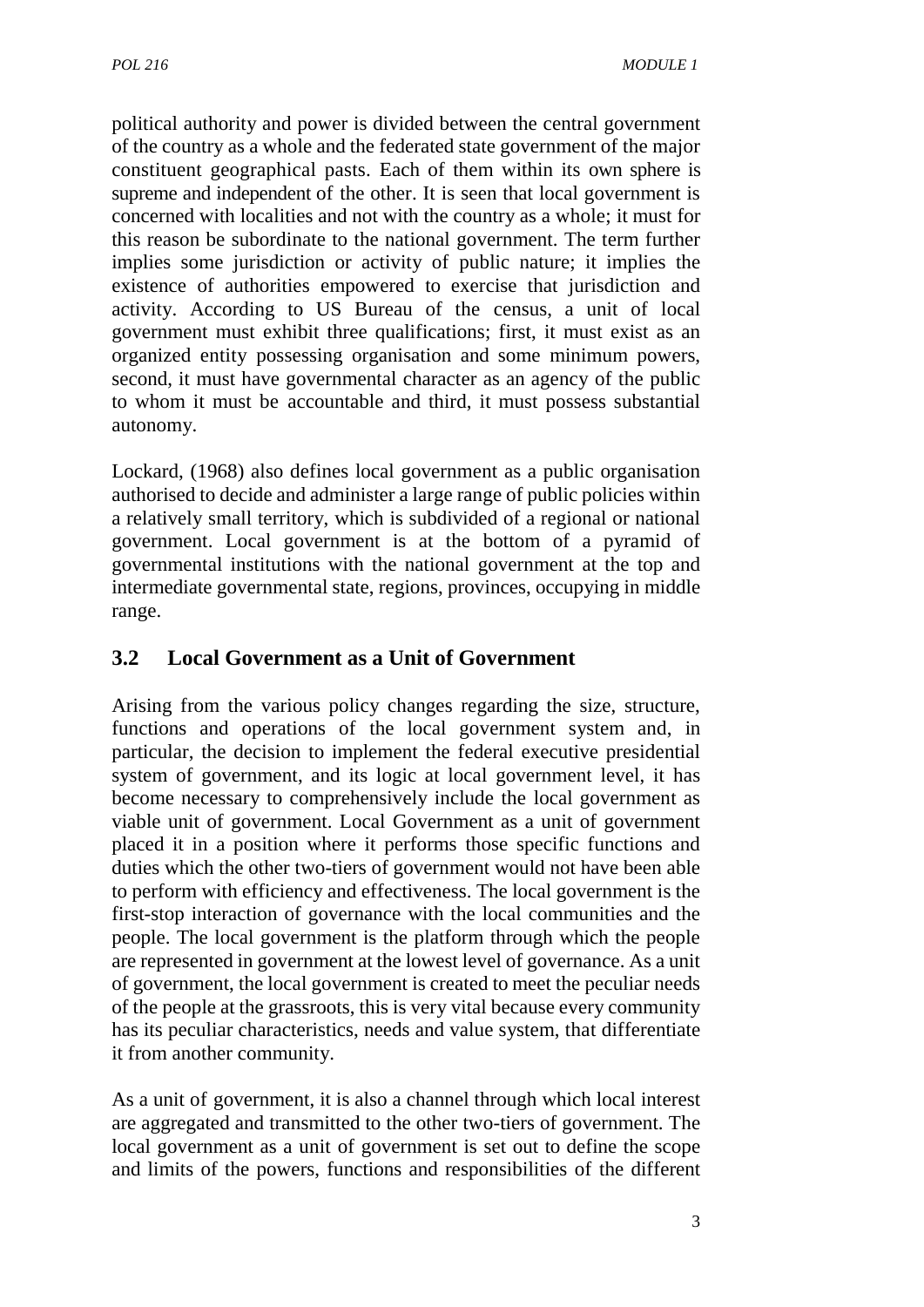arms and functionaries of government at the local level as well as their roles and relationships with the organs and functionaries of the higher tiers of government with a view to minimizing the effects and burden of governance associated with federal and state government. In the past local government was not recognized as a unit of government because there was no constitutional backing. It was perceived as an administrative convenience, which serves the purpose of an outlet for federal and state government. It is the consistent development and evolution of local government, coupled with the increasing functions performed by local government to the people at the grassroots that has transformed the local government as a viable unit of government. In the primitive era, it serves the interests and aspirations of the local people, in the colonial era, it serves the more the interest of the colonialists, under the military regimes, it serves the interest of the people as dictated by the military and under the democratic regimes it is perceived to serve the interests and aspirations of the people at the grassroots.

## **3.3 Local Government as a Field of Study in Public Administration**

The Social Sciences is a wide field of study. It consists of disciplines such as Sociology, Economics, Geography, Psychology, Political Science and sometimes Management Sciences. Each of these fields also has its branches or areas of specialization. Our main concern in this study is Political Science, which has International Relations, Political Economy, Public Administration and Comparative and Development Studies as its branches. Local government as a study is a sub-unit under Public Administration. It is one of the various branches of Public Administration. As a field of study Local Government has gained prominence since the early 1980s and some universities in Nigeria have started awarding degrees in Local Government Studies. The essence is to create an in-depth knowledge on the importance of local government as a vital unit of governance.

#### **SELF-ASSESSMENT EXERCISE**

Discuss local government as a unit of government.

#### **4.0 CONCLUSION**

The concept of the local government as a third-tier of governance is predicated on the principle of bringing the instrument of governance closer to the communities and harnessing the interests and aspirations of the local communities in an inputs-outputs analysis in governance. The local government also is an avenue through which the people can exercise their political rights through representatives at the local councils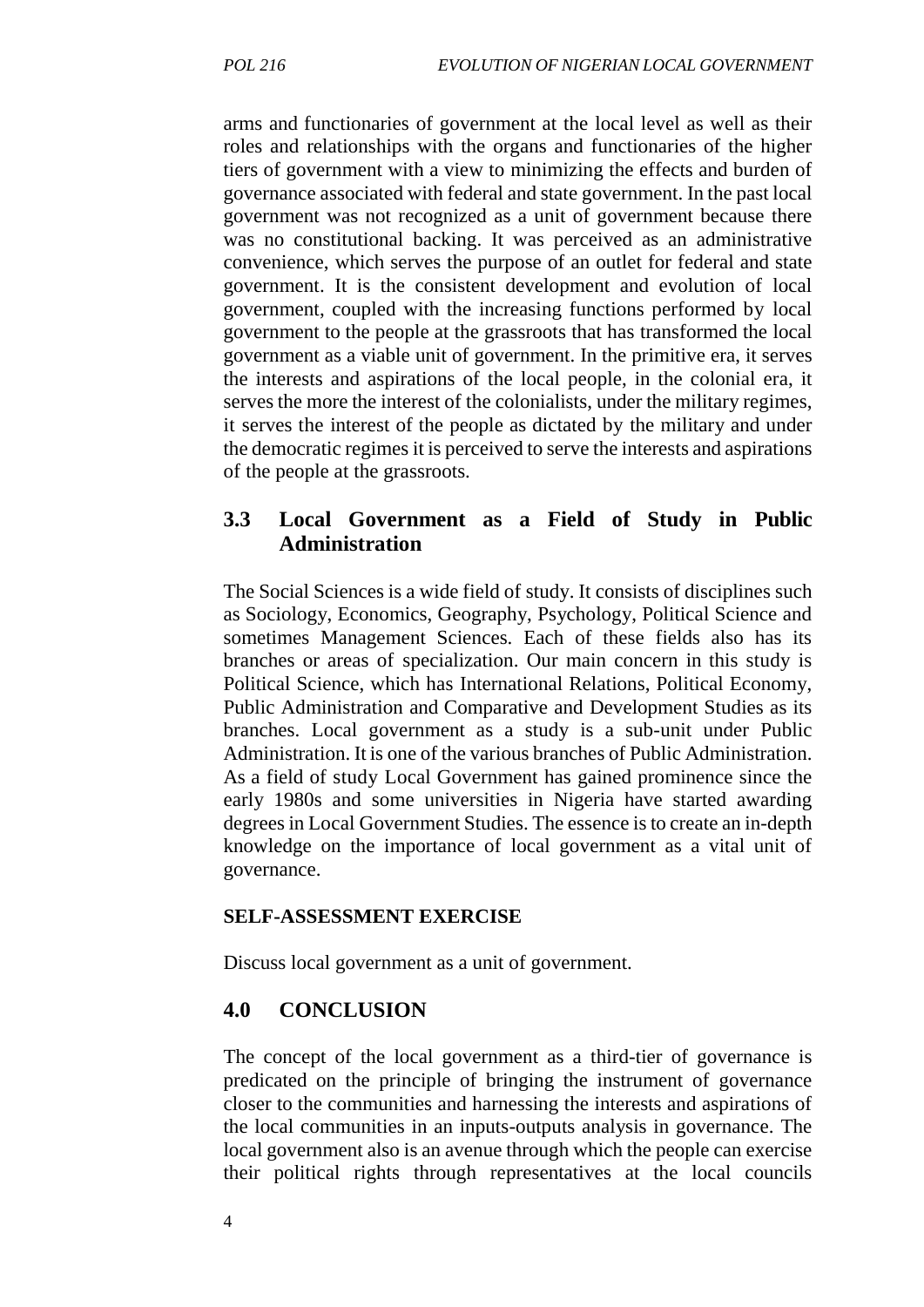established by law to perform specific powers within their jurisdictions. The local government is a distinct legal entity and has power to raise its own revenue within its areas of jurisdiction as provided for in the constitution.

# **5.0 SUMMARY**

An attempt has been made to give the definition of local government as the smallest unit of administration in any political system. It is the lowest level of government in a modern state structure that is legally distinct with powers to raise its own revenue and to undertake delegated responsibilities as provided for by the constitution. We also established that local government is the lowest of the three-tiers of government in Nigeria. We have also established that it has its own power in its areas of jurisdictions to perform specific functions as delegated by the constitution. We also indicated that the local government is the closest unit of government to the people and communities and by virtue of this, can aggregate the interests and aspirations of the people at the local levels for further transmission to the other tiers of government. Finally, we also identify the local government as a field of study in public administration, which is a branch of political science in order to expose the intellectual complexity associate with local government administration.

# **6.0 TUTOR-MARKED ASSIGNMENT**

Explain the Local Government system as the platform through which the people are represented in government at the lowest level of governance.

# **7.0 REFERENCES/FURTHER READINGS**

- Abdulrazaq, K. A., Oyedele, S., Ihiyamen, O., & Ishola, A. A. (2017). Local Government Administration and National Development in Nigeria: Challenges and Prospects*. Ilorin Journal of Human Resource Management*, 1(1).
- Abudullahi, A., & Sanusi, A. (2018). Good Governance and Local Government Administration in Nigeria: An imperative for Sustainable Development. *International Journal for Development and Sustainability*, 7(4), 1522-1532.
- Lockard, D. M. (1968). "Local Government" in International Encyclopedia of the Social Sciences. New York. *Voloa Publisher.*
- Rahman, M. S. (2017). Politics-Administration Relations and the effect on Local governance and development: The case of Bangladesh. *Hand Book of Research on Subnational governance and*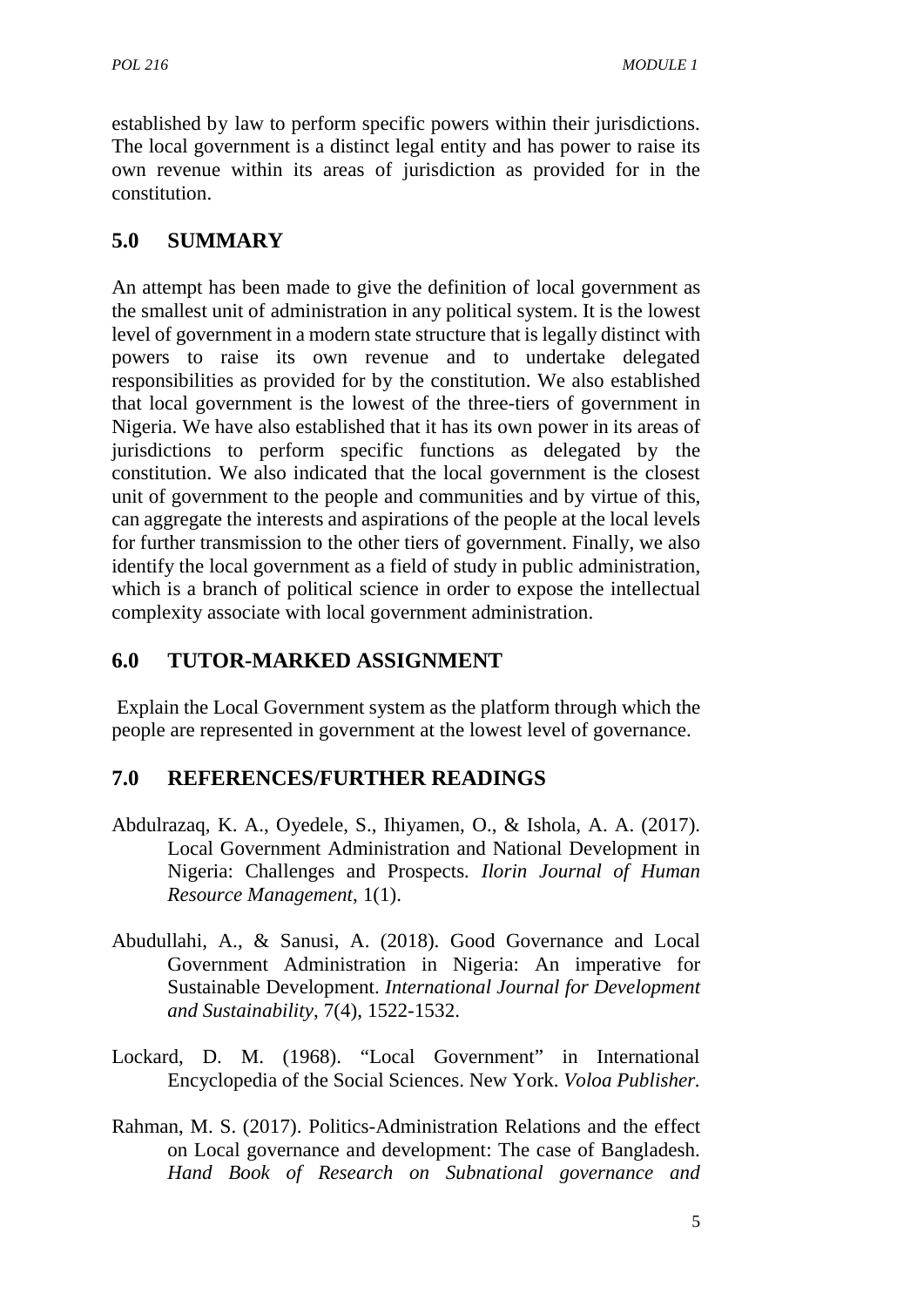*development.*

Toyin, C. A. (2017). Existentiality of Local Governments in Nigeria: An answer to grassroots development, but for unsolicitated sociopolitical factors. *Adminstracio* ISSN: 2068-5459.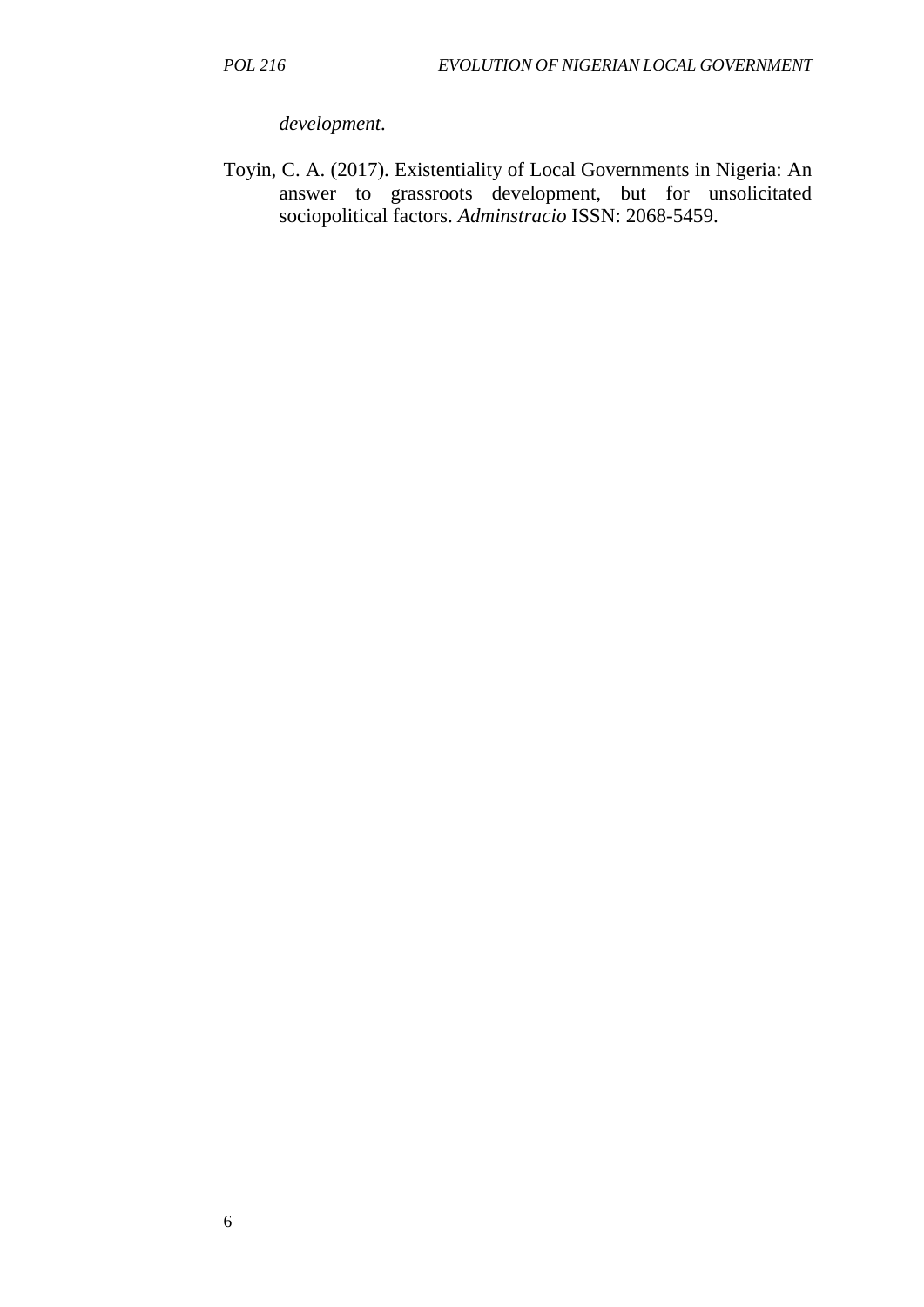# **UNIT 2 THEORIES OF LOCAL GOVERNMENT**

## **CONTENTS**

- 1.0 Introduction
- 2.0 Objectives
- 3.0 Main Content
	- 3.1 The Efficiency Services Delivery Theory
	- 3.2 The Democratic Participatory Theory
	- 3.3 The Developmental and Accountability Control Theory
	- 3.4 The Holistic Integrationist School
	- 3.5 Integrating the Different Schools of Thoughts
- 4.0 Conclusion
- 5.0 Summary
- 6.0 Tutor-Marked Assignment
- 7.0 References/Further Readings

# **1.0 INTRODUCTION**

There have been debates among scholars as to whether there is a theory or theories of local government. The local government as a field of study is relatively new; therefore, scholars are still skeptical about a sacrosanct theory for local government. As a fast-growing field of study and administrative unit of government, the local government evolved some theories, which are useful for our discussion in this unit. We shall examine the efficiency services theory, the democracy school of local government and the Accountability and control theory, etc.

## **2.0 OBJECTIVE**

By the end of this unit, you will be able to:

explain clearly, the five streams of theories of local government.

## **3.0 MAIN CONTENT**

## **3.1 The Efficiency Services Delivery Theory**

This is of the view that local government occupies the best position for the efficient performance of those specific functions, which the constitution prescribed. Yampolskiy, R. V. (2011) opined that the peculiar nature of the local government placed it in a position to perform those functions efficiently due to its closeness to the people at the grassroots. The efficiency services theory also stipulates that the smallness of the population allow for efficient provision of the basic social amenities. In the works of Majekodunmi, A. (2012), this system also allows for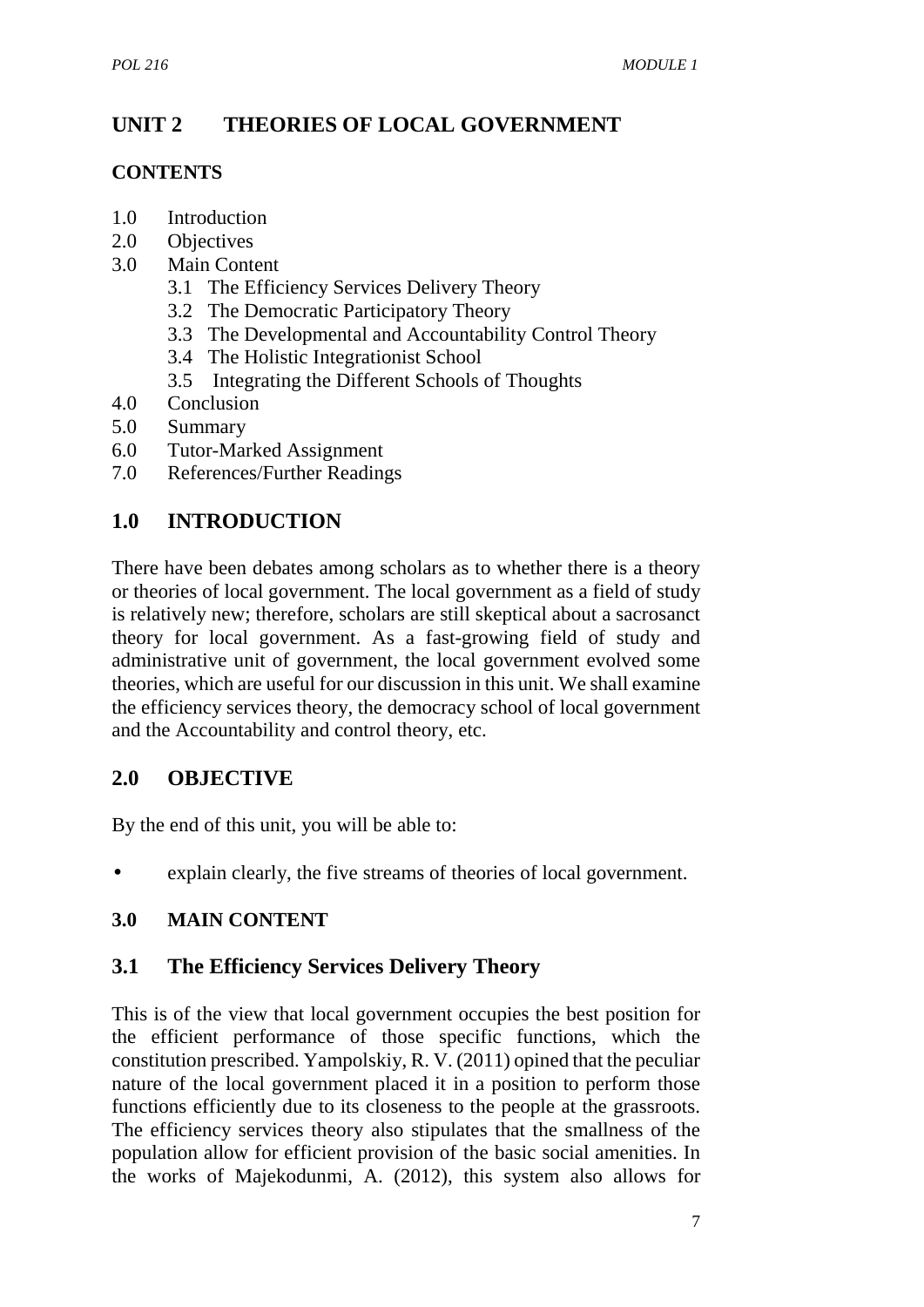flexibility in decision-making and implementation. In addition, Efficiency services delivery theory implies that local government exist to articulate and aggregate the interests and aspirations of the people for better and more efficient services.

The theory argues that what is central and important to the people is the knowledge and articulation of the problem confronting the people and finding appropriate solutions to the problems. The theory further argued that since the officials of the local government councils are indigenes of the areas, they are in a better position to understand the needs of the people and provide efficient services for their welfare.

## **3.2 The Democratic Participatory Theory**

This theory perceives the local government as an avenue for the local populace to participate in politics. Michels and De Graaf, (2017) explains that this school of thought believes that the local government provides the training ground for local populace to engage in democratic governance. The theory argues essentially that the local government provides the citizens at the community level, the opportunities for political participation, interest aggregation, political education and political socialization.

# **3.3 The Developmental and Accountability Control Theory**

This theory stipulates that the local government is an effective agent of change. This change encompasses social and economic development, work force resource development, national integration and better share of the national wealth. Slater, (2011) said that this theory also argues that the local government also creates an avenue for proper accountability and control because, the people are familiar with the elected officials and the success of the representatives can be judged in the way the people perceived the performance of their duties effectively and efficiently for the collective good of the communities.

The extent to which the elected officials achieve their designated duties and functions determines the level of trust and confidence the people will have in re-electing such an official. Therefore, the developmental and accountability control theory serve as a check and litmus test on the representatives of the local government.

## **3.4 The Holistic Integrationist School**

This school view local government from a narrower and more particularistic point. The school is of the opinion that a political system that is culturally plural, socially diffused and not strictly differentiated, a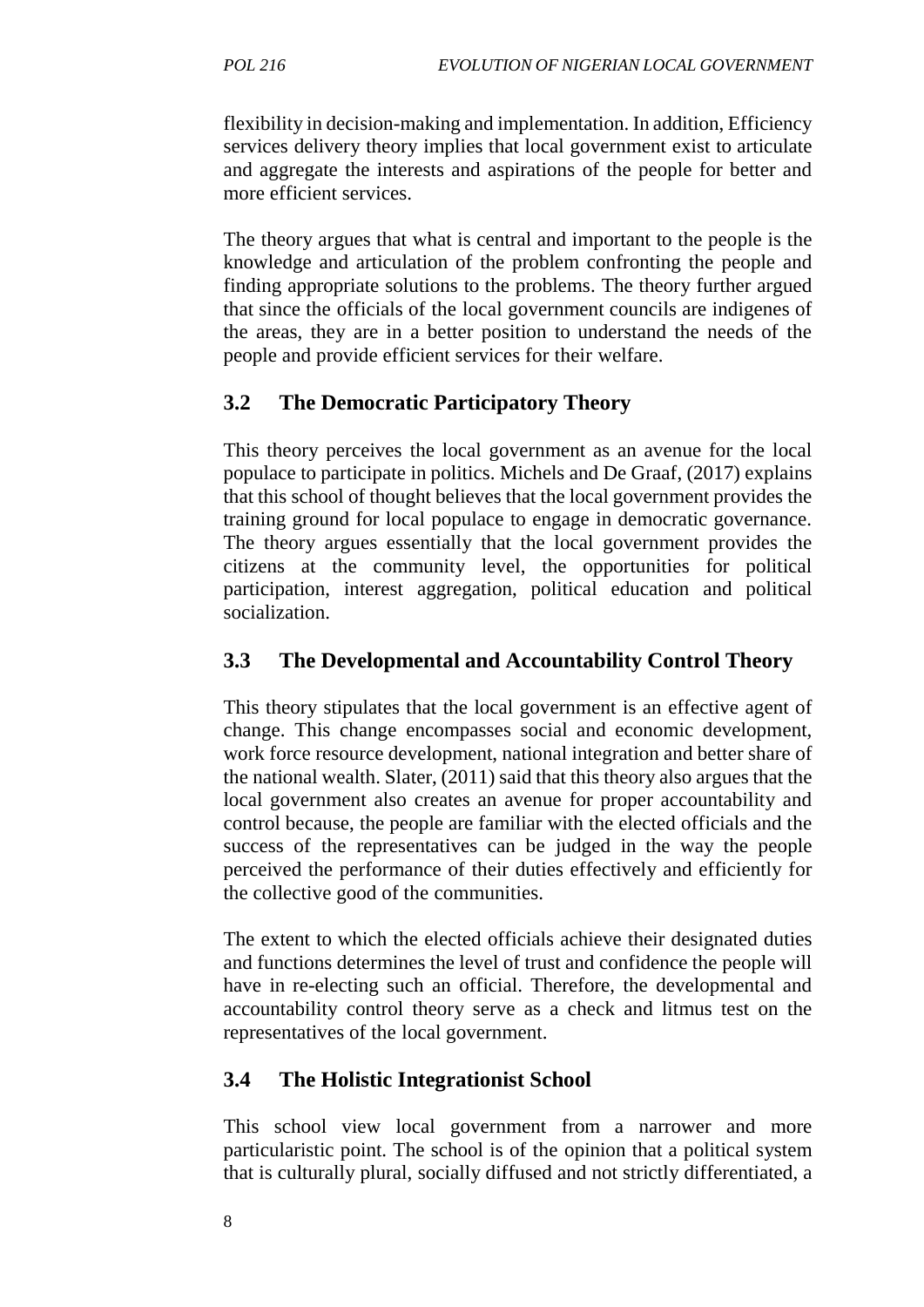more holistic view of roles is inevitable. The practical implication of the view of this school is that local government exists consciously to make its own contributions to and thereby help to achieve national integration, national evolution and national consciousness.

A section of academia has suggested that local governments perform this holistic- integrationist function through:

- 1. Decongesting government at the center thereby freeing national leaders from onerous details and unnecessary involvement in local issues.
- 2. Increasing people's understanding and enlightening people about economic (community) development.
- 3. Making programmes to foster social and economic betterment at the local level more realistic and lasting.
- 4. Training people in the art of self-government.

## **3.5 Integrating the Different Schools of Thoughts**

The holistic integrationist school is more concerned with the programmatic approach of how local government can be an effective agent of a better life, bring an improved means of living, develop a people more conscious of their dependence on, and need for one another. Both the democratic participatory school and the efficiency services schools are built on basic values that are not in any way contradictory to the ideals of the holistic school.

Hence functional criteria of the theories could be summed up under two major headings as follows:

- 1. The General category, which sums up the deals of the Democratic- Participatory School and the Efficiency-Services Delivery School under the functional items are:
	- a. Democratic ideals
	- b. Political participation
	- c. Protective services
	- d. Infrastructural services
- 2. The Development category consists mainly of the Holistic-Integrationists ideals summoned under the functional items are:
	- a. National integration
	- b. Socio- economic development
	- c. Manpower resource development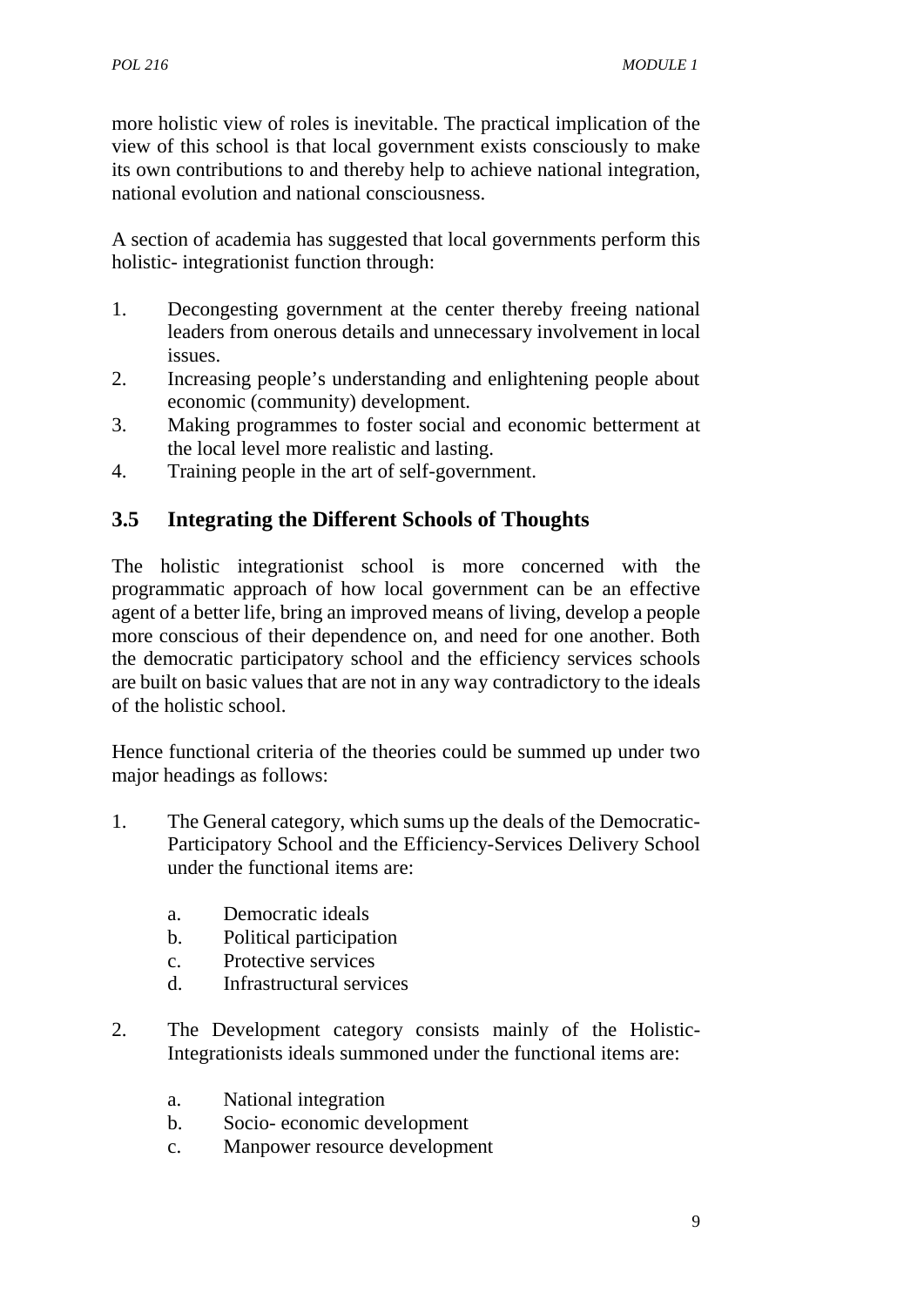#### **SELF-ASSESSMENT EXERCISE**

Differentiate between the Developmental, Accountability Control Theory and the Holistic Integrationist School

## **4.0 CONCLUSION**

The theory of local government is an important aspect of the local government discourse both as a unit of government and as a field of study. The theories are to explain the complex phenomenon associated with local government. The local government as the smallest unit of government might appear smaller, but its complexity and dynamics need to be approached and explained with the use of local government theories. It is only with theoretical explanation that an in-depth knowledge of the study of local government can be accomplished. Therefore, the use of the theories of local government cannot be overemphasized in this study.

## **5.0 SUMMARY**

In this unit, we have attempted to look at the meaning and use of theory to the study of local government. We have been able to establish that theory is a tool for the explanation of complex phenomenon and its use cannot be overemphasized in the study of local government. Finally, we established that these theoretical explanations will give in- depth knowledge in the study of local government.

## **6.0 TUTOR-MARKED ASSIGNMENT**

Discuss the three basic theories of local government.

## **7.0 REFERENCES/FURTHER READINGS**

- Majekodunmi, A. (2012). The State of Local Government and Service Delivery in Nigeria: Challenges and Prospects. *Africa's Public Service Delivery and Performance Review*, 1, 84-98
- Jone, Martinez-Palacios. (2017). Inclusive Local Governance; Normative Proposals and Political Practices. https://do.org/10.1080/03003930.2017.1303485577-597
- Michels, A., & De Graaf, L. (2017). Examining citizen participation: local participatory policymaking and democracy revisited. *Local Government Studies*, 43, 875-881
- Philips, O. O., & Charles, O. (2017). Politics of Local Government Creation: Implications for National Development in Nigeria. *South*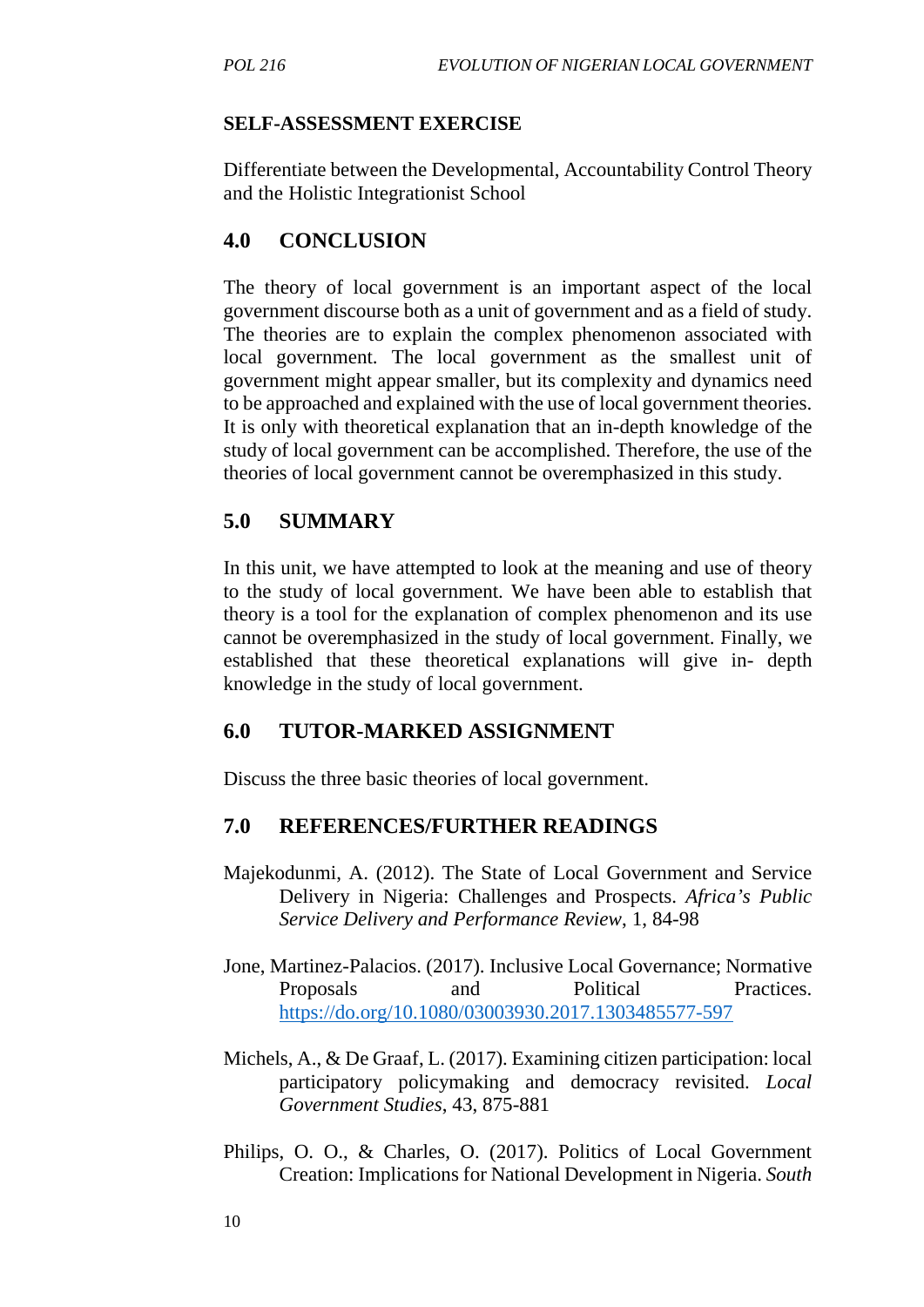*East Journal of Political Science*, 3(1).

- Slater, R. O. (2011). Developmental democracy, accountability and educational leadership. *International Journal of Leadership in Education*, 15(3), 1-8
- Steve, R. (2017). Governance and Governmentality in Participation: The Shifting Sands of Power, Responsibility and Risk. *Cambridge University Press*
- Yampolskiy, R. V. (2011). Efficiency Theory: a Unifying Theory for Information, Computation and Intelligence. *Journal of Discrete Mathematical Sciences and Cryptography*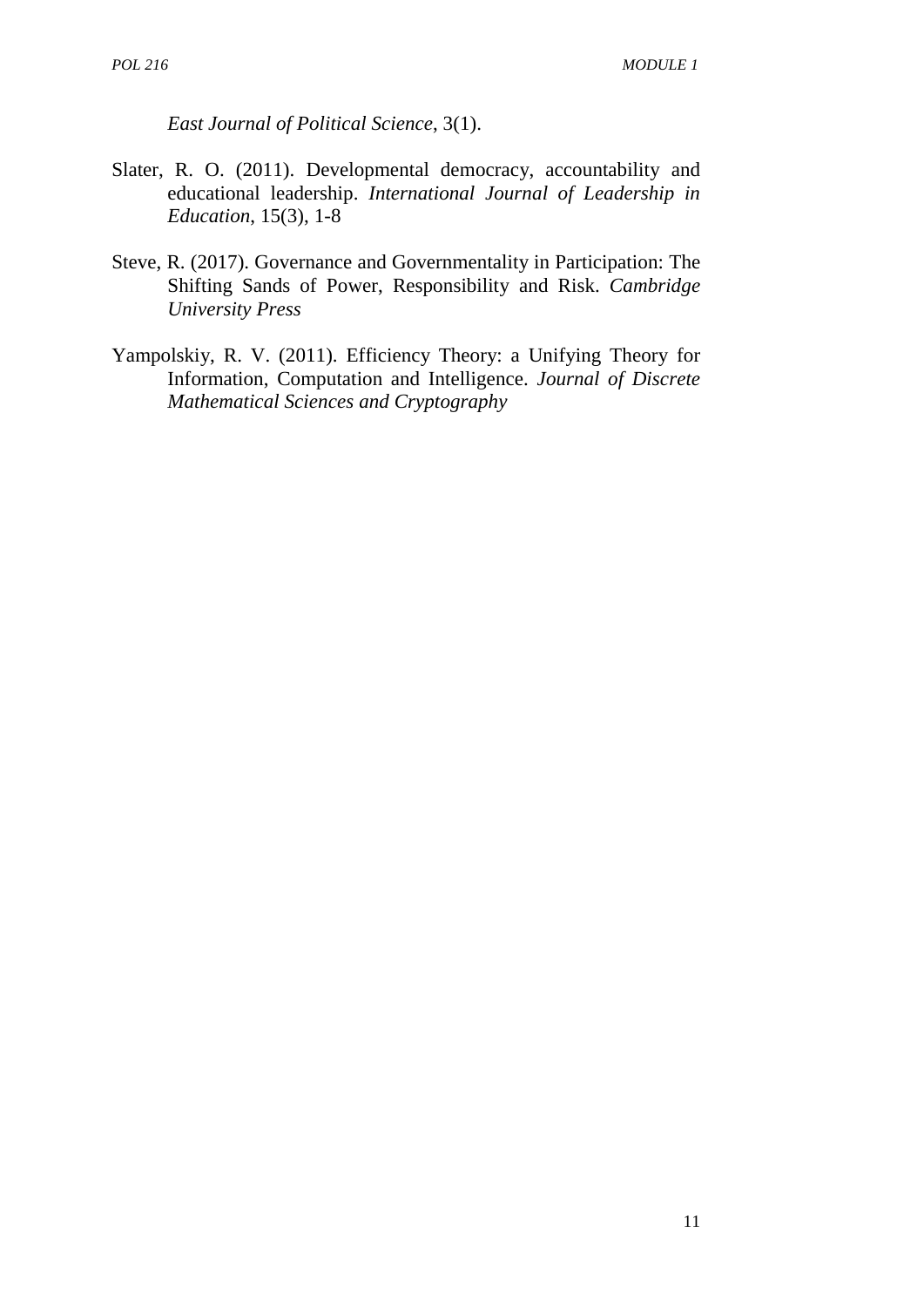## **UNIT 3 FEATURES OF LOCAL GOVERNMENT**

#### **CONTENTS**

- 1.0 Introduction
- 2.0 Objectives
- 3.0 Main Content
	- 3.1 What is decentralisation?
	- 3.2 Deconcentration
	- 3.3 Delegation
	- 3.4 Devolution
	- 3.5 Privatisation
	- 3.6 Other Features of Local Government
- 4.0 Conclusion
- 5.0 Summary
- 6.0 Tutor-Marked Assignment
- 7.0 References/Further Reading

## **1.0 INTRODUCTION**

One of the major features of Local Government Administration is decentralisation. This is one distinctive feature of Local Government that the central government does not have. It is one major platform through which local resources, initiatives and inputs are mobilised and transformed for national development. It is through this platform that local autonomy, management of their own affairs and transfer of power from central government to local authorities can be realized.

## **2.0 OBJECTIVES**

By the end of this unit, you will be able to explain:

- decentralisation
- deconcentration
- delegation
- devolution
- privatization
- other features of local government.

## **3.0 MAIN CONTENT**

#### **3.1 Decentralisation**

The strategic position of the local government is more pronounced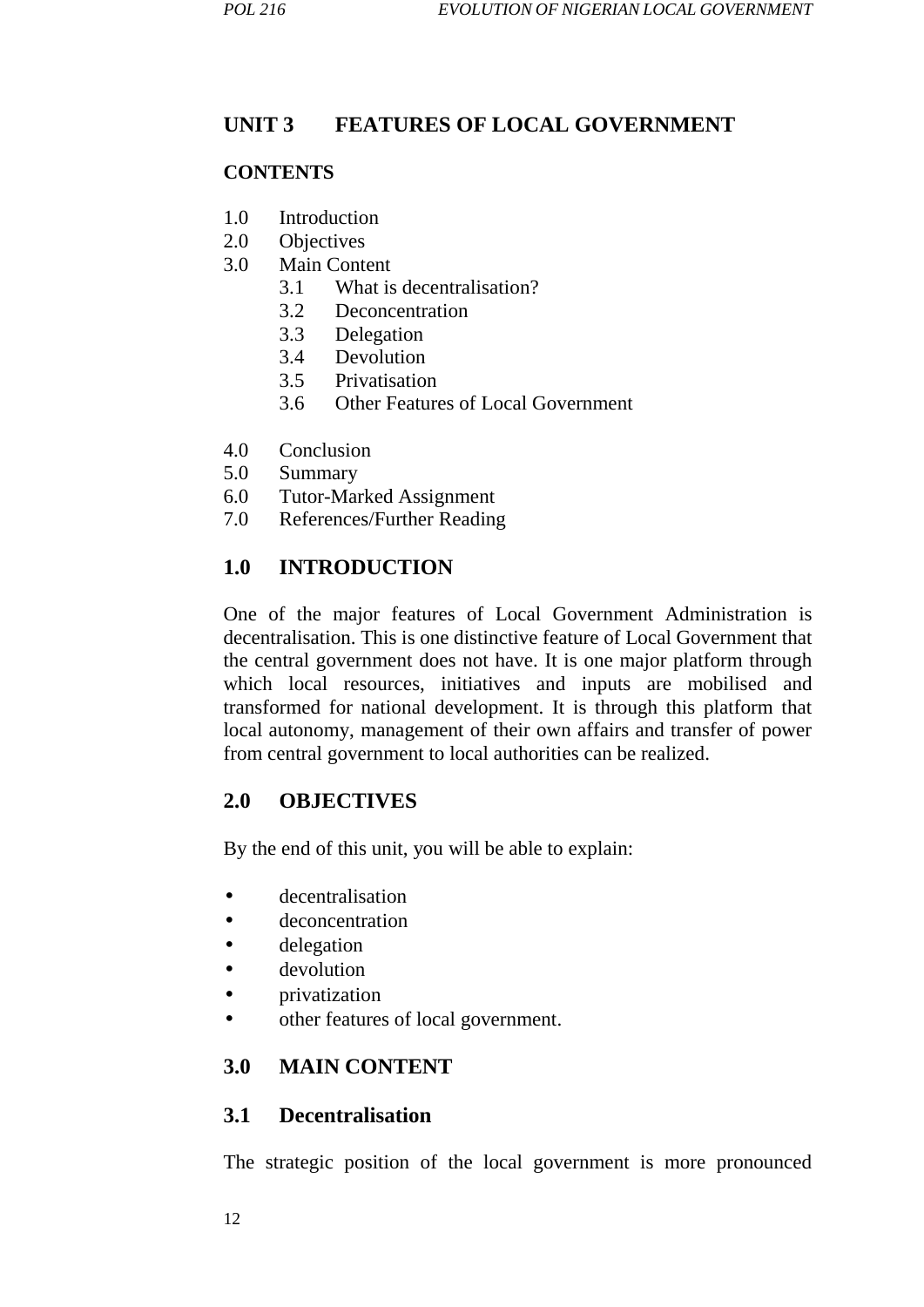through the instrument of decentralisation. This is an important aspect of local government as a unit of government because it creates the enabling environment for democratization and development. The goals of decentralisation can

be perceived as follows; local government provide for popular participation through the implementation of the democratic principle of elective representativeness in the public decision-making process; encourage local initiative and sacrifice and mobilise the human and financial resources that are available in the locality for development; ensure adequate provision for social services necessary for a decent life; and establish a functioning communication channel between the central authority and the local institutions with a view to ensuring the effectiveness of the central government's actions. Decentralisation can also be discussed in four basic variances such as deconcentration, delegation, devolution and privatization.

#### **3.2 Deconcentration**

This is the transfer of administrative functions from central government or national ministries to field agencies within the local level. It involves the redistribution of executive responsibilities to sub-administrative structure. Here, the local or sub-ordinate levels of governments serve as agents of the central government. Deconcentration is a process of breaking down tasks and transferring it to the local levels for implementation. The feature here is that, the decision-making is at the central level, while the local government presents the platform for implementation, e.g. primary health care, universal primary education etc. Deconcentration can be regarded as a limited form of decentralisation and it lessens the burden of central government. For deconcentration to take place, provincial or local government is essential.

#### **3.3 Delegation**

The central government transfers some level of responsibilities for decision-making and implementation of specific functions to some other branch of government through this process. Under the delegation, these other branch of government and agencies are granted some level of autonomy or powers to formulate and implement programmes over specific functions without the direct control of the central government. Delegation also means conferring of specified authority to a lower authority. Legally, the delegated authority still belongs to the principal, but in practice, its exercise is allowed to the subordinate or lower authority. Delegation is full when complete powers are conferred on the agent or lower authority. Delegation is conditional when the action of a subordinate is subject to confirmation or revision by the superior; it is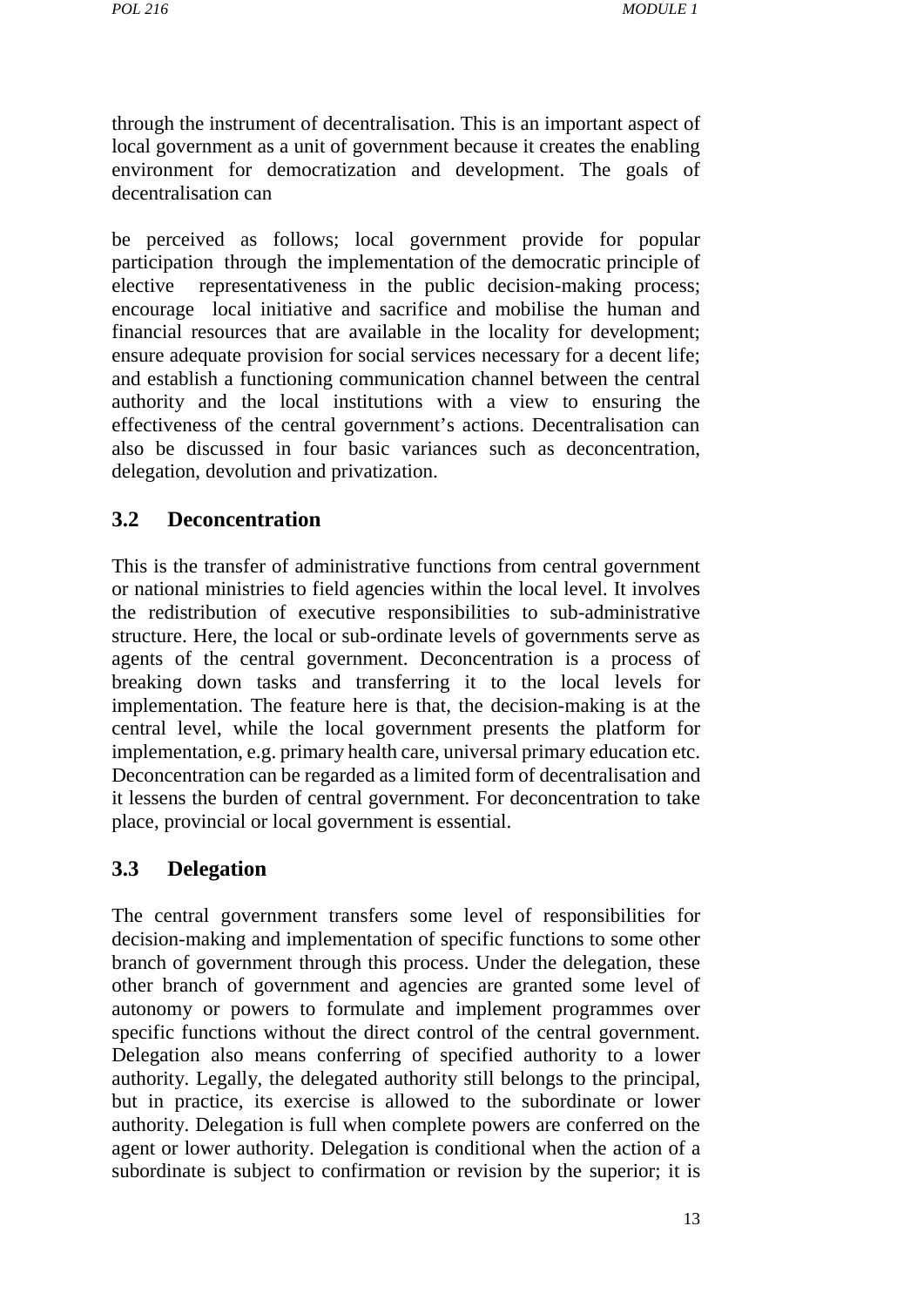unconditional when the subordinate or lower authority is free to act without reservations. Delegation is formal when embodied in written form based on customs, conventions and understanding. Delegation is direct when no third person intervenes between the two parties to delegation; it is intermediate when it is made through third person.

Delegation of authority means more than simply assigning duties to others in more or less detail. The essence of delegation is to confer discretion upon others to use their judgment in meeting specific problems within the framework of their duties. One cannot delegate the authority which himself does not possess. Authority once delegated can be enhanced, reduced or withdrawn according to the changing circumstances.

#### **3.4 Devolution**

This involves the transfer of functional responsibilities including decision-making authority to legally incorporated sub-national units of government. It entails therefore, the transfer of political authority to make decisions in some spheres of public policy from the central government to local government or similar units at the local level. The central and the local governments are structurally differentiated in the structural pattern of devolution. Each level has its own powers and separate institutions for performing its own functions and activities. Devolution is associated with local autonomy and with increase scope for popular participation in governmental activities. Under the devolution category, local governments are granted powers to source for their revenue, control their finances as well as recruit their own personnel.

Devolution indicate status and policy making power. Devolution of power is also designed to create a political environment in which power to access political, economic and social resources is distributed between the central government and lower levels of government. State authority is divided among a wide range of actors, making politics less threatening and therefore encouraging joint problem solving. Devolution creates a fairer political ground, protects groups and individual human rights, establishes check and balances to central power and prevents political violence among rival groups.

#### **3.5 Privatization**

This is a new form of decentralisation. Under privatization, other players such as community groups, corporate organisations, voluntary associations, cooperatives, business association, civil society groups and other non-governmental organisations enter into Public-Private Partnership (PPP) to provide goods and services for the benefits of the local communities. PPP can also refer to contractual agreements formed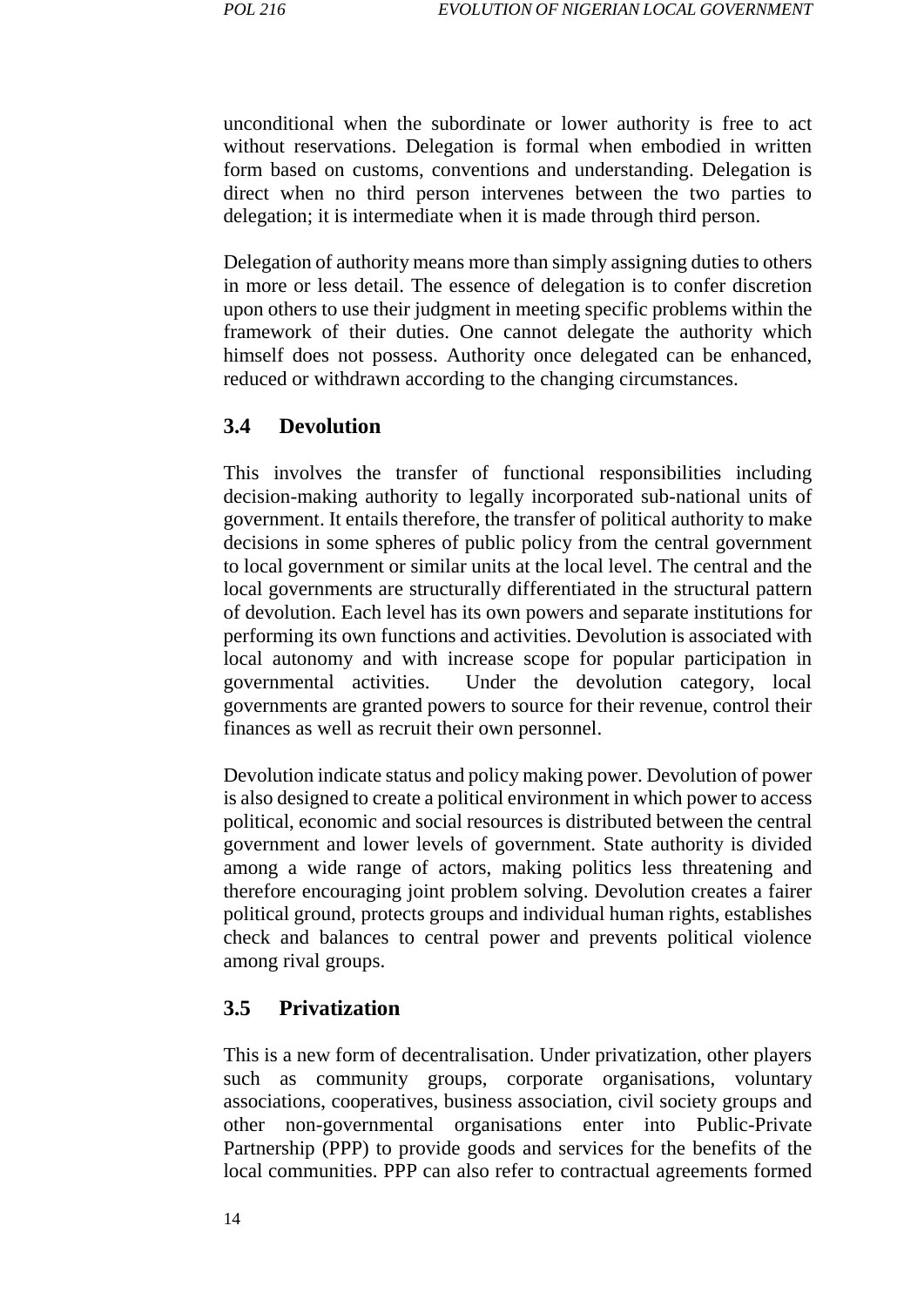between a public agency and private sector entity that allow for greater private sector participation in the delivery of essential goods and services. PPP relate or connote perfection and practices affecting public private sector relationships in ensuring national global health, development and well-being of the society

## **3.6 Other Features of Local Government**

There are other features of local government, which include structural differentiation, that is, it has a corporate identity and status different from other forms of government. It possesses the authority and institutional powers for which it has been created. The local government also has multi-functional powers, which include the power to legislate, formulate and implement policies for the benefits of its people. The local government also has defined territorial boundaries, just like other tiers of government, it has jurisdiction over people inhabiting its geographical territories, and finally, its elected or appointed officers or representatives have specified tenure of office.

#### **SELF-ASSESSMENT EXERCISE**

Discuss deconcentration and delegation as variances of decentralisation

## **4.0 CONCLUSION**

The peculiarity of local government is situated in its decentralisation features. An examination of these features depicts local government system as an indispensable unit in every democratic society. The instrument of decentralisation permits the local government to have and exercise its own identity as a unit of governance. These distinctive attributes make the local government to acquire its significance in the performance of its specific functions in the general administration of the country.

## **5.0 SUMMARY**

This unit has succinctly examined the features of Local Government and identified the goals of the decentralisation as the yardstick for measuring Local Government achievements. They provide the basic framework for integrating and harnessing local initiatives, interests, and aspirations into national development programme which serve as channels for the transmission of inter-governmental relations.

#### **6.0 TUTOR-MARKED ASSIGNMENT**

Discuss the various features of local government administration.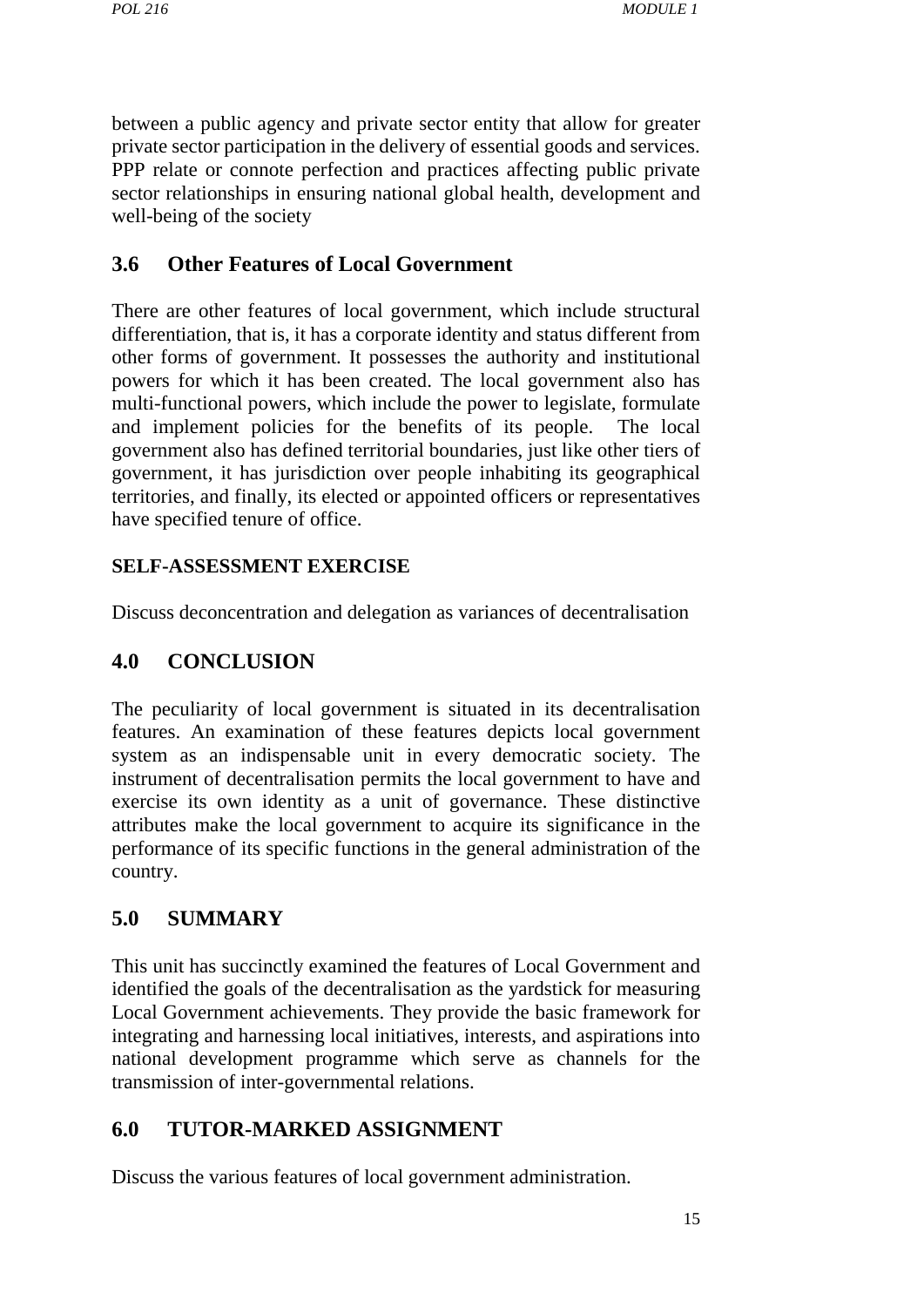#### **7.0 REFERENCES/FURTHER READINGS**

- Jooji, I. T. (2018). Local Government System in Nigeria and the Quest for Sustainable Development. *International Journal of Strategic Research in Education, Technology and Humanities*, 5(1)
- Pugalis, L. & Tan, S. F. (2017). The role of Local Governments in Local and regional economic development. University of Technology, Sydney. ISBN 978-0-646-97763-8.
- Rahman, M. S. (2017). Politics-Administration Relations and the effect on Local governance and development: The case of Bangladesh. *Hand Book of Research on Subnational governance and development.*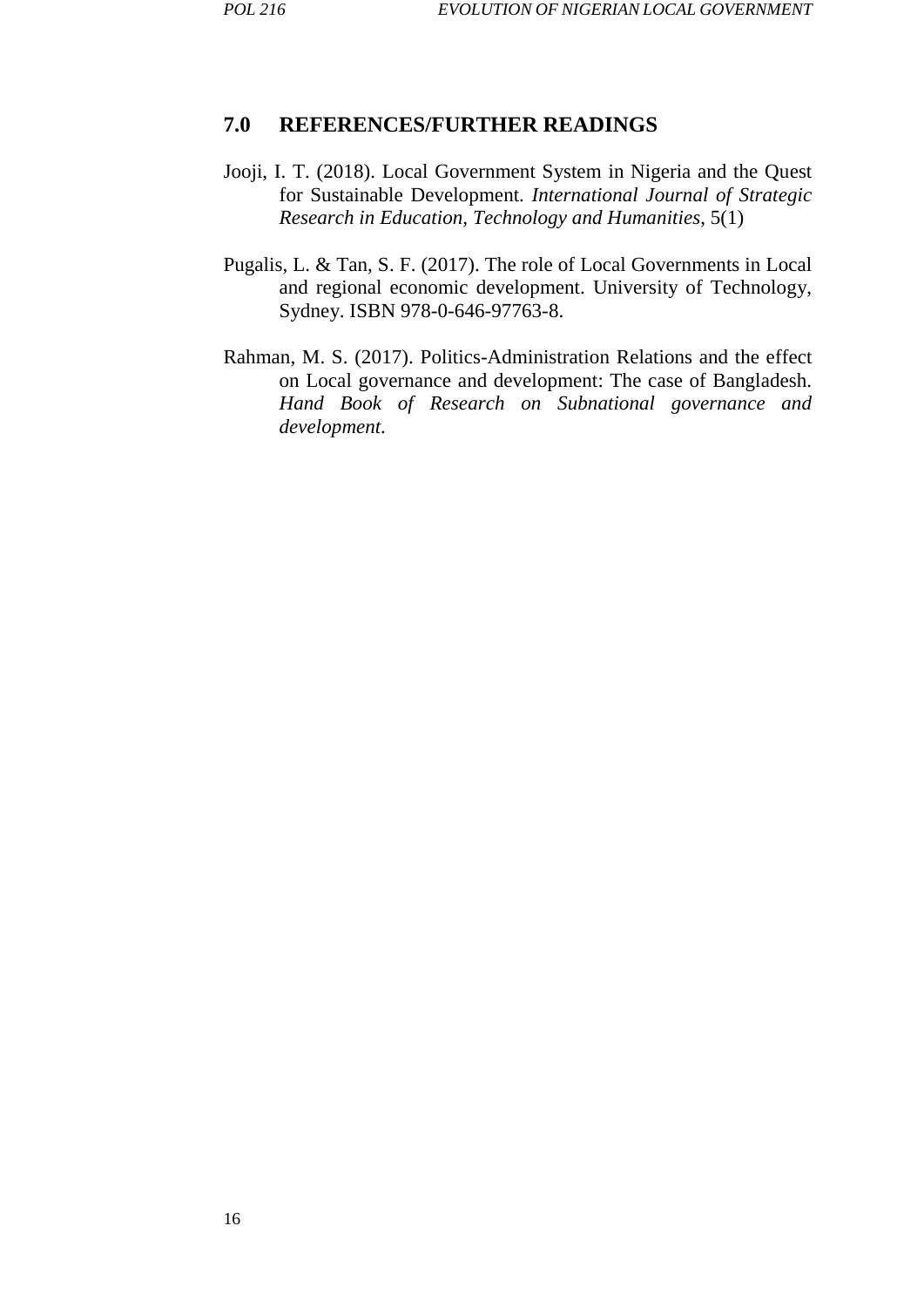# **UNIT 4 TYPES/CLASSIFICATION OF LOCAL GOVERNMENT SYSTEMS**

#### **CONTENTS**

- 1.0 Introduction
- 2.0 Objectives
- 3.0 Main Content
	- 3.1 The French System of Local Government
	- 3.2 The Socialist/Communist System
	- 3.3 The Anglo-Saxon (British) System
	- 3.4 The Traditional System
	- 3.5 The Post-Colonial System
- 4.0 Conclusion
- 5.0 Summary
- 6.0 Tutor-Marked Assignment
- 7.0 References/Further Reading

## **1.0 INTRODUCTION**

Local Government has been variously classified into different types to provide the needed clarity in understanding the scope, structure, functions and opportunities it provides for participation in government and as a machinery for policy direction at the local level. The prevailing political system under which Local Government operates has been a major determinant in classification or typology. This is more so, when we remember that Local Government is a semi-autonomous and sub-national political arrangement, reflecting the political ideology or system of the Central Government.

## **2.0 OBJECTIVES**

By the end of this unit, you will be able to:

- discuss the French system of Local Government
- reflect on the Socialist/Communist system
- critically analyse the Anglo-Saxon (British) system
- explain the Traditional system
- ruminate on the Post-Colonial system.

#### **3.0 MAIN CONTENT**

#### **3.1 The French system of Local Government**

The French system of local government is the most widespread of all the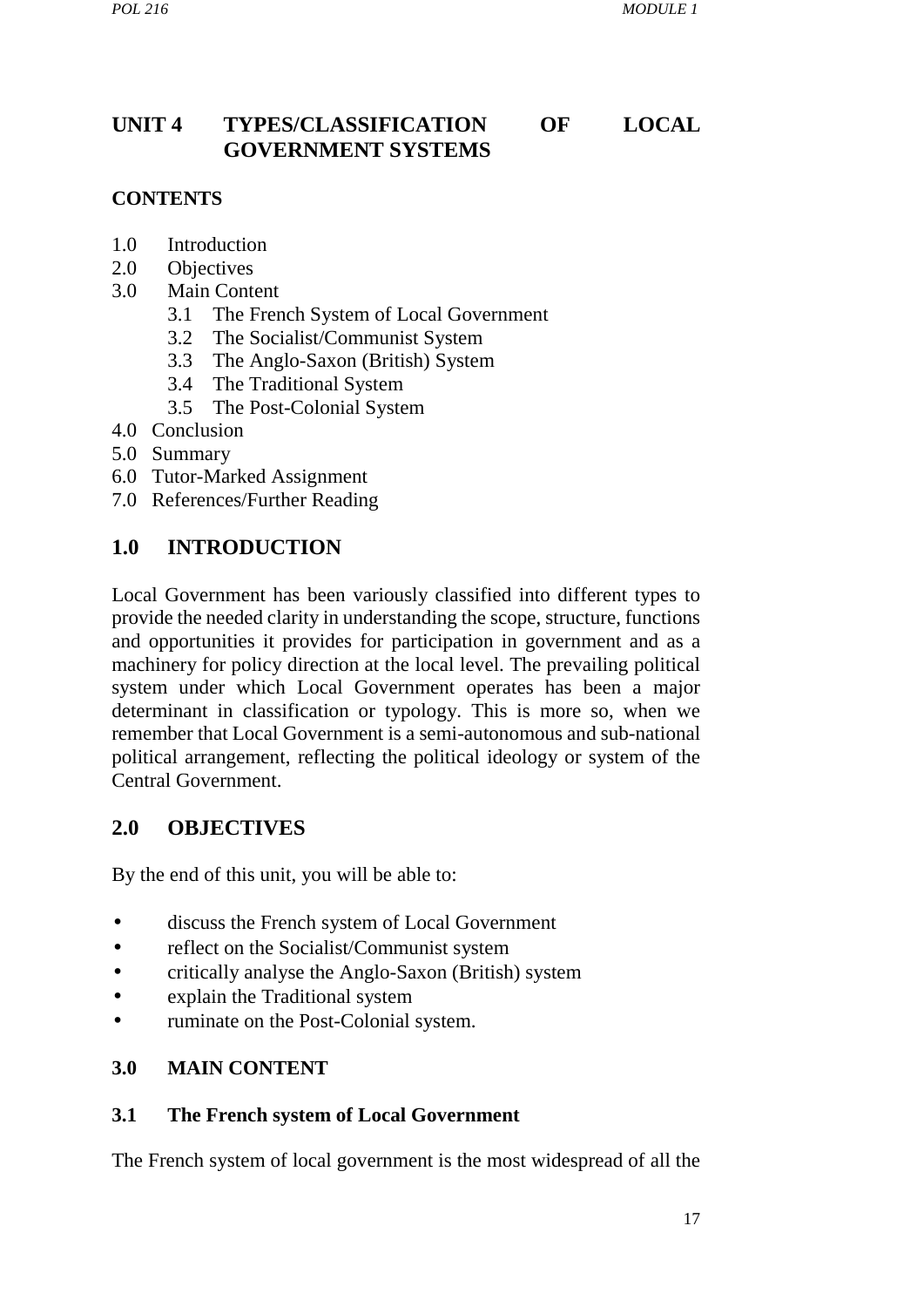patterns in the world. In this system, local government is perceived more or less as the local arm of the central government. In this pattern, the central government appoints an agent at the local government. This agent is called "Prefect".

The prefect is a Senior Civil Servant and a representative of the central government who looks after the interests and programmes of the central government in the assigned area of jurisdiction as well as overseeing the affairs of the local administrative machinery. The French system of local government is highly centralized. Centralization is the essence of the system. All authority converges inward and upward. It can be charted in the form of a perfect pyramid. In France, it is assumed that the Minister of Interior presses the button and the Prefects, the Sub-Prefects, the Mayors and Deputy Mayors do the rest. The peculiarity of this style of local government is that the central government places in sub-regions of the nation an agent of the central government to oversee and if necessary, to counter, suspend or replace local government.

#### **3.2 The Socialist/Communist system**

The Socialist/Communist system of local government constitutes part of complex governmental agencies whose purpose is socialist planning for economic development of the whole country. Here, the communist party exercises firm direction and leadership required for central planning. In this system, all subordinate units of government operate and take directions from centrally pre-determined decision. There is little or no initiative emanating from the local or sub-national government. Local independence is restricted as control device are extensive and vigorously applied. This system connotes that the local government is an agency of the central government and part of the central administration through strict party discipline and compliance. The local government in the communist countries is an example of deconcentration of authority rather than decentralisation. In other words, the local government unit is an agency of the central government and its functions are an integral element of hierarchical administrative system of the state. The area of local independence is narrow and extends only to minor matters whereas control devices are extensive and vigorously applied.

#### **3.3 The Anglo-Saxon or the British system**

The Anglo-Saxon or the British system of local government bases its emphasis on the autonomy of the local government. This autonomy is expressed through its policy-making organ or a council of elected or appointed members representing local interest. Here, the institutions of local government are distinctively separated from those of the central government. Also, as a separate tier of government its sources of revenue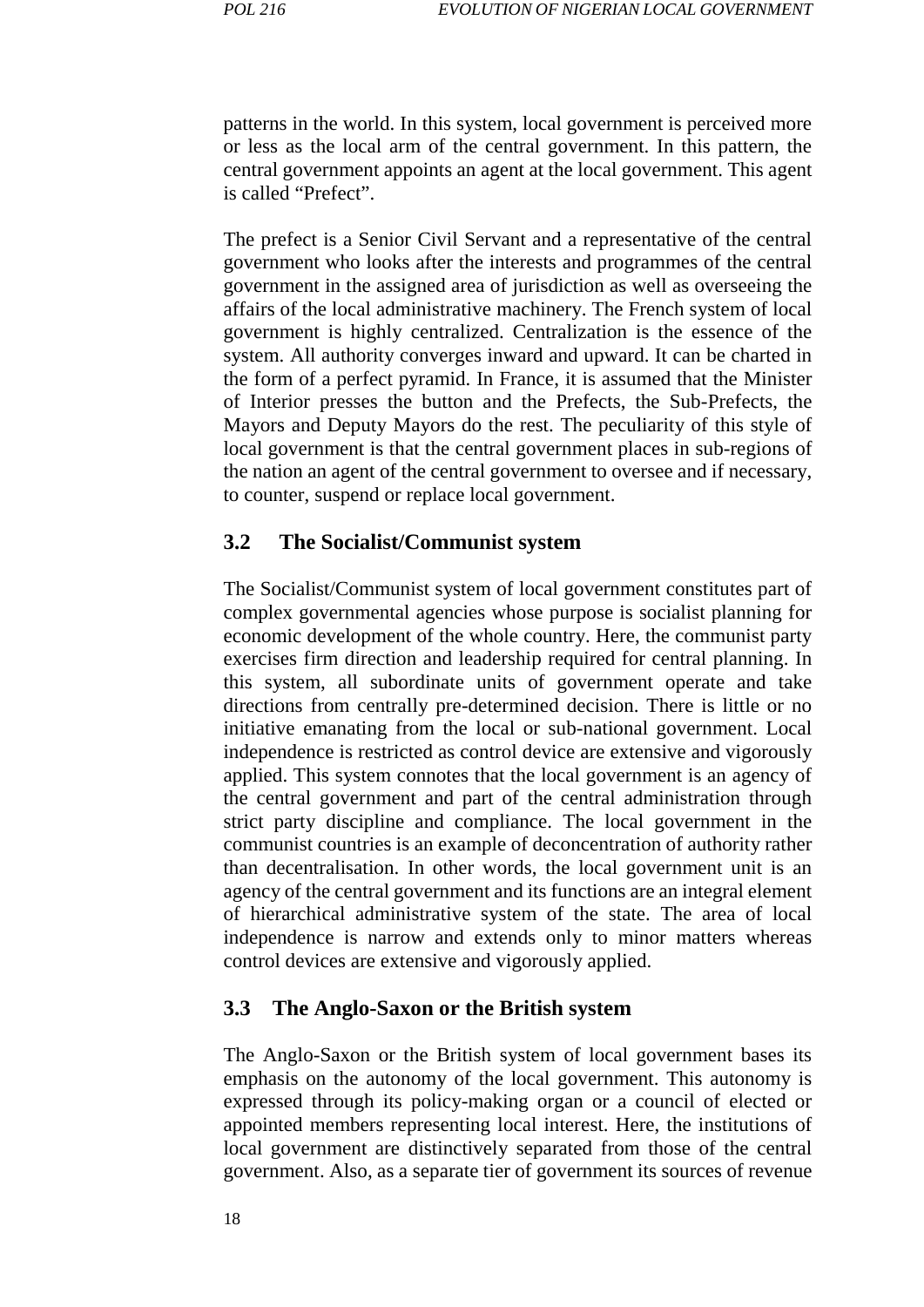and personnel management are clearly defined and spelt out in an official document. In this type of local government system, there is often time, a local government service commission or board, which is charged with the responsibilities for the recruitment and management of local government personnel. The underlying basis of local government is the principle of self-determination in which every community is given substantial measure of freedom in the administration of its own affairs. This prevents the local government from rigid and absolute control from the above. However, the degree of autonomy of local governments varies from country to country but in all cases, a considerable degree of local independence prevails.

#### **3.4 The Traditional system**

The Traditional system of local government is sometimes referred to as the "non-western" patterns of local government. This pattern refers to the pre-colonial or pre-literate types in many underdeveloped or developing countries of the world where local administration are centered or structured around traditional political institutions such as the chief or traditional rulers, council of elders, the extended family system or the clan system. Here, the local traditional institutions formulate and implement policies for the traditional communities. The policies often times have been a reflection of the socio-political and culture realities of their environments.

#### **3.5 The Post-Colonial system**

The Post-Colonial system of the local government is associated with the newly independent nations of the world faced with the need for economic growth and the extension of new national power to the communities and the rapidly growing cities. The post -colonial system cut across all the other system in a modern-day local government structure. The creation of new nations from former colonies involves varying degrees of local government. In some cases, the party-political system has subverted adjustments rather than revolutionary change has been made, local government patterns have not altered drastically. The legacy of colonialism is omnipresent however much the new leaders strive for break from the colonial past.

#### **SELF-ASSESSMENT EXERCISE**

Discuss the major differences and similarities between the Socialist/Communist system and the Anglo-Saxon (British) system.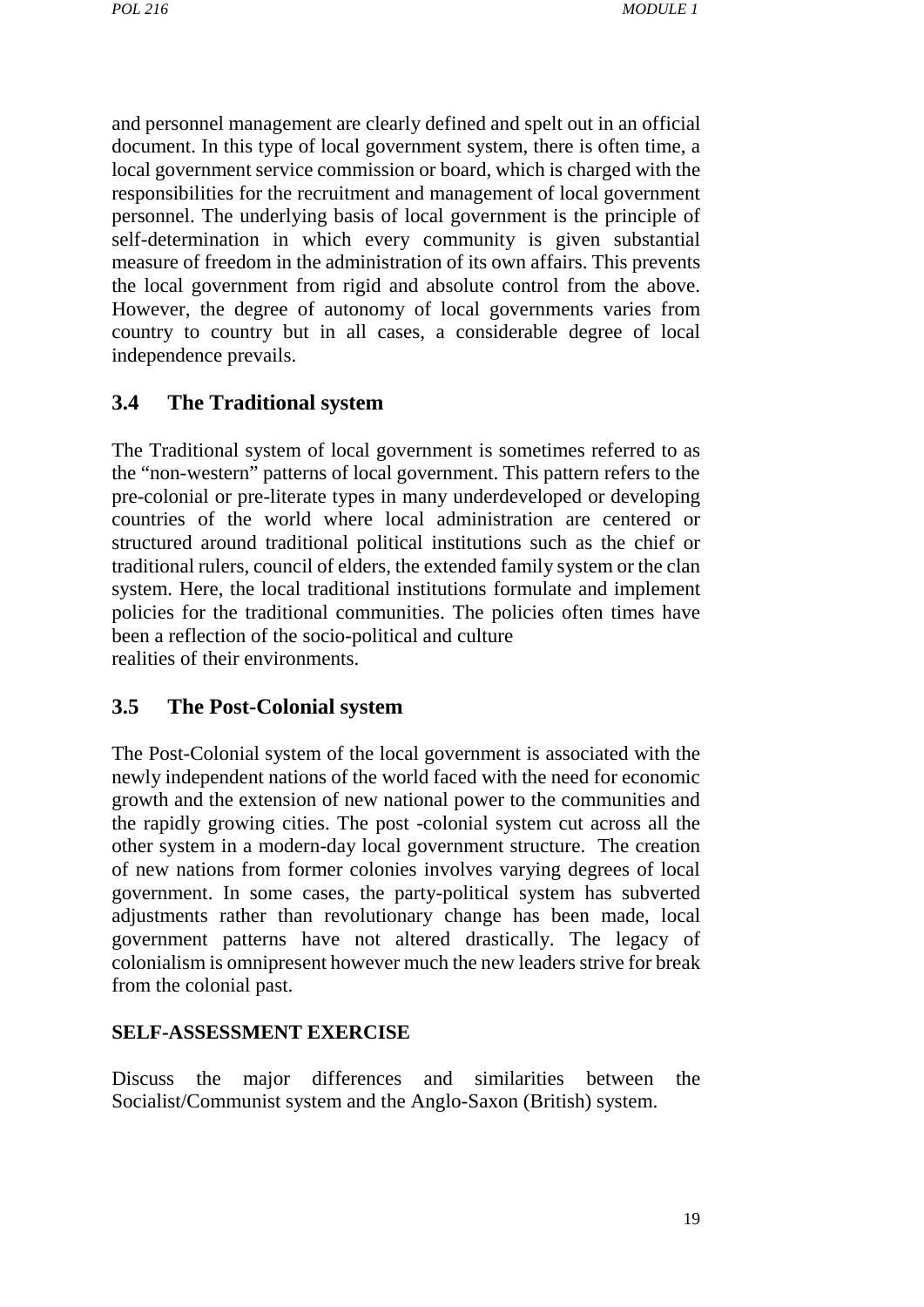#### **4.0 CONCLUSION**

The classification of local government into various types is predicated on the functions, which are to be performed, the political system under which it is to operate and the communities that it is meant to serve. The basic essence of the classification is to determine the level of autonomy that is to be granted to the local government authorities. It is also to locate the amount of powers and authorities that such local government is to possess. Since local government, autonomy is not absolute; their level of autonomy can be found in their categorization.

#### **5.0 SUMMARY**

This unit has identified the various types of local government system. We have been able to discuss the most common classification of local government systems to include the French system which is often referred to as the "Prefect" system as practiced by the French system of government. We also discussed the socialist/communist system which is common among the Socialists and Communist states; where the local government is centrally controlled. Next, we examined the Anglo-Saxon or the British system where the level of autonomy and structure is clearly defined. The traditional system we examined as common in the developing countries where traditional institutions formulate and implement policies for the local communities. Finally, we identified the post-colonial system as associated with the newly independent states.

#### **6.0 TUTOR-MARKED ASSIGNMENT**

Identity and discuss the various types of local government system

- Abdulrazaq, K. A., Oyedele, S., Ihiyamen, O., & Ishola, A. A. (2017). Local Government Administration and National Development in Nigeria: Challenges and Prospects*. Ilorin Journal of Human Resource Management*, 1(1).
- Anifowose, R., & Enemuo, F. (1999). Elements of Politics, Lagos. *Malthouse Press Ltd*.
- Jooji, I. T. (2018). Local Government System in Nigeria and the Quest for Sustainable Development. *International Journal of Strategic Research in Education, Technology and Humanities*, 5(1)
- Lockard, D. M. (1968). "Local Government" in International Encyclopedia of the Social Sciences. New York. *Voloa Publisher.*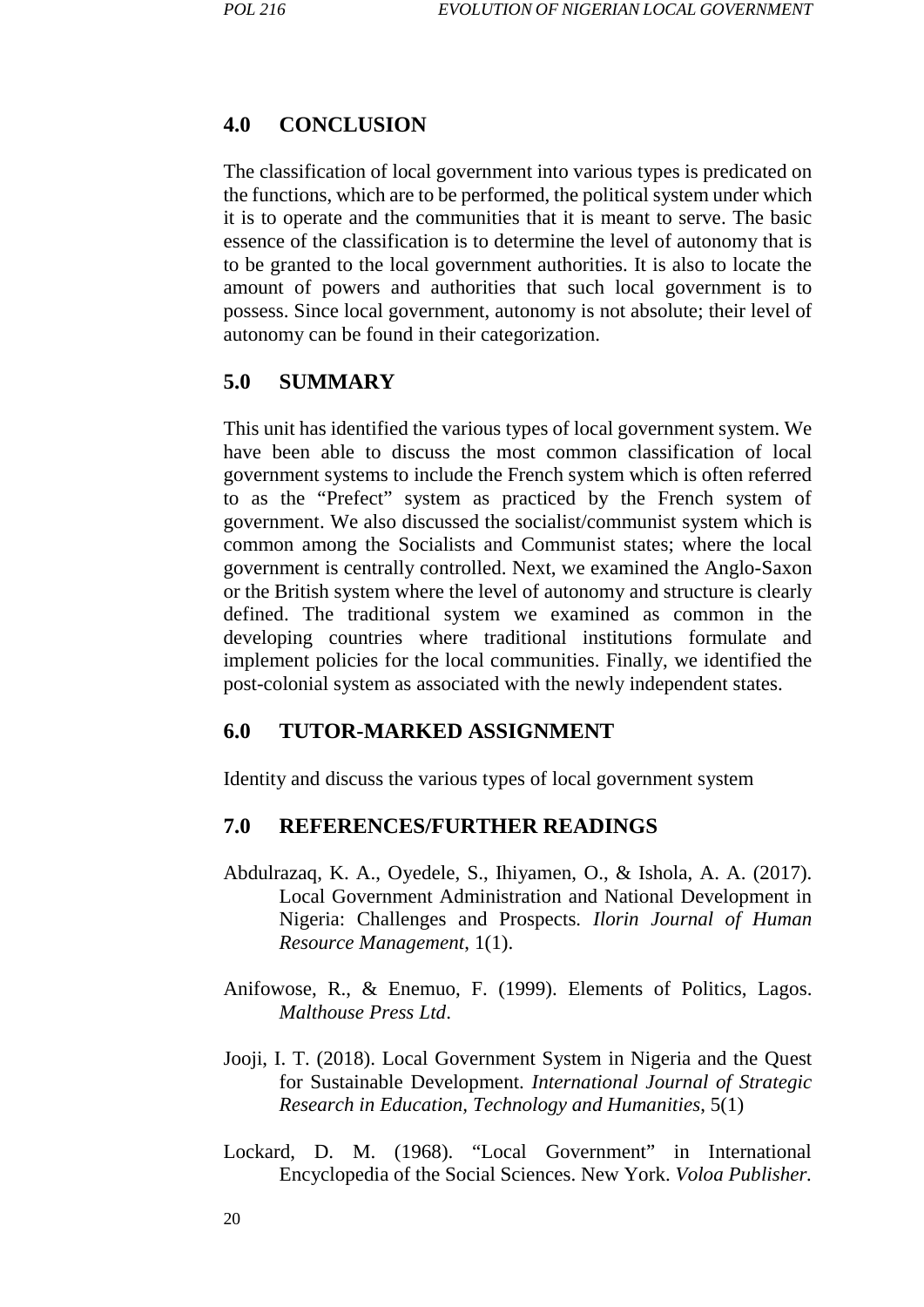Olagunju, O. O. (2019). The Impact of Administrative Structure on the functions of Local Governments in Nigeria. *Journal of Social Sciences*, 15, 69-75.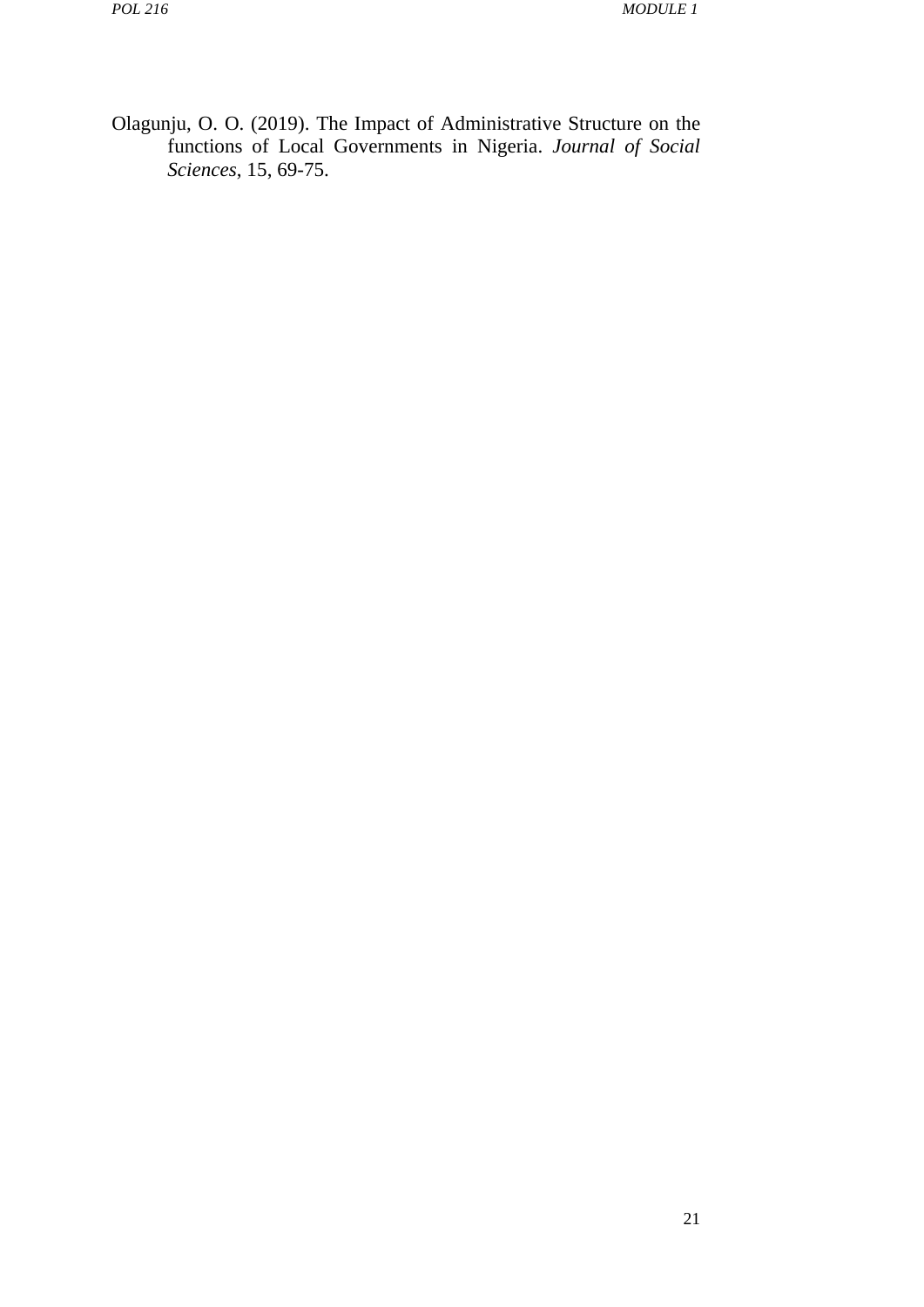# **UNIT 5 JUSTIFICATION FOR LOCAL GOVERNMENT**

#### **CONTENTS**

- 1.0 Introduction
- 2.0 Objectives
- 3.0 Main Content
	- 3.1 Political Justification
	- 3.2 Administrative Justification
	- 3.3 Developmental Justification
	- 3.4 Local Government as a Channel of Communication
- 4.0 Conclusion
- 5.0 Summary
- 6.0 Tutor-Marked Assignment
- 7.0 References/Further Reading

### **1.0 INTRODUCTION**

This unit will examine justifications for the establishment of the Local Government as a system of governance. We will anchor our discussions on the quadruple pillars of political, administrative, developmental and channel of communication.

#### **2.0 OBJECTIVES**

By the end of this unit, you will be able to:

- advance reasons for political justification
- explain administrative justification
- discuss developmental justification
- discuss local government as a channel of communication.

### **3.0 MAIN CONTENT**

#### **3.1 Political Justification**

This is one of the major reasons for the establishment of local government. Local government is said to provide the platform for local participation in politics and democracy. It provides the local citizens an opportunity to participate in the public affairs of their communities. Local government brings the government closer to the people within a geographical locality. It serves as an alternative to over concentration of political power at the central government. The complexity of modern government is simplified with the existence of local government. It promotes liberty, equality and local autonomy which requires the individuals and groups to express their views and that such view should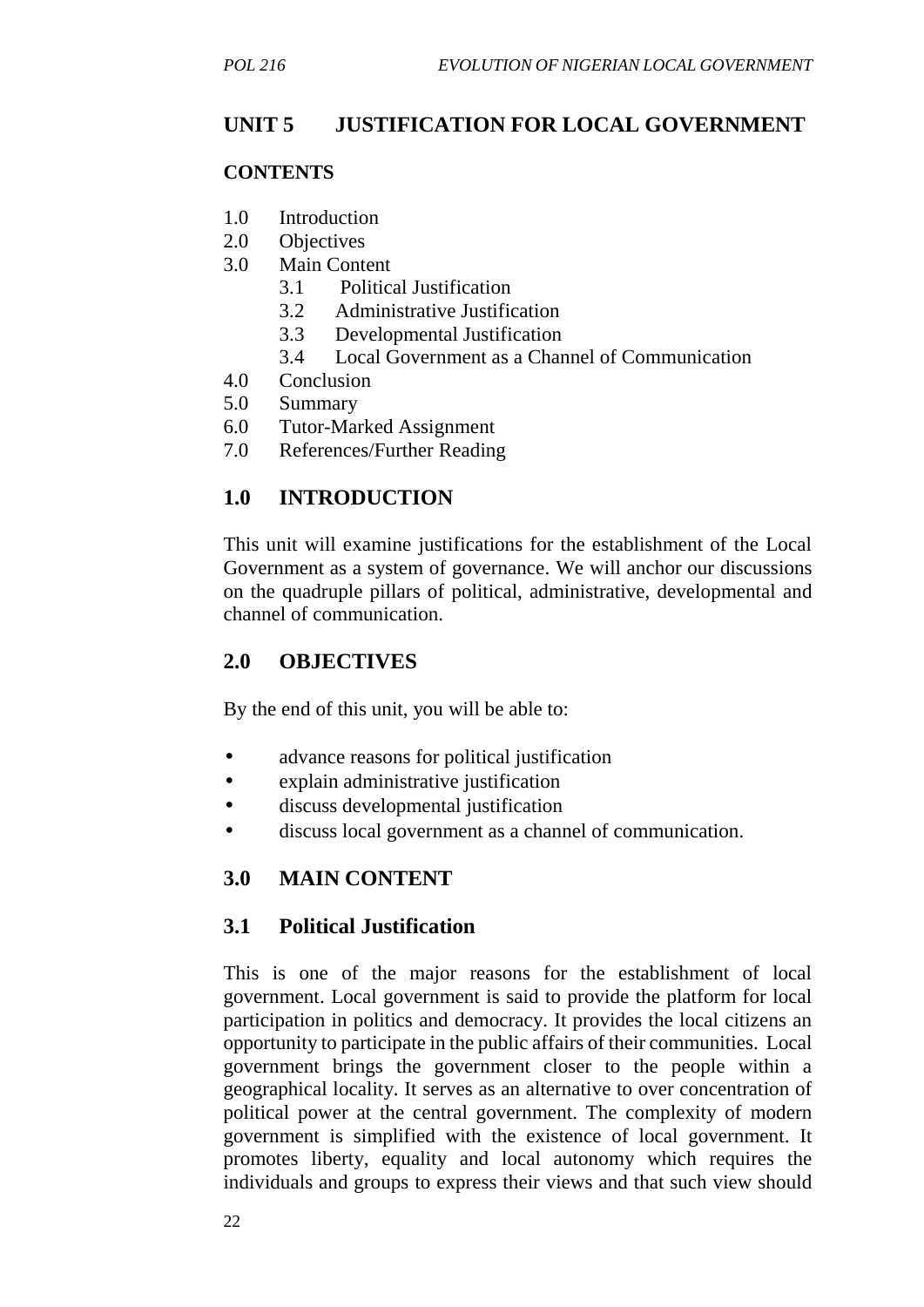be given equal regard in decision making process. Local government also serves as an avenue for gathering inputs from diverse localities into the policy making process at the central government. As an essential ingredient of democracy, local government provide the training ground for political leaders at the grassroots who gather such experience for national leadership. However, that local government provides a training ground for political leaders particularly at the central level is subject to debate, because, there are political leaders at the national level who did not participate in political affairs at the local level, this is coupled with the fact that some political leaders have failed elections at the local level, only to win at the national level. Again, there are no formal schools for political education at the local level that prepare political leaders for national politics. It has also been argued that national politics is so different in scale and dynamics that local experience and knowledge might be inadequate for understanding national affairs. The above notwithstanding, local participation is a vital instrument in democracy. Local government may be said to involve the conception of territorial, non-sovereign community possessing the legal right and the necessary organisation to regulate its own affairs. Local government also seek its justification from the fact that it is that part of government of a nation or state which deals mainly with such matters as concern the inhabitants of a particular district or place together with those matters which parliament has deemed it desirable subordinate to the central or national government.

# **3.2 Administrative Justification**

The local government is perceived first and foremost to some scholars as administrative agency for efficient provision of services. Local government administration is to enhance the effective and efficient provision of services to the people at the local level. Here, the local government makes for the decongestion and decentralisation of administration at the central level and serves as an efficient provision of service to a measurable standard for the local communities. Most importantly, is the fact that the local government is closer to the people and it is in a position to understand and analysed the problems of the people. This closeness of the local government to the people also place it in a position to have better knowledge and information of the local communities with a view to providing those specific functions that directly affects the people. Again, the local government also gives the people a sense of belonging by participating in the alleviation of their immediate problems and promoting the necessary welfare which otherwise would have been difficult by the national or central government. However, the point must be made that there are specialized administrative functions that cannot be performed by the local government, this is because, the local government is a multi-purpose institution which provide general services to the people. Local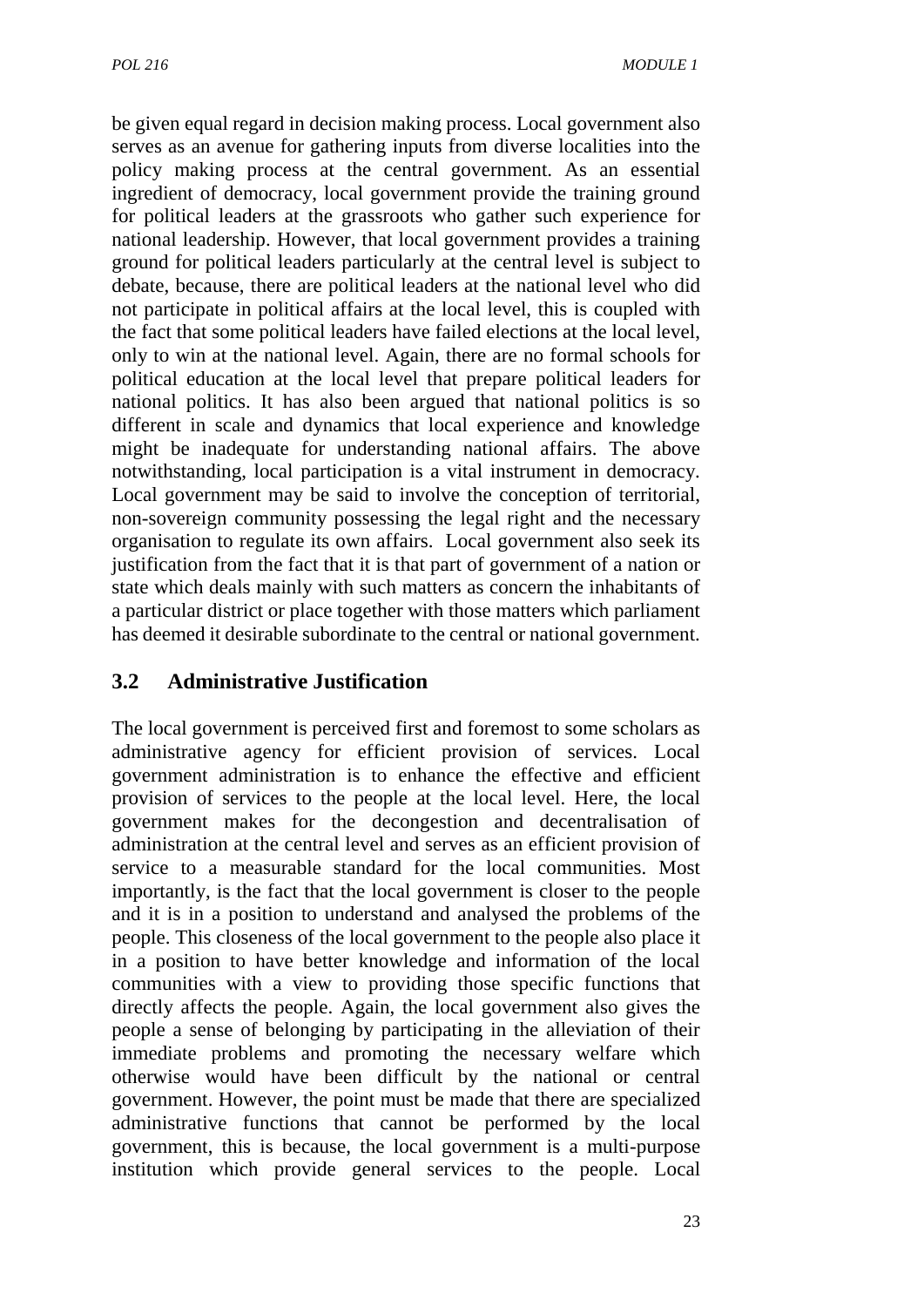government is governments consisting of certain sub-ordinate bodies which have defined power making rules and regulations within their prescribed area of administration.

### **3.3 Development Justification**

The local government is regarded as the bedrock of developmental activities because of the feeling of attachment which the people have for the programmes emanating from their local communities. It provides the people a springboard to conduct their own affairs, mobilise, sustain and execute local developmental initiative in line with the local needs interests and aspirations of the people. Again, the local government is perceived as complementary in the division of labor among the various levels of governments, because the local government is said to have specialty in the efficient provision of those developmental services that are local specific.

However, some critics have argued that this justification of local government promote sectionalism and parochial interests and therefore, inimical to political and developmental integration at the national level. Inspite of this, the role of the local government in developmental efforts particularly in those programmes and activities which they help to initiate cannot be over emphasized. Local government helps to cultivate, civil sense and responsibility among citizens and coordinates harmonies collaboration in common administration of common interest.

#### **3.4 Local Government as a Channel of Communication**

Local Government serves as inputs and outputs in the policy making process of the national government. New policies and programmes are sometimes test run at the local level by the national or central government to seek the realities and outcomes before it is implemented at the national level. The local government also serves as a channel of communication between the national government and the local government by aggregating the feelings, interests and aspirations of the local populace and transmitting same to the national. At the same time channel, the decisions from the national down to the local people. It is also important to note that local government serves as channel of communication among themselves.

#### **SELF-ASSESSMENT EXERCISE**

State the relevance of local government as a channel of communication among various levels of government in Nigeria.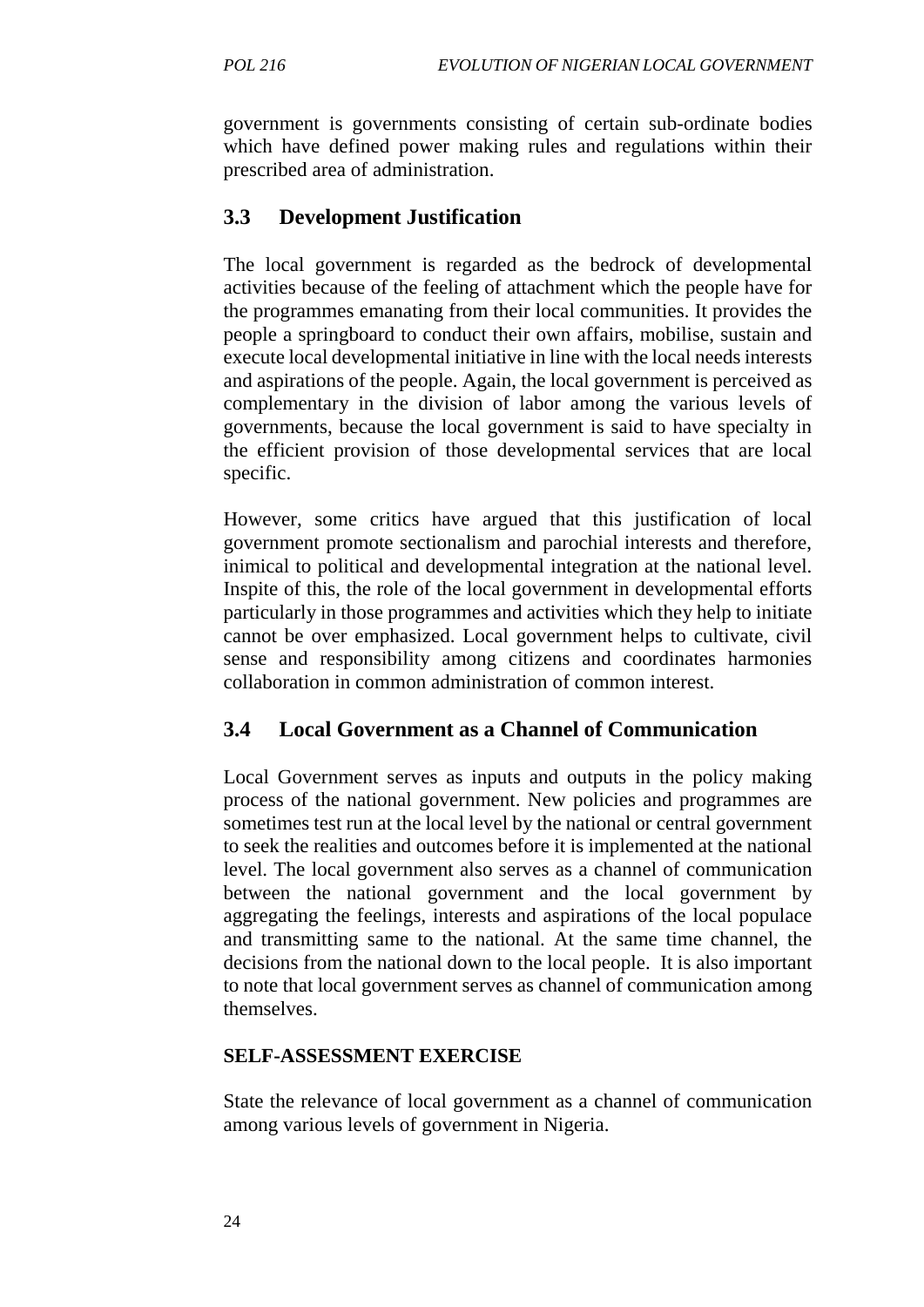# **4.0 CONCLUSION**

The ultimate goal of every local government is to justify its creation and maintain its existence for the benefits of the people. It is also the ultimate aim of every democratic setting that the people should be governed by the smallest and closest unit of government for good governance and best practices. Therefore, the basic essence of creating local government is to service the interest of the people at the local level of government by performing those specific functions which affect the daily existence of the people. It is these justifications that have made Local Government a permanent feature in any modern democracy.

### **5.0 SUMMARY**

This unit has discussed the essence and justification for the creation of local government as a unit of government. In the unit we have examined four basic reasons for the creation and maintenance of local government to include political justification, which gives the people at the local level an opportunity to be part of the political process and to represent their own political affairs; administrative justification which sees the local government as administrative agency for efficient provision of services for the local people; developmental justification which perceived the local government as the bedrock of developmental activities; and as channel of communication which lubricates inter-governmental relations.

### **6.0 TUTOR-MARKED ASSIGNMENT**

In your view, what are the justifications for local government creation?

- Ajayi, K. (2000). Theory and Practice of Local Government. Ado-Ekiti: University of Ado-Ekiti.
- Akin, E. C. (2017). Local Government Administration and grassroots development in Nigeria: A Theoretical Appraisal. *Journal of Political Science Leadership Resources.*
- Ogbete, A. S., Idm, Otu, M., Olumide, A., & Kareem. (2018). Local Government Administration and Rural Development in Enugu State, Nigeria (2007-2015). *Journal of Public Administration and Governance*, 8(3)
- Omotoso, F. (2001). Contemporary Issues in Public Administration. Lagos: *Bolabay Publications*.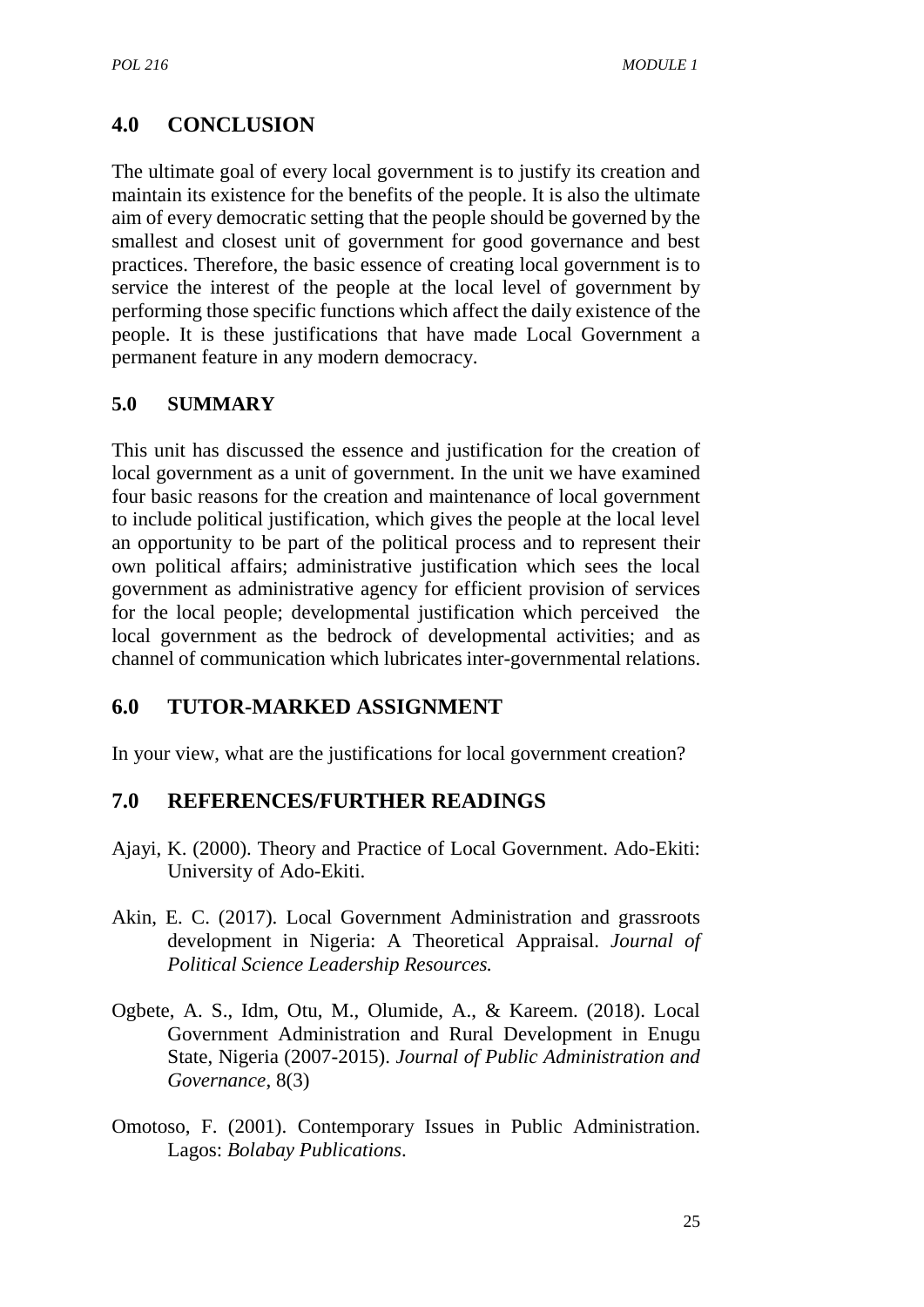Rahman, M. S. (2017). Politics-Administration Relations and the effect on Local governance and development: The case of Bangladesh. *Hand Book of Research on Subnational governance and development.*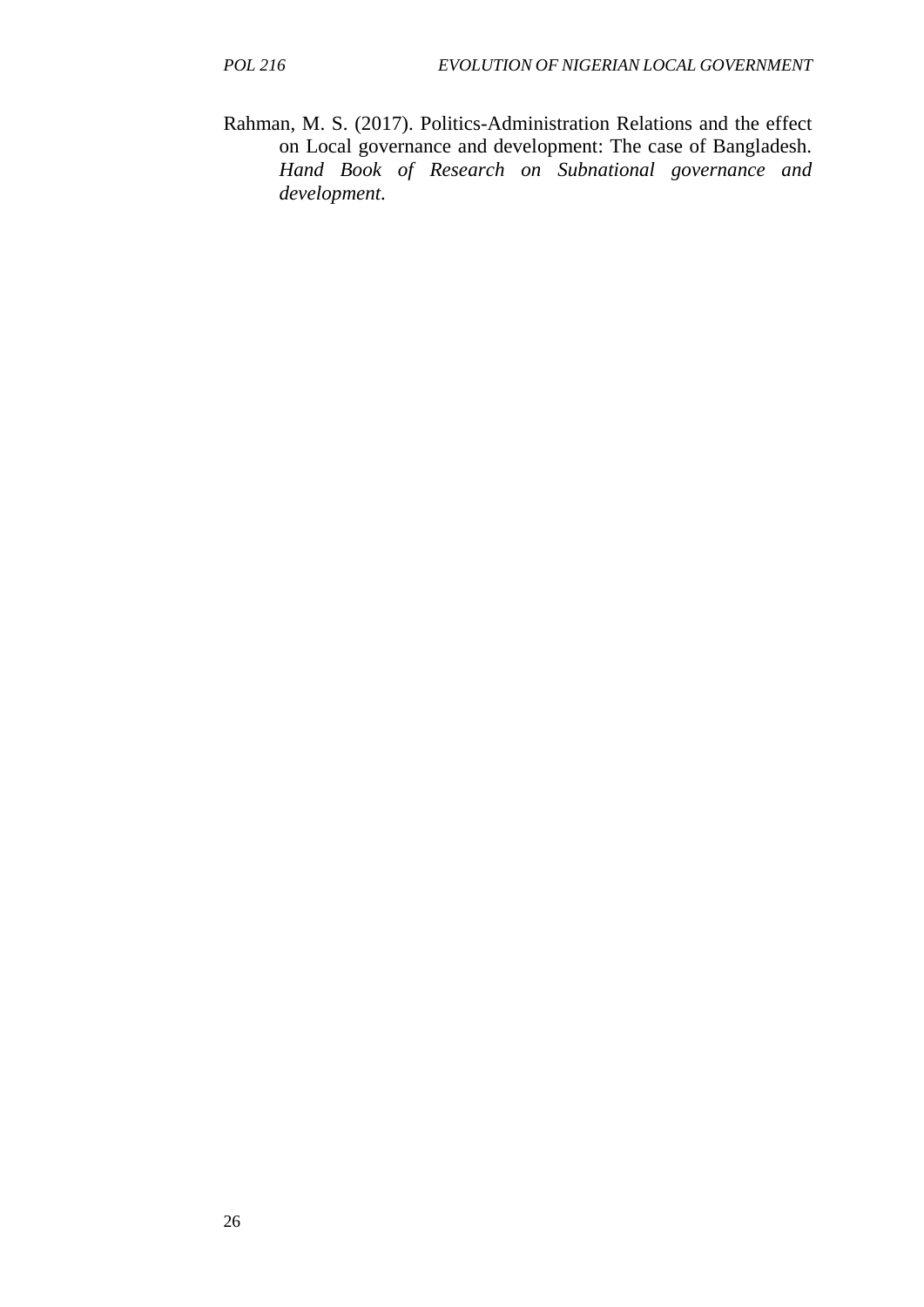# **MODULE 2 EVOLUTION OF LOCAL GOVERNMENT**

## **INTRODUCTION**

In module 1, we dealt with Basic Concepts in the Evolution of Local Government. This has given us a bird's eye view of how to appreciate fundamental issues in Local Government Administration. Therefore module 2 which is subdivided into five units, will be historical, unearthing the processes of Growth and Development in our quest for more knowledge.

| Unit 1 | Local Government in Pre-Colonial Nigeria            |  |
|--------|-----------------------------------------------------|--|
| Unit 2 | Local Government in Colonial Era in Nigeria: Native |  |
|        | Administration                                      |  |
| Unit 3 | Local Government Reforms in The 1950s in Nigeria    |  |
| Unit 4 | The 1976 Local Government Reform in Nigeria         |  |
| Unit 5 | Local Government Autonomy in Nigeria                |  |

## **UNIT 1 LOCAL GOVERNMENT IN PRE-COLONIAL NIGERIA**

### **CONTENTS**

- 1.0 Introduction
- 2.0 Objectives
- 3.0 Main Content
	- 3.1 Pre-Colonial Administration in the Hausa-Fulani Societies
	- 3.2 Pre-Colonial Administration in the Yoruba Societies
	- 3.3 Pre-Colonial Administration in the Igbo Societies
	- 3.4 Pre-Colonial Administration in the Benin Kingdom
- 4.0 Conclusion
- 5.0 Summary
- 6.0 Tutor-Marked Assignment
- 7.0 References/Further Reading

### **1.0 INTRODUCTION**

Local government as a unit of government or administration dates back to the pre-colonial or primitive societies. According to Adeyemi, O. O. (2019), every society has always had a way of administering itself based on the structure of the society. Pre- colonial administrations in Nigeria have been based on the traditional setting that is prevalent in such societies. In this unit, we shall look at pre-colonial Nigeria from the regional groupings, that is, Hausa–Fulani in the northern parts of Nigeria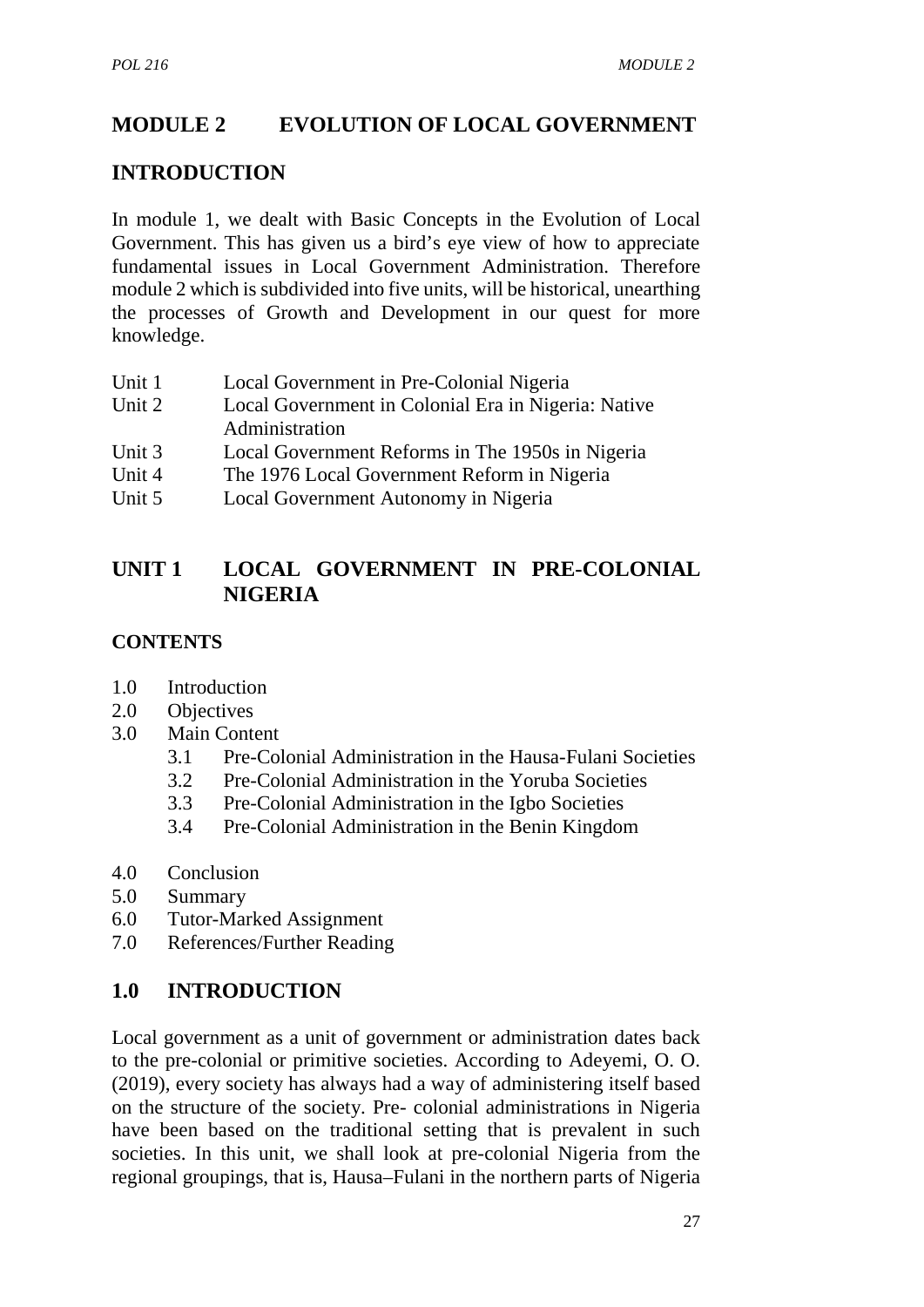where the emirate system is very strong and prevalent; the Yoruba in the western part where the Oba traditional system is prevalent; and the Igbo in the east which was republican in nature with the elders' council (Obasi and Nnamani, 2015). Administration in pre-colonial societies in Nigeria was independent of each other. The various regions administered their societies according to their culture and traditional institutions.

## **2.0 OBJECTIVES**

By the end of this unit, you will be able to explain the main structure of the pre-colonial administration in:

- Hausa-Fulani societies
- Yoruba societies
- Igbo societies
- Benin kingdom.
- **3.0 Main Content**

### **3.1 Pre-Colonial Administration in the Hausa-Fulani Societies**

Not until the Jihad, there was a pre-existing Hausa (Habe) Sarauta system. These Hausa societies were ruled by Habe kings, who were kings over each kingdom comprised of the capital city where the king

hired and other numerous villages or cleavages characterized by the ruling class (Sarakuna) and the subjects (Talakawa) groupings. The villages were independent of each other but recognized the authority of the king. The king does not interfere in the village affairs except when the regular taxes or tributes for the maintenance and defence of the kingdom are not forthcoming. Each village was headed by the oldest male member of the strongest and most influential family and assisted by the elders of the less powerful families. This system of administration was truncated after the Fulani conquest and the introduction of the fiefs. With the introduction of the fiefdoms, the villages lost their independence and were now ruled by fief-holders who only have access to the paramount ruler or emirs. The Hausa-Fulani political system in the pre-colonial era was structured as follows:

- The compound as the basic unit of organisation
- The ward comprising of groups of compounds
- The village which consisted of a collection of wards
- The fief was a group of villages
- The emirate was a totality of the fiefs within a definable area
- The capital city was the seat of government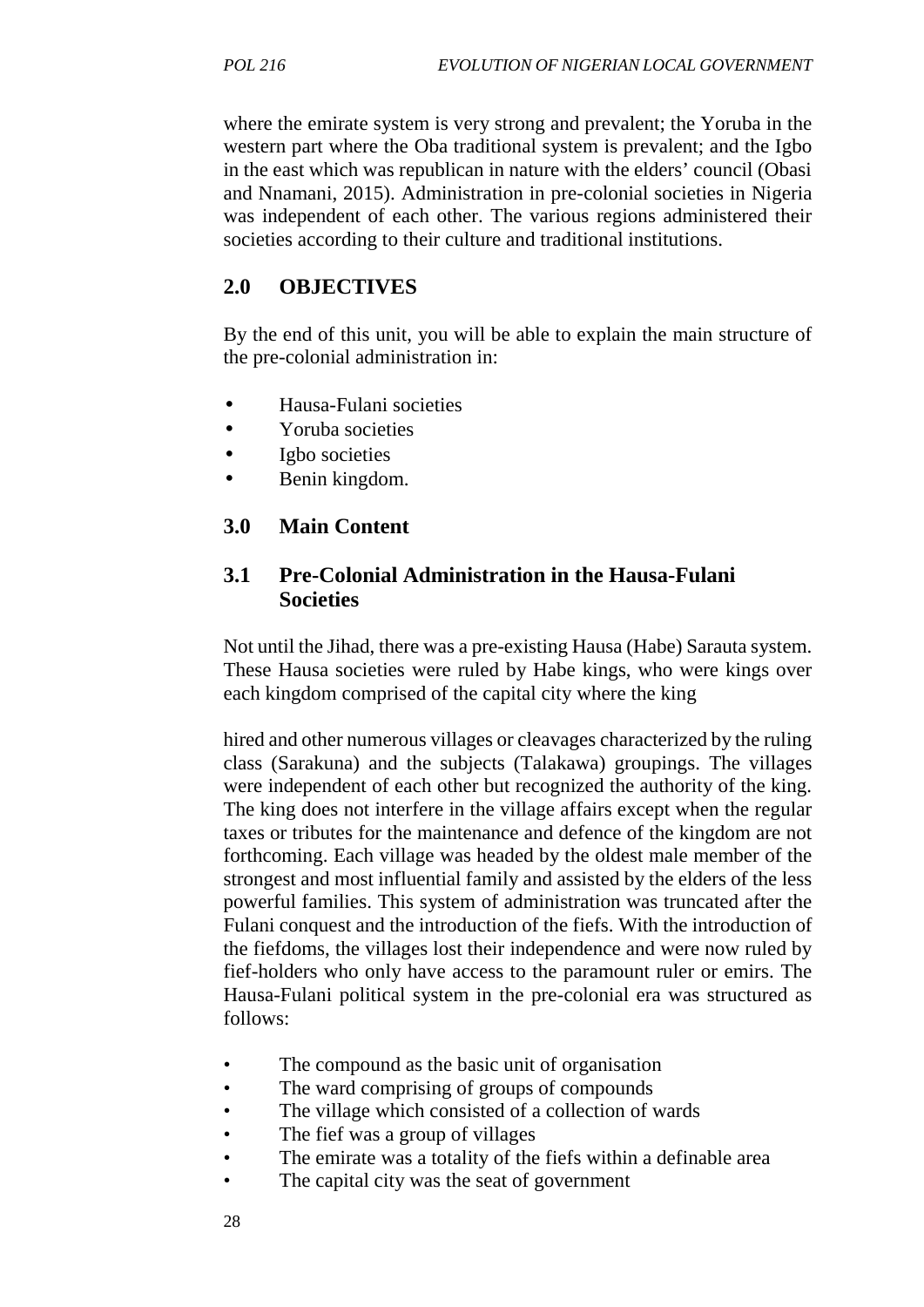These structures also reflected the hierarchy of government, where the reporting and commanding structure is a vertical relationship.

# **3.2 Administration in the Yoruba Societies**

The Yoruba societies, particular the Oyo Empire was a well-organized system of government. Although the political system was headed by a king (Alaafin), it was more or less a constitutional government with the various levels of governance well defined and structured. The Oyo government was structured to reflect the three arms of modern state of executive, legislature and the judiciary.

At the head of government and the executive is the king (Alaafin) who was regarded as a divine king and the personification of the whole state, theoretically, he could do anything but in practice he was assisted in government of the kingdom by his senior chiefs, who are responsible for collection of tributes, settlements of disputes and daily administration of the kingdom. The Oyo empire was so well organised and structured that there were constitutional checks on the powers of the Alaafin which include a constitutional process for the removal of the Alaafin if and when he lost the confidence of his subjects, he is presented with an empty calabash which signify his impeachment as the king over the kingdom with the expectation that he is to commit suicide.

The Oyomesi Council comes closely below the Alaafin. The Council consists of seven members which are the Bashorun who is the head of the council, the Agbakin, Shamu, Alapini, Laguna, Akiniku and Ashipa. The Oyomesi council acts as the legislature of the kingdom. The council deliberates on crucial matters affecting the society. They are also the king maker and acted in all respects as a check and balance to the Alaafin.

The Ogboni Cult of the Earth was next in importance in the local administration of the kingdom. The Ogboni cult was a powerful and dreaded association and was expected to use its power and authority to prevent any misuse of power by the Oyomesi particularly concerning the rejection or impeachment of an Alaafin. It was this position of check and balance that effectively controlled an ambitious Bashorun from usurping the power of the Alaafin. One of the tools used by the Ogboni cult was the Ifa oracle to consult the gods of the land. In fact, the Ogboni cult played the role of modern-day judiciary in the Oyo kingdom.

The last ruling figure was the army headed by the Are-Ona-Kakanfo. The army was not expected to dabble into political affairs, its sole duty was to expand and defend the empire against internal and external aggression. One of the unique features of the Oyo army was that, its leader, the Are- Ona-Kakanfo was not expected to suffer any defeat in the hands of the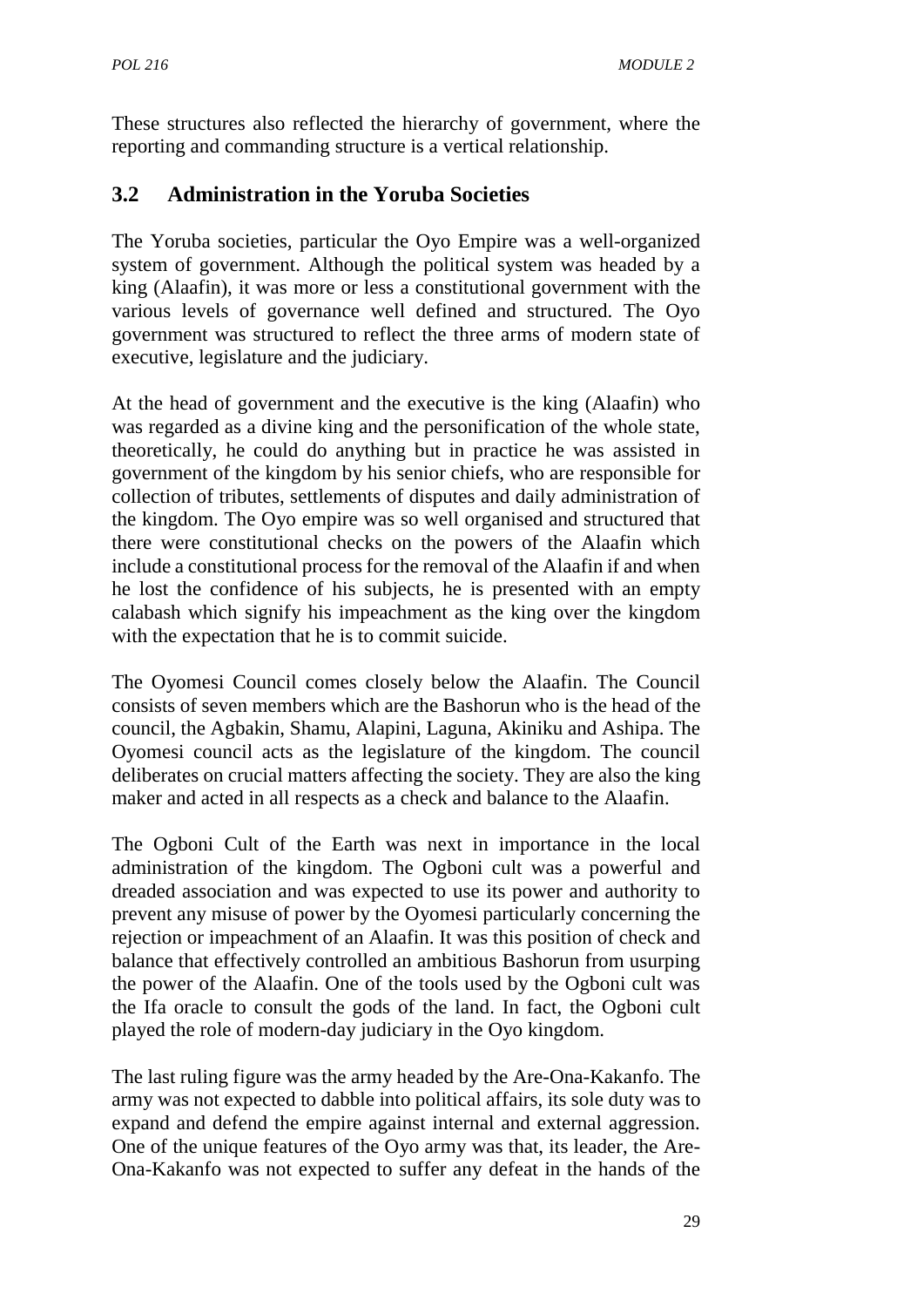enemies. When such happens, he was expected to go into exile or commit suicide. Indeed, the Oyo Empire was a complex one taking into consideration every facet of government which reflects almost all the institutions of contemporary governance.

### **3.3 Pre-Colonial Administration in the Igbo Societies**

The Igbo (Ibo) societies were republican in nature and often times regarded as a stateless state. In the first place, authority in Igbo land was not centralized but segmented and diffused. Power was not focused on one person but on councils and village assemblies, kingship groups or titled men (Ndichies), age set, and societies (women and youth) played considerable role in the governance of the society. Consequently, there were not individual traditional authorities which could rule over the people. The kingship groups presided over by the eldest male were the basic unit of deliberation, decision making, implementation and administration. Above all, the Igbo political system was based on the village assembly or councils. These assemblies or village councils were the highest authority organ of legislature and it decisions were supreme and binding. The age grades were part of the machinery for the implementation of the decision taken by the councils. The Igbo societies were not used to direct taxation and disputes were settled by the elders' council as there was absence of a king or central figure. The village head or the council membership were not hereditary or ascribed but through age and achievement.

### **3.4 Pre-Colonial Administration in the Benin Kingdom**

The pre-colonial Benin Empire occupied the land to the South East of the Yoruba Kingdom, Ibo on the Eastern borders, Itsekiri and Ijaw lining the rivers in the South West. The kingdom adopted a monarchical system of government headed by the Oba (King). The political life of the people is centered on the Oba. The Oba's great strength is as a result of the people who perceived him as a semi-divine or the representative of the gods and the ancestors. The Oba ruled the kingdom with the help of the chiefs. The Obas were very skilled rulers who utilized the policy of division of labor. The Enigies, who were either the Oba's brothers or his sons, were in control of selected strategic villages. The various categories of chiefs have their functions and most of them occupied positions that were hereditary. The functions of the chiefs were so defined by the Oba that there was political stability in the kingdom. In the kingdom, there is the Uzama council of chiefs or Councilors of the state and king makers. The Uzama are the high rank chiefs of their kingdom and their titles are also hereditary. They are responsible for the coronation of a new Oba who in all times is the eldest son of the dying king. The Uzama Council occupied an advisory role to the Oba. Though the Uzama can crown the new king,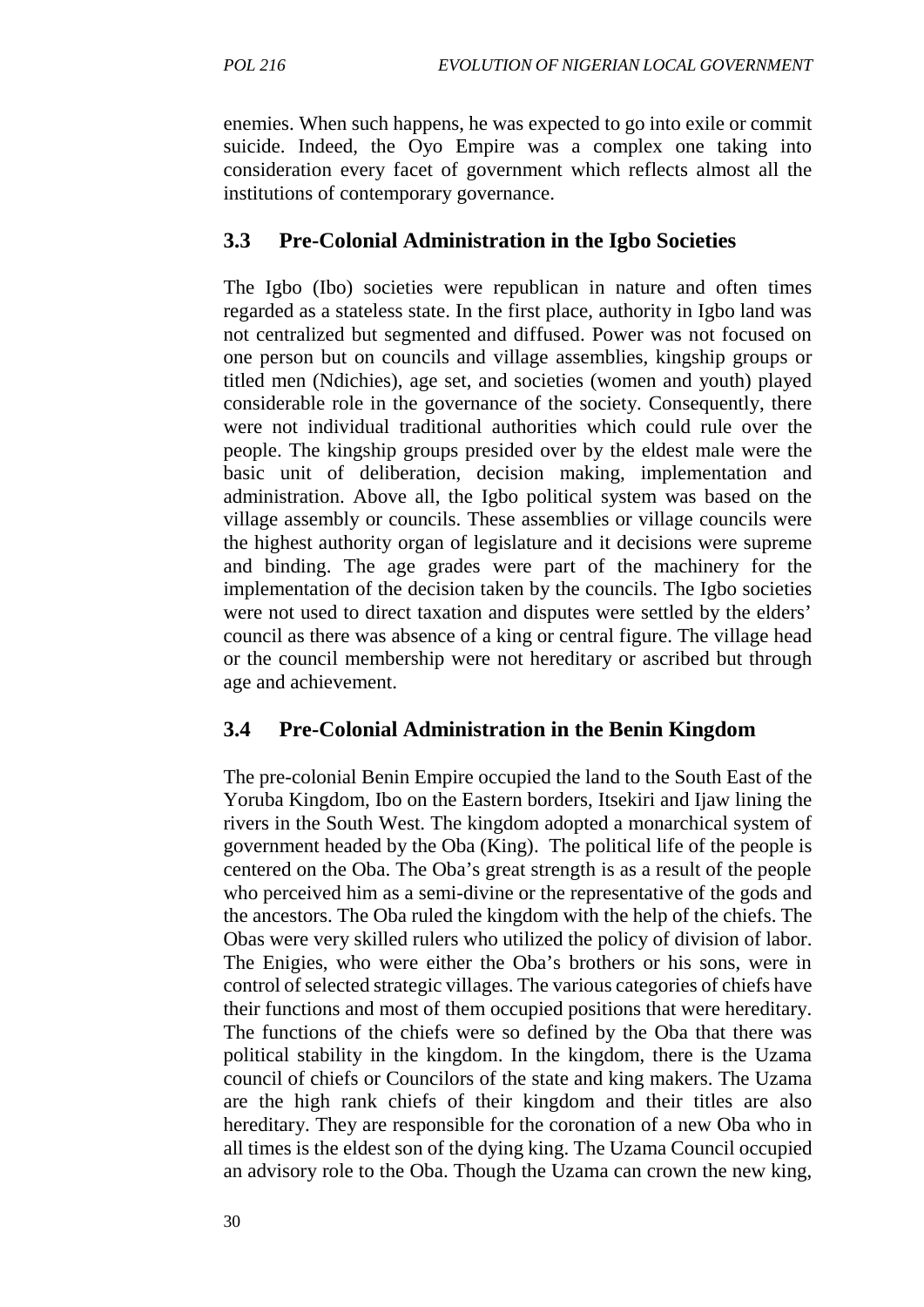but cannot reject a ruling king since no provision was made for this in the kingdom constitution (convention). The kingdom also maintains a large army headed by the Ologbosere. Finally, the Oba has the right to reward or decorate with honor any deserving sons and daughters of the land.

### **SELF-ASSESSMENT EXERCISE**

Compare and contrast the Uzama Council of the Benin Kingdom to the Local Government Councilors in modern day Nigeria

## **4.0 CONCLUSION**

In the final analysis, it could be said that there existed a well-structured political and administrative system of governance in pre-colonial societies in Nigeria. The government and administrative system were fashioned to reflect the interests and aspirations of the societies in which they operated. One fundamental issue was that each society put in place it development and administrative system that advance the society before the advent of the colonial era.

## **5.0 SUMMARY**

In this unit, attempts have been made to expose the myth that the pre colonial societies in Nigeria were primitive. We discussed the emirate councils with its clearly defined hierarchy and structure to suit the government in the North. The Oyo empire exhibits a complex political system that could be compared to contemporary democracies with all it various arms of government. Finally, we discussed the Igbo societies with its elements of democratic and republican nature.

# **6.0 TUTOR-MARKED ASSIGNMENT**

Compare the Oyo system of government with contemporary democracy in Nigeria.

- Abudullahi, A., & Sanusi, A. (2018). Good Governance and Local Government Administration in Nigeria: An Imperative for Sustainable Development. *International Journal for Development and Sustainability*, 7(4), 1522-1532.
- Adeyemi, O. O. (2019). Local Government Administration in Nigeria: Historical Perspective. *Journal of Public Administration and Government, 9*(2).
- Adoti, O. (2017). Brief History of Local Governments in Nigeria.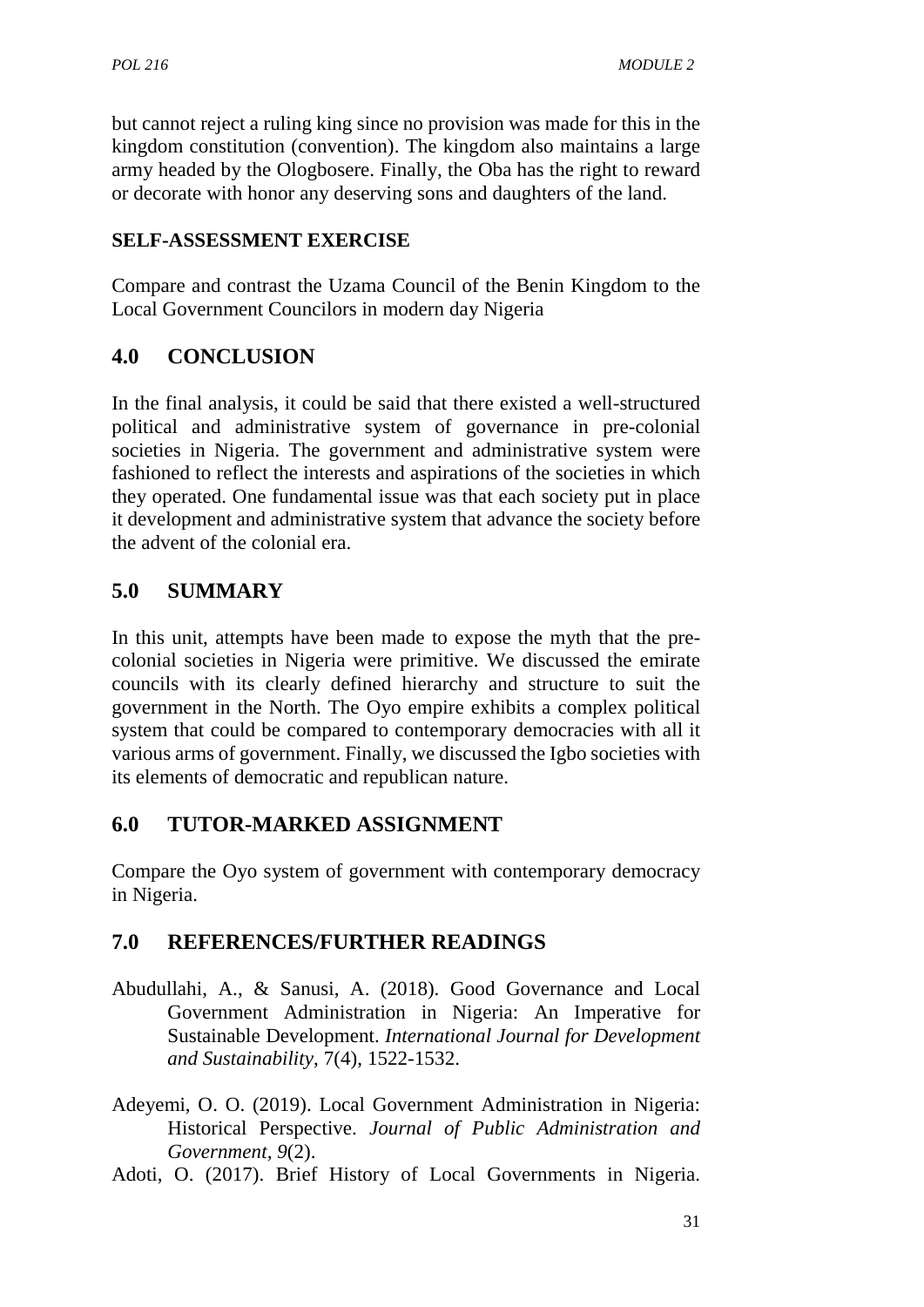Retrieved legit.ng/1129779-brief-history-local-government nigeria.htmc

- Anifowose, R., & Enemuo, F. (1999). Elements of Politics, Lagos. *Malthouse Press Ltd*.
- Bondarenko, D. M. (2015). The Benin Kingdom ( $13<sup>th</sup> 19<sup>th</sup>$  Centuries) as a Mega community. *Social Evolution and History*, 14(2), 46-76.
- Bradbury, R. E. (2017). The Benin Kingdom and the Edo-speaking Peoples of South-western Nigeria. *Routledge*, (pp, 54-58).
- Obasi, C. O., & Nnamani, R. G. (2015). The Role of Umuada Igbo in conflict management and development in Nigeria. *Open Journal of Political Science*, 5.
- Onyeozili, E. C., & Ebbe, O. N. I. (2012). Social control in Pre-colonial Igbo land of Nigeria. *African Journal of Criminology and Justice Studies*, 6, 29-43.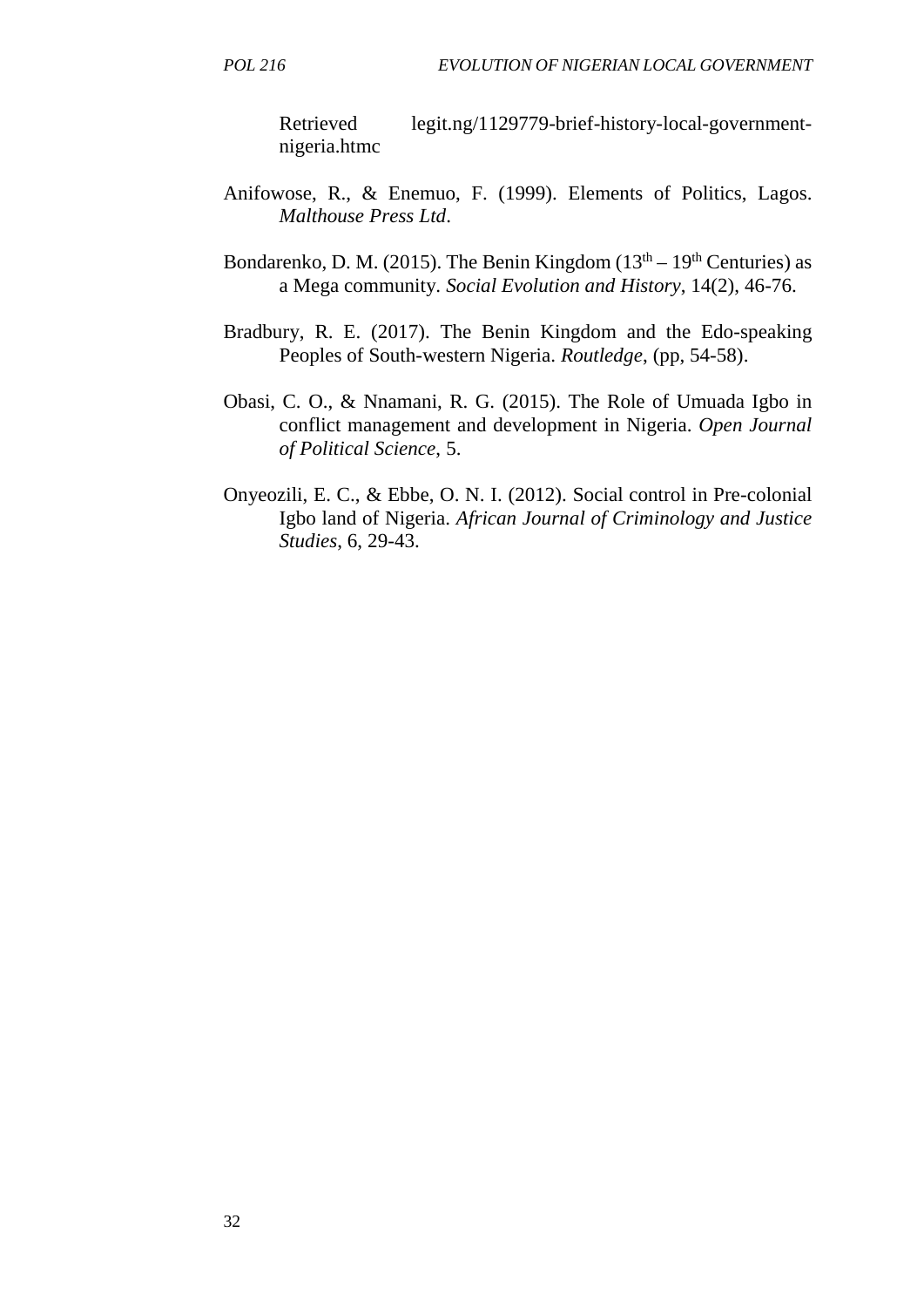## **UNIT 2 LOCAL GOVERNMENT IN COLONIAL ERA IN NIGERIA NATIVE ADMINISTRATION**

#### **CONTENTS**

- 1.0 Introduction
- 2.0 Objectives
- 3.0 Main Content
	- 3.1 Local Government in the Northern Region of Nigeria in Colonial Era
	- 3.2 Local Government in the Western Region of Nigeria in Colonial Era
	- 3.3 Local Government in the Eastern Region of Nigeria in Colonial Era
	- 3.4 Local Government in the Southern Region of Nigeria in Colonial Era
- 4.0 Conclusion
- 5.0 Summary
- 6.0 Tutor-Marked Assignment
- 7.0 References/Further Reading

## **1.0 INTRODUCTION**

The advent of the colonial administration did not introduce the local government administration, but it rather strengthened and restructured it to meet with the administrative tenets of indirect rule. Though at rudimentary level, local government administration predates the advent of colonial administration. The colonial administration quickly took note of the well-established traditional institutions and the enormous powers of the traditional rulers and hence capitalized upon it to establish and rule through the indirect rule system.

### **2.0 OBJECTIVES**

By the end of this unit, you will be able to explain the local government administration during colonial era in the following regions of Nigeria:

- Northern
- Western
- Eastern
- Southern.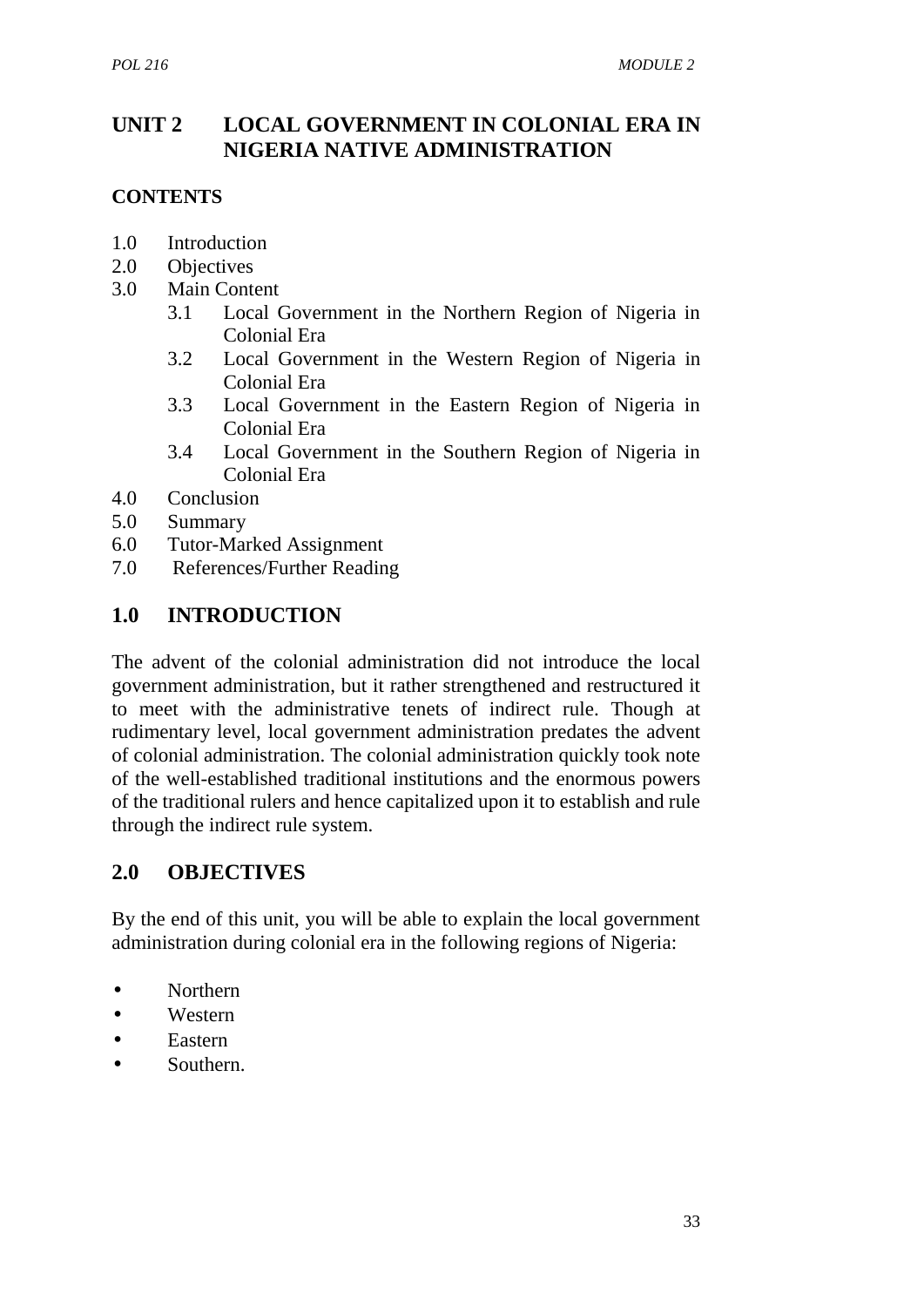# **3.0 MAIN CONTENT**

### **3.1 Local Government in the Northern Region of Nigeria in Colonial Era**

In the North, the colonial administration represents a system of indirect rule administered through the traditional rulers or emirs. The colonialist explores the position of the traditional rulers or emirs for the implementation of colonial policies formulated in Britain. The emirate system in Northern Nigeria provided the needed platform for indirect rule to thrive; this is because of the well-established traditional system of administration which was highly centralized. Through this system the colonial administration had no direct dealings with the people, but with the emirs and traditional chiefs who provided the needed machinery of governance. In view of this, the indirect rule system through the native authorities achieved a great success in Northern Nigeria.

## **3.2 Local Government in Western Region of Nigeria in Colonial Era**

Local government in the Western Nigeria during the colonial rule also took the form of indirect rule, the Obas and chiefs also presented the needed platform for the colonial native administration. The Obas and chiefs were also responsible for the daily administration of the people but they were only administering the colonial policies, which include the collection of taxes. However, the system was partially successful as the Obas and chiefs had no absolute control over the citizens. This was further compounded by the fact that almost every part of the region had its own Oba or chief, unlike the Northern region where the emirs

were larger than life. Again, the west had religious multiplicity, i.e. the Christian faith and Islam, unlike the North where Islam was basically the major religion used as a unifying factor.

# **3.3 Government in Eastern Region of Nigeria in Colonial Era**

In the east, an attempt was also made to rule through the chiefs and traditional rulers in order to maintain the principle of indirect rule, unfortunately, this was not possible due to the absence of a central figure as a traditional ruler. In other words, there was lack of a central authority or traditional institution. In order to cover this gap, the colonial administration introduced and appointed warrant chiefs for the purpose of local administration. The introduction of the warrant chiefs into a society that was basically republican sparked off a strong resistance from the people, who were not used to direct taxation introduced alongside the warrant chiefs. The situation was also compounded by the corrupt practices engaged upon by the warrant chiefs who perceived the position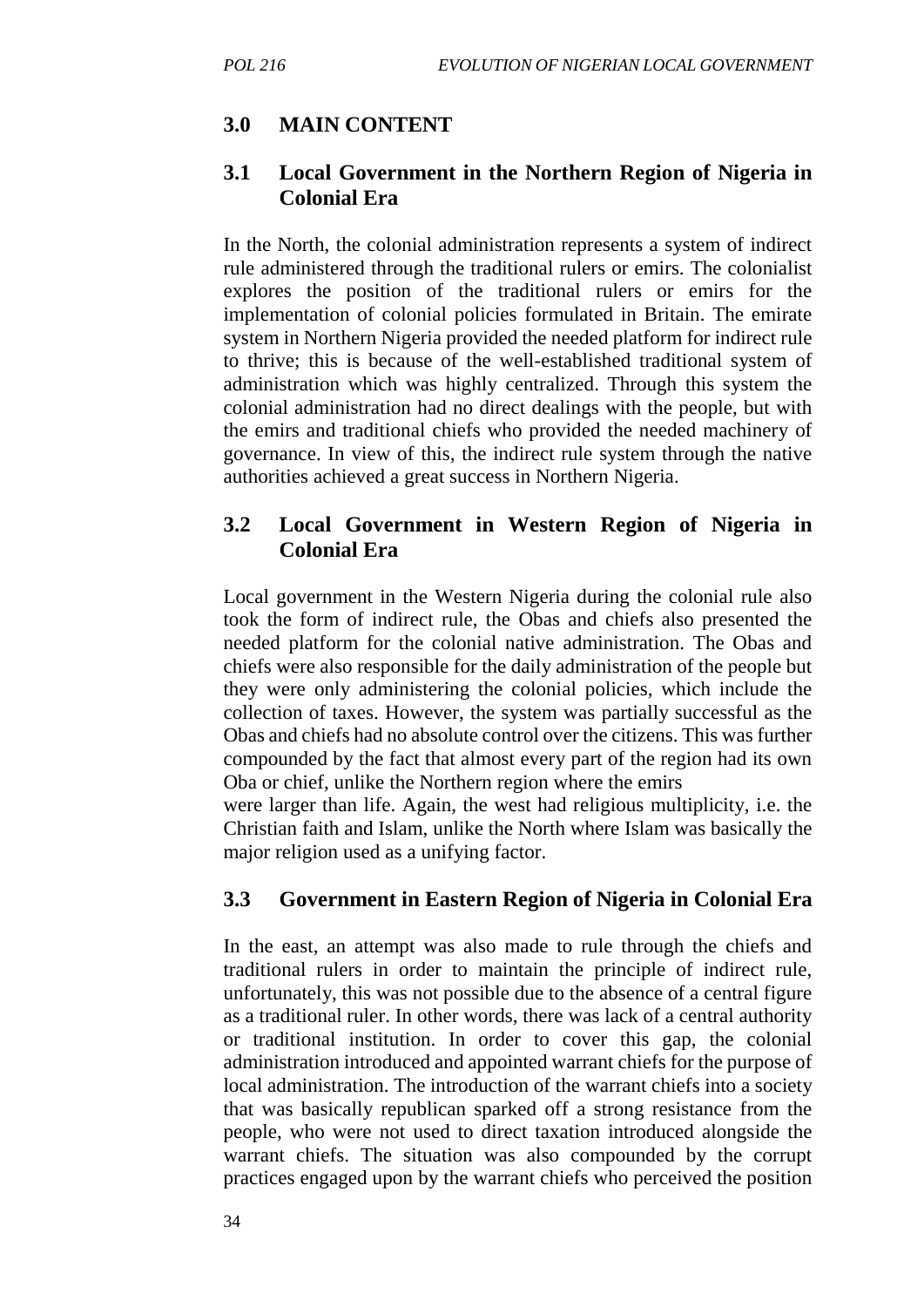and privilege as an opportunity to enrich themselves. Therefore, local administration during the local era was a failure in the Eastern region of Nigeria. In fact part of the failure was the Aba women's riot of 1929.

# **3.4 Local Government in Southern Region of Nigeria in Colonial Era**

The Southern region of Nigeria was divided and grouped under the Western region and Eastern region. In the pre-colonial era, these southern kingdoms of Benin, the Ijaws, Urhobos, Itsekiris, Ibibios, Kalabaris and the Efiks were grouped for administrative reasons under the Western and Eastern regions. The Benin kingdom, the Urhobos and Itsekiris were ground under the Western region while, the Ijaws were split between the Western and Eastern regions with the larger part under the Eastern region. The Ibibios, Efiks and Kalabaris were under the Eastern region during the colonial era. In the Eastern region local government administration were according to the dictates of the colonial masters which was the appointment of warrant officers in these riverine communities of Ijaws, Itsekiris, and Efiks. In the Benin, Urhobos and Itsekiris kingdoms, the policy of the indirect rule through the Oba and chiefs as in the central Yoruba kingdom of Western region also applied. The southern communities only follow the dictates and reacted according to the region in which they found themselves.

### **SELF-ASSESSMENT EXERCISE**

Differentiate between local government administration in Eastern and Southern regions during colonial era in Nigeria.

# **4.0 CONCLUSION**

Local Government under colonial rule in Nigeria could be said to be an experiment at local administration. The administrative patterns were different in the three regions. In the North, it was successful based on an already well-established system of traditional institution; it was partially successful in the West because of the presence of a traditional institution who also had partial control over its citizens. The situation was completely different in the East due to lack of any established traditional institution, therefore, the system was a failure due to the citizens resistance to a system they perceived as alien.

# **5.0 SUMMARY**

In this unit, we have examined local administration during the colonial era in Nigeria. We undertook a clear study of the administration in each region taking into consideration the importance of the traditional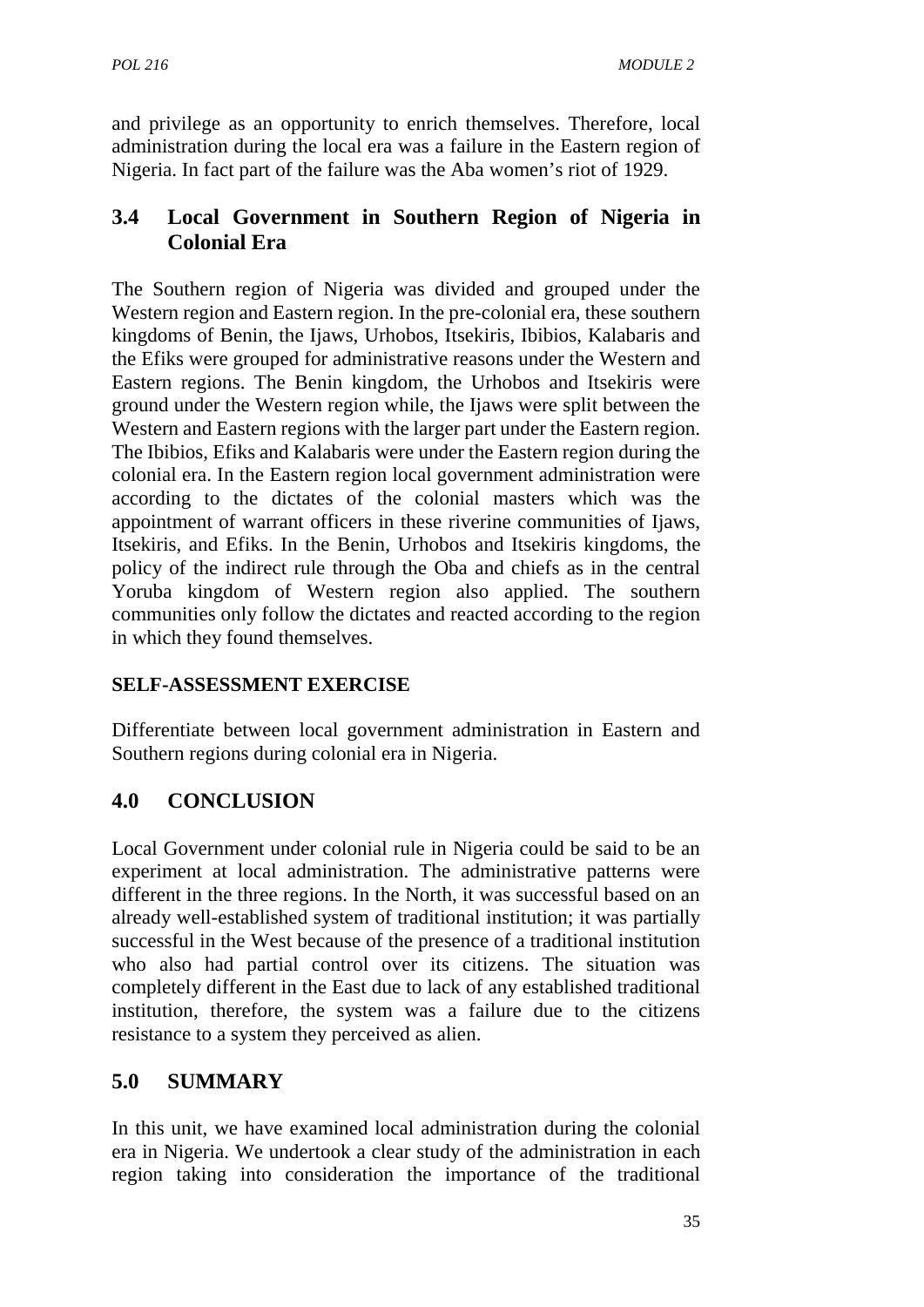institutions in each region, the success, partial success and failures recorded in the four regions respectively.

## **6.0 TUTOR-MARKED ASSIGNMENT**

Examine the success and failure of local administration in Nigeria during the colonial era.

- Abudullahi, A., & Sanusi, A. (2018). Good Governance and Local Government Administration in Nigeria: An Imperative for Sustainable Development. *International Journal for Development and Sustainability*, 7(4), 1522-1532.
- Adeyemi, O. O. (2019). Local Government Administration in Nigeria: Historical Perspective. *Journal of Public Administration and Government,* 9(2).
- Adoti, O. (2017). Brief History of Local Governments in Nigeria. Retrieved legit.ng/1129779-brief-history-local-government nigeria.htmc
- Oyediran, O. (1988). Essays on Local Government and Administration in Nigeria. Lagos: *Project Publications Limited.*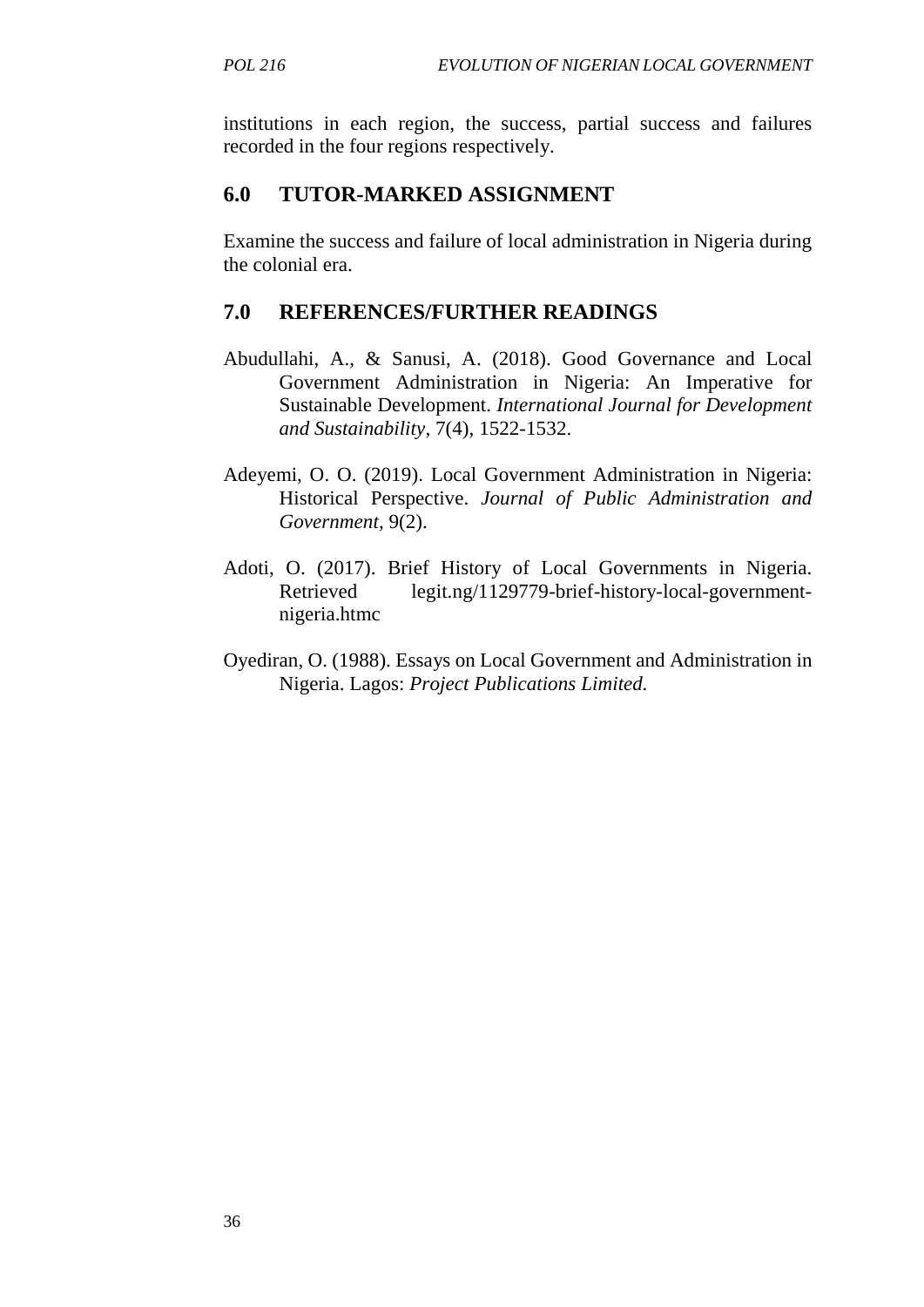## **UNIT 3 LOCAL GOVERNMENT REFORMS IN THE 1950s IN NIGERIA**

#### **CONTENTS**

- 1.0 Introduction
- 2.0 Objectives
- 3.0 Main Content
	- 3.1 Local Government in the 1950s in the Northern Region of Nigeria
	- 3.2 Local Government in the 1950s in the Western Region of Nigeria
	- 3.3 Local Government in the 1950s in the Eastern Region of Nigeria
	- 3.4 Local Government in the 1950s in the Southern Region of Nigeria
- 4.0 Conclusion
- 5.0 Summary
- 6.0 Tutor-Marked Assignment
- 7.0 References/Further Reading

## **1.0 INTRODUCTION**

The native administration introduced during the colonial era was at the verge of total collapse in the 1930s. Due to the varied degree of success in the regions which was not favorable for the smooth running of the country's administration, the colonial administration were of the opinion that the indirect rule system had to be gradually discontinued because it had outlived its usefulness. This was coupled by the stiff opposition that the system received from the nationalists, the people and other pressure groups. In view of this, it became apparent that the local administration needed to be reformed. The reform was necessitated by the need to make the system more effective, efficient, democratic, and responsive to encourage more local participations.

### **2.0 OBJECTIVES**

By the end of this unit, you will be able to describe the local government reforms in the 1950s in the following regions of Nigeria:

- Northern
- Western
- Eastern
- Southern.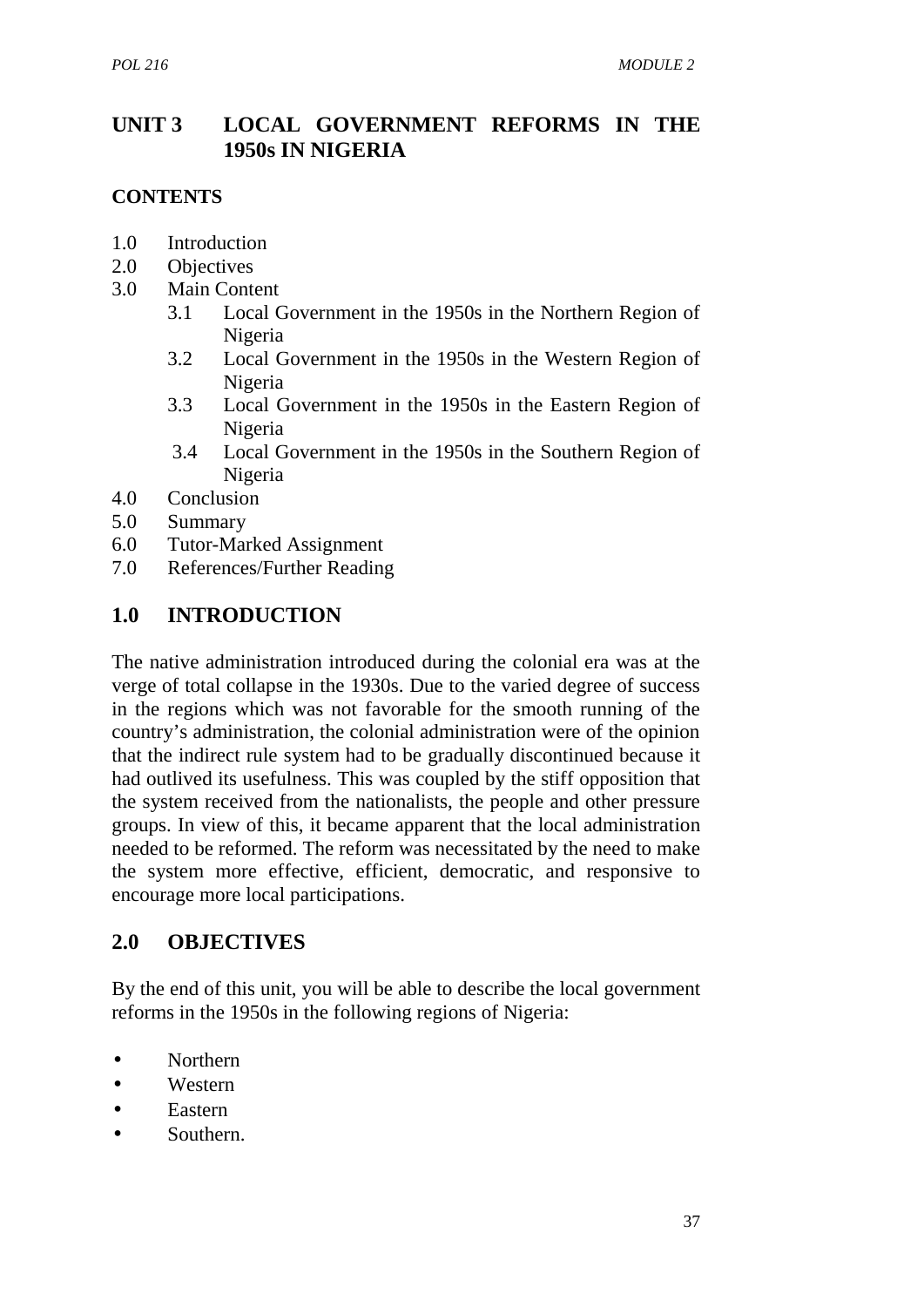#### **3.0 MAIN CONTENT**

#### **3.1 Local Government in the 1950s in the Northern Region of Nigeria**

In view of the significant success recorded in the north by the colonial administration during the indirect rule system. The agitation for reforms in local administration was at a slow pace. Unlike the Eastern and Western regions, the North refused to be rushed not only on the issue of democratization but also on making any drastic reform in the system of local government inherited from the colonial administrators. There was no significant reform in the North until 1954 through the enactment of the native law of 1954 which provided for democratic reforms. The first noticeable change was that abolition of sole native authorities, which was replaced with the Chiefs-in-Council and Chiefs-and-Council native authorities. In the Chief-in-Council, an Emir or Chief was obliged to consult with his Councilors in all decision making but could override the decision of the councilors. On the other hand, the Chief-and Council, the Emir would have to go along with the decision of the councilors. This was the situation in the North until 1960 when the country got its independence down to 1966, when the military intervene in Nigeria politics.

#### **3.2 Local Government Reforms in the 1950s in the Western Region of Nigeria**

The wave of local government reform also swept through the Western region in the early 1950s. One of the fundamental changes was the composition of local government councils. In the Western region, the passage of the local government law of 1952 transformed the system, so much so that, no sole native authority remained in the region. The new legislation introduced a three tier structure of divisional, district and local councils. In the reforms, councils were made up of elected and traditional rulers, with a minimum of three elected councilors for each traditional ruler. Furthermore, councils were regarded or classified either as Chiefsin-Council or Chief-and-Council. The 1952 reform was replaced by the 1957 law, due to numerous problems encountered by the local councils, some of which bothers on lack of funds and trained staff. The major provisions of the 1957 law was the authority given to the councils to set up joint Boards for the operation of work or service, power to collect taxes and levy rates. Although, the 1957 did not bring about any fundamental improvement in the administration of the local councils, particularly in the improvement of socio-economic services, the expectation was that local authorities would enable people to have more equitable access to modern benefits. Such expectations never came and nothing was done to change the laws because by 1957 the agitations have reached its zenith.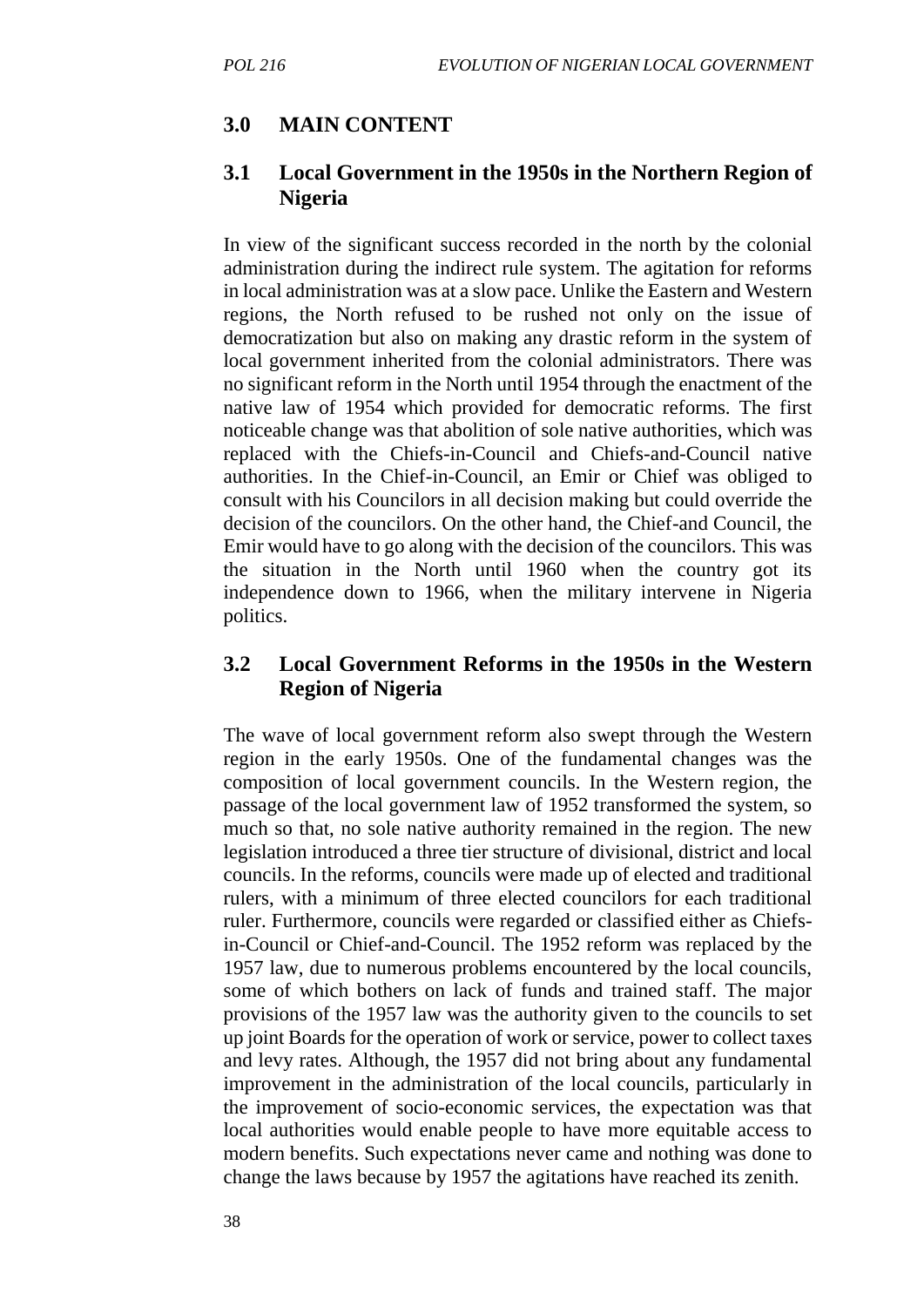# **3.3 Local Government Reform in the 1950s in the Eastern Region of Nigeria**

In view of the fact that the indirect rule system was least successful in the East, the region was the first to flag off local government reforms. The local government ordinance of 1950 provided for remedies of the limitations of the native authority system. The reform was facilitated by the non-existence of centralized political system on which the native authority system was based. The 1950 law represented a clear break with the colonial tradition of native administration and was originated by African politicians working in harmony with a new post war generation of expatriate administrators. The law established three types of local government councils, that is, the county, urban or rural district and local councils, working independently. Each county comprised of six to ten district councils and each district had about ten councils. Each district council was designed to be the center of local government structure and each council was established by an instrument which defined its powers, functions and boundary. The tenure of members was three years. The ordinance provided for direct election to local councils and indirect election from local councils to the district and county councils. Generally, the councils had power to make standing rules and to appoint and dismiss its own staff. However, the regional government could withdraw powers conferred on a council if found wanting and had power to approve all byelaws, annual estimate and loans. In addition, the Eastern regional government went further in 1955 to enact a local government law as a replacement to the 1950 ordinance in order to improve on the local government administration. The law laid down the local government areas, their internal divisions or wards, the number of Councilors to be appointed or elected or a mixture of the two. Again, this was the status quo before independence in 1960 and the military intervention in 1966.

# **3.4 Local Government Reform in 1950 in Southern Region of Nigeria**

The Southern communities or kingdoms of Nigeria which consist of the Benin Kingdom, the Urhobo, Itsekiri, Ibibios, Ijaws and Efiks could not really make any reform because of their minority status. Their major problem was that they were divided between the Western and Eastern region. Therefore, reforms in any of the region affected them based on the region they belong to geographically. For example, reforms could affect the Ijaws from the Eastern region differently from the Ijaws in the Western region.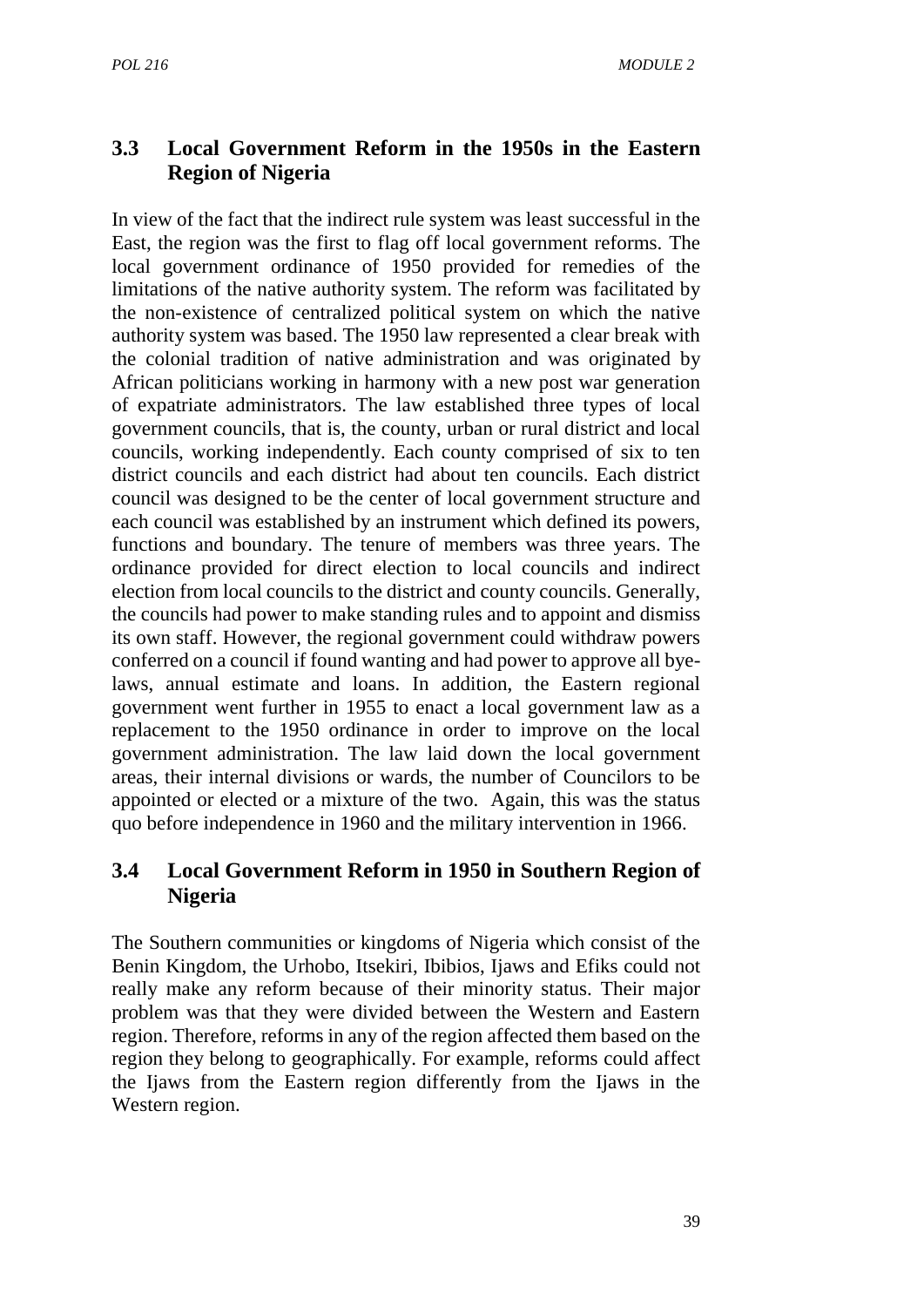#### **SELF-ASSESSMENT EXERCISE**

Discuss the main features of the 1950s local government reforms in Eastern and Southern regions of Nigeria

### **4.0 CONCLUSION**

Local government administration improved from just being a mere native administration to democratic system. The reforms of the 1950s were drastic innovations in the local government system of administration. From that point on, the space of governance began to expand, particularly in the east and western regions where the system of indirect rule met stiff and little oppositions. The reforms also created greater opportunities for more people to participate in their own administration, particularly, the Councilors who were elected.

### **5.0 SUMMARY**

In this unit, we have examined the regional local government reforms of the 1950s in Nigeria. We have learnt that the reform was slow to come in the North, moderate in the Western region and drastic and radical in the Eastern region. The reforms were a turning point in native authority administration in Nigeria. It also created the platform for the future of modern local government in Nigeria.

#### **6.0 TUTOR-MARKED ASSIGNMENT**

Discuss the main features of the 1950s local government reforms in Nigeria.

- Abudullahi, A., & Sanusi, A. (2018). Good Governance and Local Government Administration in Nigeria: An Imperative for Sustainable Development. *International Journal for Development and Sustainability*, 7(4), 1522-1532.
- Adeyemi, O. O. (2019). Local Government Administration in Nigeria: Historical Perspective. *Journal of Public Administration and Government,* 9(2).
- Adoti, O. (2017). Brief History of Local Governments in Nigeria. Retrieved legit.ng/1129779-brief-history-local-government nigeria.htmc
- Ajayi, K. (2000). Theory and Practice of Local Government. Ado-Ekiti: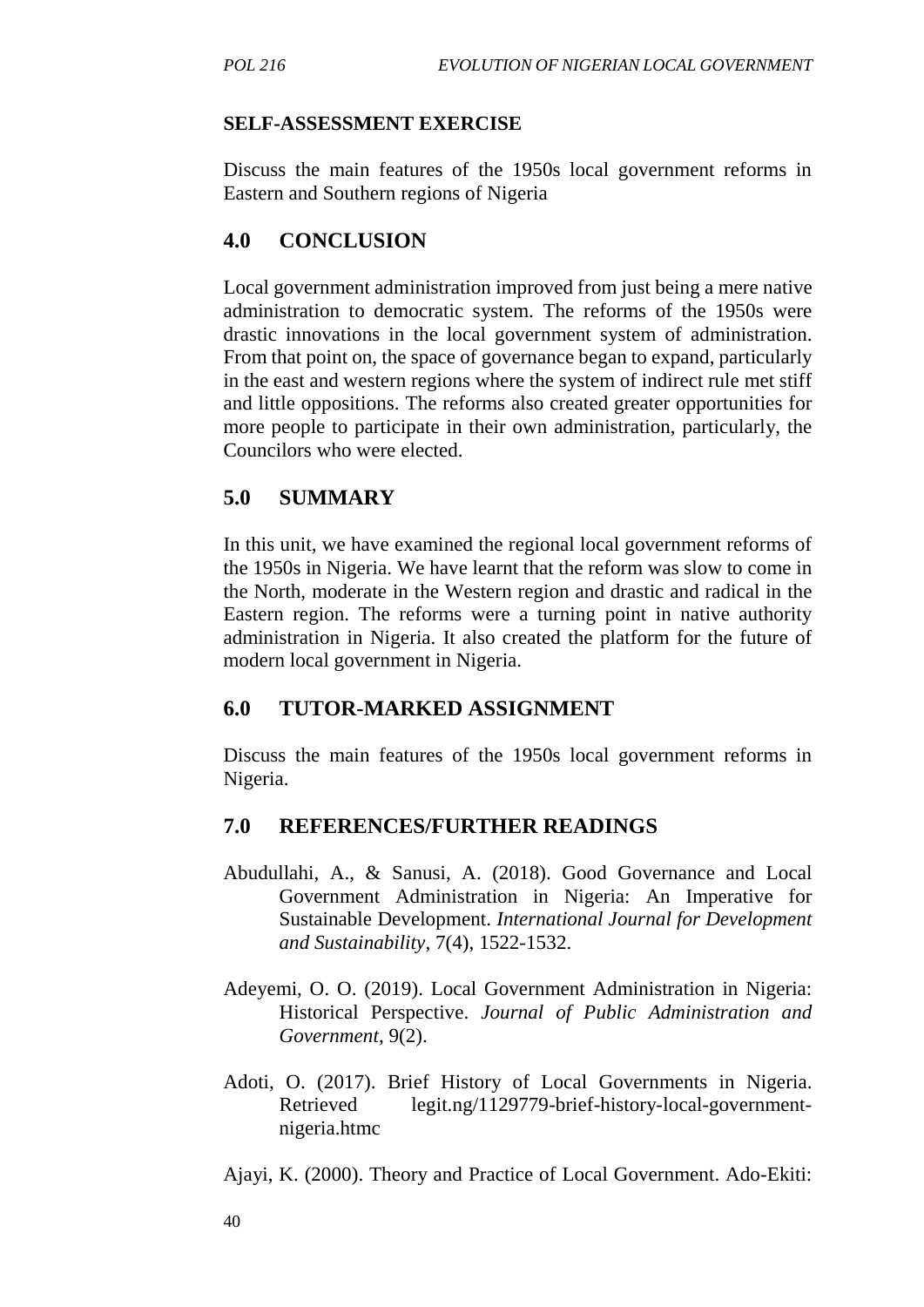University of Ado-Ekiti.

Omotoso, F. (2001). Contemporary Issues in Public Administration. Lagos: *Bolabay Publications*.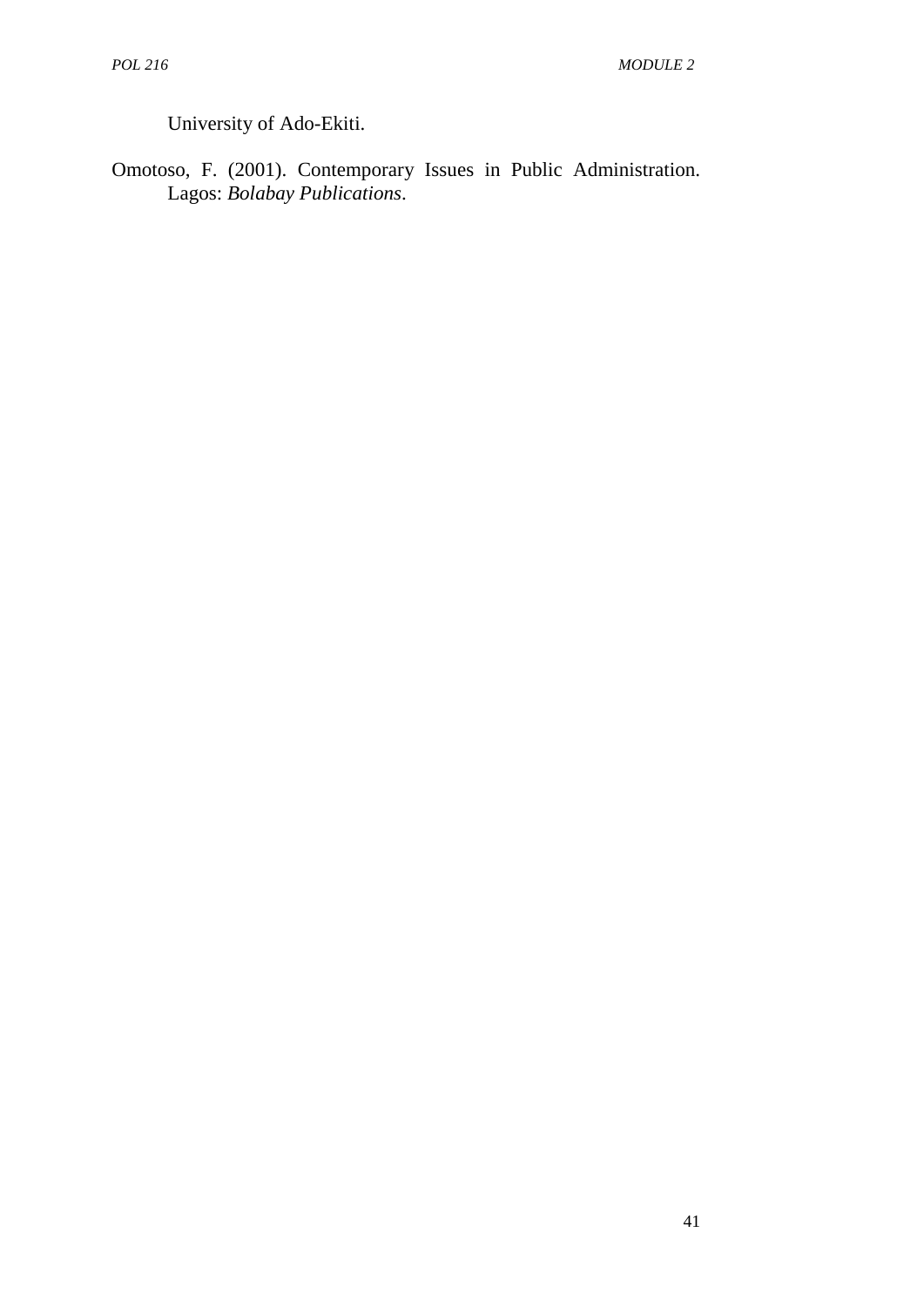## **UNIT 4 THE I976 LOCAL GOVERNMENT REFORMS IN NIGERIA**

#### **CONTENTS**

- 1.0 Introduction
- 2.0 Objectives
- 3.0 Main Content
	- 3.1 The Standardization of Local Government
	- 3.2 Local Government As Third Tier of Government
	- 3.3 Establishment of Local Government Service Board
	- 3.4 Recognition of Traditional Institutions
	- 3.5 Establishment of Police/Community Relations Committee
	- 3.6 Establishment of Local Government Peace and Security
- 4.0 Conclusion
- 5.0 Summary
- 6.0 Tutor-Marked Assignment
- 7.0 References/Further Reading

# **1.0 INTRODUCTION**

The local government structure and administration in Nigeria took a different turn during the General Murtala Mohammed/General Olusegun Obasanjo military regime of 1975-1979. The regime was the most fundamental in terms of local government reforms that makes the 1976 local government reform in Nigeria a reference point in local government administration in Nigeria. The administration was clear in making local government a third tier of government in Nigeria. The regime came out with what it called "Guidelines for local government reform Federal Republic of Nigeria, 1976". The intention of the regime was to stabilise and rationalise government at the local level. The regime reform remained the most radical transformation of the local government system in Nigeria.

# **2.0 OBJECTIVES**

By the end of this unit, you will be able to:

- discuss the standardisation of local government administration in Nigeria
- appreciate local government as third tier of government
- appreciate the establishment of Local Government Service Board
- discuss recognition of traditional institutions
- appreciate the establishment of Police/Community Relations **Committee**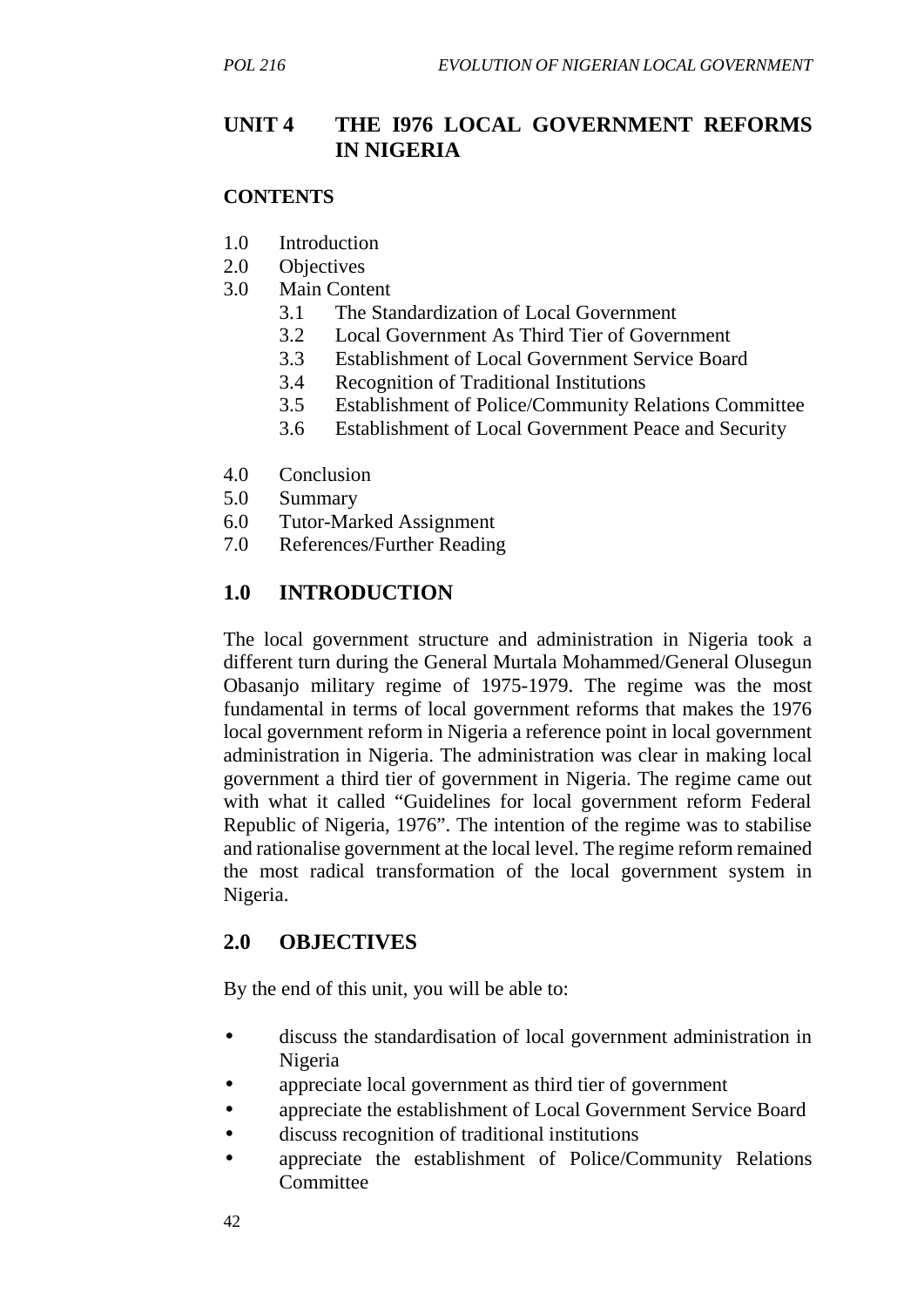discuss the establishment of Local Government Peace and Security Committee.

# **3.0 MAIN CONTENT**

### **3.1 The Standardization of Local Government**

The 1976 local government reforms in Nigeria marks a point of departure from the colonial and post-colonial local government administration. It elevated the local government council to the third tier administration in Nigeria. The reforms made an attempt to correct the defects of the previous local government system in Nigeria and for the first time in the history of local government, we had a document that provided guidelines for the creation of uniform local government in all the states of the federation. One of the major reasons for the 1976 reforms was the persistent instability that characterized Nigeria local government. It was believed that the standardization of the basic structure, functions and powers of local government by the reforms would minimize the problem of instability. The reform spelt out in specific terms the mission of local government as follows; to make appropriate services and development activities responsive to local wishes and initiatives by devolving and delegating them to local government representative bodies; to facilitate the exercise of democratic self-government close to the grassroots of our society and to encourage initiative and leadership potentials; mobilisation of human material resources through the involvement of members of public in their local development; to provide a two way channel of communication between local communities and government (both state and federal).

### **3.2 Local Government as Third Tier of Government**

The special features of the 1976 reforms include among others, local government as a third tier of government; multi-purpose single tier structure; elected local government councils, a unified local government service to be established by each state through the local government service board; each local government area is to have a population of between 150,000 and 800,000, but no town should be spilt no matter its population; 10% statutory allocation to all local councils from the federation account; recognition of traditional council in each local government and a police committee for each local government. With these, local government administration occupies a prominent place in governance in Nigeria. The 1976 reform remains a point of departure for local government administration in Nigeria.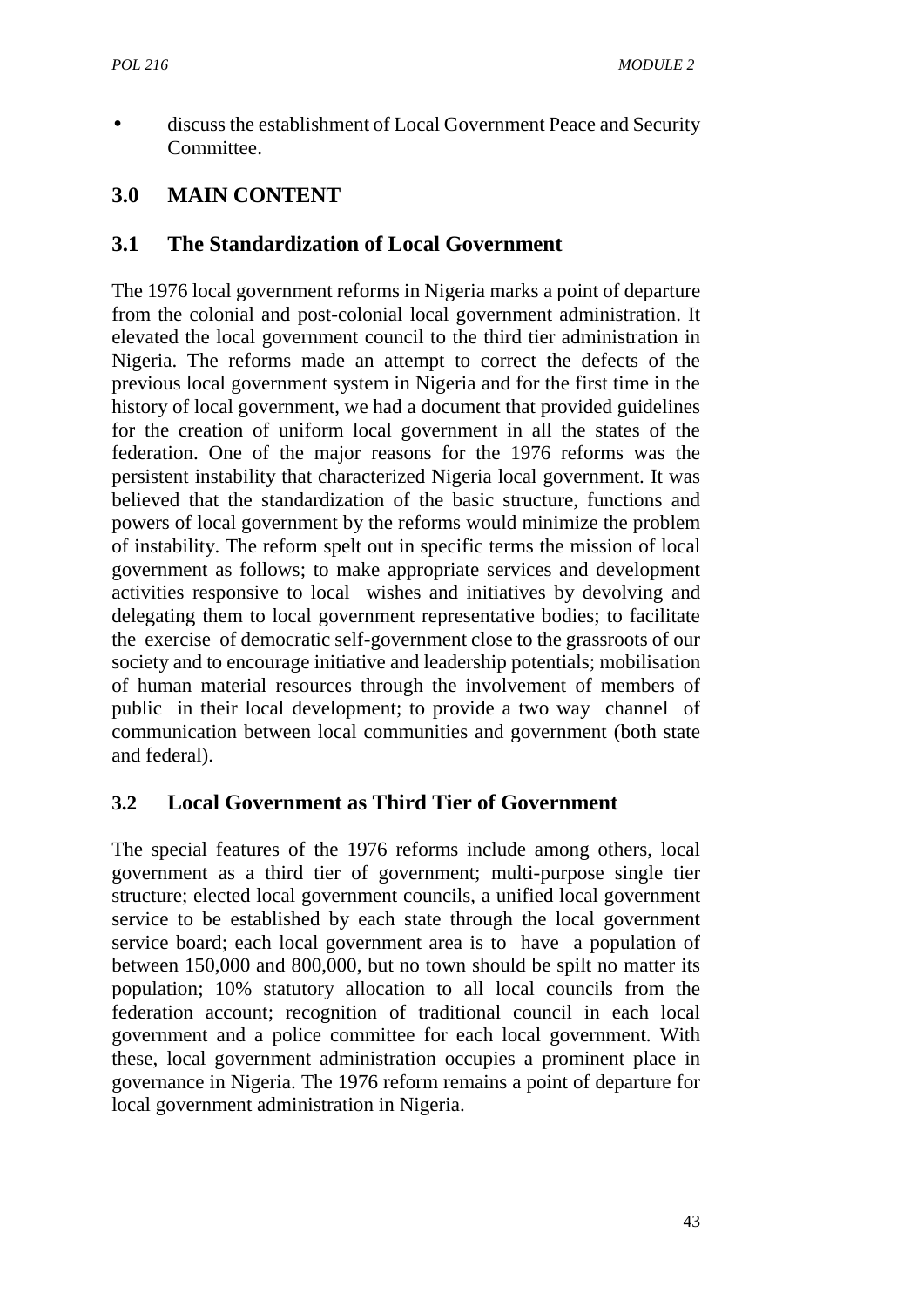### **3.3 Establishment of Local Government Service Board**

The 1976 reform empower the various state governments to set up a local government service board to perform personnel management functions as it relates to recruitment, posting, promotion and discipline of all members of staff of the councils. The Board is basically to perform the same kind of functions like the state civil service commission and it is to harmonize salaries, pension, gratuities and other benefits with that of the state civil servant. It is perceived that with the harmonization of these conditions of service with that of the state and federal the sound development civil servants, local government will attract the needed professional and competent personnel for the sound development of local government as a third-tier of government.

## **3.4 Recognition of Traditional Institutions**

The 1976 reform gives statutory recognition to the traditional institutions by setting up traditional council in each local government of the federation. The council is composed of traditional rulers and representative of the council. The council is charged to act as advisory body to the local government; coordinate development plans of the local government by joint discussion and advice; community tax assessment and collection in the area; and control of chieftaincy matters.

### **3.5 Establishment of Police/Community Relations Committee**

The 1976 local government reform also made provision for the establishment of police-community relations in each local government with the sole purpose of enforcing local government laws and maintaining law and order. The Composition is as follows:

- i. Local Government Chairman
	- Chairman
- ii. Vice Chairman of the local government
	- **Member**
- iii. President of the emirate/traditional council or his representative **Member**
- iv. The most senior police officer in the local government area **Member**
- v. One representative of the Christian association of Nigeria **Member**
- vi. One representative of the Muslim organisation - Member
	-
- vii. President of the Hotelier association **Member** 
	-
- viii. President of Market association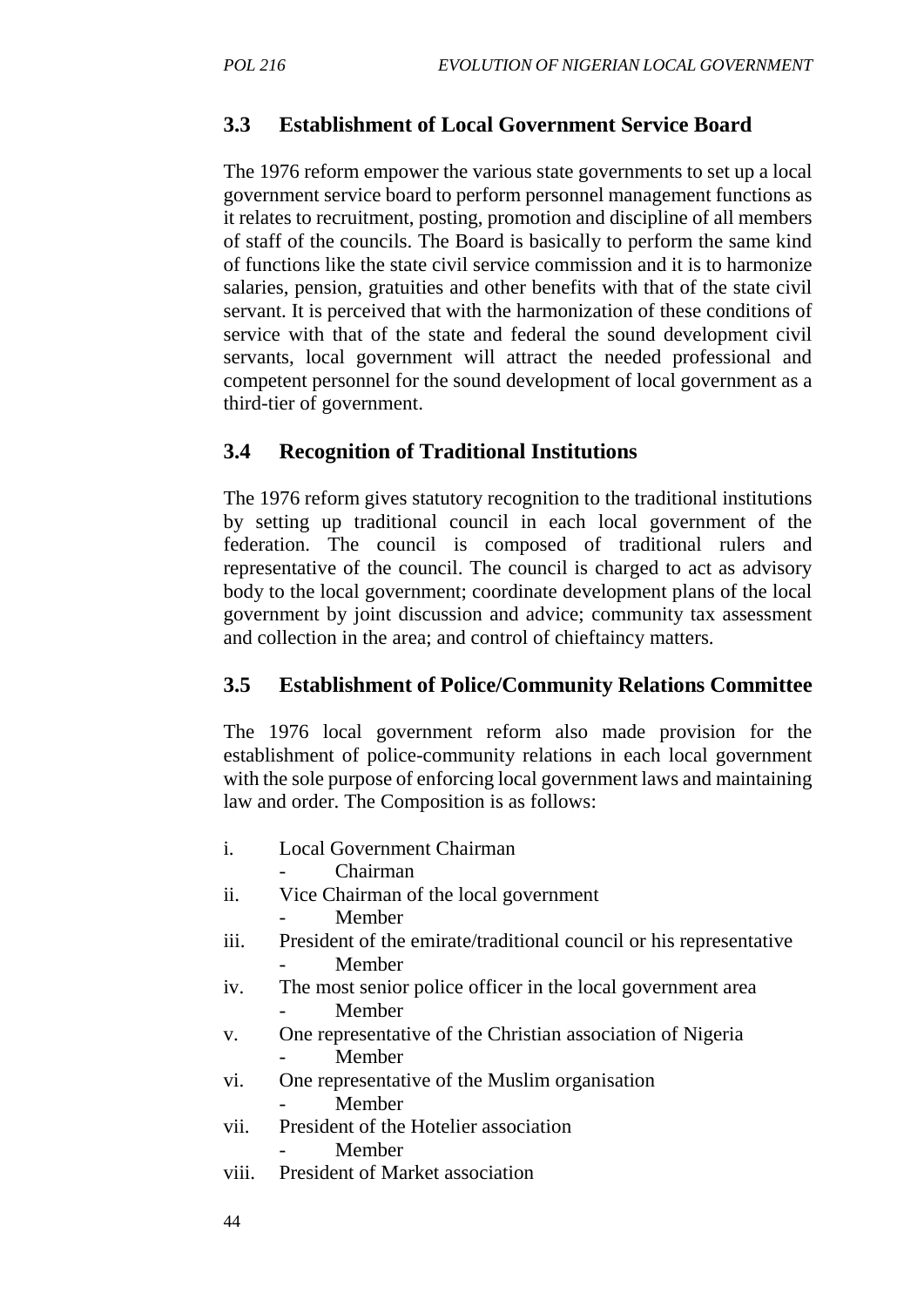**Member** 

- ix. One representative of the non-indigenes association
	- Member
- x. Two community leaders
	- **Members**
- xi. Secretary to the local government
	- **Secretary**

The main functions of the committee are as follows:

- i. To regularly assess the performance of the police force in their task of maintenance of law and order.
- ii. To suggest areas of improvement to the police and to assist in achieving closer rapport with the police force.
- iii. To serve as avenue for providing useful information to the police and to improve the image of the police in the public.

# **3.6 Establishment of Local Government Peace and Security Committee**

The 1976 reform also made provision for the establishment of the peace and security committee for the sole aim of maintaining peace and security in the local government. The Composition of the committee is as follows:

- Chairman of the local governmentChairman
- One representative of the Nigeria Police force (DPO) Deputy Chairman
- Secretary to the local government Secretary
- One representative of the state security service Member
- One representative of the Army unit (where applicable)
- One representative of the Naval Unit (where applicable)
- One representative of the Air Force Unit (where applicable)
- The most senior traditional ruler in the local Government area or his representative Member
- Two community leaders one of whom shall be a non-indigene of the local government area Member
- Two religious leaders appointed by the local Government chairman Member
- One representative of women organisations (where applicable)

The committee's main functions shall include the following:

- The committee shall meet regularly and its input will be readily available to the meetings of the state security committee.
- It shall review the security situation in the local government area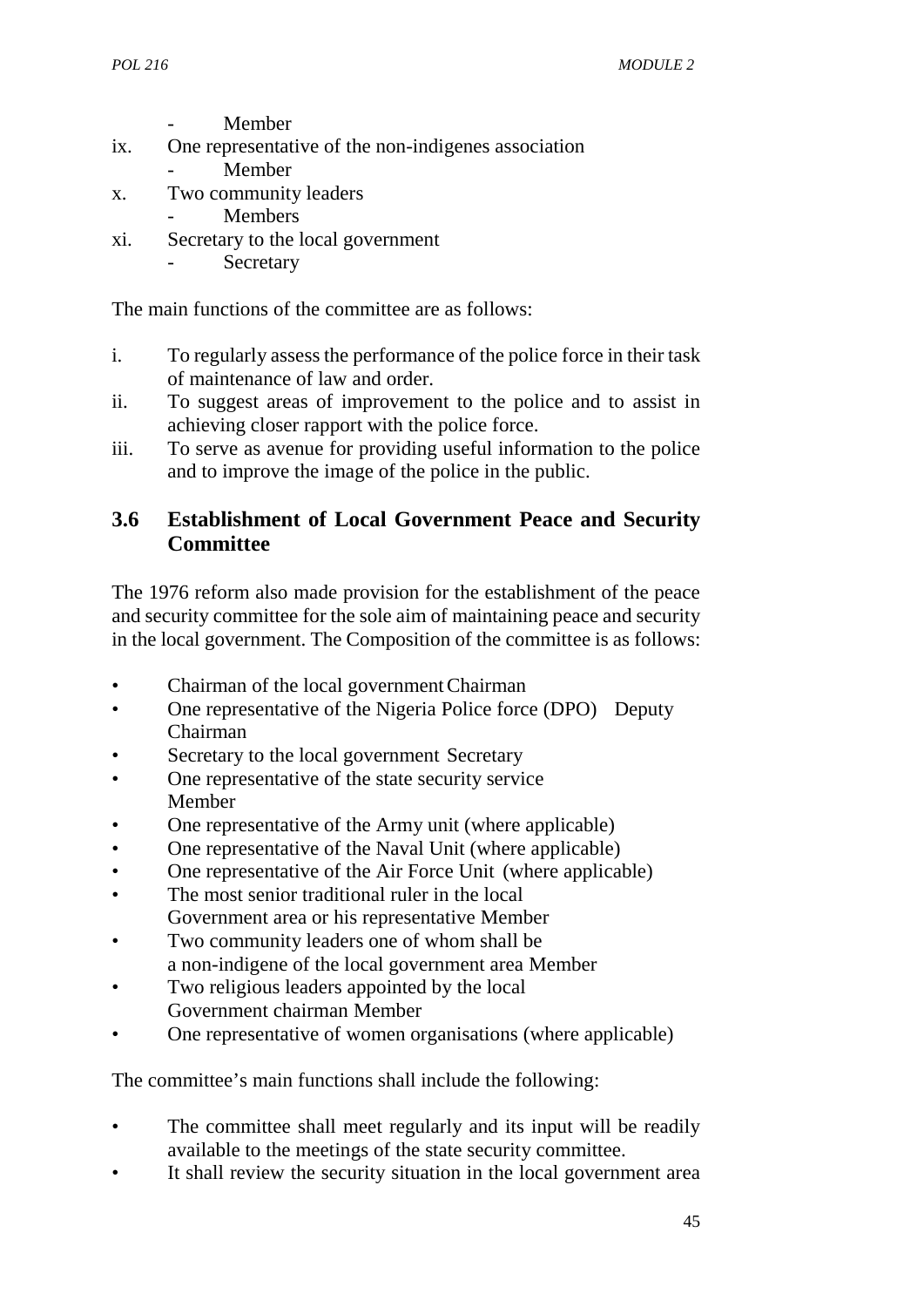and offer suggestions to arrest unpleasant situations or avert similar occurrences in the future.

- It shall assess the reactions of the people on government policies and programmes with a view to offering suggestions for modifications, etc.
- It shall take stock of immigrant to ensure that they have valid entry papers and to ensure that they do not constitute themselves into nuisance or security risks etc.

### **SELF-ASSESSMENT EXERCISE**

Examine the functions of the traditional rulers in the 1976 reforms

# **4.0 CONCLUSION**

The 1976 Mohammed/Obasanjo Local Government Reforms laid a solid foundation for local government administration in Nigeria. The regime was committed to making local government councils a spring board for democratic transitions. Most of the features of the 1976 Local Government Reforms were reflected in the 1979 constitution of Nigeria which ushered in the Alhaji Shehu Shagari civilian administration. The 1976 reform still remain the most comprehensive Local Government Reforms in Nigeria.

# **5.0 SUMMARY**

We have examined the major features of the 1976 Local Government Reform. The Reforms changed the face and direction of local government administration in Nigeria and have transformed and entrenched Local Government as a third tier of government in the Nigerian constitution up to this moment.

### **6.0 TUTOR-MARKED ASSIGNMENT**

The 1976 local government reform is of importance in the local government administration in Nigeria. Discuss.

- Anyebe, A. A. (2017). Development Administration: A Perspective on the challenges in Nigeria. Third Edition, Zaria: *Shereef Salam Press.*
- Federal Republic of Nigeria. (1976). Guidelines for Local Government Reforms. Lagos: *Government Printers.*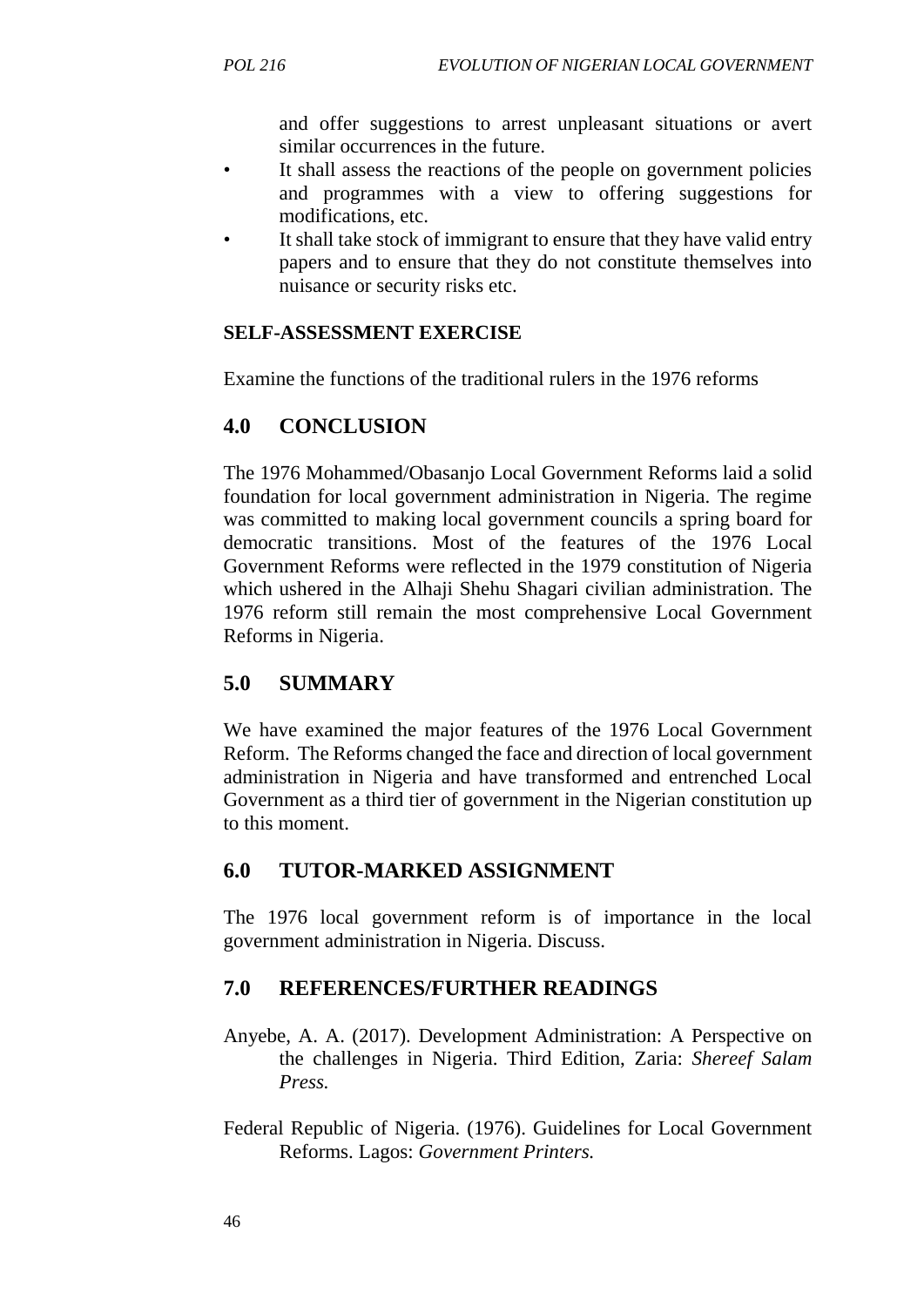- Iyoha, F. E. (1999). Local Government and Rural Development: A Bottom-Up Perspective. Benin City: *Sylva Publishers Limited.*
- Mohammad, A., & Chikaji, A. I. (2017). Local Governments and Development: Challenges and way forward. Maiduguri. *Journal of Arts and Social Sciences*, 4(1)
- Okolo, P. O., & Osimerah, C. (2017). Politics of Local Government Creation: Implications for National Development in Nigeria. *South East Journal of Political Science*, 3(1)
- The Presidency. (1999). Local Government Administration and Bye Laws in Nigeria, Abuja.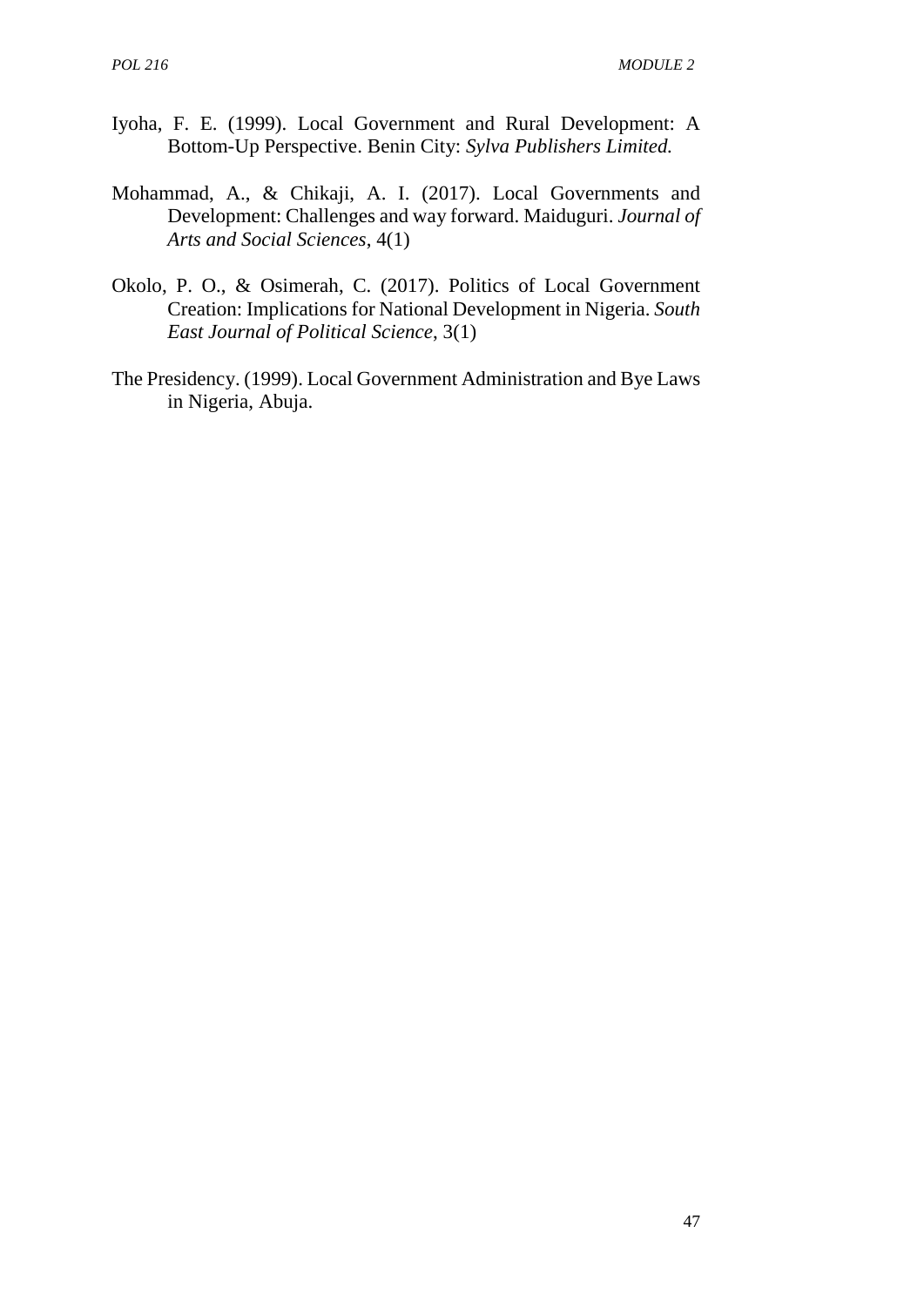# **UNIT 5 LOCAL GOVERNMENT AUTONOMY IN NIGERIA**

#### **CONTENTS**

- 1.0 Introduction
- 2.0 Objectives
- 3.0 Main Content
	- 3.1 The Meaning of Local Government Autonomy
	- 3.2 Local Government Autonomy and Fiscal Policies in Nigeria
	- 3.3 Institutional Dependence of Local Government in Nigeria
- 4.0 Conclusion
- 5.0 Summary
- 6.0 Tutor-Marked Assignment
- 7.0 References/Further Reading

# **1.0 INTRODUCTION**

Autonomy from literal perspective means the right to explore and exploit ones freedom without interference or intervention from anybody or quarters. In respect to local government, autonomy implies the capacity of third tier of government to use its powers and privileges as enshrined in the constitution. Undeniably, autonomy has been a major challenge to administration of local government in Nigeria because interference and sometimes outright usurpation of its powers by both federal and state government. However, 1976 local reform decree has entrenched an appreciable improvement in this regard by allocating more functions and powers to the system in the bid to strengthen it and ultimately make it an independent unit of government.

### **2.0 OBJECTIVES**

By the end of this unit, you will be able to:

- explain the meaning of Local Government Autonomy in Nigeria
- discuss Local Government Autonomy and Fiscal policies in Nigeria
- explain Institutional Dependency of Local Government in Nigeria.

# **3.0 MAIN CONTENT**

### **3.1 The Meaning of Local Government Autonomy**

Local Government is a political authority that is created by the law or constitution vested with substantial powers to manage public affairs within a defined jurisdiction. The above implies that local government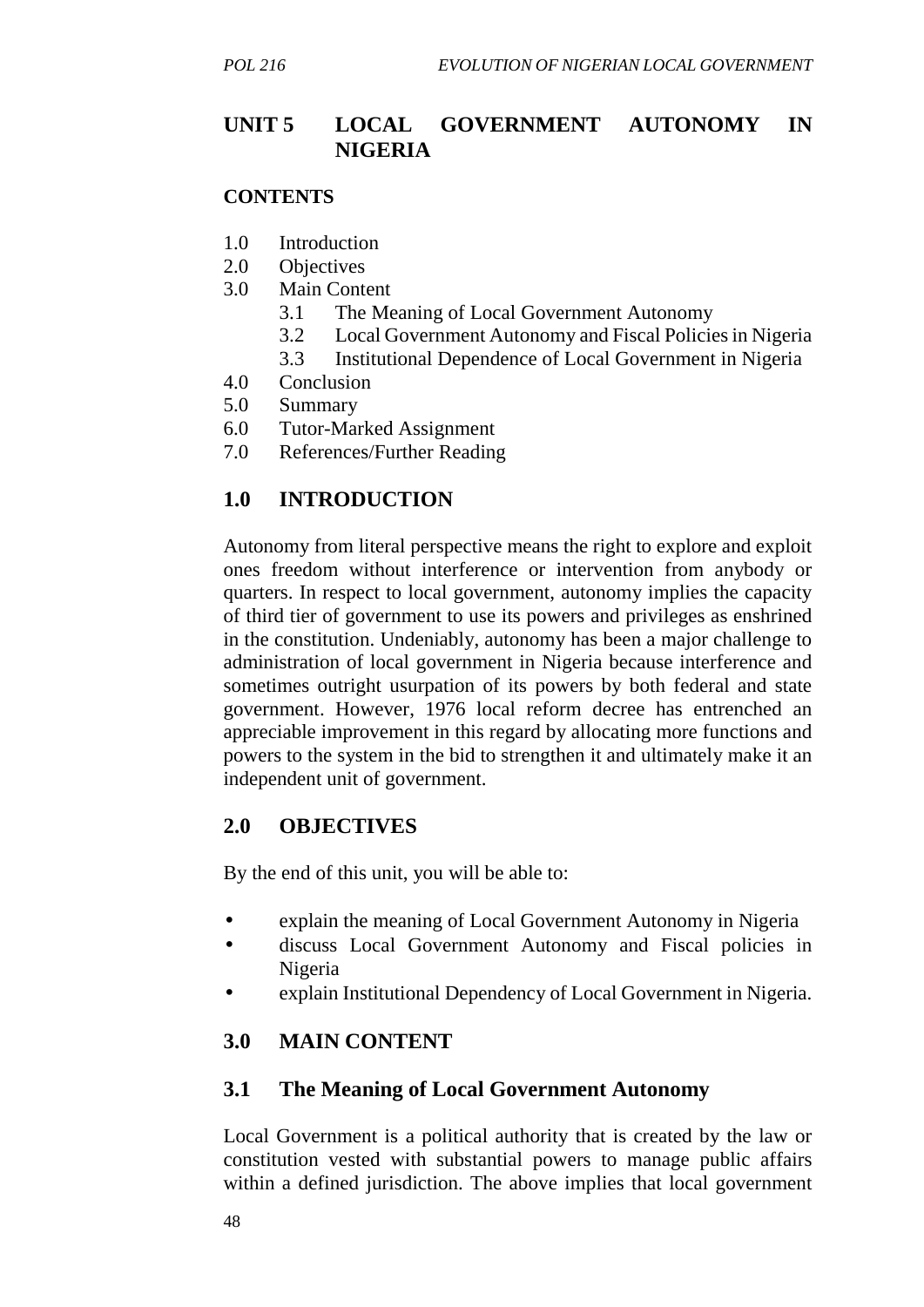commands powers that should be enjoyed without being controlled by higher authority. Hence the need for autonomy which literally means freedom to explore and exploit one's powers. Autonomy has been a source of agitation or struggle since the creation of local government in Nigeria. Undeniably, there has

been improvement in the degree of autonomy granted to the local government by the federal government since 1976, with more functions given to it. To strengthen the philosophy of the local government, the federal government went further to entrench the local government in the constitution of 1979, section 7 paragraph 1 as amended.

## **3.2 Local Government Autonomy and Fiscal Policies**

Public revenue generation and expenditure is one of the most keenly contested issues in Nigeria. Local Government in Nigeria receives statutory allocations from revenue mobilisation, allocation and fiscal commission established in 1988. Currently local governments receive 20.6 percent from the federation account. They are also entitled to 10 percent of states internally generated revenue and percentage of Value Added Tax (VAT). Local Government taxes are minimal. Hence this limits their ability to raise independent revenue and so they depend mainly on allocations from the federation account and their own statutory share of state government internally generated revenue. Revenue from the internal sources of local government amounts to a less than significant portion of the local government total recurrent expenditure. Further the inability of local governments to raise substantial portion of their total recurrent expenditure requirements from internal sources have become common knowledge. Reasons for this have ranged from the very narrow revenue base imposed on the local government by the statutory distribution of tax power, corruption to the constant interference on their revenue rights by the state governments in particular. The above clearly indicate the level of imbalance in Nigeria's fiscal federalism and lack of autonomy on the part of local government. The implication is that local government lack adequate revenue generation powers, and by extension expenditure powers because of the tax administrations. Financial autonomy of local government in Nigeria still remains a dream. The Local Government system has lost its relevance in the developmental process as a result of undue interference in the administration, finance and operations by the state governments. This is based on the fact that the local government system in Nigeria has become an appendage of the state government due to the weakness of the political institutions of the state government that has not allowed the local government to operate as the third-tier of government in Nigeria.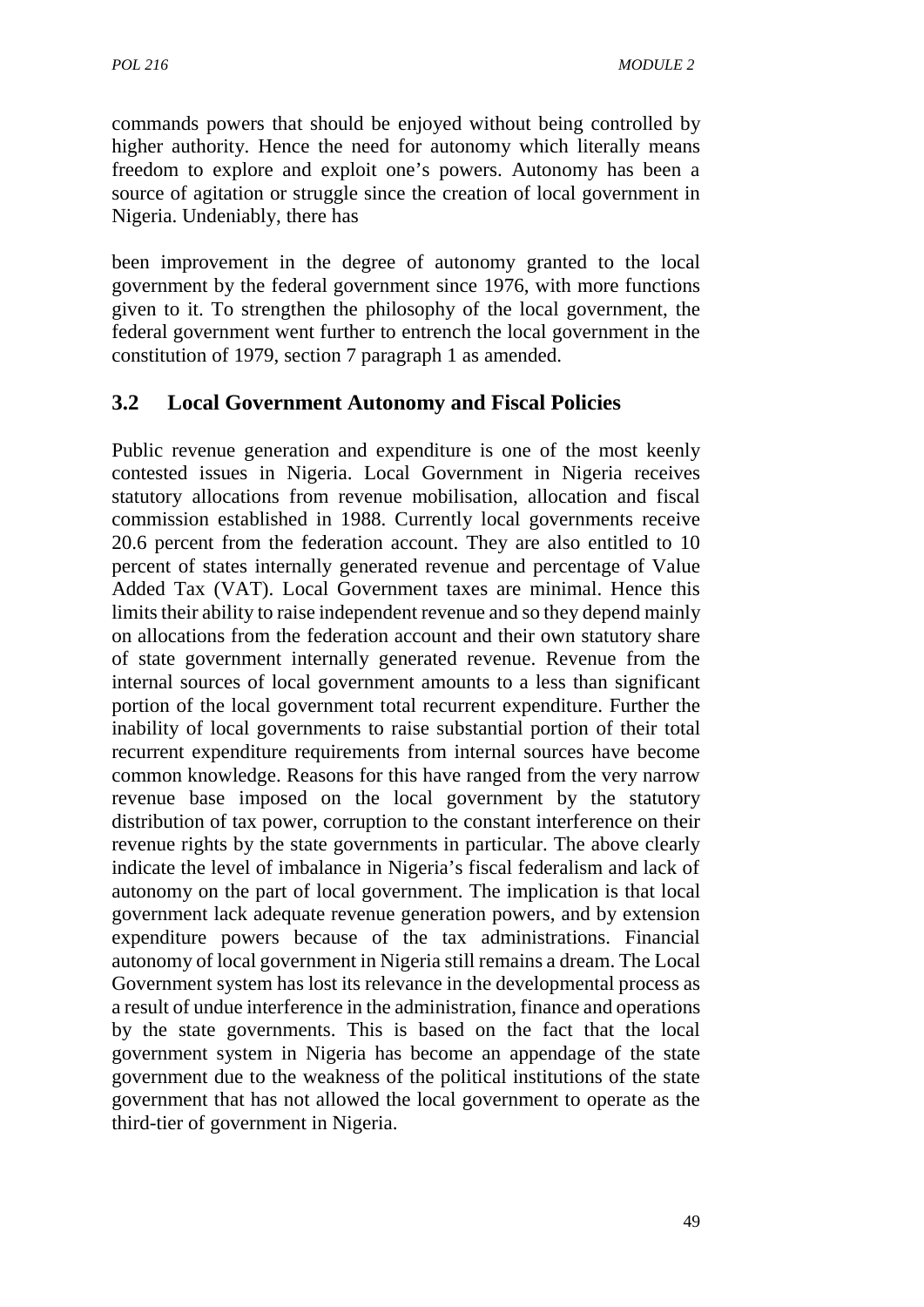## **3.3 INSTITUTIONAL DEPENDENCY OF LOCAL GOVERNMENT IN NIGERIA**

Local government under the present dispensation is confronted with the problem of institutional dependency. Therefore, the existence of local government is a mere administrative expression of the state government. Hence, local governments in Nigeria have for long remained subordinate to the state government. Thus, state exerts profound influence over the structure and functions of local government in Nigeria. 1999 constitution entrusts power on the state legislative to enact a law establishing the structure, composition, powers and functions of local government. Therefore, the state through its legislative arm exerts enormous influence on the roles and process of local government, thereby making it to be dependent. Local Government Reform 1976 provided for the establishment of local government service commission to supervise and monitor staff roles and activities of local governments. Similarly, state assemblies enacted laws establishing local government. Service commission plays the same roles with their federal counterparts. The influence of state chief executives in the management and activities of local governments is one of the factors militating against the autonomy of local government in Nigeria.

This is evidenced in the incessant instances of arbitrary dissolution of local government councils.

#### **SELF-ASSESSMENT EXERCISE**

Explain the term Local Government Autonomy.

### **4.0 CONCLUSION**

The struggle for autonomy at the local government level is aimed at restricting and repositioning local government system. In recent times, the federal government changed its posture and championed the course of local government autonomy. To improve financial autonomy, the federal government initiated direct disbursement of funds to local government, thus preventing the hijacking of the funds of local government by the state governments. In a similar view, the federal government increased the statutory allocation to local governments from 10% to 15% in 1990 and from 15%-20% in 1992.

# **5.0 SUMMARY**

This unit dwelt extensively on the clamor for autonomy for local government. The meaning of autonomy, factors militating realization of autonomy of local government system, forms dependency that affect the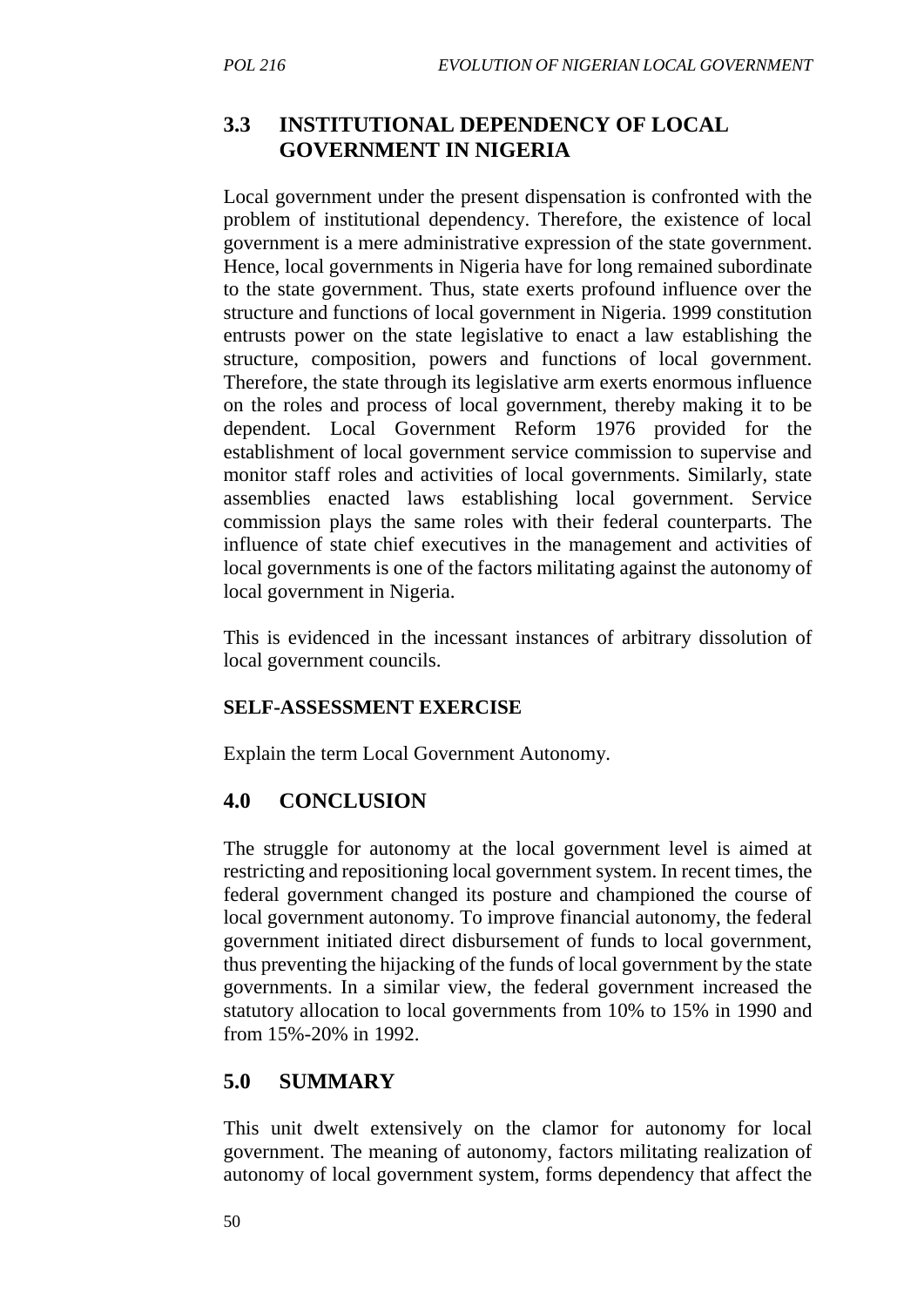system, and financial autonomy. Undue interference by states has disadvantaged the Local Government system and rendered it incapable of solving the problems at the local populace as envisaged by the proponents by the Local Government administration.

# **6.0 TUTOR-MARKED ASSIGNMENT**

Adduce and define reasons for local government autonomy in Nigeria.

- Abdulrazaq, K. A., Oyedele, S., Ihiyamen, O., & Ishola, A. A. (2017). Local Government Administration and National Development in Nigeria: Challenges and Prospects*. Ilorin Journal of Human Resource Management*, 1(1).
- Anyebe, A. A. (2017). An overview of Local Government Autonomy and its functions in Nigeria. *Greener Journal of Social Sciences.*
- Danjuma, M. (2017). Local Government Autonomy: Teachers stage protest in Katsina. *The Guardian*. Retrieved from https://guardian.ng/news/Lg-autonomy-teachers-stage-protest-in katsina
- Doho, A. W., Ahmed, A., & Umar, A. (2018). Local Government Autonomy in Nigeria: Struggles and challenges. *Advances in Social Sciences Research Journal*, 5(5), 44-51.
- Eyitayo, A. O., & Alani, B. I. (2019). Local Government Fiscal Autonomy and Rural Development, Empirical evidence from Yewa south and Ifo Local Government of Ogun State. Journals.univ-danubius.ro. Acta Universitalis Danubius. *Administration,* 11(2).
- Oke, J. (2017). NLC, NUT protest against Local Government autonomy in Ibadan. *Daily Trust* Retrieved from https://www.dailytrust.caring/news/general/nlc-nut-protest againstlg-autonomy-Ibadan/203596.html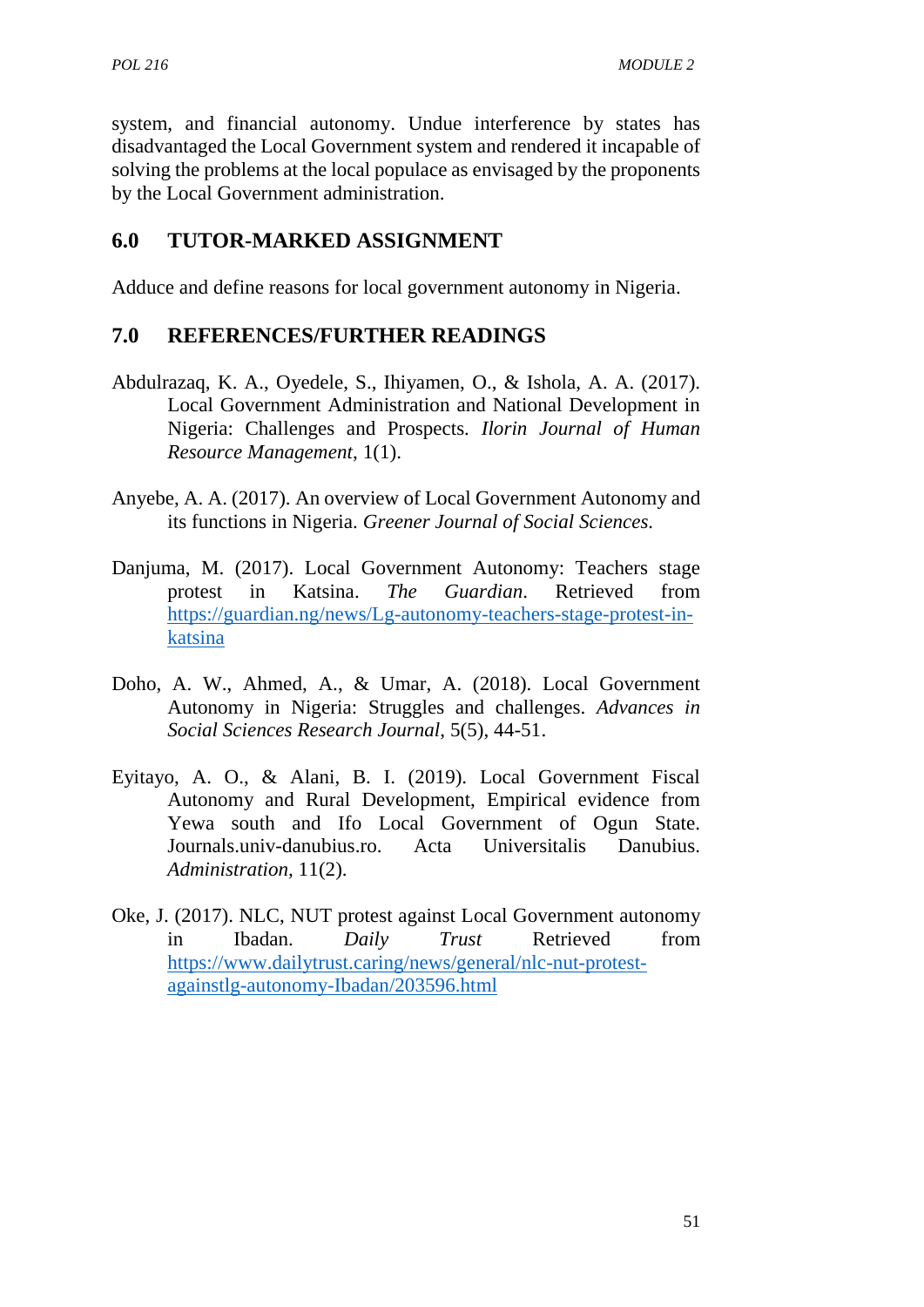#### **MODULE 3 FUNCTIONS OF LOCAL GOVERNMENT**

#### **INTRODUCTION**

This module will give an insight on strategic functions of Local Government. Administrative, political and developmental, exclusive concurrent and delegated functions also fall within this study and analysis of this module. It is made up of five units, which constitute our focus of discussion.

- Unit 1 Political Functions of Local Governments in Nigeria
- Unit 2 Administrative Functions of Local Government in Nigeria
- Unit 3 Economic /Developmental Functions of Local Governments in Nigeria
- Unit 4 Exclusive Functions of Local Governments in Nigeria
- Unit 5 Concurrent and Delegated Functions of Local Governments in Nigeria

### **UNIT 1 POLITICAL FUNCTIONS OF LOCAL GOVERNMENT IN NIGERIA**

#### **CONTENTS**

- 1.0 Introduction
- 2.0 Objectives
- 3.0 Main Content
	- 3.1 The Facilitation of Local Political Participation

3.2 The Facilitation of Political Autonomy to suit local conditions

- 3.3 Legislative Functions of Local Government
- 3.4 Executive Functions of Local Government
- 4.0 Conclusion
- 5.0 Summary
- 6.0 Tutor-Marked Assignment
- 7.0 References/Further Reading

#### **1.0 INTRODUCTION**

Local Government was created by the constitution to enjoy quasi autonomy as a political unit. Hence this unit will examine the basic political functions of Local Government in Nigeria: Facilitation of Local Political Participation, enhancement of political autonomy, legislative and executive functions of Local Government.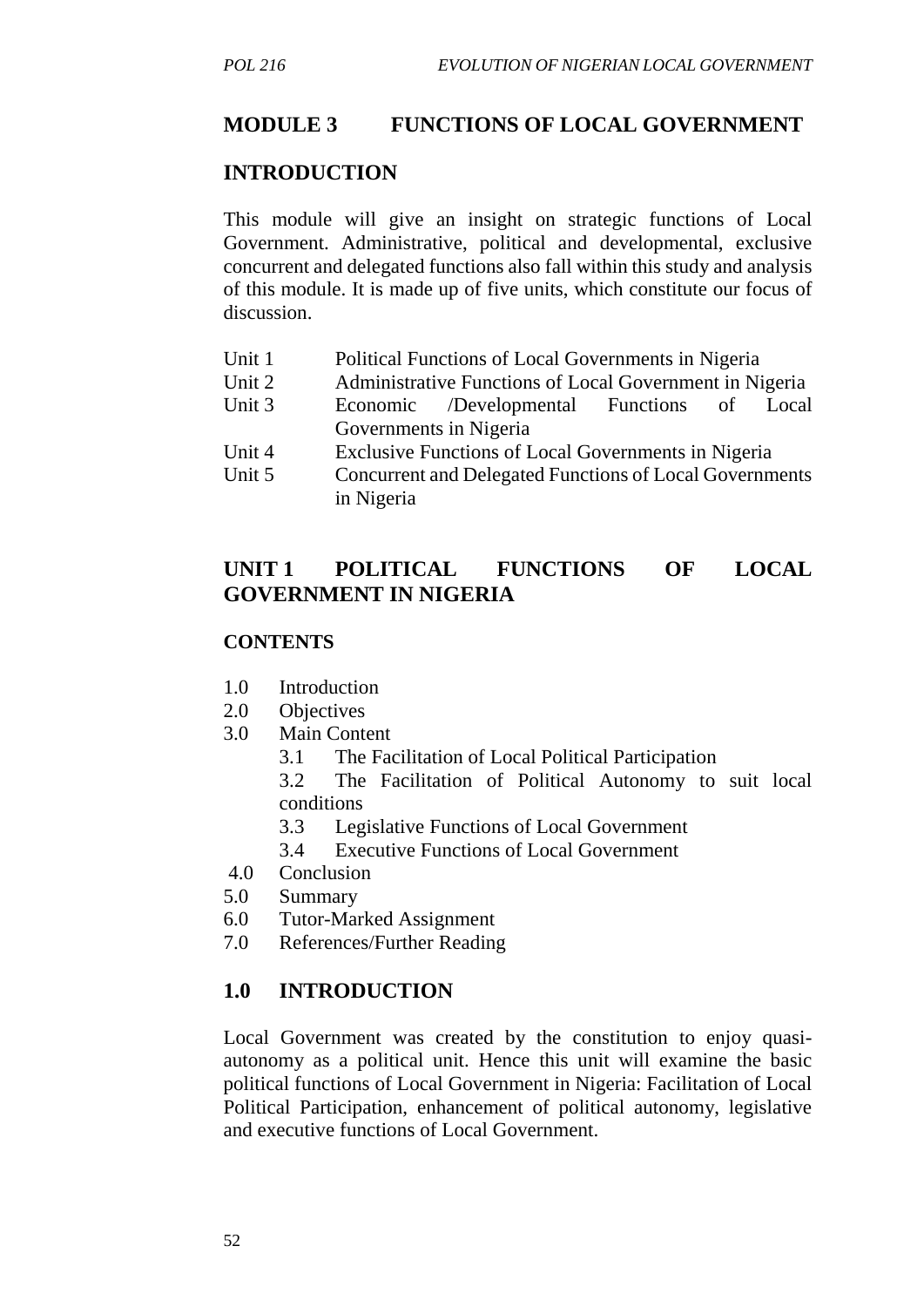# **2.0 OBJECTIVES**

By the end of this unit, you will be able to:

- discuss the facilitation of local political participation
- explain the facilitation of political autonomy to suit local conditions
- identify legislative functions of local government
- discuss executive functions of local government.

## **3.0 MAIN CONTENT**

## **3.1 The Facilitation of Local Political Participation**

Generally, local government is said to perform political functions by facilitating the process of political participation at the local level and by bringing government closer to the people at the grassroots. The peculiar nature of local government distinguished it from other levels of government because of all the structures of government that is also present at the local level. Local government permits the local people the opportunity to have a choice and a say in decision making. Due to the fact that the system provides for election of local representatives in the administration of local affairs, political accountability can be assured.

## **3.2 The Facilitation of Political Autonomy to Suit Local Conditions**

The local government also has the political autonomy to adjust governmental programmes to suit local conditions and initiatives. The political autonomy of local government also permits the generation of local inputs into the nation's polity. The local government has executive political powers to formulate policies and programmes for the good governance of the council. It also exhibits legislative powers by making edits and bye-laws for local jurisdictions for the maintenance of peace, order and good government of the localities. The political aspects of local government have improved the advancement of the people over time in terms of political education and enlightenment. However, the political autonomy of local government can sometimes be undermined by the perception and use of political powers by the central ruling elites. Sometimes, it is perceived that the local government has become too political so that the central and local arenas of political activities are merged so that the ruling elites in power at the central government can easily utilize the instruments of local government to enhance their own positions at the central level. It is apparent to state that the local government is an essential aspect of representative government in a democracy. Therefore, the political functions of local government as a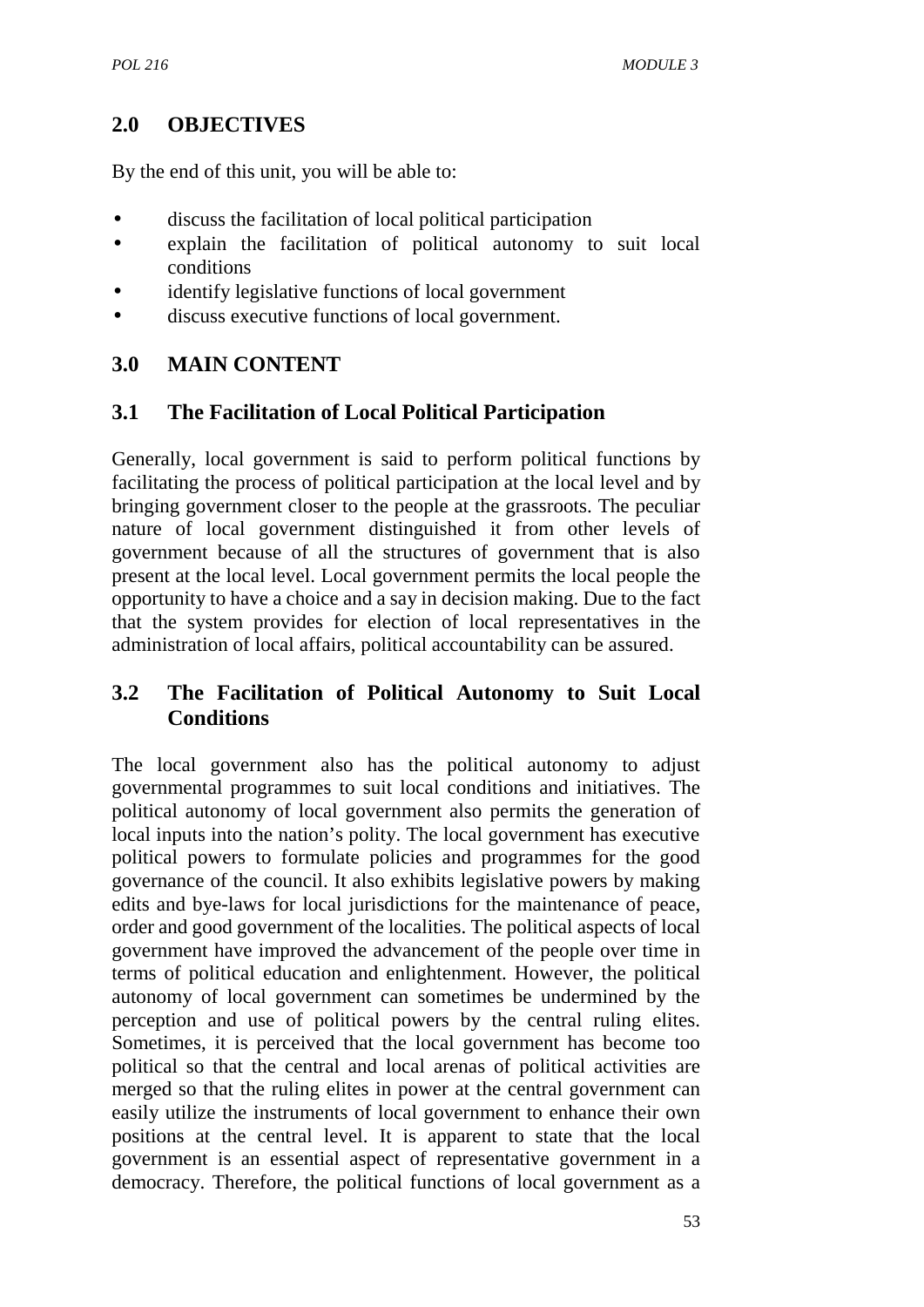unit of government cannot be over emphasized.

### **3.3 Legislative Functions of Local Government**

In addition to any other powers that may be conferred on it by law, the local government council also performs the following legislative functions:

- a. Debating, approving or amending the annual budget of the local government council subject to the chairman veto which may be set aside by two thirds majority of the members of the local government council.
- b. Vetting and monitoring the implementation of projects and programmes in the annual budget of the local government.
- c. Examining and debating the monthly statement of income and expenditure rendered by the chairman of local government.
- d. Advising, consulting and liaising with the chairman of the local government, and,
- e. Performing such other functions as may be assigned to it from time to time, by an edict or law of the state in which it is situated.

The legislative powers vested in the local government council shall be exercised by bye-law duly passed by the local government council. To become effective, such bye-laws must receive the assent of the chairman of the local government. The chairman may withhold his assent in exercise of his power of veto. If the bye-law is passed again by the local government council by two thirds majority of the members of the councils in such cases, the bye-laws shall become effective and the assent of the chairman of the local government shall not be required in respect of such a bye-law.

The local government council shall before approval of any project ensure that the project is desirable and likely to facilitate the meaningful development of the local government area. It shall ensure that adequate provisions have been made for the execution of each project such that it is not likely to be abandoned and that development projects are not unduly concentrated in any particular section of the local government area. Once a project is approved and has received the assent of the Chairman of the local government, the vetting and monitoring role of the council

- shall be restricted to the following:
- a. Carrying out on the spot inspection of the projects contained in the approved budgets to ensure that the projects are being implemented as approved. This shall involve periodic inspection visits to each project by members of the relevant committee of the local government council.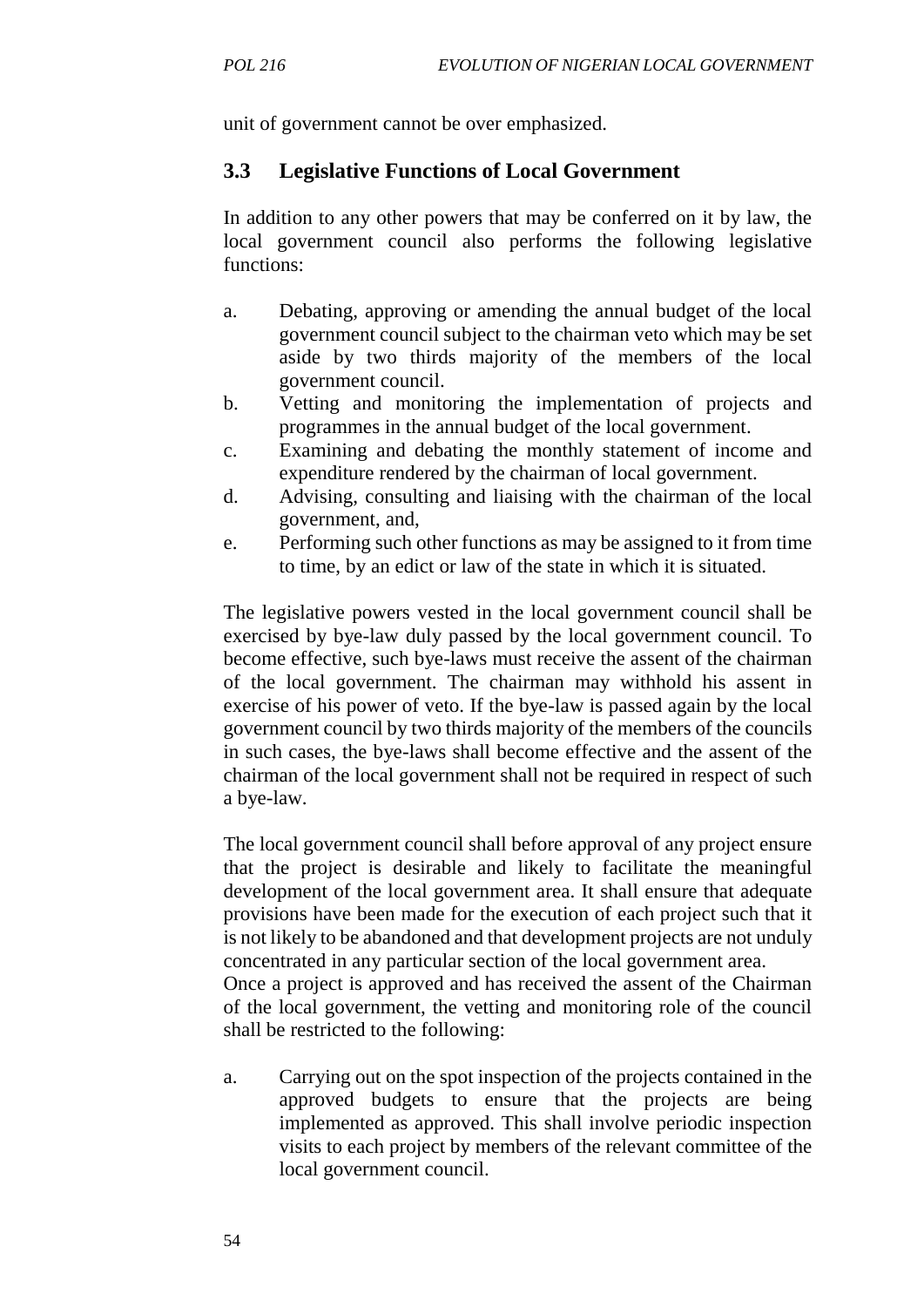- b. Comparing situation on the ground with contents of the monthly reports rendered to the local government council by the Chairman of the local government and
- c. Summoning by means of a motion the local government Chairman or any other relevant official of the executive arm of the local government to the council to explain any observed discrepancies.

Finally, the legislative arm also has the responsibility of impeaching the Chairman or Vice-Chairman. A Chairman or Vice-Chairman of local government, who is found guilty of gross misconduct within the context of the existing laws of the federation, could be impeached by the local government council. Impeachment is an instrument of last resort designed to enhance public probity and accountability and shall not be employed frivolously, selfishly or as a tool for personal vendetta or political victimization.

# **3.4 Executive Functions of Local Government**

The executive functions of the local government rest on the chairman and his administrative staff. The chairman of each local government shall be the chief executive and accounting officer of the local government provided his role as accounting officer shall exclude signing vouchers and cheques. For the avoidance of doubt, vouchers and cheque shall be signed by the head of the personnel management department and the treasurer to the local government. The chairman as the chief executive and accounting officer shall perform the following functions:

- i. He/she shall observe and comply fully with the checks and balances spelt out in the existing guidelines and financial regulations governing receipts.
- ii. His/her accountability shall not cease by virtue of his/her leaving office and he/she may be called upon, at any time, even after leaving office, to account for his/her tenure as chairman
- iii. The chairman as chief executive and accounting officer shall face periodic checks in order to ensure full adherence to the finance (control and management) act of 1958 and all amendments. To this end:
- a. All instructions relating to expenditure of public funds by the accounting officer shall be in writing.
- b. All accounting officers shall be responsible to account to the public accounts committee for all monies voted for each department and shall be pecuniary liable.
- c. The chairman as Chief executive and accounting officer shall render monthly statements of income and expenditure and annual reports to the local government council for it to consider anddebate in order to ensure accountability and enforce the performance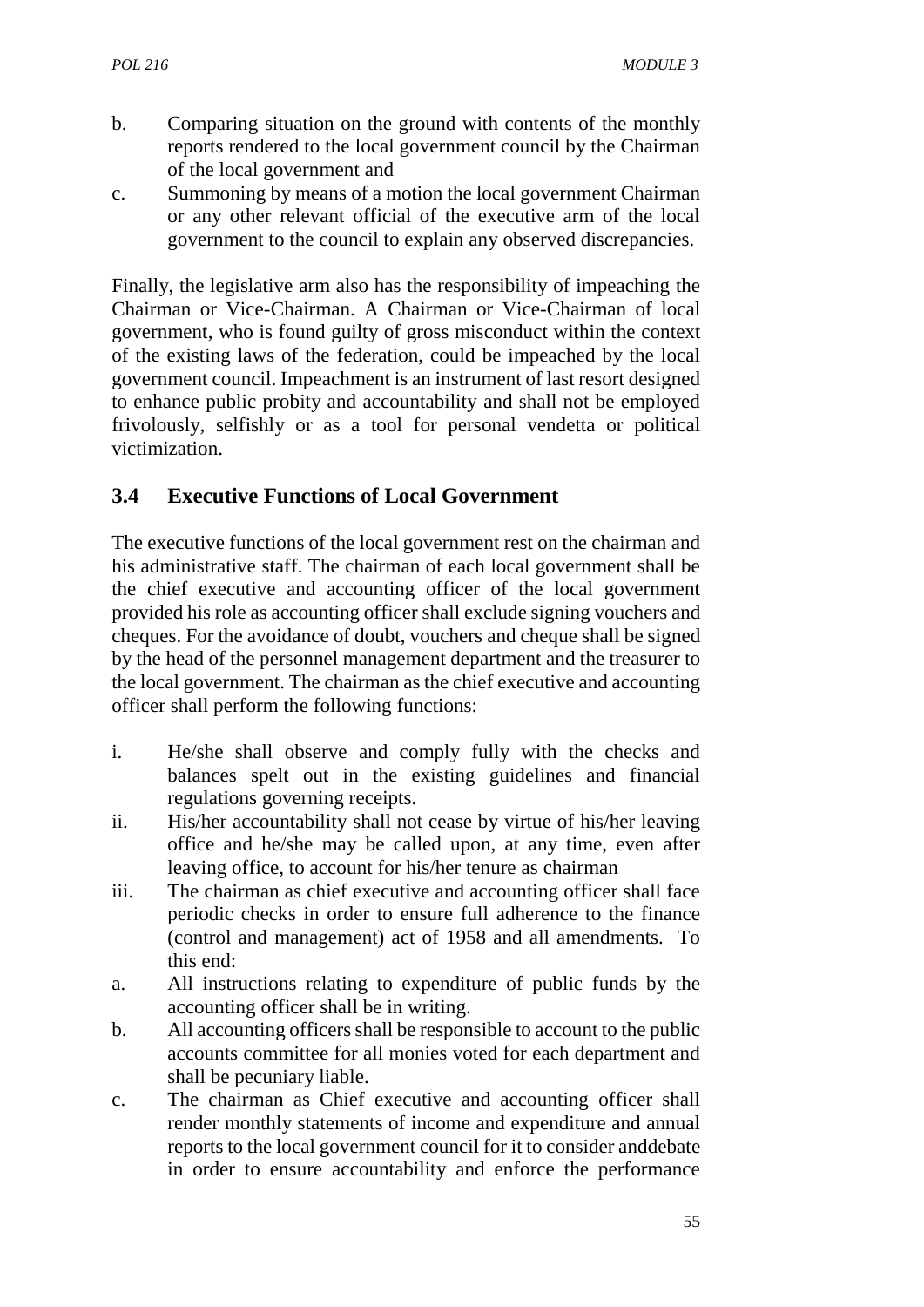ethnics. The format and content of the annual report shall place emphasis on performance and concrete achievements of the local government targets and output during the relevant year.

- d. The local government chairman shall render quarterly returns of the actual income and expenditure of the local government to the state government for onward transmission to the office of the vice president of the federal republic of Nigeria with a copy to the central bank of Nigeria.
- e. The chairman, as accounting officer, shall be bound by the provisions of any other rules, regulations, guidelines, edicts and laws governing the roles and functions of a chief executive and accounting officer.
- f. The chairman shall ensure the strict observance of the spending limits by all concerned.
- g. All reference to the secretary as accounting officer in the financial regulations and any other rules, regulations, guidelines, edicts or laws shall be construed as reference to the chairman.
- h. The chairman shall direct the affairs of the local government and shall allocate responsibilities to the vice chairman, supervisors and the secretary to the local government.
- i. The chairman shall hold meetings with the members of the executive committee of the local government i.e. vice-chairman, secretary and supervisors at least once every week.
- j. He shall maintain liaison with the local government legislature and the leader of the legislature in the interest of the local government.
- k. He shall countersign the annual performance evaluation report of the head secretary to local government.
- l. The chairman shall at least once a year, address the local government council and present to the council an account of his/her stewardship, stating clearly his achievements and problems during the year.
- m. The chairman shall at the beginning of every year present his budget proposals to the local government council for it to consider and approve.
- n. All correspondence flowing to and from the local government shall be in name of the chairman to the local government provided that the chairman shall delegate the processing of such correspondence received in his/her absence as soon as he/she returns to the office.

### **SELF-ASSESSMENT EXERCISE**

Discuss how local government creates avenues for political participation at the grassroots.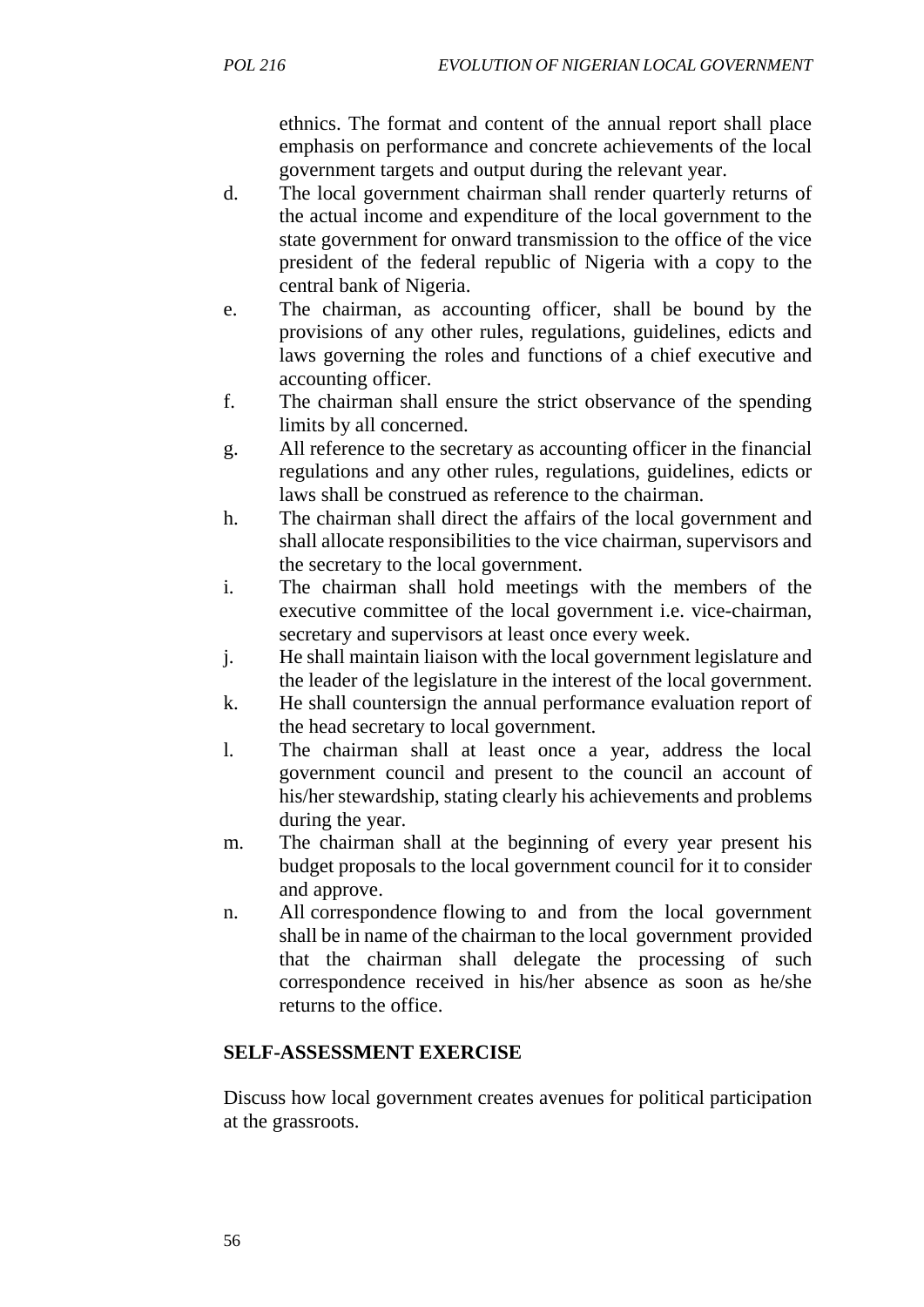# **4.0 CONCLUSION**

Most nations have adopted what can be described as grassroots-oriented tier of government. This is aimed at encouraging rural dwellers to participate actively and contribute immensely in politics in general and governance in particular. This tier of government has relieved both federal and state of many responsibilities and addressed the critical needs of the local population.

## **5.0 SUMMARY**

This unit dwelt extensively on political functions of local government in Nigeria. It also examined how legislative and executive functions of local government have enhanced or hampered the autonomy of local government system in Nigeria. It is a platform that is to domesticate policies and programmes of government in rural areas. Attempts have been made to streamline the political functions of local government from other functions. It has been exposed that local government generate political activities and encourage popular participation at the local levels. It gives the people at the local level a feeling of belongingness in the nation's policy.

## **6.0 TUTOR-MARKED ASSIGNMENT**

Enumerate the political functions of local government in Nigeria

- Ajayi, K. (2000). Theory and Practice of Local Government. Ado-Ekiti: University of Ado-Ekiti.
- Anyebe, A. A. (2017). Development Administration: A perspective on the challenges in Nigeria. Third Edition, Zaria. *Shereef Salam Press.*
- Okolo, P. O., & Osimerah, C. (2017). Politics of Local Government Creation: Implications for National Development in Nigeria. *South East Journal of Political Science*, 3(1).
- Olagunju, O. O. (2019). The Impact of Administrative Structure in the functions of Local Governments in Nigeria. *Journal of Social Sciences*, 15, 69-75.
- Omotoso, F. (2001). Contemporary Issues in Public Administration. Lagos. *Bolabay Publications.*
- Pugalis, L., & Tan, S. F. (2017). The Role of Local Governments in local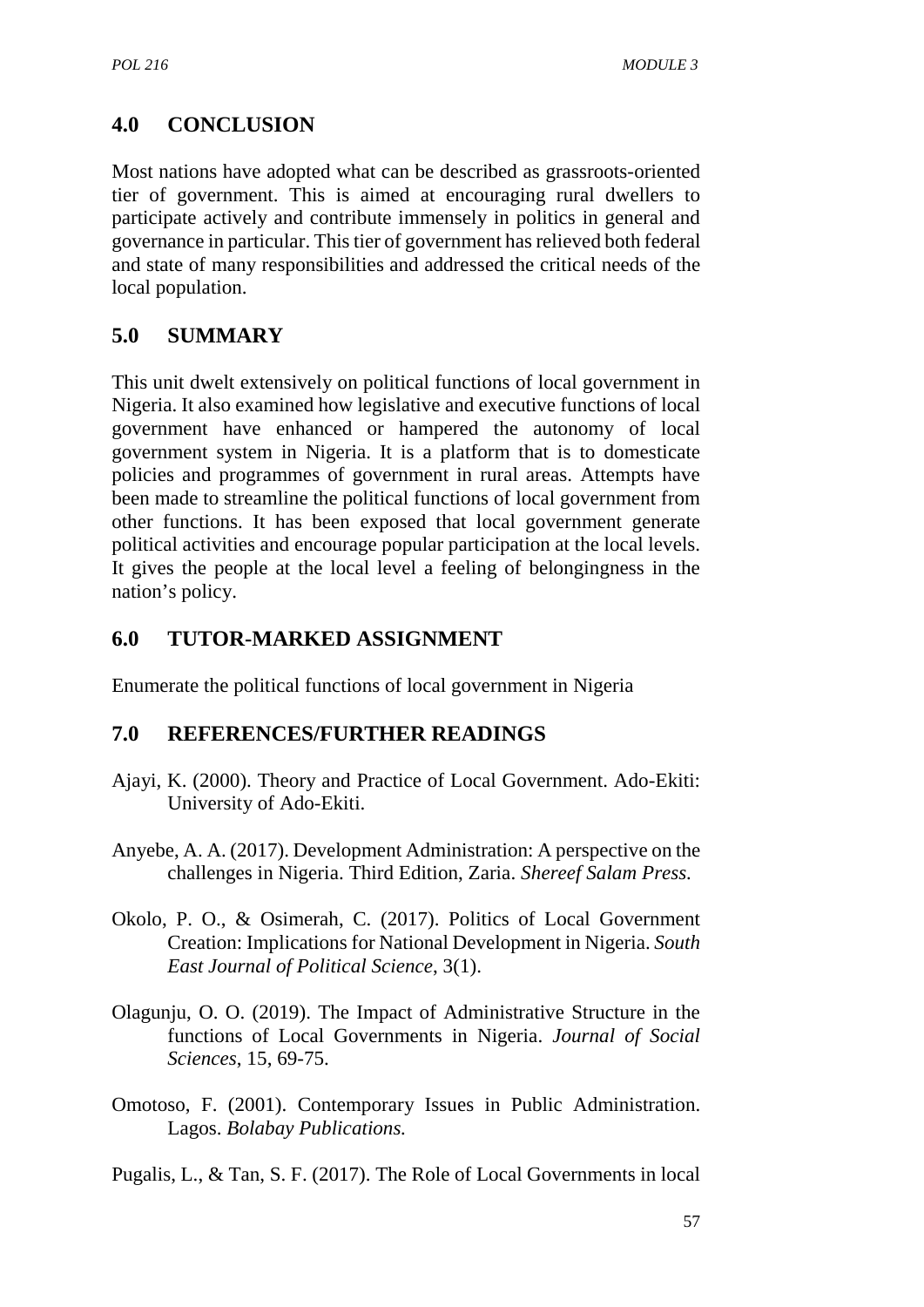and regional economic development. University of Technology, Sydney. ISBN 978-0-646-97763-8.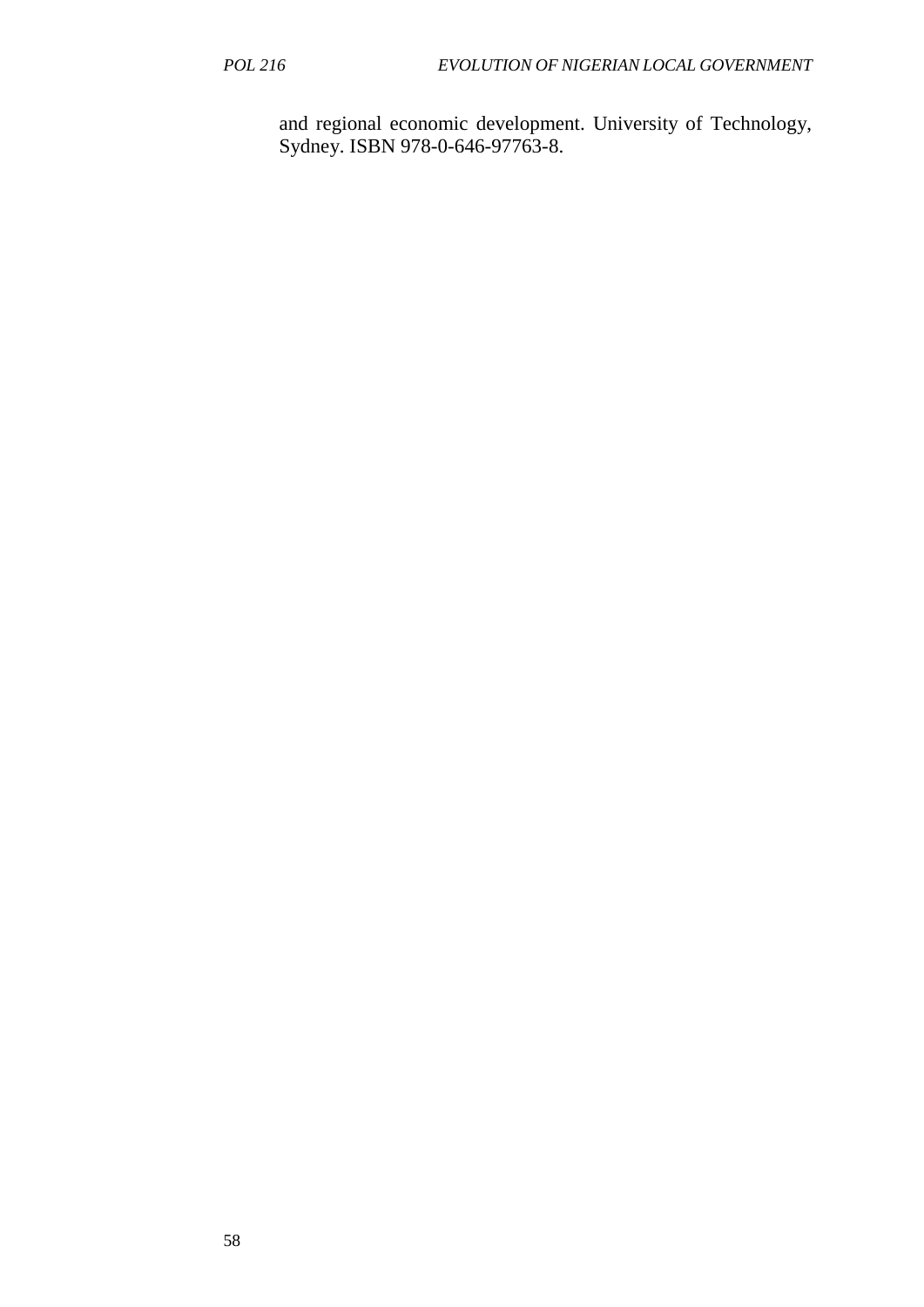# **UNIT 2 ADMINISTRATIVE FUNCTIONS OF LOCAL GOVERNMENT IN NIGERIA**

### **CONTENTS**

- 1.0 Introduction
- 2.0 Objectives
- 3.0 Main Content
	- 3.1 Local Government as Administrative Unit
	- 3.2 Decongestion of State Administrative Machinery
	- 3.3 The Vice-Chairman
	- 3.4 The Secretary to the Local Government
	- 3.5 The Supervisors
	- 3.6 Head of the Personnel Management Department
	- 3.7 The Local Government Treasurer
- 4.0 Conclusion
- 5.0 Summary
- 6.0 Tutor-Marked Assignments
- 7.0 References/Further Reading

### **1.0 INTRODUCTION**

The Local Government system has always been a part of the administrative system of every state from the primitive time to this contemporary time. The only difference is that it has gone through various modifications and development in Nigeria. Abdulrazaq, K. A *et al.,* (2017) agreed that Local Government administration has developed to the extent that it must be given full recognition as gazette third tier of government in Nigeria. Abdullahi, A and Sanusi, A. (2018) gave an insight on basic expectations of local government by the masses.

### **2.0 OBJECTIVES**

By the end of this unit, you will be able to:

- identify Local government as administrative unit
- explain Decongestion of state administrative machinery
- Note the Vice-Chairman
- Note the Secretary to the local government
- Note the Supervisors
- discuss Head of the Personnel Management Department
- identify the local government Treasurer.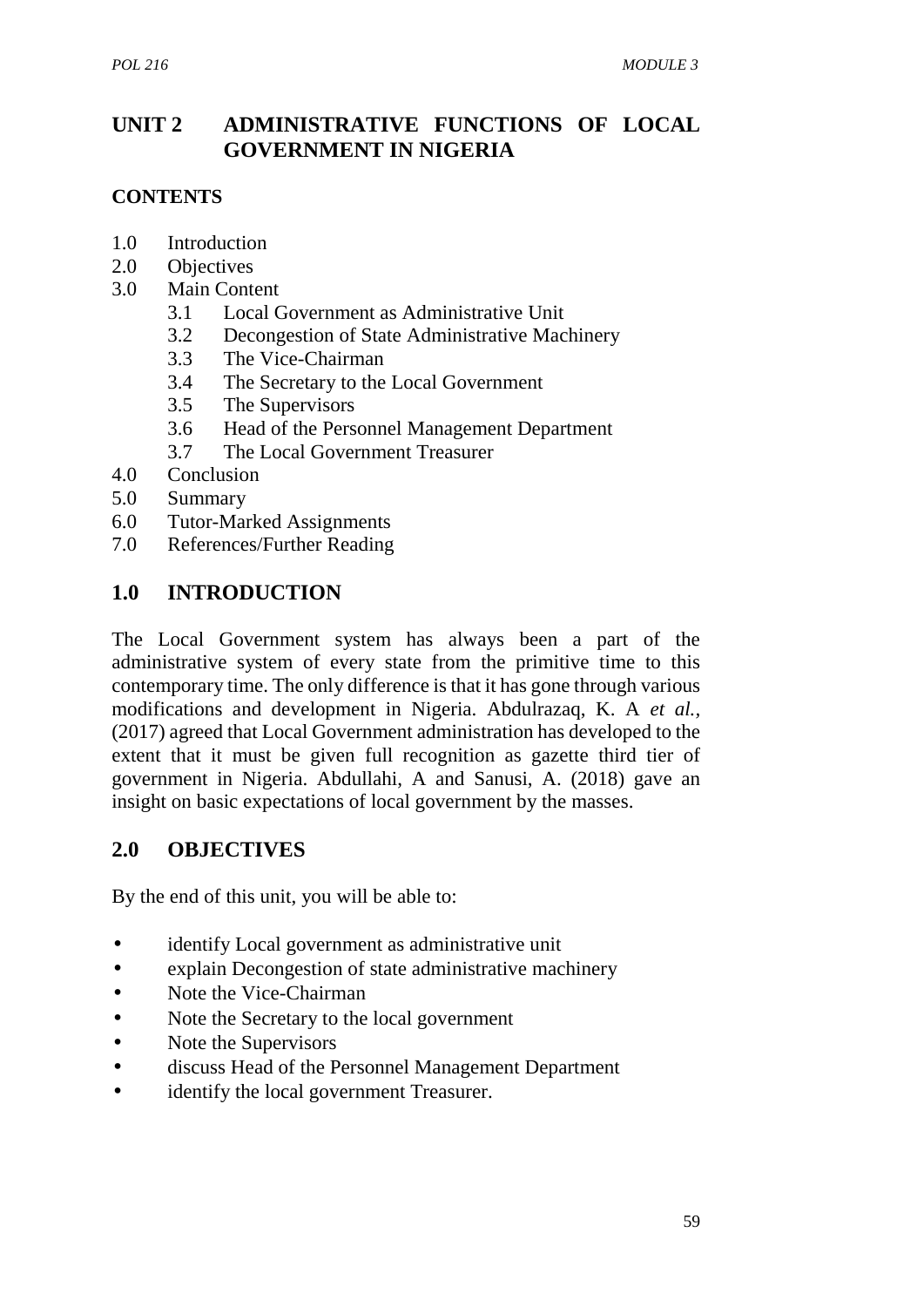### **3.0 MAIN CONTENT**

### **3.1 Local Government as Administrative Unit**

The position of the local government in the administrative hierarchy of government is one of the major reasons for setting up local government to perform certain administrative functions which are peculiar to local communities and which the state or local government might not be able to perform effectively and efficiently. This is what gives the local government its distinctive character as a level of government. These administrative functions are recognized as part of the provisions of the constitution. Local government performs administrative functions especially as part of the administrative decentralisation of the nation's government. As third-tier of the government, the local government has its own administrative structure such as the executive, legislature and of course the customary courts which acts as part of the judiciary. The attraction of local government as administrative unit is predicated on the fact that the local government is close to the local problems and it is supposed to be better placed to mobilised and manage local resources to meet such problems than the central state government and its agencies.

### **3.2 Decongestion of State Administrative Machinery**

The administrative functions of local government also include the dayto-day running of the local councils. It involves those functions which required detailed local knowledge for efficient performance, those functions in which success depends on community's responsiveness and participation, those functions which are of personal nature requiring provision close to where the individual's lives is affected and; in which significant use of discretion or understanding of individual is needed. Fundamentally, the administrative functions of local government decongest the administrative burden of the state and federal levels of government.

#### **3.3 The Vice-Chairman**

The Vice-Chairman who is normally elected with the chairman of the local government is assigned responsibility for the administration of a department of the local government and among others; he/she performs the following functions:

- i. He shall act for the chairman in his absence
- ii. The vice chairman may be called upon at any time even after leaving office to account for his/her tenure as vice chairman.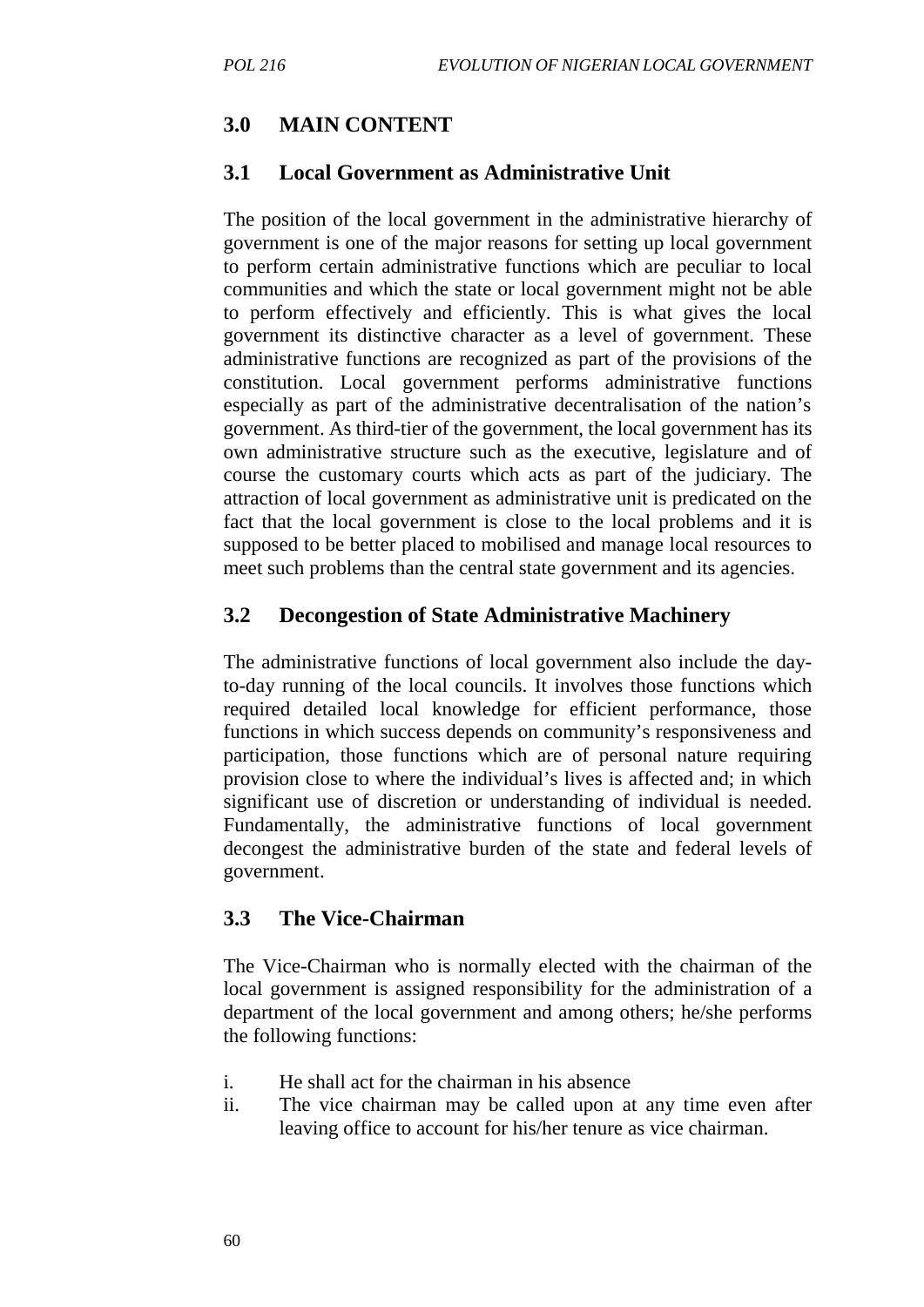# **3.4 The Secretary to the Local Government**

The chairman shall delegate substantial parts of his/her administrative and financial functions and authority to the vice chairman, supervisors and the secretary who shall be fully involved in the key decision-making processes of the local government.

The secretary to the local government shall be appointed by the chairman and shall hold his/her office at the pleasure of the chairman, he/she shall:

- i. Serve as the secretary of the meetings of executive committee of the local government and keep the records thereof;
- ii. Coordinate the activities of the departments of the local government;
- iii. Liaise on behalf of the chairman with the local government council through the leader of the council
- iv. Liaise with the secretary to the state government and other necessary state functionaries on state-local relations and
- v. Perform such other duties as may be assigned to him from time to time, by the chairman.

## **3.5 The Supervisors**

The Supervisors shall be appointed by the chairman of the local government in consultation with the local government council. Each supervisor shall be appointed by the chairman of the local government and the supervisor's tenure shall automatically end with the tenure of the chairman who made the appointment.

The supervisors shall be closely and intimately involved in the management of their respective departments by performing the following functions:

- Serving as political heads of their respective departments
- Serving as members of the executive committee of the local government which, in effect, is the cabinet of the local government
- Giving directives to the professional heads of their respective department on general policy issues
- Assisting the chairman to supervise the execution of local government projects within their respective department and
- Carrying out such other functions as the chairman may assign from time to time

# **3.6 Head of the Personnel Management Department**

The head of the personnel management department shall perform the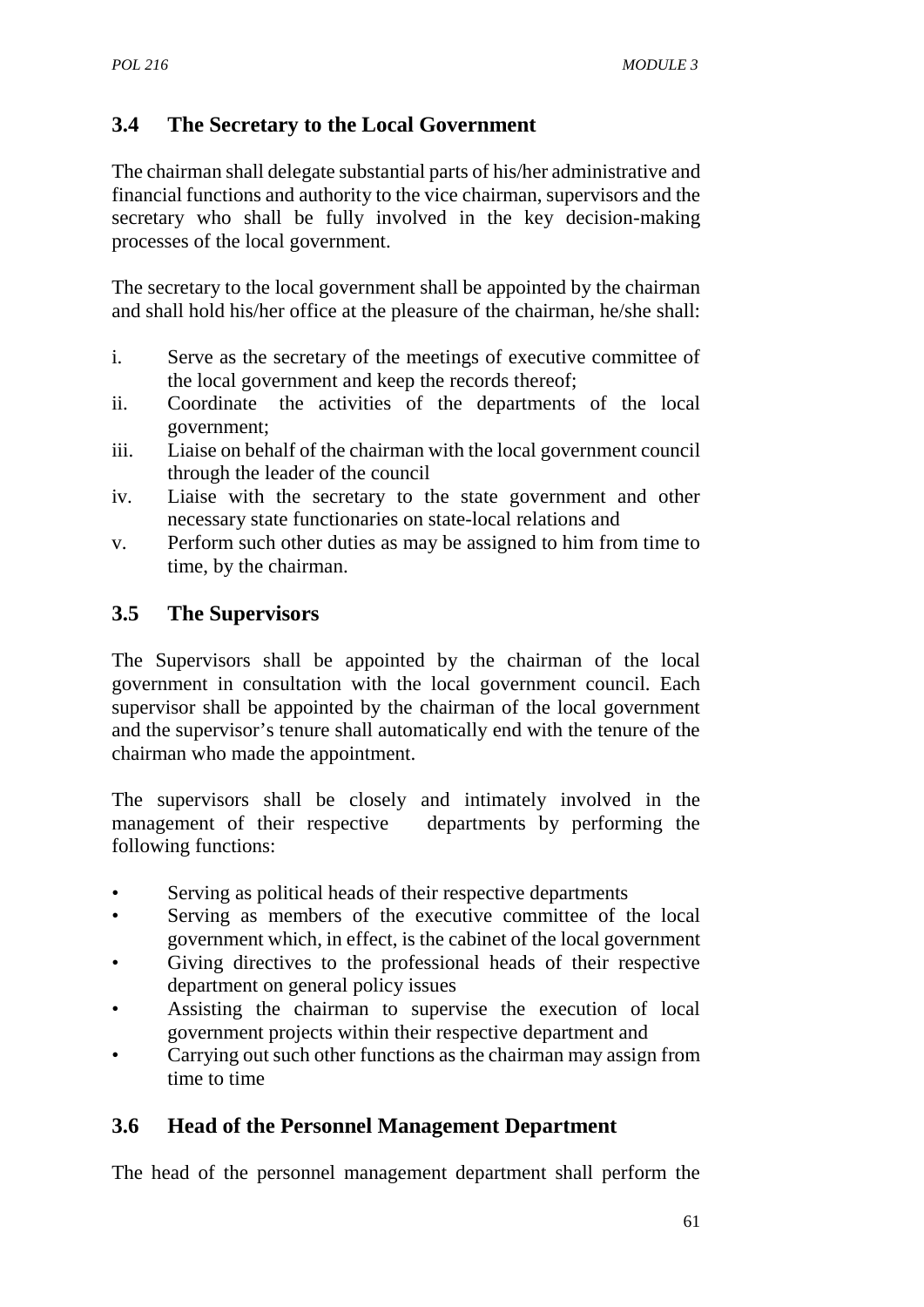### following functions:

- i. Heads of department of personnel management
- ii. Signs all cheques, contractual agreements, local purchase order forms and other documents relating to contracts, supplies etc. subject to the prior approval of the approving authority
- iii. Heads of junior staff management committee as its chairman
- iv. Assists the secretary in the formulations, execution and review of local government policies
- v. Performs other duties as may be assigned to him/her by the chairman or secretary to the local government.

## **3.7 The Local Government Treasurer**

The treasurer to the local government shall perform the following functions:

- i. Performing the duties of chief financial adviser to the local government
- ii. Having responsibility for the administrative control of the financial department of the local government
- iii. Performing duties as chief accounts officer of the receipts and payments of the local government
- iv. Ensuring that the account system as laid down in the financial memoranda is complied with by all the departments of the local government
- v. Having responsibility for budgetary control and supervising the accounts of all the departments of the local government
- vi. Preparing and publishing monthly and annual financial statements of the local government.
- vii. Performing such other related functions as lay down in financial memoranda
- viii. Being a signatory to local government cheques and vouchers
- ix. Ensuring that all instructions relating to the expenditure of public funds are in writing
- x. aking all accounting officers to understand that they are responsible to the public accounts committee for all monies voted for each local government and
- xi. Performing such other related duties as may be assigned by the chairman or by law by the local government council.

All heads of departments shall remain career officers whose tenure of office, remuneration, functions, responsibilities and condition of service shall remain as in the approved scheme of service for local government employees. All substantive heads of department are of equal status. The equivalence of the post of the Director-General in the state public service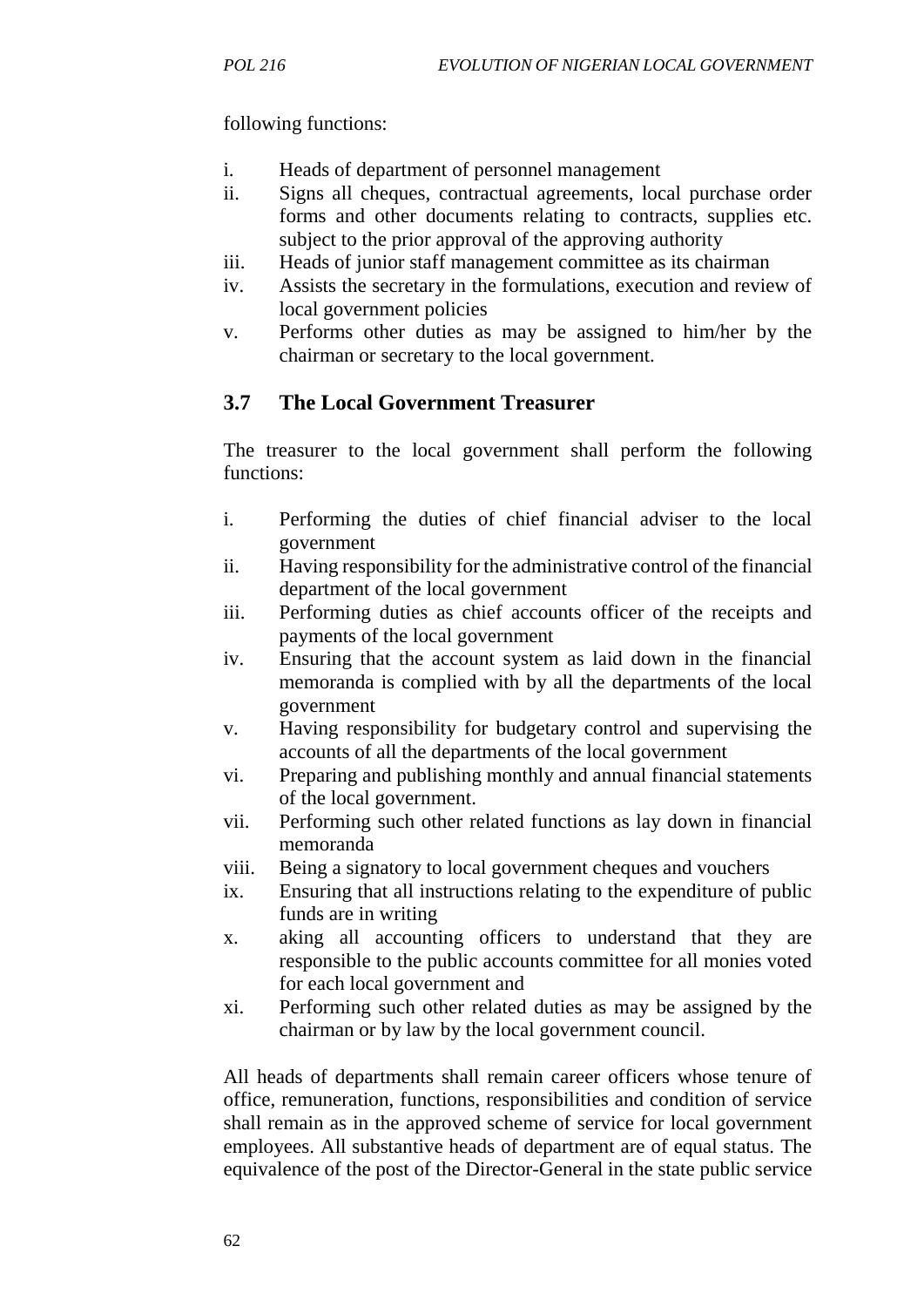does not exist in the local government service.

## **SELF-ASSESSMENT EXERCISE**

Enumerate the main functions of the local government Treasurer.

## **4.0 CONCLUSION**

The focus of this unit is to expose students to basic functions of local government in Nigeria. This will make students to understand the distinction between the third tier and other tiers of government.

# **5.0 SUMMARY**

We have attempted to discuss the local government as an administrative unit. The Unit exposed the fact that the local government as a third-tier of government has been able to decongest the state and federal levels in terms of administrative burdens. This is also strengthened by the fact that the local government is the first port of call by the people. Again, with the wave of democracy, administration is no longer centralized in one man or authority, therefore, the local government readily comes in governmental decentralisation.

# **6.0 TUTOR-MARKED ASSIGNMENT**

State categorically the administrative functions of local government in Nigeria.

- Abudullahi, A., & Sanusi, A. (2018). Good Governance and Local Government Administration in Nigeria: An Imperative for Sustainable Development. *International Journal for Development and Sustainability*, 7(4), 1522-1532.
- Abdulrazaq, K. A., Oyedele, S., Ihiyamen, O., & Ishola, A. A. (2017). Local Government Administration and National Development in Nigeria: Challenges and Prospects*. Ilorin Journal of Human Resource Management*, 1(1).
- Acheoah, O. A. (2018). Local Government: The underutilized governance structure in Nigeria. *Journal of Arts and Social Sciences*. Department of Political Sciences, University of Lagos, Akoka, Nigeria.
- Ajayi, K. (2000). Theory and Practice of Local Government. Ado-Ekiti: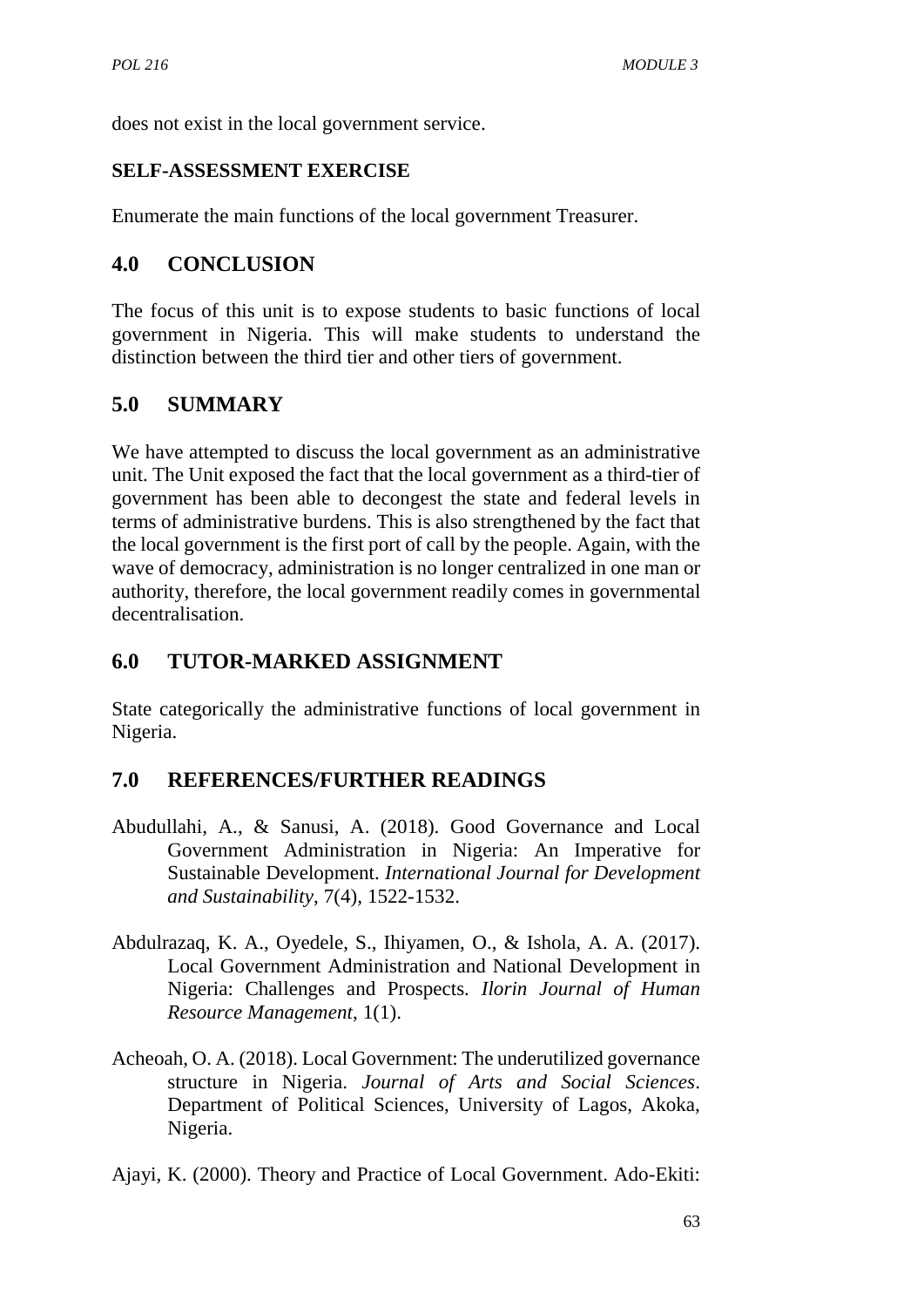University of Ado-Ekiti.

- Akin, E. C. (2017). Local Government Administration and grassroots development in Nigeria: A Theoretical Appraisal. *Journal of Political Science Leadership Resources.*
- Anyebe, A. A. (2017). An overview of Local Government Autonomy and its functions in Nigeria. *Greener Journal of Social Sciences.*
- Mohammad, A., & Chikaji, A. I. (2017). Local Government and Development: Challenges and way forward. Maiduguri. *Journal of Arts and Social Sciences*, 4(1).
- Olagunju, O. O. (2019). The Impact of Administrative Structure on the functions of Local Governments in Nigeria. *Journal of Social Sciences,* 15, 69-75.
- Omotoso, F. (2001). Contemporary Issues in Public Administration. Lagos: *Bolabay Publications*.
- Pugalis, L., & Tan, S. F. (2017). The Role of Local Governments in local and regional economic development. University of Technology, Sydney, ISBN 978-0-646-97763-8.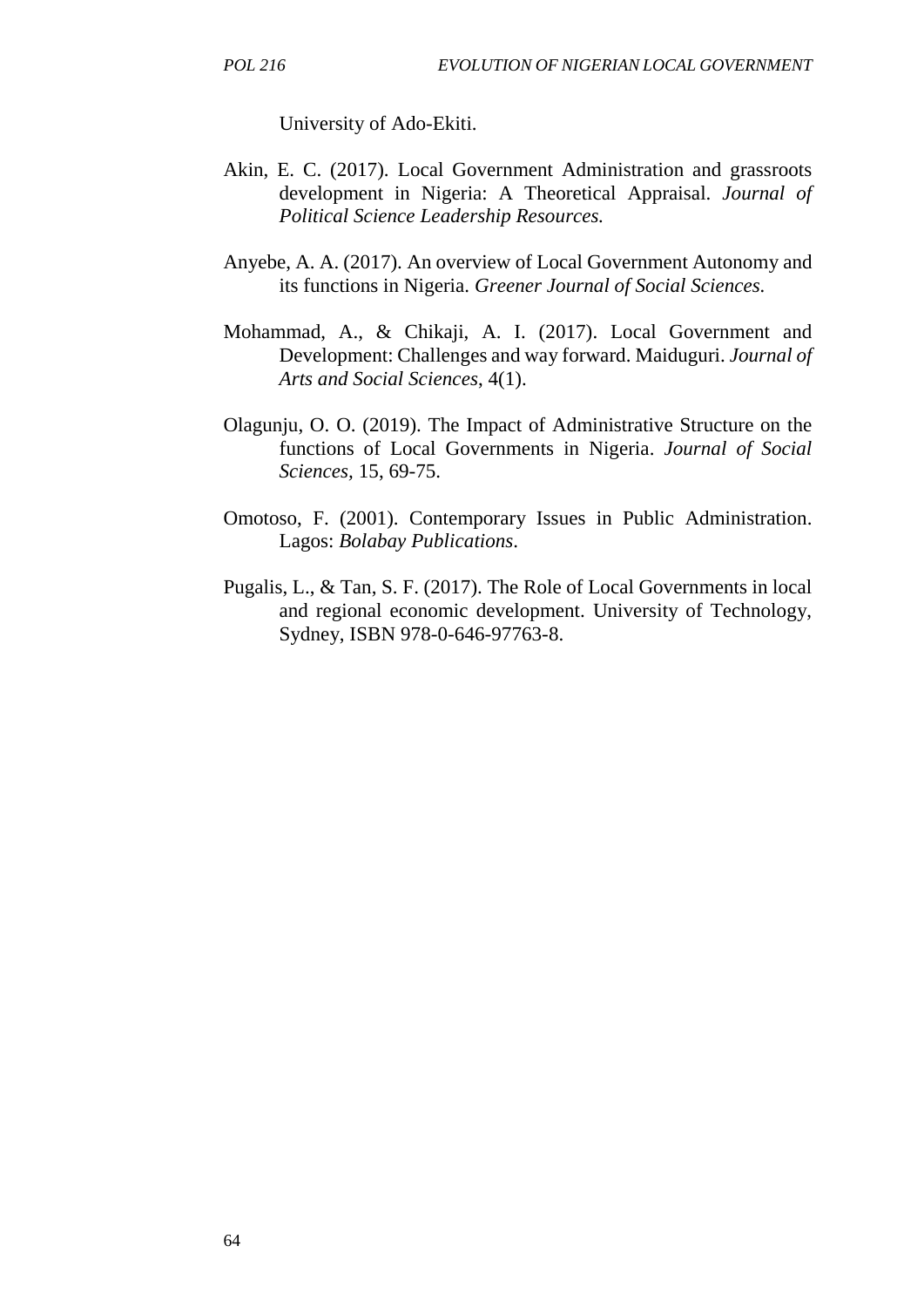# **UNIT 3 ECONOMIC/DEVELOPMENTAL FUNCTIONS OF LOCAL GOVERNMENTS IN NIGERIA**

## **CONTENTS**

- 1.0 Introduction
- 2.0 Objectives
- 3.0 Main Content
	- 3.1 Participation in Resource Mobilisation
	- 3.2 Participation in Projects Executions
- 4.0 Conclusion
- 5.0 Summary
- 6.0 Tutor-Marked Assignment
- 7.0 References/Further Reading

# **1.0 INTRODUCTION**

Government which is the ruling machinery of the state is charged by constitution to solve major problems that militate against the comfort of the citizens. The aim, roles of tiers, organs, structure and parasatals of government are systemic in their bid to improve the living standard of the people. The achievement of the above goal requires participation of the people both in resource mobilisations and project executions.

# **2.0 OBJECTIVES**

By the end of this unit, you will be able to:

- discuss resource mobilisations
- explain project executions.

# **3.0 MAIN CONTENT**

# **3.1 Participation in Resource Mobilisation**

One of the major functions of local government is the socio-economic and developmental duties that it performs. Local government is the link for resource mobilisation for developmental activities. Without the local government administration, there will be a big gap or de-link between the people and the state and central government. The local government has opened the space for local communities to be involved in socio- economic development as it affects their everyday lives. Such programmes as the community banks, cooperative societies, micro-credit finance, and community health care development, amongst others, have gone a long way to improve the living standard of local communities. These are projects the local communities can easily associate with and thereby easy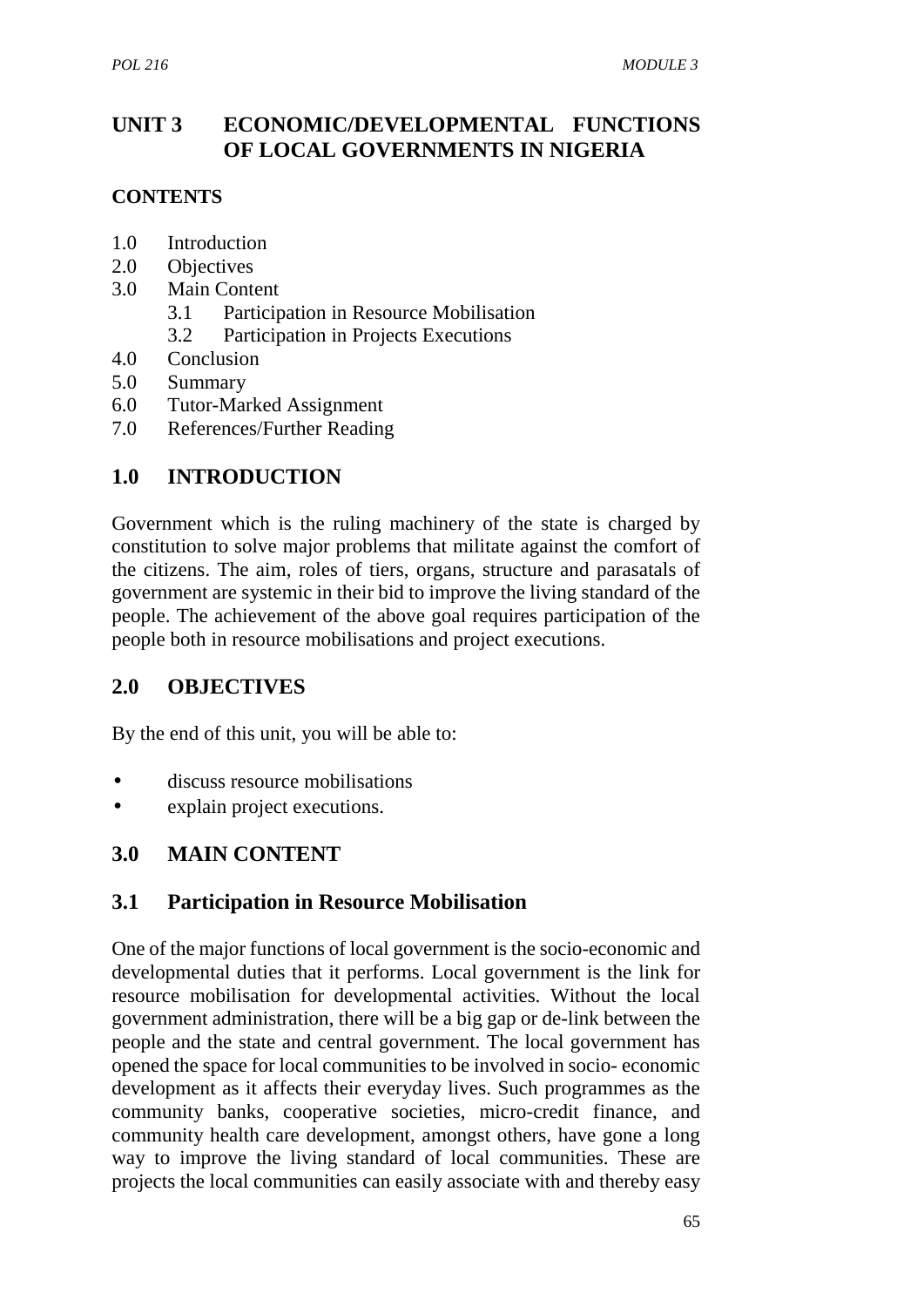to mobilise local resources for their implementations.

## **3.2 Participation in Projects Executions**

Some local government councils have even undertaken such projects as inter-states and inter-cities transport system and in the riverine areas, they have been able to establish water transportation system. Some local government councils have undertaken to rehabilitate state and federal roads neglected for a long time for the benefits of the local communities, and in order to facilitate economic activities in the area. The local government, as a unit of government, has been able to reduce rural-urban migration due to its socio-economic activities. However, this progress is sometimes hindered by unfavorable government policies which tend to put the local government in check. Again, these activities can also be hampered where there is a bad chief executive at the local government level.

### **SELF-ASSESSMENT EXERCISE**

Discuss how your local government has been able to mobilise resources for economic development.

## **4.0 CONCLUSION**

In socio-economic development of Nigeria, Local Government System plays pivotal roles. The system by virtue of being close to the people, it aggregates and articulates the problems of the people. The system clearly identified those at the grassroots as core stakeholders in resource mobilisation and project execution.

## **5.0 SUMMARY**

This unit extensively explained economic and developmental functions of Local Governments in Nigeria. Local Government is used by state and federal governments to domesticate their strategic programmes at grassroots level.

## **6.0 TUTOR-MARKED ASSIGNMENT**

Examine the socio-economic and development activities of your local government council.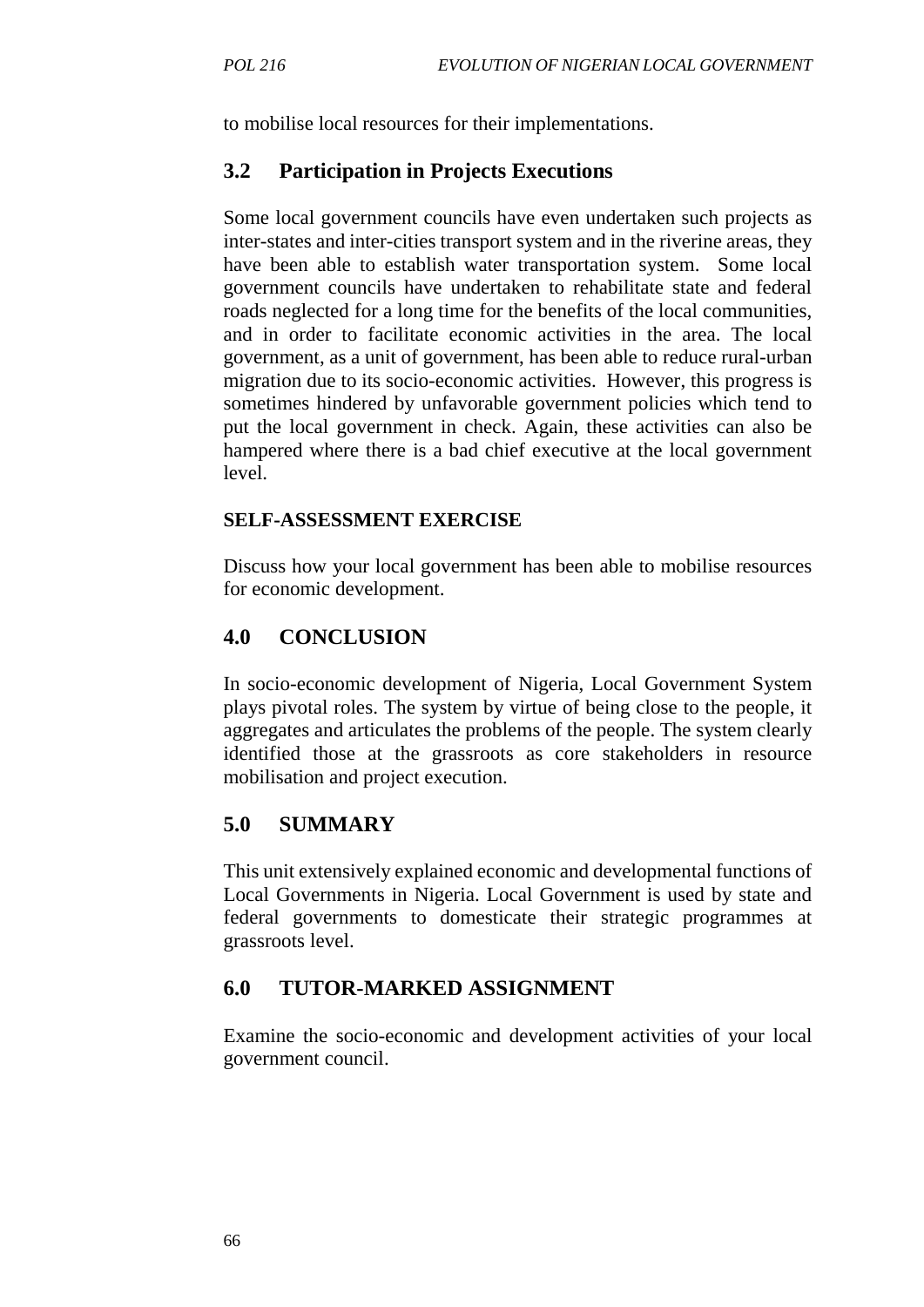- Acheoah, O. A. (2018). Local Government: The underutilized governance structure in Nigeria. *Journal of Arts and Social Sciences*. Department of Political Sciences, University of Lagos, Akoka, Nigeria.
- Ajayi, K. (2000). Theory and Practice of Local Government. Ado-Ekiti: University of Ado-Ekiti.
- Ikay, E. A., Igbabee, S. U., & Akpa, T. S. (2017). Internal revenue generation and economic development in local government areas in Nigeria. *Imperial Journal of Interdisciplinary Research*, 3(5), 782-786.
- Mohammad, A., & Chikaji, A. I. (2017). Local Governments and development: Challenges and way forward. *Maiduguri Journal of Arts and Social Sciences*, 4(1).
- Okeke, M. I., Ofodu, H. C., & Nduba, J. O. (2020). Revenue outlay and community development in Ezeagu Local Government in Enugu State, Nigeria. *International Journal of Research and Innovation in Social Sciences*, 4(3), 46-58.
- Omodero, C. O., Ekwe, M., & Ihendinihu, J. (2018). The Impact of Internally Generated revenue on economic development in Nigeria. *Accounting and Finance Research*, 7(2): 166.
- Omotoso, F. (2001). Contemporary Issues in Public Administration. Lagos. *Bolabay Publications.*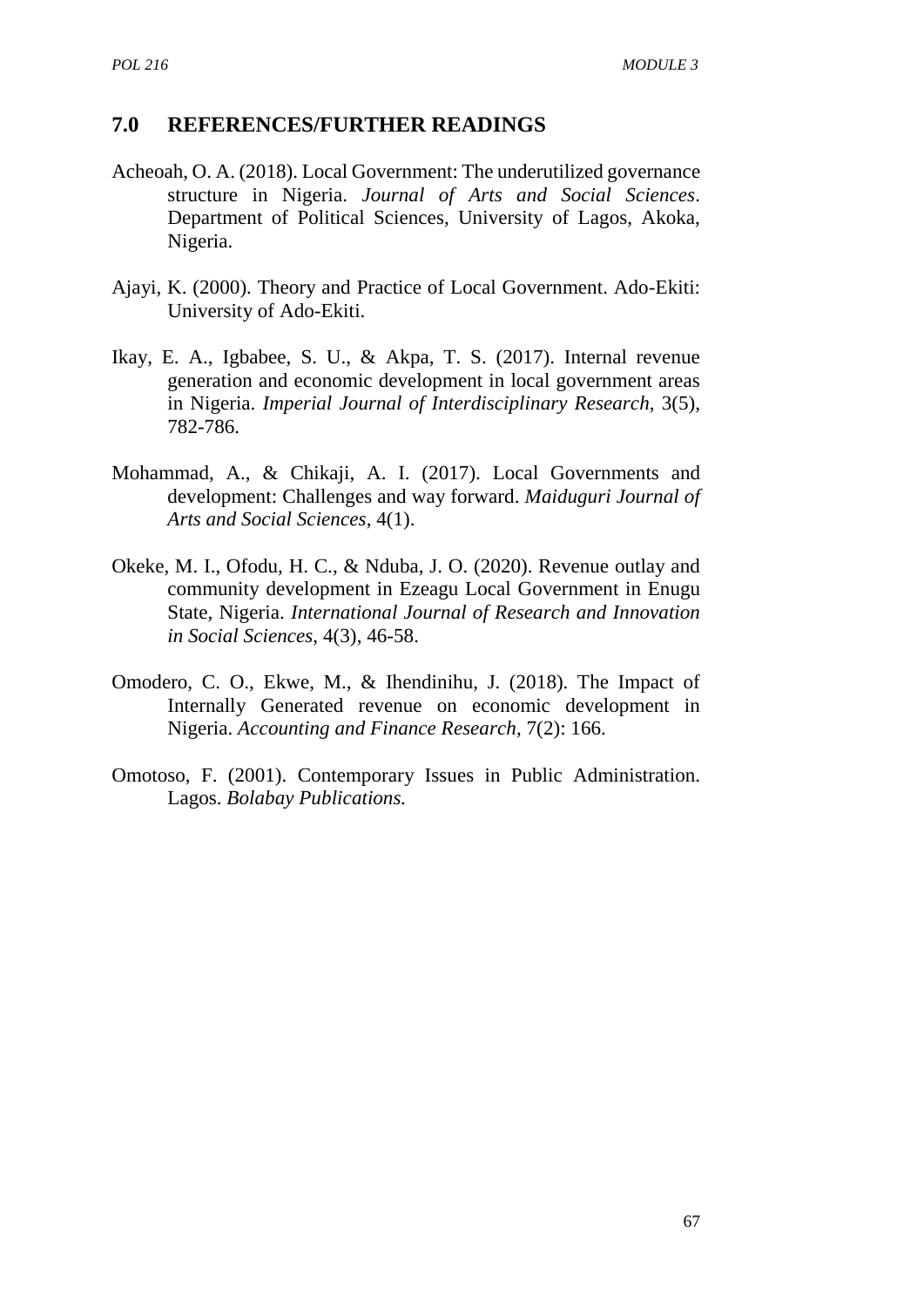## **UNIT 4 EXCLUSIVE FUNCTIONS OF LOCAL GOVERNMENT IN NIGERIA**

### **CONTENTS**

- 1.0 Introduction
- 2.0 Objectives
- 3.0 Main Content
	- 3.1 Constitutional Provision on Exclusive Functions
	- 3.2 Uniqueness of the Local Government
	- 3.3 Unified Local Government System
	- 3.4 Organisation Structure of the Local Government
- 4.0 Conclusion
- 5.0 Summary
- 6.0 Tutor-Marked Assignment
- 7.0 References/Further Reading

## **1.0 INTRODUCTION**

The proximity of local government to the people placed it on a vantage position to understand the problems of the people, strategies for solving them and mechanism for generating feedback from them. Exclusive functions, Uniqueness of the Local Government, Unified Local Government System and Organisation structure constitute the focus of this unit.

## **2.0 OBJECTIVES**

By the end of this unit, you will be able to:

- identify constitutional provision on exclusive functions
- discuss the uniqueness of local government
- express the unified local government system
- organisation structure of the local government.

# **3.0 MAIN CONTENT**

## **3.1 Constitutional Provision on Exclusive Functions**

The Fourth Schedule of the 1999 constitution of Nigeria gives the exclusive functions of the local government as follows: Collection of rates, radio and television licenses; establishment and maintenance of cemeteries, burial grounds and homes for destitute or infirm, licensing of bicycles, trucks, canoes, wheel barrows and cars; establishment, maintenance and regulation of slaughter houses, markets, motor parks,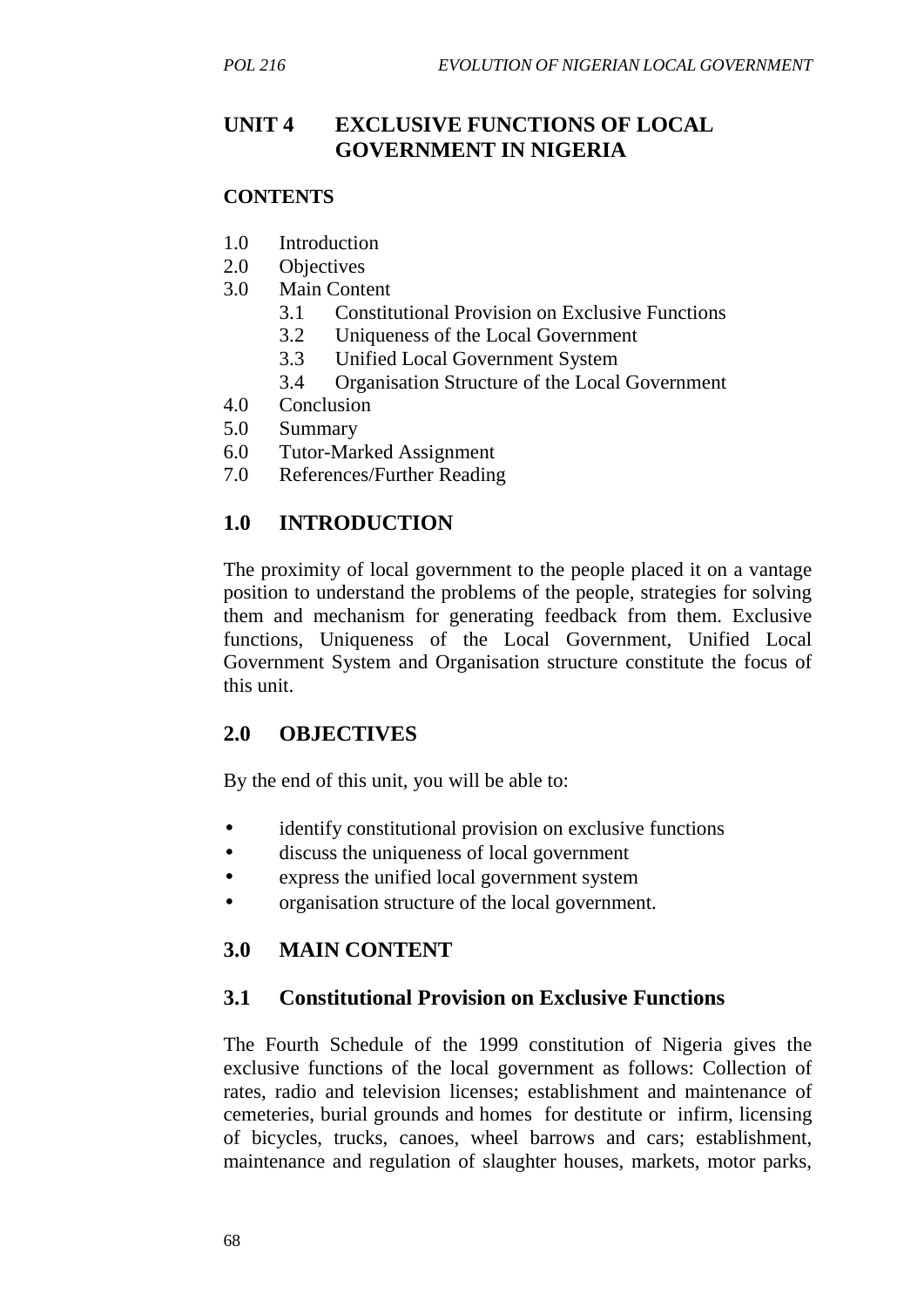and public conveniences, construction and maintenance of roads, streets, streets lightings, drains and other public high ways, parks, gardens, open spaces, naming of roads and streets and numbering of houses, registration of all births, deaths, and marriages. Others include levying of tenements rates, control and regulation of out-door advertising and hoarding, movement and keeping of pets of all description, shops and kiosks, restaurants, bakeries and other places for sale of food to the public, laundries and licensing, regulation and control of the sale of liquor.

# **3.2 Uniqueness of the Local Government**

The uniqueness of the local government can easily be deducted from the performance of the exclusive functions. These are the most important functions of local government that have serious implications on the administration, the people, and the environment which is constitutionally required of every local government councils. The ability to perform these functions is part of the criteria for the creation of local government councils.

# **3.3 Unified Local Government System**

In view of the peculiarities of the Local Government Service, and the felt need to protect career Local Government officials from the buffetings of partisan politics, and to ensure the maximum utilization of the scarce high-caliber manpower resources available to Local Government to enhance capable hands in the service and preserve the significant gains made in building the Local Government Services in the recent past, the Unified Local Government System shall remain in each state accordingly, section III (I) of the civil Service Reforms, which forbids the posting of officers "from one ministry to another shall not apply in the Local Government in respect of Local Government employees on Salary Grade 07 and above. However, the posting of officers on Grade Levels 01-06 from one local government to another shall not be allowed save in exceptional circumstance and on mutual agreement among the local governments concerned.

From Grade Levels 07 and above, officers shall come under the control of the Unified Local Government System. Such officers shall be subject to posting to relevant department of various Local Governments provided that the posting of a Head of Department will be done in consultation with the receiving Local Government.

Each Local Government shall undertake the appointment, discipline and promotion of its staff on Grade Levels 01-06 under general and unified guidelines to be provided by the Local Government Service commission while officers on Grade levels 07 and above shall be appointed, posted,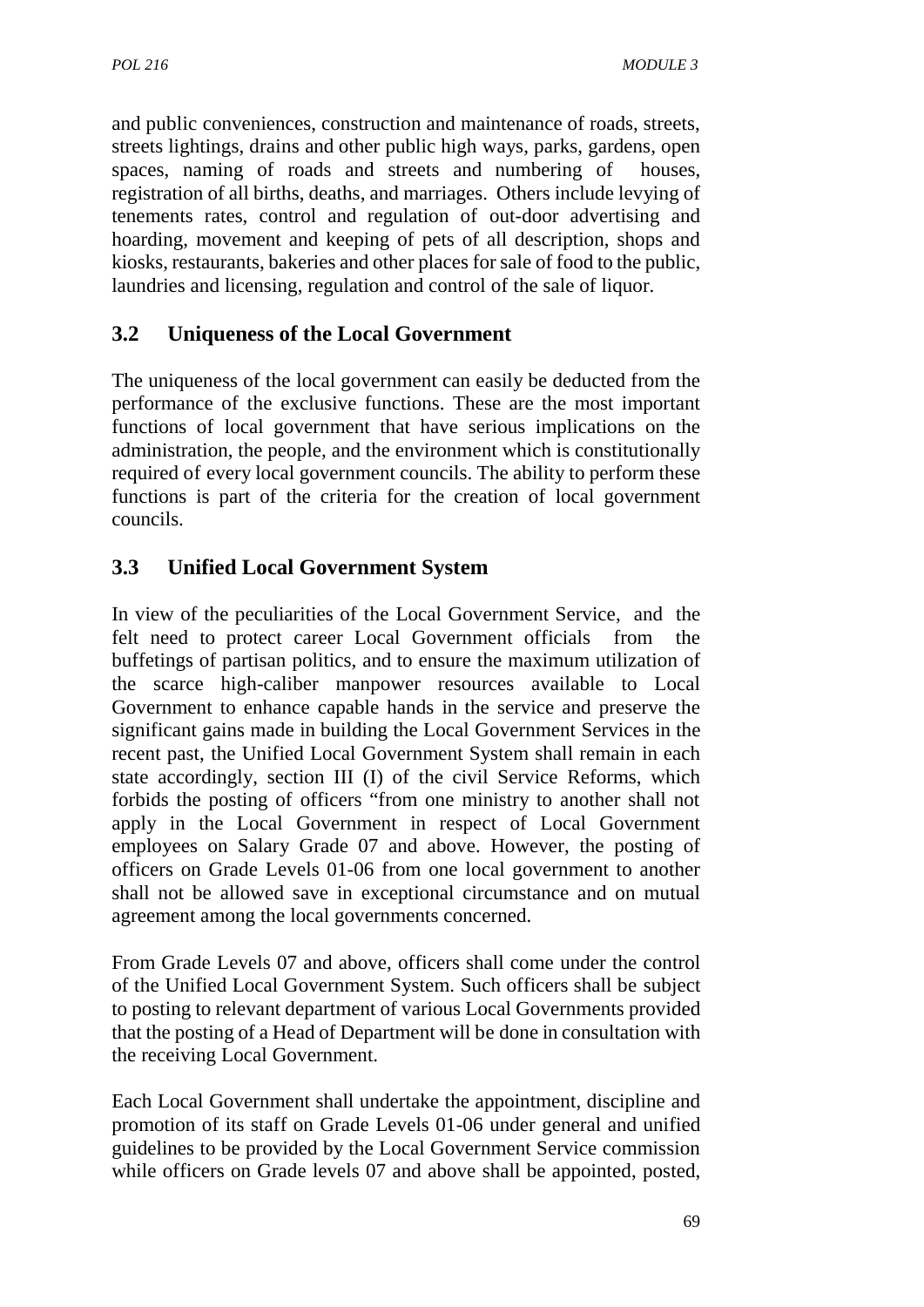disciplined and promoted by the Local Government Service commission provided that all appointments shall be made to unfrozen posts in the approved budget of the Local Government.

With respect to recruitment, appropriate pre-entry qualifications shall be uniformly applied as provided in the approved scheme of service for Local Government Employees.

In carrying out recruitment into the Local Government Service, the Local Government and Local Government Service Commission shall take full account of the geographical spread and socio-economic diversities of the Local Government Area. Each Local Government shall be restructured vertically and horizontally to ensure overall management efficiency and effectiveness with high degree of specialization, job satisfaction, optimum span of control and clear lines of authority and responsibility.

## **3.4 Organisation Structure of the Local Government**

Organisation structure of a Local Government shall consist of the following Departments:

One (1) Department of Personnel Management

One (1) Department of Finance, Supplies, Planning Research and **Statistics** 

Not more than four (4) "Operations" departments reflecting the basic functions areas of concern of Local Government as follows:

Education Agriculture and Natural Resources Works, Housing, Land and Survey; and Medical and Primary Health

Depending on local circumstances and with the endorsement of the department of local governments in the Governor's office, a local government may have a full department of budget and planning research and statistics, however so called to enhance its management capability provided that the total number of departments does not exceed six. Therefore, any expansion in the local government shall be accommodated through the sub-divisions below the level of department provided that, in each case, the span of control does not exceed six.

Each department shall be sub-divided into divisions to reflect broad professional areas within a department. Each division shall sub-divide into branches to reflect sub-professional area. Each branch shall be sub divided into sections to reflect specialized activities within a sub professional area in all cases, the span of control shall not exceed six (6). The department, divisions, branches and sections of local government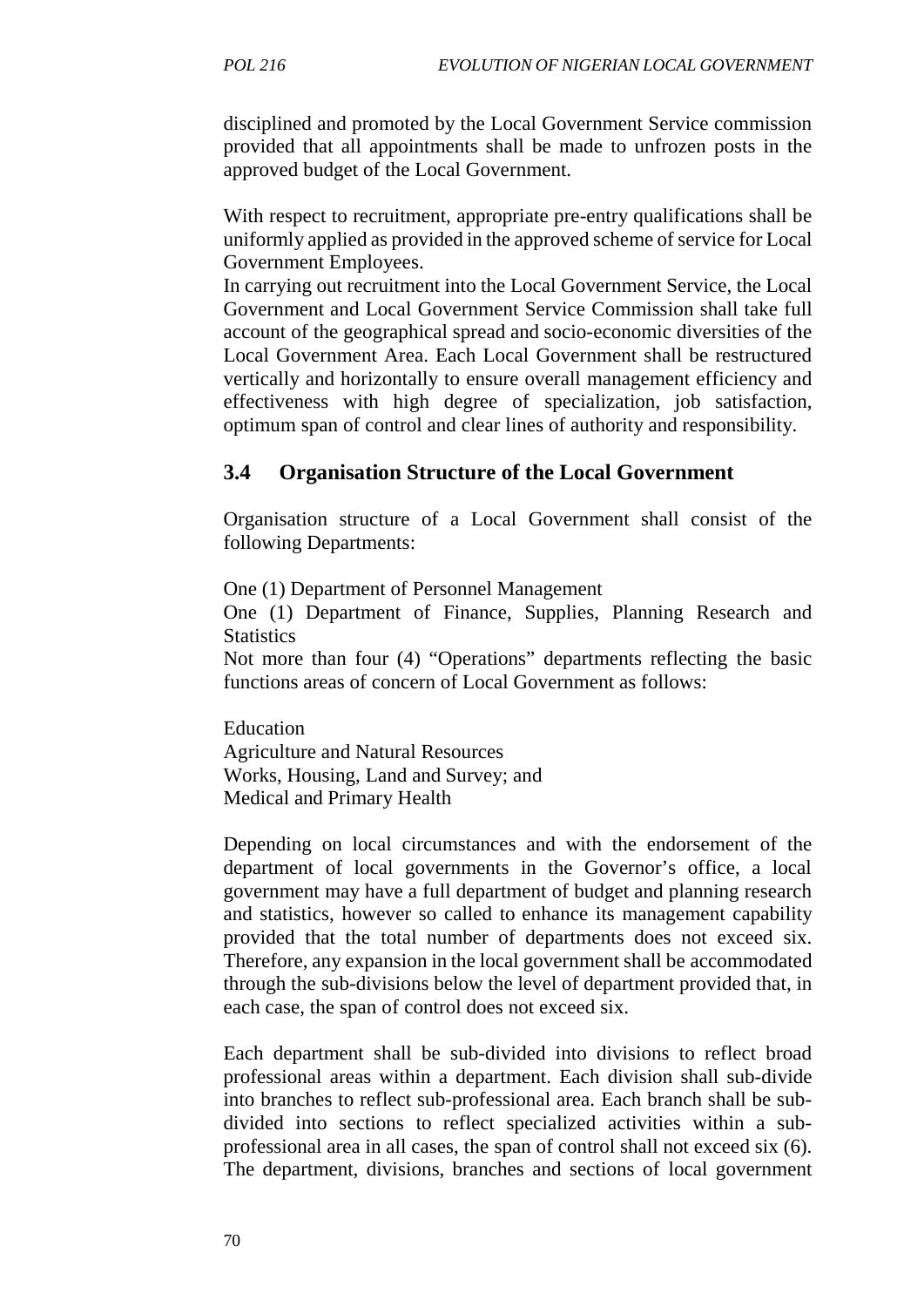department shall be headed as in the Approved Scheme of Service for local government employees. Each officer shall bear a functional title reflecting his profession or area of specialization. Other local government employees (e.g. Drivers, Artisans, Messengers, Porters, and Cleaners etc.) shall continue to use their current functional tittles, with the existing grade levels attached to them.

Every local government employee who satisfies the laid down criteria for advancement, can rise to the topmost post in the local government service, namely; that of Head of Department. Also, any local government employee that possesses the relevant qualification, training and experience may cross from one department of his/her local government to another department within the local government, in case of posts graded department, or within the Unified Local Government Service shall be subject only to requisite qualification, training experience, good report and vacancy.

Rewards and sanctions shall be based on concrete measureable performance and in consultation with the vice-chairman; secretary to local government and supervisor, a local government chairman shall set the target which employee in the local government shall aim at even in routine matters. In setting targets, it shall be noted that the targets are different from functions or job description. Targets shall be set in terms of time, cost, quantity and/or quality. Again, in setting targets for local government employees, the chief executive shall first take into account the relevant local government policies, the development plan and annual budgets.

The new evaluation scheme is based on four criteria suitably weighted and differentiated between categories of staff namely:

- i. Actual performance compared with performance standards
- ii. Character traits
- iii. Attendance and punctuality at work and
- iv. Leadership performance

The actual evaluation of an officer will take the form of awarding marks in respect of each of the four criteria.

The head of a local government department shall be subjected to annual performance evaluation according to weighted criteria based principally on the concrete achievements of the units under him. The head of department will be evaluated by the secretary to local government in consultation with the chairman. The secretary will be evaluated by the chairman of the relevant local government.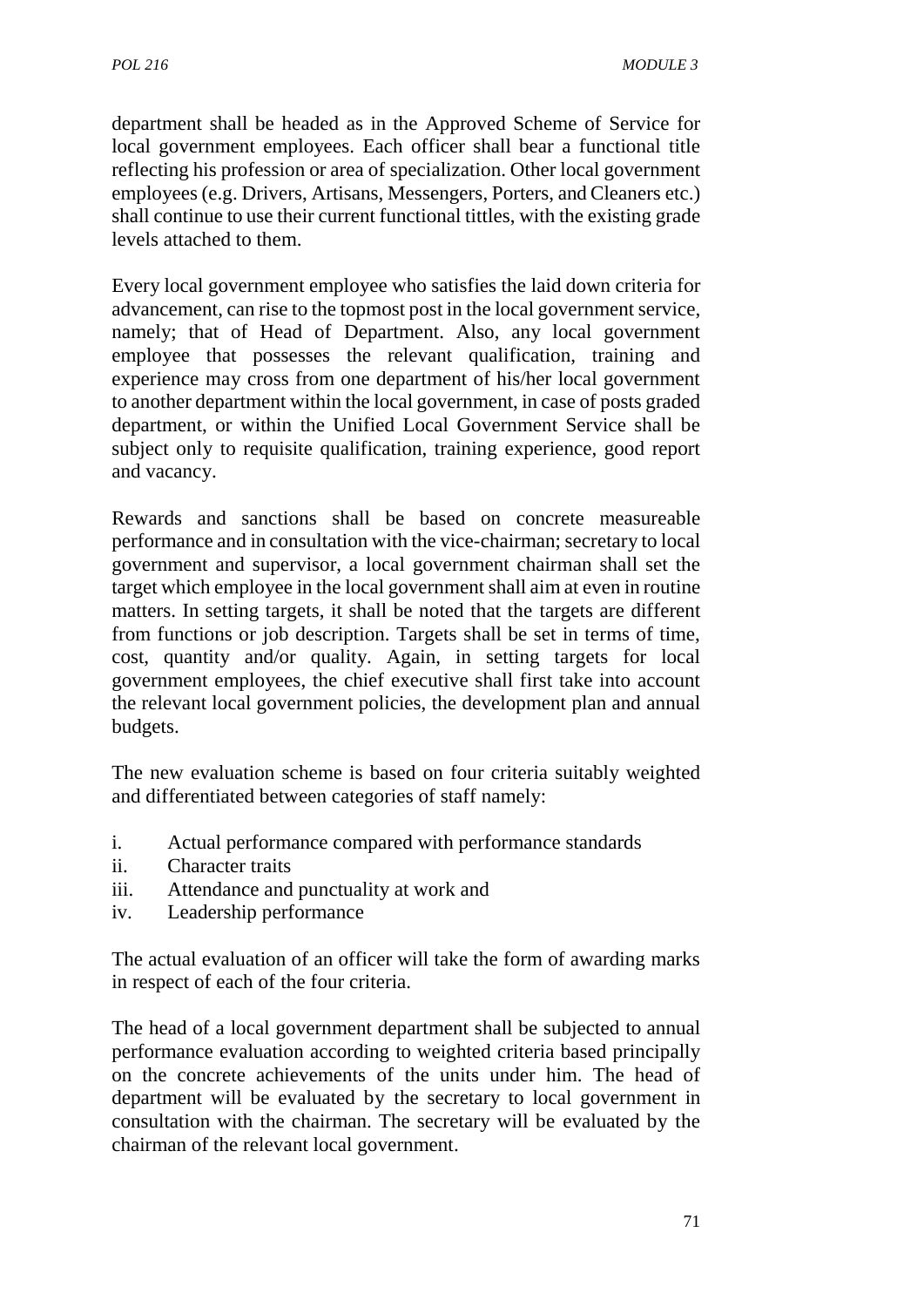### **SELF-ASSESSMENT EXERCISE**

Differentiate the uniqueness of the local government from the other levels of government

# **4.0 CONCLUSION**

The exclusive functions of local government as guaranteed by the 1999 constitution reveal the importance of local government as a unit of government. It is these exclusive functions which the local government alone can perform with much effectiveness and efficiency that gives it its uniqueness as a third-tier of government. It is these exclusive functions that explain the purposeful roles of local government in national development.

## **5.0 SUMMARY**

This unit brought to limelight those functions of local government regarded as exclusive. It is also these exclusive functions that the citizens at the local communities can easily identify and for which the local governments are held responsible.

## **6.0 TUTOR-MARKED ASSIGNMENT**

Discuss the importance of the exclusive functions of local government.

- Acheoah, O. A. (2018). Local Government: The underutilized governance structure in Nigeria. *Journal of Arts and Social Sciences*. Department of Political Sciences, University of Lagos, Akoka, Nigeria.
- Ajayi, K. (2000). Theory and Practice of Local Government. Ado-Ekiti: University of Ado-Ekiti.
- Nwankpa, N. N. (2017). Sustainable Agricultural Development in Nigeria: A way out of Hunger and Poverty. *European Journal of Sustainable Development*, 6(4), 175-184.
- Omotoso, F. (2001). Contemporary Issues in Public Administration. Lagos. *Bolabay Publications.*
- Steve, R. (2017). Governance and Governmentality in participation: The Shifting Sands of power, responsibility and risk. *Cambridge University Press*. doi:https://doi.ng/10.1017/51474746417000410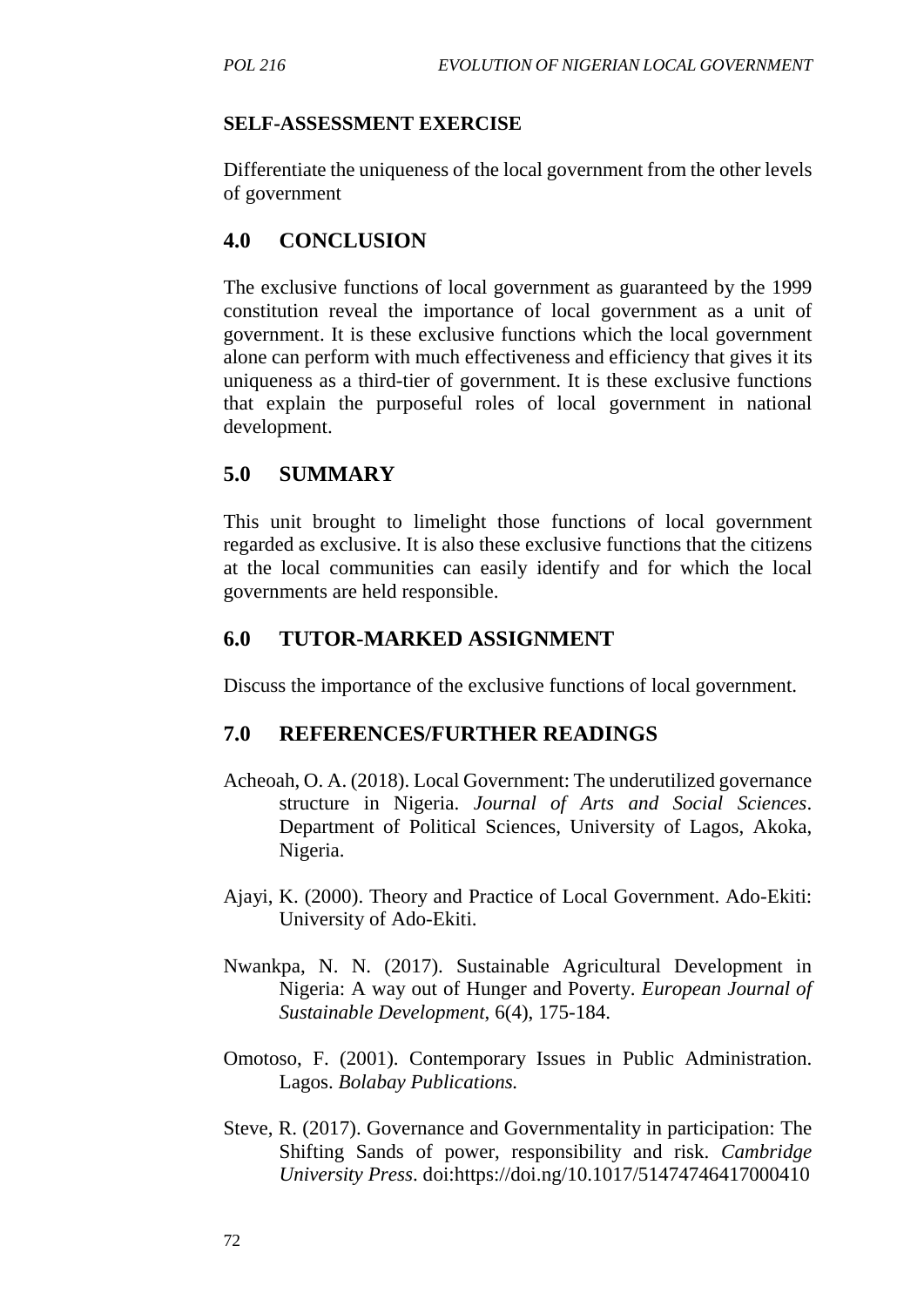# **UNIT 5 CONCURRENT AND DELEGATED FUNCTIONS OF LOCAL GOVERNMENTS IN NIGERIA**

### **CONTENTS**

- 1.0 Introduction
- 2.0 Objectives
- 3.0 Main Content
	- 3.1 Concurrent functions of local government in Nigeria
	- 3.2 Delegated functions of local government in Nigeria
- 4.0 Conclusion
- 5.0 Summary
- 6.0 Tutor-Marked Assignment
- 7.0 References/Further Reading

## **1.0 INTRODUCTION**

This unit will examine all those functions of government which are jointly undertaken by Local Governments and State/Federal Governments. The premise of concurrent functions is that it leads to better and rapid service delivery. These functions are guaranteed by the fourth schedule of the 1999 constitution.

## **2.0 OBJECTIVES**

By the end of this unit, you will be able to:

- identify concurrent functions of local government in Nigeria
- discuss delegated functions of local government in Nigeria.

### **3.0 MAIN CONTENT**

### **3.1 Concurrent Functions of Local Government in Nigeria**

In a federal system of government, powers are shared between the central and federating units and Nigeria federalism has three-tier of government where the local government is the third-tier. In this arrangement certain powers and functions are devolved to the lower tiers for the good governance of the country. These powers and functions are usually guaranteed by the constitution. The 1999 Constitution of Nigeria provides for local government concurrent list as follows; the provision and maintenance of primary, adult and vocational education; the provision and maintenance of health services; the development of agriculture and natural resources other than the exploitation of minerals; and such other functions as may be conferred on local government by an act of the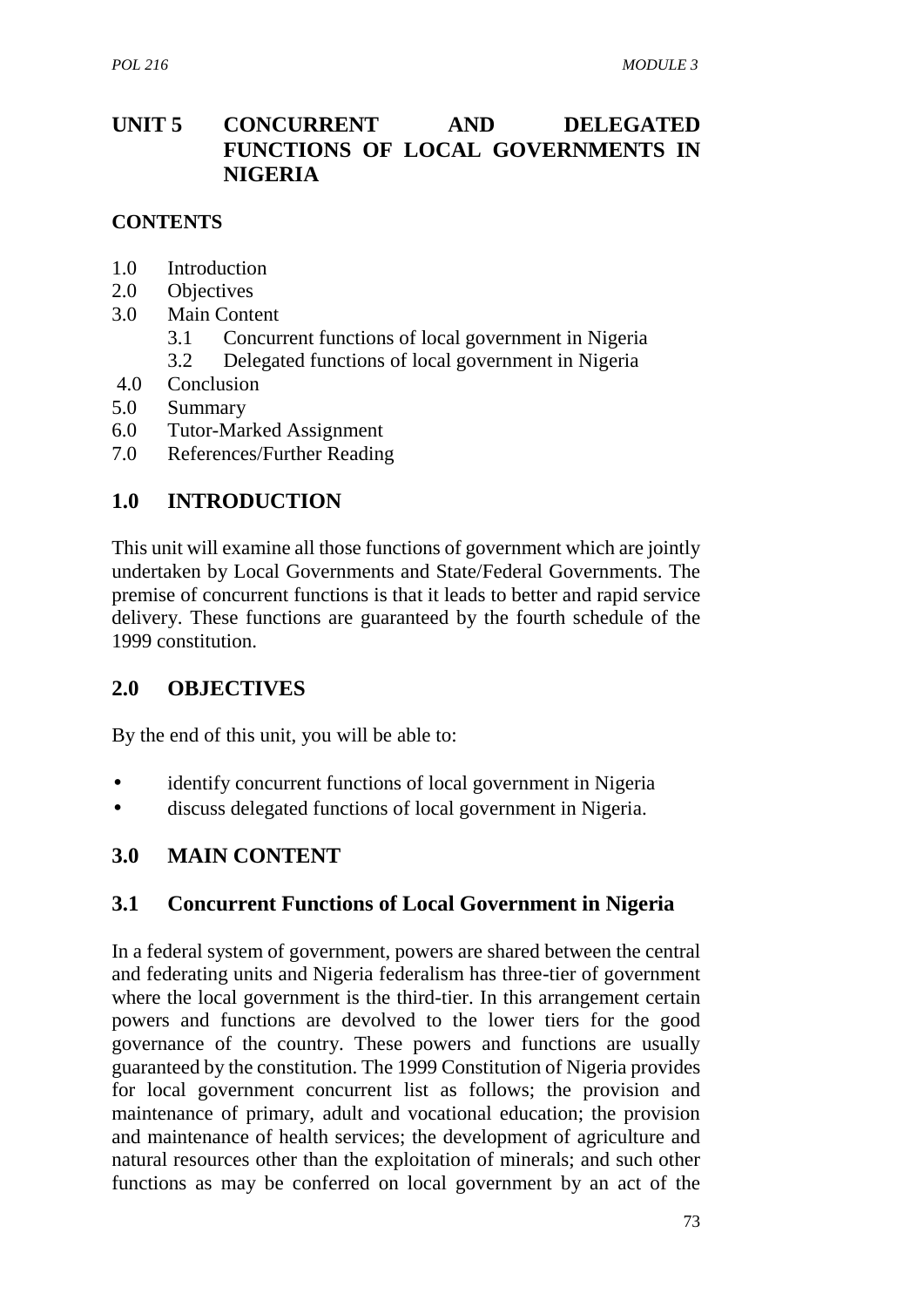National Assembly.

## **3.2 Delegated Functions of Local Government in Nigeria**

These are functions that are delegated by the House of Assembly of the State to local government councils and it include such functions as housing and industrial estate, using local government structures for electoral purposes, immunisation and distribution of essential commodities, using the local government as a basic yardstick for quota and federal character allocation of resources and positions. These are all part of the covert functions of local government councils.

### **SELF-ASSESSMENT EXERCISE**

Differentiate between concurrent and delegated functions of local government

### **4.0 CONCLUSION**

The place of local government in Nigeria is indispensable because of ever increasing demands of citizens. It is obvious that both Federal and State Governments can no longer cope with the space and challenges of governance, hence the need for this level of governance as the closest to the local population, for efficient and speedy service delivery.

## **5.0 SUMMARY**

In this unit, we have enumerated the concurrent and delegated functions of local governments which they perform jointly or separately with the state and federal governments. We also noted that these functions actually share the burden of governance with other tiers of government.

### **6.0 TUTOR-MARKED ASSIGNMENT**

Discuss the importance of the local government in the performance of concurrent and delegated functions.

- Ajayi, K. (2000). Theory and Practice of Local Government. Ado-Ekiti: University of Ado-Ekiti.
- Akin, E. C. (2017). Local Government Administration and grassroots development in Nigeria: A Theoretical Appraisal. *Journal of Political Science Leadership Resources.*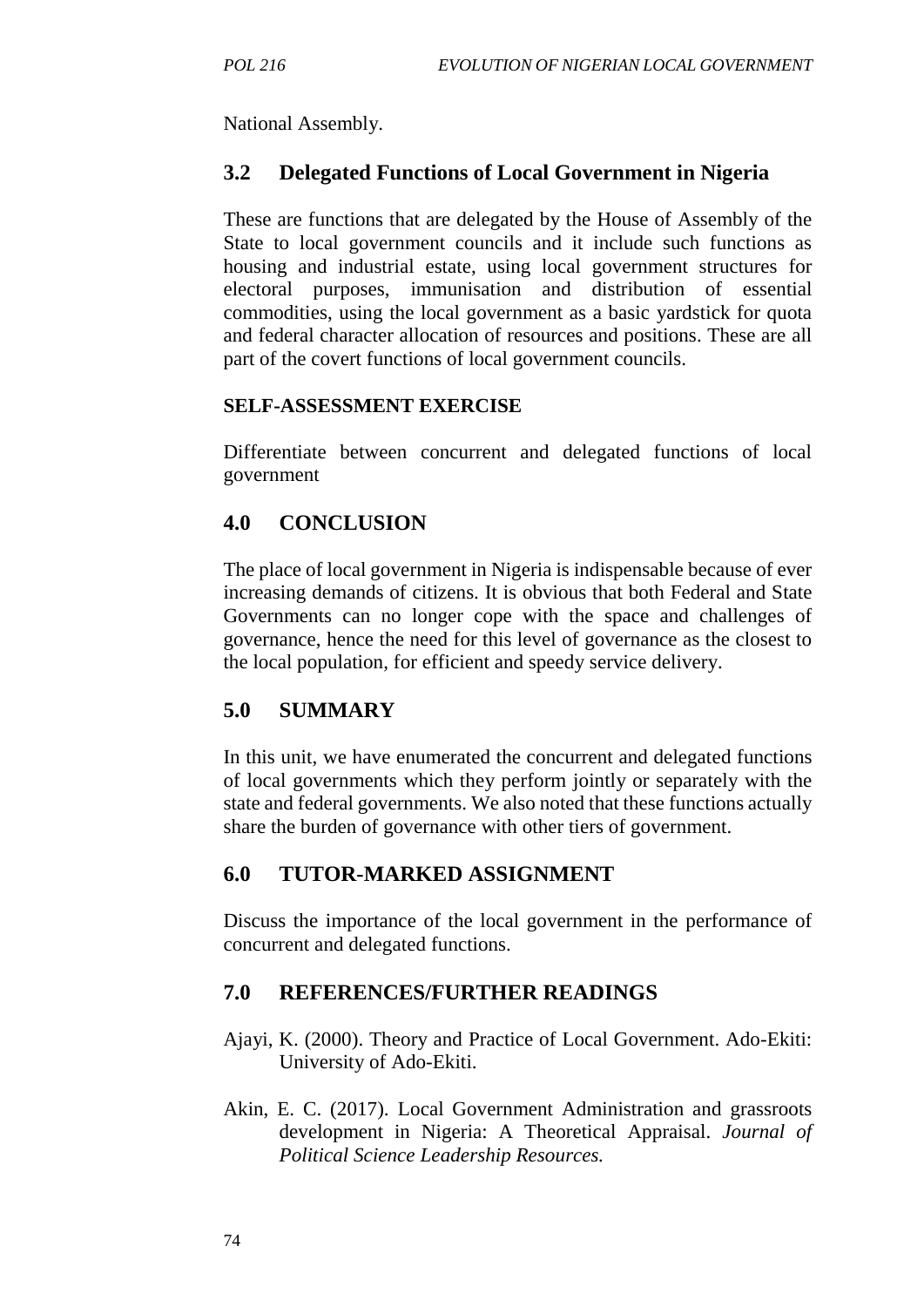- Danjuma, M. (2017). Local Government Autonomy: Teachers stage protest in Katsina. *The Guardian.* Retrieved from https://guardian.ng/news/lg-autonomy-teachers-stage-protest-in katsina
- Federal Republic of Nigeria. (1999). Constitution. Lagos: *Federal Government Press*.
- Muazu, A. S., Danjuma, I., Haruna, M. H., & Umar, M. K. (2018). The 1999 Constitution and the Role of Local Governments in Nigeria: Hitches and the way out.
- Steve, R. (2017). Governance and Governmentality in participation: The Shifting Sands of power, responsibility and risk. *Cambridge University Press*. Doi:https://doi.ng/10.1017/51474746417000410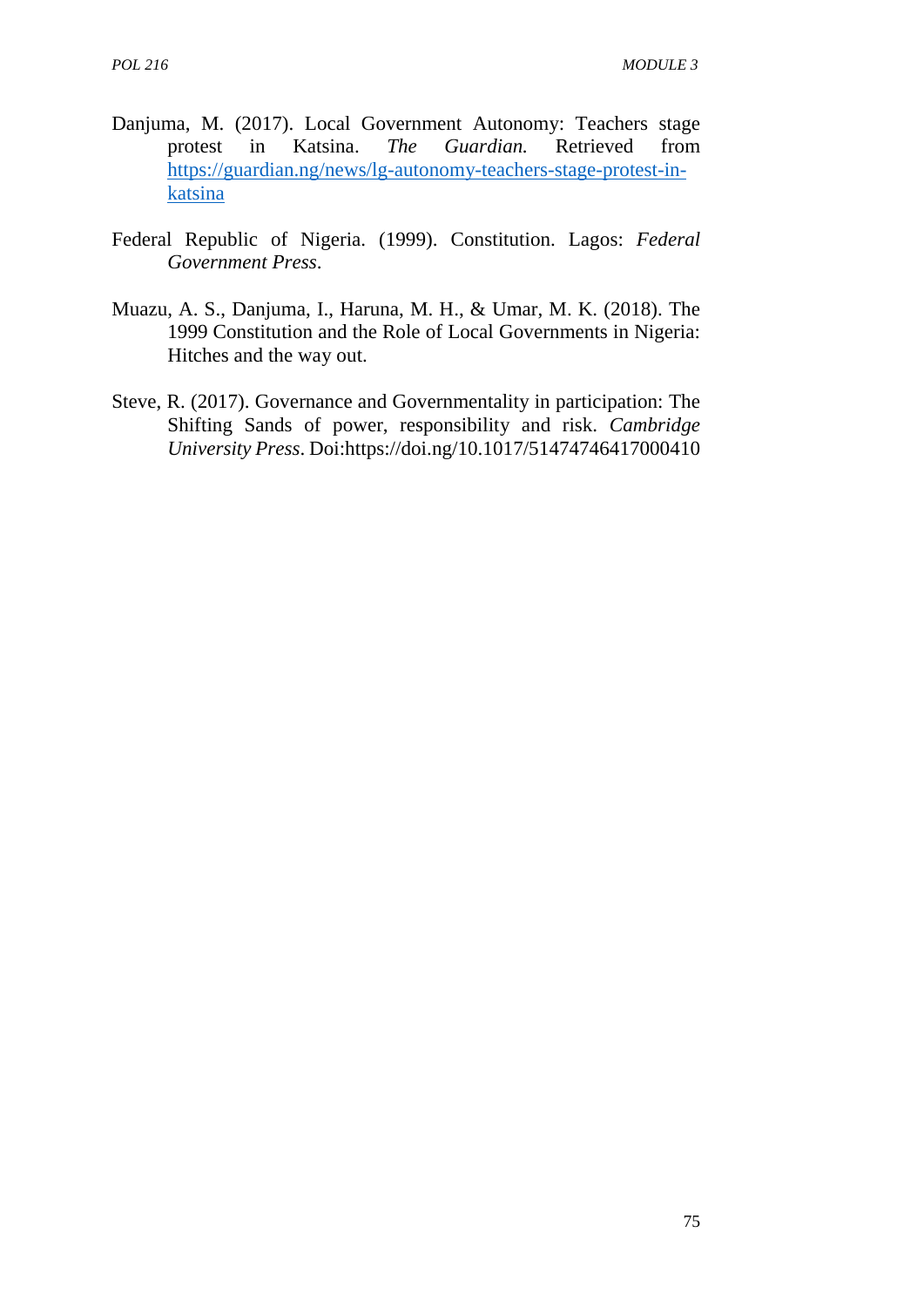## **MODULE 5 PROBLEMS OF LOCAL GOVERNMENT IN NIGERIA**

#### **INTRODUCTION**

This module gives an insight into the plethora of problems militating against the performance of local government administration in Nigeria. Political, Socio-Economic, developmental and Financial problems are closely examined. Misappropriation of fund in local government system is thoroughly analysed. In this module, we shall succinctly look at five units.

- Unit 1 Political Problems of Local Government in Nigeria
- Unit 2 Socio-Economic Problems of Local Government in Nigeria
- Unit 3 Developmental Problems of Local Government in Nigeria
- Unit 4 Financial Problems of Local Government in Nigeria
- Unit 5 Misappropriation of Funds in Local Government in Nigeria

## **UNIT 1 POLITICAL PROBLEMS OF LOCAL GOVERNMENT IN NIGERIA**

#### **CONTENTS**

- 1.0 Introduction
- 2.0 Objectives
- 3.0 Main Content
	- 3.1 Local party Rivalries
	- 3.2 Political Rivalries between State and Local Government
	- 3.3 Frequent Political Reforms
- 4.0 Conclusion
- 5.0 Summary
- 6.0 Tutor-Marked Assignment
- 7.0 References/Further Reading

### **1.0 INTRODUCTION**

Local Government in Nigeria just like any other Government institution is confronted with a number of problems and challenges. These problems and challenges influence and sometimes hamper the effective and efficient performance in the discharge of its functions. Local Government over the years has been facing a lot of problems which have militated against its ability to function optimally and to actually develop as a strong tier of Government. Okechukwu, M. I *et al.,* (2020) identified one of the major problems of the Local Government as interference by state government.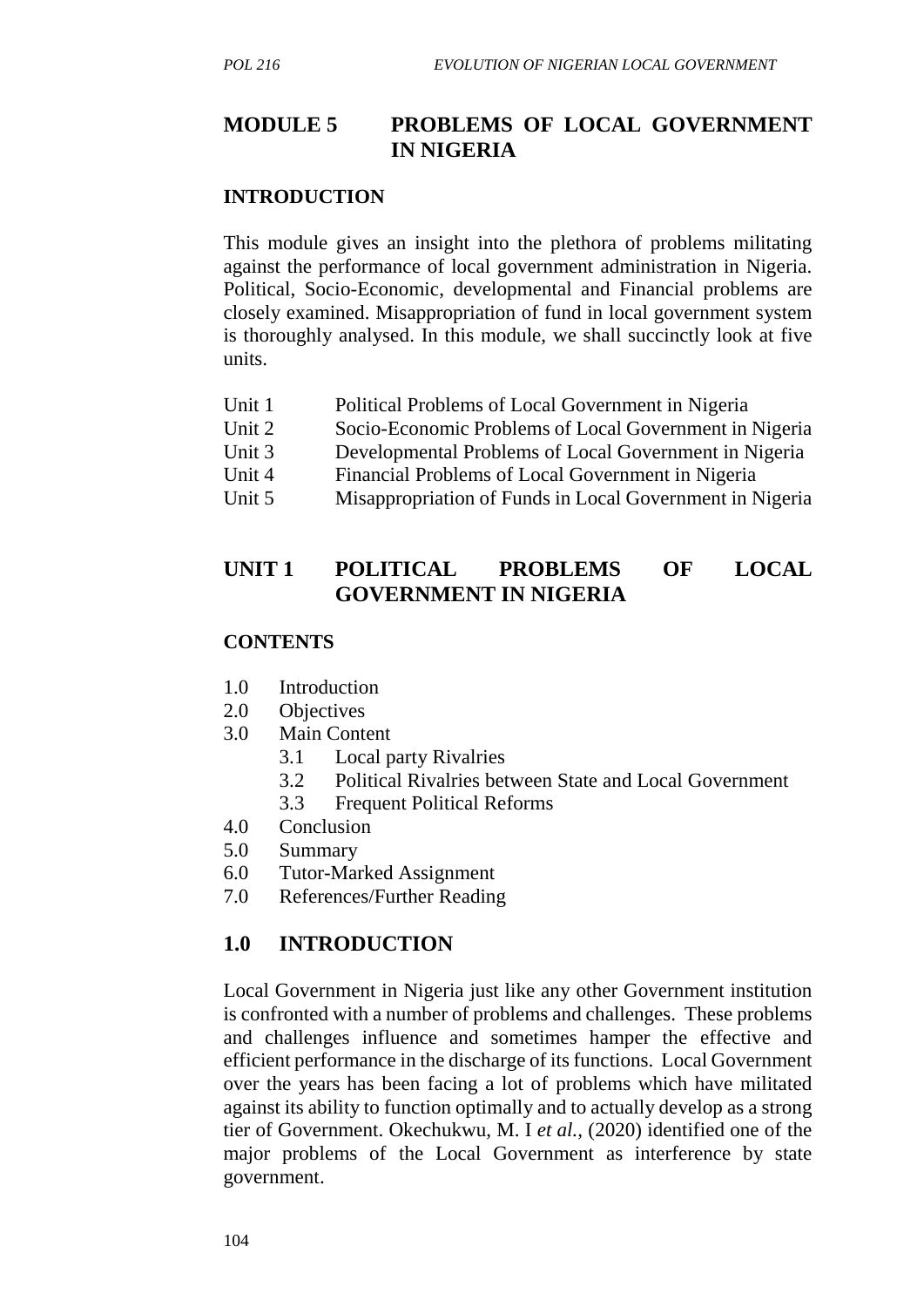# **2.0 OBJECTIVES**

By the end of this unit, you will be able to:

- discuss local party rivalries
- explain Political rivalries between state and local government
- discuss the frequent reforms
- explain frequent interference by state and federal governments.

# **3.0 Main Content**

## **3.1 Local political Rivalries**

One of the major problems of local government is political problems, which bother on the fact that local government is regarded as a training field for political participation. Therefore, local government is regarded as a guinea pig for politicians. There is also the problem of sharing of key political posts such as the chairman, Councilors and supervisory Councilors. Politics at the local government is highly tempestuous, which involves a lot of victimization and discrimination. Rather than pull resources together for the advantage of the community, energy is dissipated on minor irrelevancies such as interpersonal rivalries, party differences, god fatherism, and location of ward and local government headquarters. There is also the problem of rivalries between the executive and the legislative arm of the local government. In such situations, the Chairman of the Local Government feels a sense of supremacy over the Councilors and therefore undermines the power of the Councilors. This normally creates a lot of rift to the extent that each Councilor and the Chairman appeal to the sentiments of their people thereby causing serious problems at the grassroots.

# **3.2 Political Rivalries between State and Local**

Another dimension of political problem at the local government is that which might result between the local government authorities and the state government, particularly when they subscribed to different political ideology or party. The state government is likely to discriminate against that particular local government in political appointment and revenue sharing or allocation. This might result in a lot of discontentment in the local government concerned. That particular local government at the end might be apolitical to the policies and programmes of the state government. Political problem could also emanate from the sitting of projects and distribution of amenities to favor a particular Local Government against others especially where those local governments are not in the good books of the state government. Political problems and challenges have a way of degenerating into other problems, which could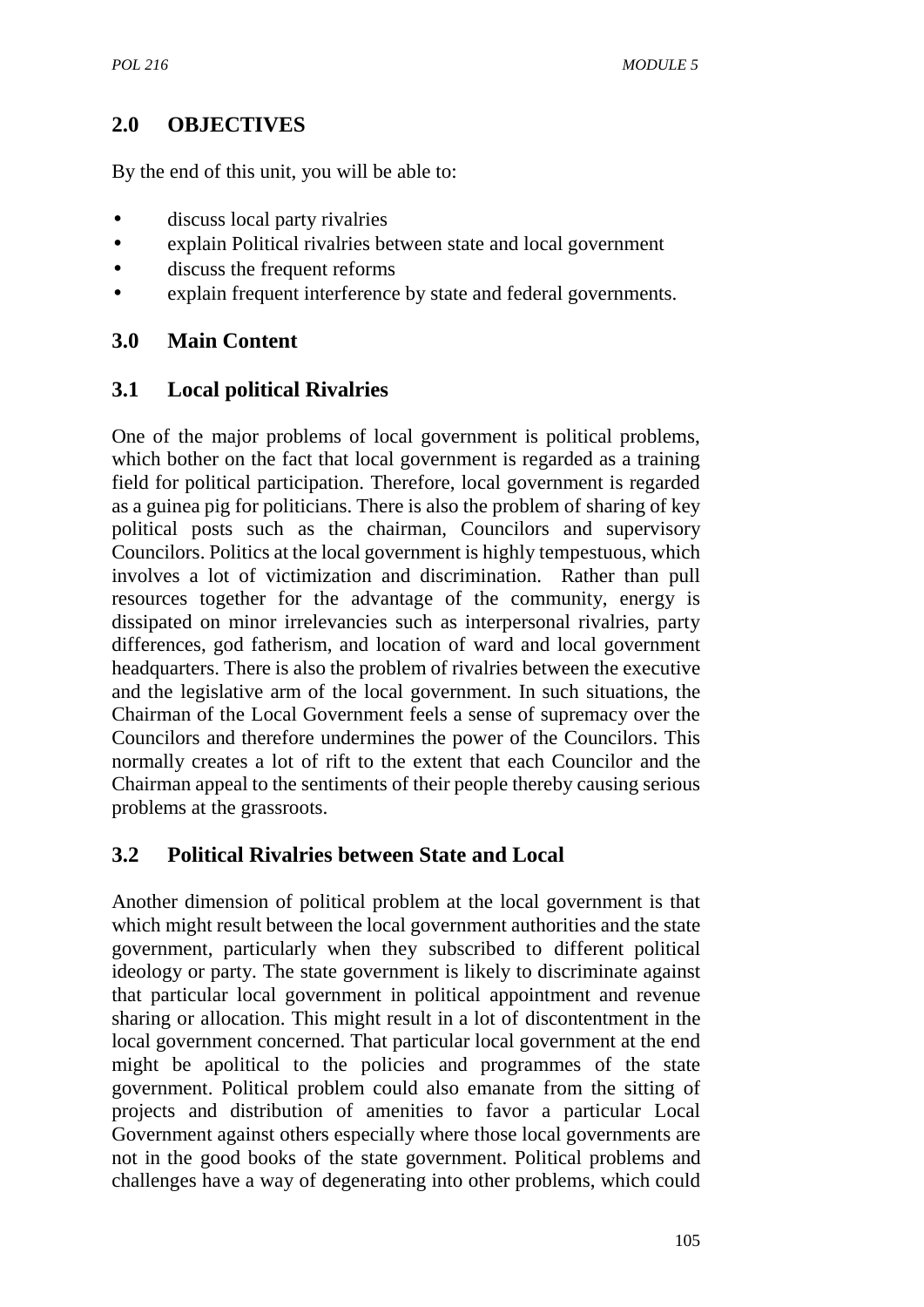have multiplier effects and thereby slow down the pace of development in the local government.

# **3.3 Frequent Political Reforms**

Another dimension of political problem is the issue of frequent reforms of the local government. Successive regimes over the years reform the local government to suit their regimes. For instance, the Federal Government at various times have abolished the Local Government Councils and changed the leadership, issued guidelines and decrees amending laws and imposed extra-budgetary expenses. It is important to state that political stability at the local government is a necessary condition for even development at the grassroots. Therefore, political problems at the local government level must be kept at the barest minimum.

## **3.4 Frequent Interference by State and Federal Governments**

The local government as the smallest unit of government is exposed to frequent interference by the state and federal governments. Although the local government is said to have political autonomy, such autonomy is often times infringed upon through policy direction and policy changes from the state and federal government. There have been cases where the local government council has been dissolved by the state government and in other cases the tenure of office of local government council has been reduced by

the state government. Under military regimes, local government officials have no fixed tenure of office. Their tenure of office was to the whips and caprices of the State Governor or Military Administrator (MILAD). Under the civilian regime, the constitution places the local government under the direction of the state, particularly as it relates to electoral matters. Therefore, the state electoral bodies have at different times changed the tenure of office of the local government elected officers. In all of these, the local government autonomy is often times challenged.

## **SELF-ASSESSMENT EXCERCISE**

Examine the effect of frequent political reforms on the administration of local government

# **4.0 CONCLUSION**

The political problems of local government stem from the fact that local government does not have absolute political autonomy. It is therefore, subject to the whips and caprices of the upper levels of government that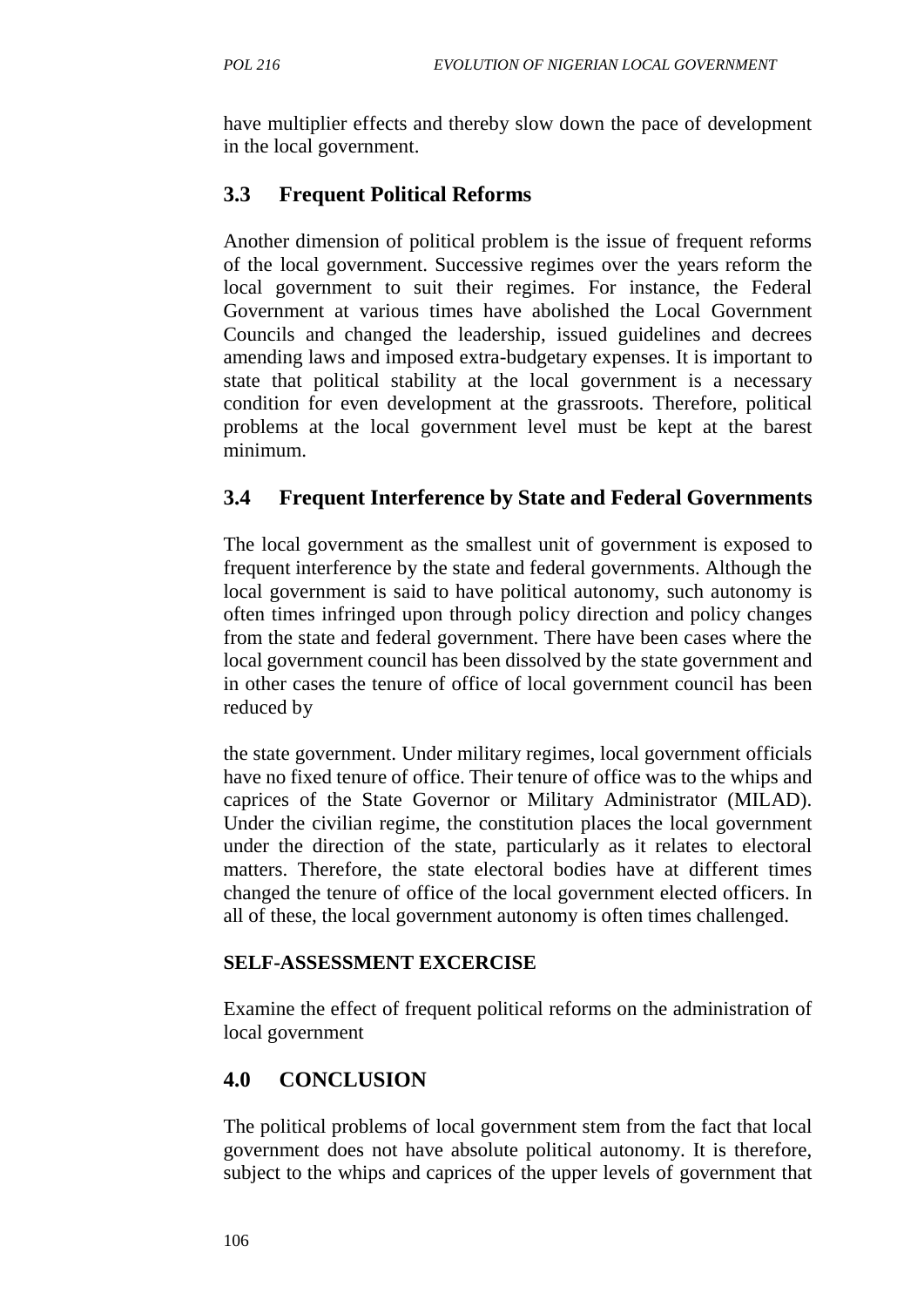is, the federal and state.

# **5.0 SUMMARY**

In this unit, we have attempted to discuss the political problems of local government, which include interpersonal rivalries, party and ideological differences, god fatherism, lack of absolute political autonomy, interference or frequent reforms of the local government by the central government, imposition or change of leadership, location of wards and local government council headquarters and political wrangling between the state and local governments.

# **6.0 TUTOR-MARKED ASSIGNMENT**

What are the impacts of political problems on Local Government development?

- Abdulrazaq, K. A., Oyedele, S., Ihiyamen, O., and Ishola, A.A. (2017). Local government administration and national development in Nigeria: Challenges and prospects. Ilorin. *Journal of Human Resources Management,* **1**(1).
- Acheoah, O. A. (2018). Local government: The underutilized governance structure in Nigeria. *Journal of Arts and social sciences,* University of Lagos, Akoka, Nigeria
- Ajayi, K. (2000). Theory and practice of local government*.* Ado-Ekiti: University of Ado-Ekiti.
- Hyuna-Nam, M., & Hooyoung, L. M. X. (2017). Role of local governments in responding to environmental health challenges- A case study of Chungnam, *Journal of Environmental Health and Toxicology.*
- Lawal, S. (2000). "Local government administration in Nigeria: A Practical approach" in Kunle Ajayi (ed.).
- Local government system in Nigeria. Country profile 2017-2018. Retrieved clgf.org.uk/the fault/assets/file/country.profile/Nigeria.pdf
- Muazu, A. S., Danjuma, I., Haruna, M. H., & Umar, M. K. (2018). The 1999 constitution and the role of local government in Nigeria: Hitches and the way out. *International Journal of Innovative,*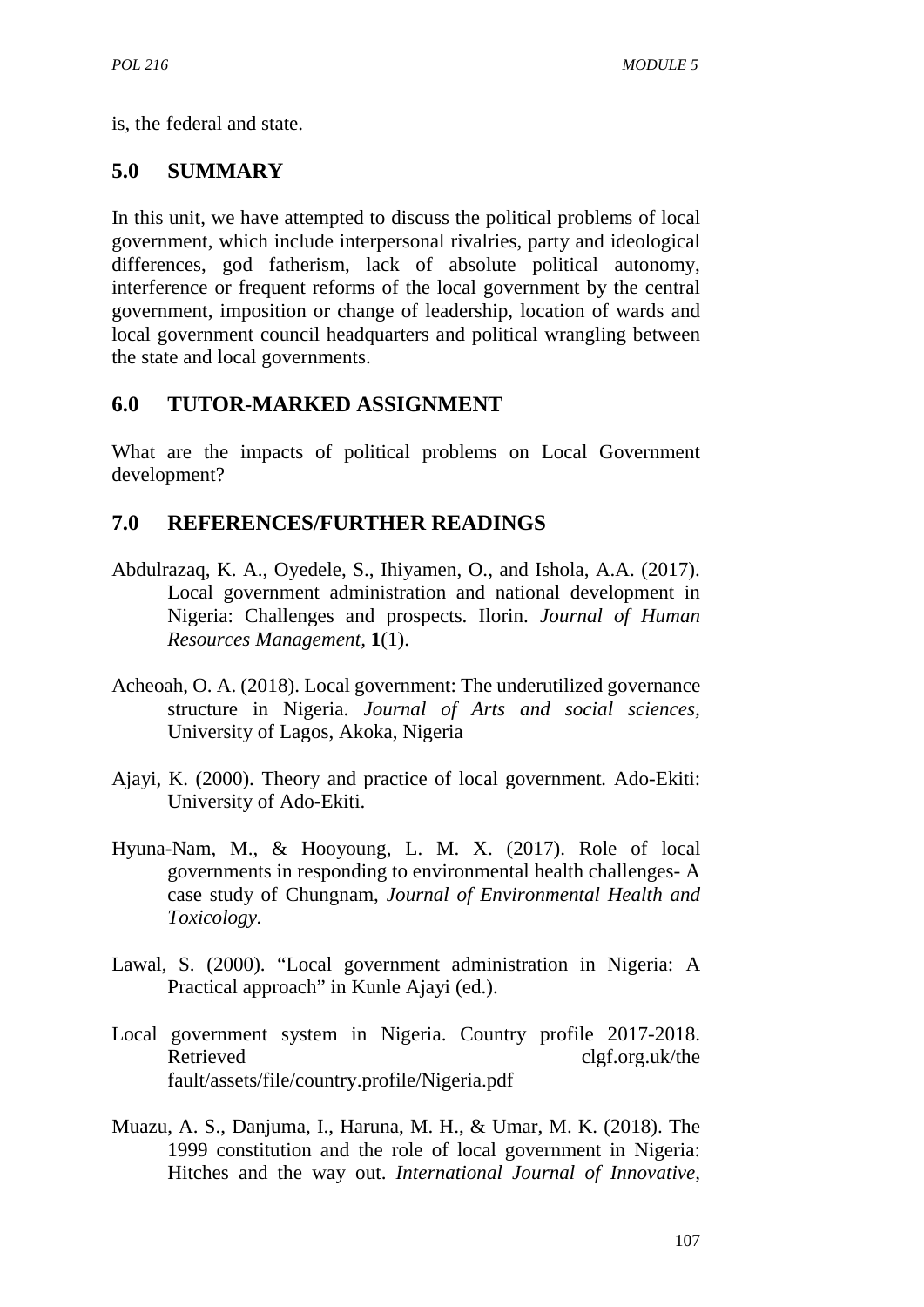*Legal and Political Studies,* 5(2).

- Oke, L. (2001). "Local government system in Nigeria" in Femi Omotoso (ed.) (2001).
- Okechukwu, M. I., Patrick, C. C., & Jide, I. (2020). Model and Determinants of State-Local Government relations in Nigeria. *Revista de Administracao Publica*, ISSN 0034-7612. Online Version: 1982-3134, 53(6).
- Olagunju, O. O. (2019). The impact of administrative structure on the functions of local government in Nigeria. *Journal of Social sciences*, 15, 69-75
- Omotoso, F. (2001). Contemporary issues in public administration. Lagos: *Bolabay Publications*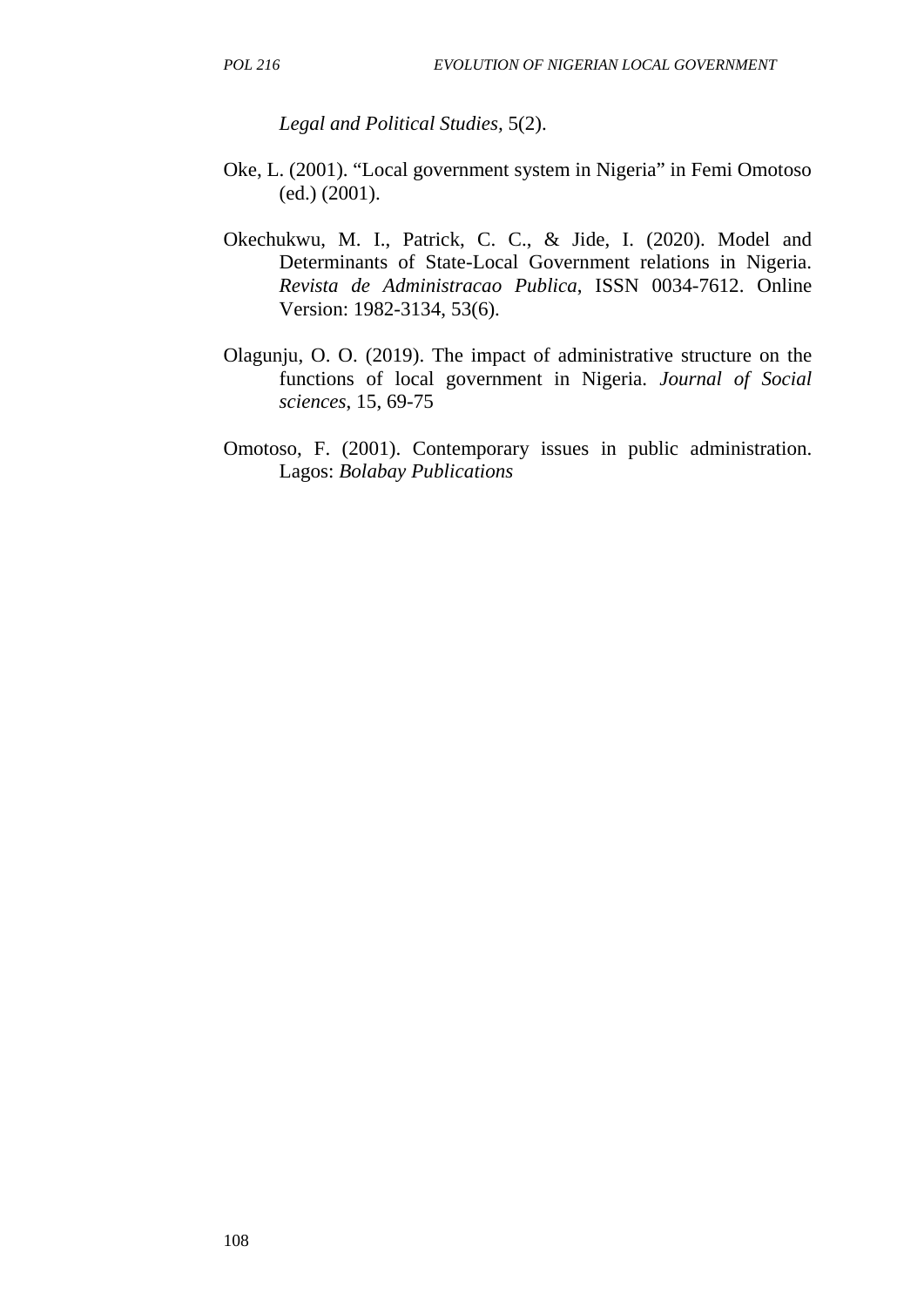## **UNIT 2 SOCIAL-ECONOMIC PROBLEMS OF LOCAL GOVERNMENT IN NIGERIA**

## **CONTENTS**

- 1.0 Introduction
- 2.0 Objectives
- 3.0 Main Content
	- 3.1 Lack of Developmental Human Capacity
	- 3.2 Lack of Infrastructure
	- 3.3 Issues of Socio-Cultural Beliefs
	- 3.4 Friction with Traditional Institutions
	- 3.5 Corruption among staff
- 4.0 Conclusion
- 5.0 Summary
- 6.0 Tutor-Marked Assignment
- 7.0 References/Further Readings

# **1.0 INTRODUCTION**

Every local government has its own socio-economic problems which is part of their daily existence. The basic reasons for the creation of local government are to solve the socio-economic problems that affect the people particularly at the local communities. If the principle of good governance is well practiced, at the local government level, then, the socio-economic lives of the people are supposed to be affected positively. The notion of even-development is for harmonious and equitable utilization of resources for the enhancement of the socio-economic lives of the people. However, the socio-economic problems faced by local government have deprived the people these even-developments.

## **2.0 OBJECTIVES**

By the end of this unit, you will be able to:

- explain lack of developed human capacity
- discuss lack of infrastructure
- explain issues of socio- cultural beliefs
- determine friction with traditional institutions
- examine corruption among staff.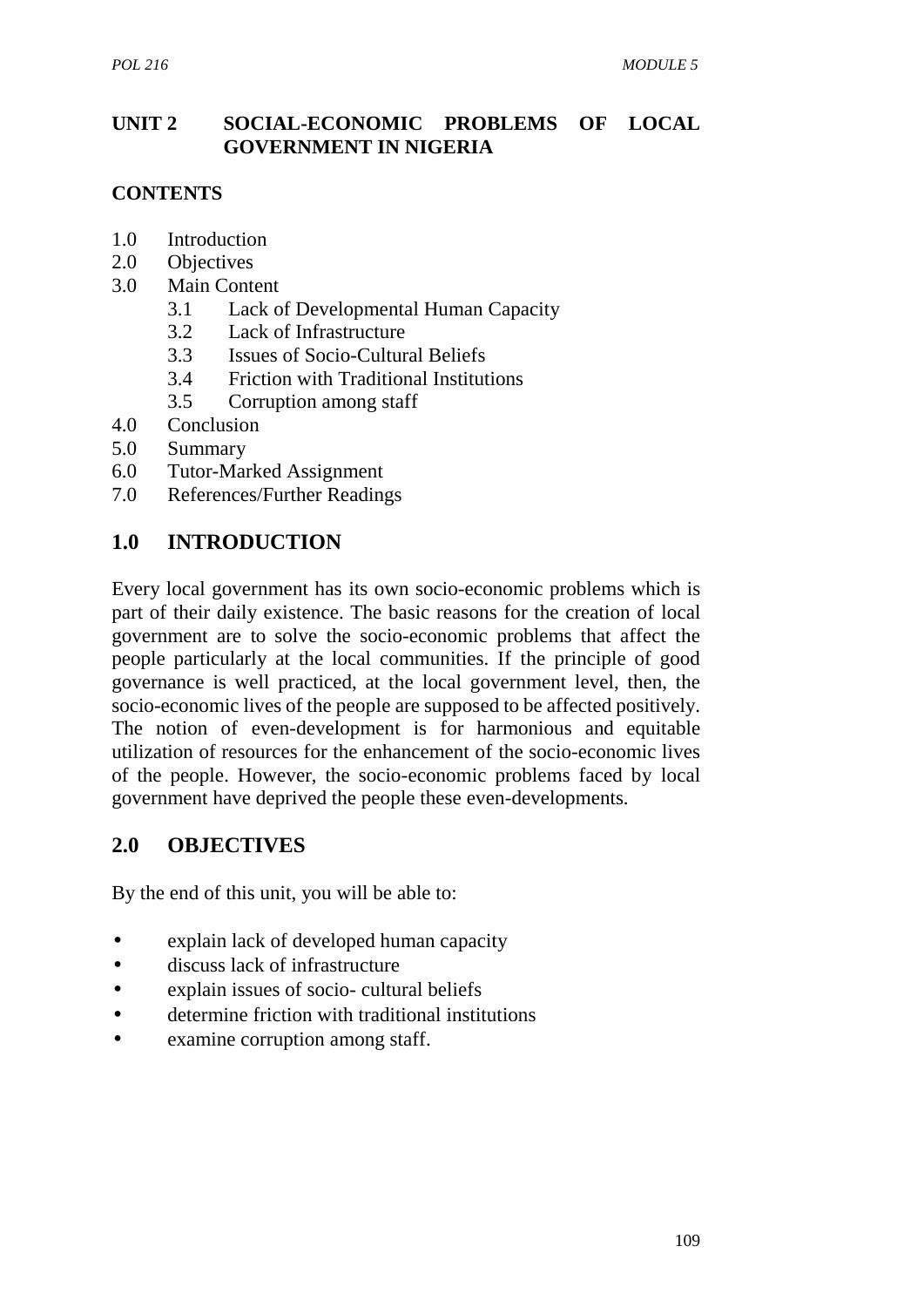# **3.0 MAIN CONTENT**

## **3.1 Lack of developed Human Capacity**

One of the major socio-economic problems facing local governments in Nigeria is lack of developed human capacity. Local government lacks the technical and professional staff that could contribute meaningfully to the social development of the people. The professional and technical staff does not perceive the local government as a place to fully actualize and develop their career as those of their counterparts at the federal or state levels. This is further compounded by the fact that employment at the local level is not based on merit but rather on patronage such as appeals to ethnicity, political consideration, quota system, allegiance to political godfatherism, and other primordial factors. The effect of this is poor service delivery.

## **3.2 Lack of Infrastructure**

Another major problem is lack of social amenities and infrastructure, which greatly affect the economic development of these local governments. Local government suffers more in terms of poor roads, electricity, portable water, medical and healthcare facilities, poor educational facilities and transportation. The absence of these social amenities does not attract economic investors to the local government areas and the result is that most local governments are not economically viable. They only depend on the statutory allocations from the federal and state governments. Again, the absence of these social amenities results in high prevalence of sicknesses and diseases, which often times, the local governments are not able to handle due to poor healthcare facilities or infrastructure.

## **3.3 Issues of Socio-Cultural Beliefs**

Another socio-economic problem of the Local Government is the socio cultural beliefs. There are certain cultural beliefs that inhibit development in some local government areas. There are certain places in some local government areas that are regarded as sacred and therefore, certain projects cannot be sited or located in such areas even if it is perceived to bring about development. There is also the issue of cultural biases and sentimental attachment to preserve the culture of the communities.

# **3.4 Friction with Traditional Institutions**

One of the major problems of local government is how to contain the powers of traditional institutions. It must be noted that the evolution of local government took it roots from the traditional institutions who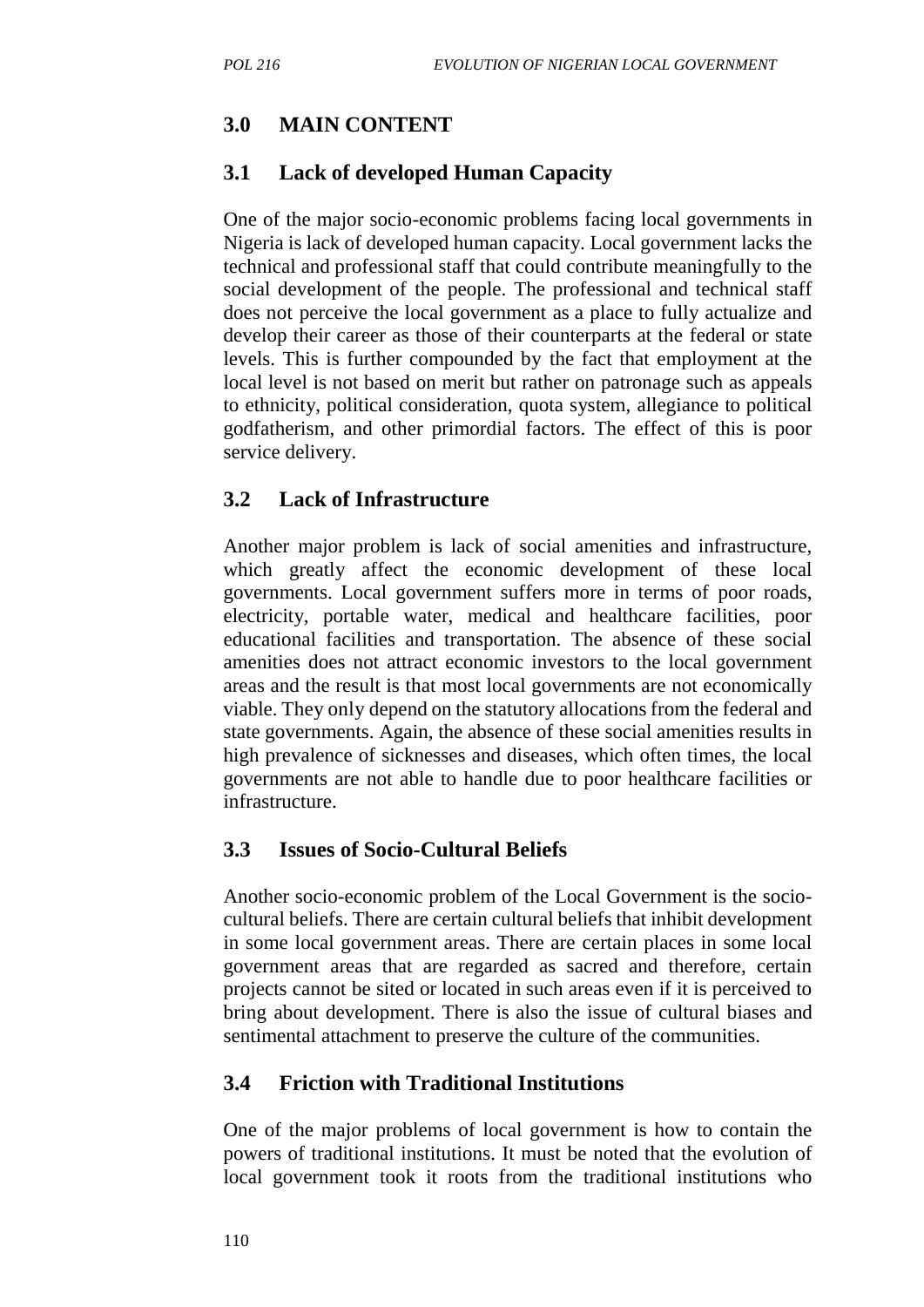oversee the governance of the local communities. Contemporary governance and emerging democracies have reduced the powers and influence of these traditional institutions which have resulted in a lot of friction between them and the elected local government officials. The traditional institutions are not too comfortable with the loss of power. As a result, there is competition for the citizen's attention and allegiance. While some citizens subscribe to the local government council, others subscribe to the traditional institutions because of the closeness to the traditional institutions. In some cases, the traditional rulers are so powerful and influential that officials of the local government pay obeisance to them, others solicits their support to stand for local government elections. However, an attempt to reduce these frictions has made the state and federal government to recognize these traditional institutions through the various states council of chiefs and traditional rulers.

# **3.5 Corruption among Staff**

Economic corruption has been elevated to a very high status even at the local government level in Nigeria. It has been argued that the local government officials have often times perceived the allocation to the council as their personal fund and share of the national cake, and have therefore, restricted themselves to paying salaries of staff and do away with the rest. Accountability is very poor at the local government level. This is coupled with the fact that the local government staff perceives their services to the people as personal service rather than as government services to the public. Therefore, they often times use their official capacity to extort money from the public. The local government council, like the state and federal governments has become one haven of official and economic corruption**.**

## **SELF-ASSESSMENT EXCERCISE**

Examine corruption on a major problem in the administration of the local government

# **4.0 CONCLUSION**

Local governments are everyday engaged in an attempt to solve the socio economic problems of their localities. This is because the survival and the acceptance of the local government depend on the ability of the local councils to solve the socio-economic problems that confront the local communities. Some members of the communities might not be directly affected by the political issues of the local government, but every citizen is affected by the problem resulting from socio-economic angle. Therefore, local government administration must take seriously the issues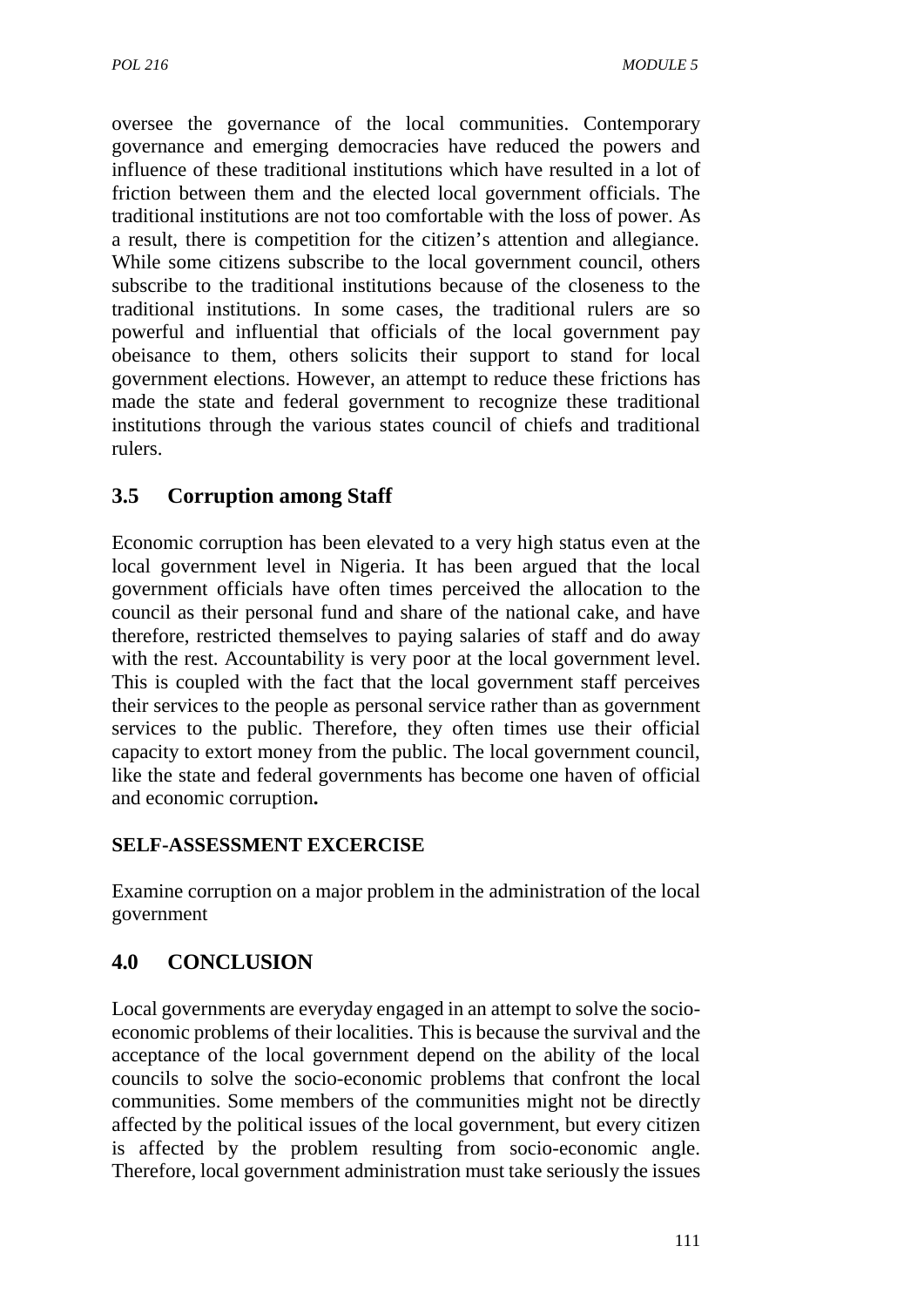involved in socio-economic problems of local government.

### **5.0 SUMMARY**

In this unit, we have discussed the socio-economic issues and problems that affect every citizen of the Local Government. This is because the issues involved are those that affect the standard of living of every citizen. The issues of healthcare, education, water, sanitation, human capacity development, transport, economic investment are problems that one is confronted with on a daily basis.

### **6.0 TUTOR-MARKED ASSIGNMENT**

Briefly examine those socio-economic problems that can affect the growth and development of Local Governments in Nigeria.

- Ajayi, K. (2000). Theory and Practice of Local Government*.* Ado-Ekiti: University of Ado-Ekiti.
- Akin, E. C. (2017). Local government administrative and grassroots development in Nigeria: A theoretical appraisal. *Journal of Political Science Leadership Resources.*
- Anifowose, R. and Enemuo, F. (1999). Elements of Politics. Lagos: *Malthouse Press.*
- Gga\_ad (2018). Revitalizing the local government system for development in Nigeria. Retrieved gg.org/revitalizing-the-local government-systemfor-development-in-nigeria
- Mohammad, A. & Chikaji, A. I. (2017). Local governments and development: Challenges and way forward. Maidugari. *Journal of Arts and Social sciences,* 4(1).
- Muazu, A. S., Danjuma, I., Haruna, M. H., & Umar, M. K. (2018). The 1999 constitution and the role of local government in Nigeria: Hitches and the way out. *International Journal of Innovative, Legal and Political Studies,* 5(2).
- Olagunju, O. O. (2019). The impact of administrative structure on the functions of local government in Nigeria. *Journal of Social sciences*, 15, 69-75.
- Rahman, M. S. (2017). Political administrative Relations and the effect on local governance and development: The case of Bangladesh. Handbook of Research on sub national governance and development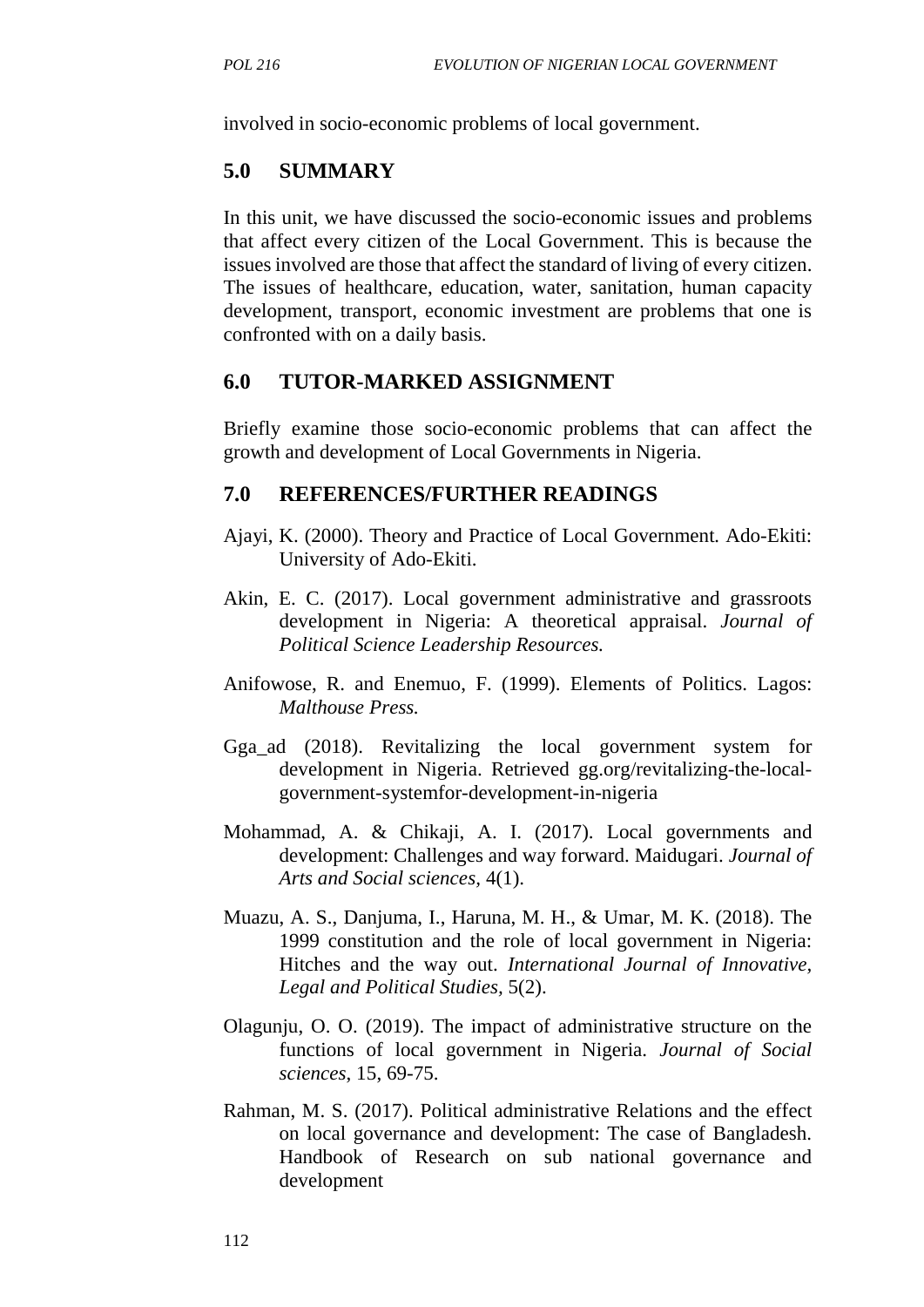### **UNIT 3 DEVELOPMENTAL PROBLEMS OF LOCAL GOVERNMENT IN NIGERIA**

## **CONTENTS**

- 1.0 Introduction
- 2.0 Objectives
- 3.0 Main Content
	- 3.1 Over Fragmentation of the Nation into local Councils
	- 3.2 Frequent Change of Government Developmental Policies
	- 3.3 Absence of Local Contents and Inputs
	- 3.4 Ineffective Public Support
- 4.0 Conclusion
- 5.0 Summary
- 6.0 Tutor-Marked Assignment
- 7.0 References/Further Reading

# **1.0 INTRODUCTION**

One of the major justifications for the creation of local government is for developmental reasons. Proponents of local government have argued that the state and federal governments cannot effectively carry out all the developmental projects without the involvement of local government. Here, local government becomes a catalyst for developmental projects, particularly as it relate to the principle of even development. It is also perceived that the local government is in a better position to harness all the local ingredients and local content for developmental purposes. However, this has not been the case, as most developmental programmes at the local government are besieged with a lot of problems. These problems incapacitate the development of local government and hindered it from its initial justification of providing the needed social and developmental amenities for the local communities. The resultant effect is that the Local government system becomes moribund in performing its duties.

# **2.0 OBJECTIVES**

By the end of this unit, you will be able to:

- explain over fragmentation of the Nation into Local councils
- discuss frequent change of government
- explain absence of local Contents and inputs
- discuss ineffective public support.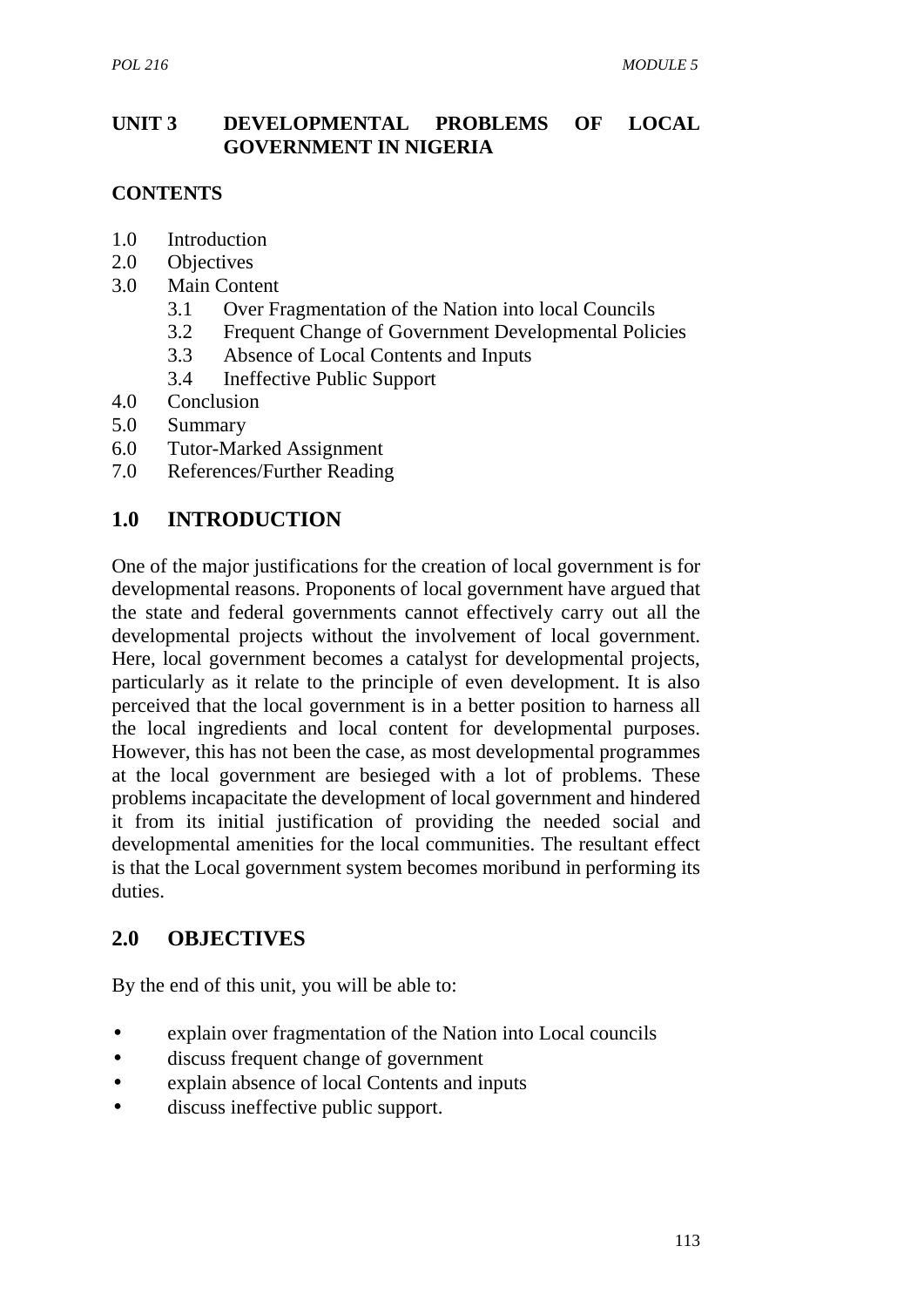## **3.0 MAIN CONTENT**

### **3.1 Over Fragmentation of the Nation into Local Councils**

One of the major developmental problems of local government results from over fragmentation of the nation into local government councils. The effect of this is that local governments, in essence, are too small and too weak to muster high developmental projects that can affect the lives of the people positively. Therefore, local government undertake only little and small development projects that do not have a significant effect on the lives of the people. Again, there is the issue of the other levels of governments, state and federal putting too heavy burden of projects on the local government. Often times, these projects outweigh the available capacity of the local government system. The resultant effect is that there are lots of abandoned projects all over the place. This is further exacerbated by the fact that local government lacks the high technological base and personnel to undertake some of these developmental projects. The "bottom-up" approach to development which is supposed to encourage and initiate development from the grassroots is on the reverse. Instead, what we have is "up-bottom" approach where the decision on developmental projects are made and forced down on the people who often times do not understand the essence and the technology involved in implementing such projects.

## **3.2 Frequent Change of Government Developmental Policies**

Another major problem to development of local governments is the frequent change of government and government policies. This was so frequent during the military era that the people did not believe in any developmental projects by local governments. There were cases where a Sole Administrator was appointed today and sacked the next day. Government projects were basically on paper and most of them were white elephant projects. In situations where there is frequent change of government, there is always lack of continuity of government programmes and policies which affects the continuity of development projects. In a situation where the incoming administration do not believe in the capability of the outgoing either in the personality or ideology, the on-going projects often times are reviewed or discontinued.

## **3.3 Absence of Local Contents and Inputs**

The low participation of the people particularly in the formulation and implementation of these developmental projects is another area of concern. From past evidence, local government officials formulate, prepare estimates and carry out the implementation of projects without consultation with the people to know their needs, problems and challenges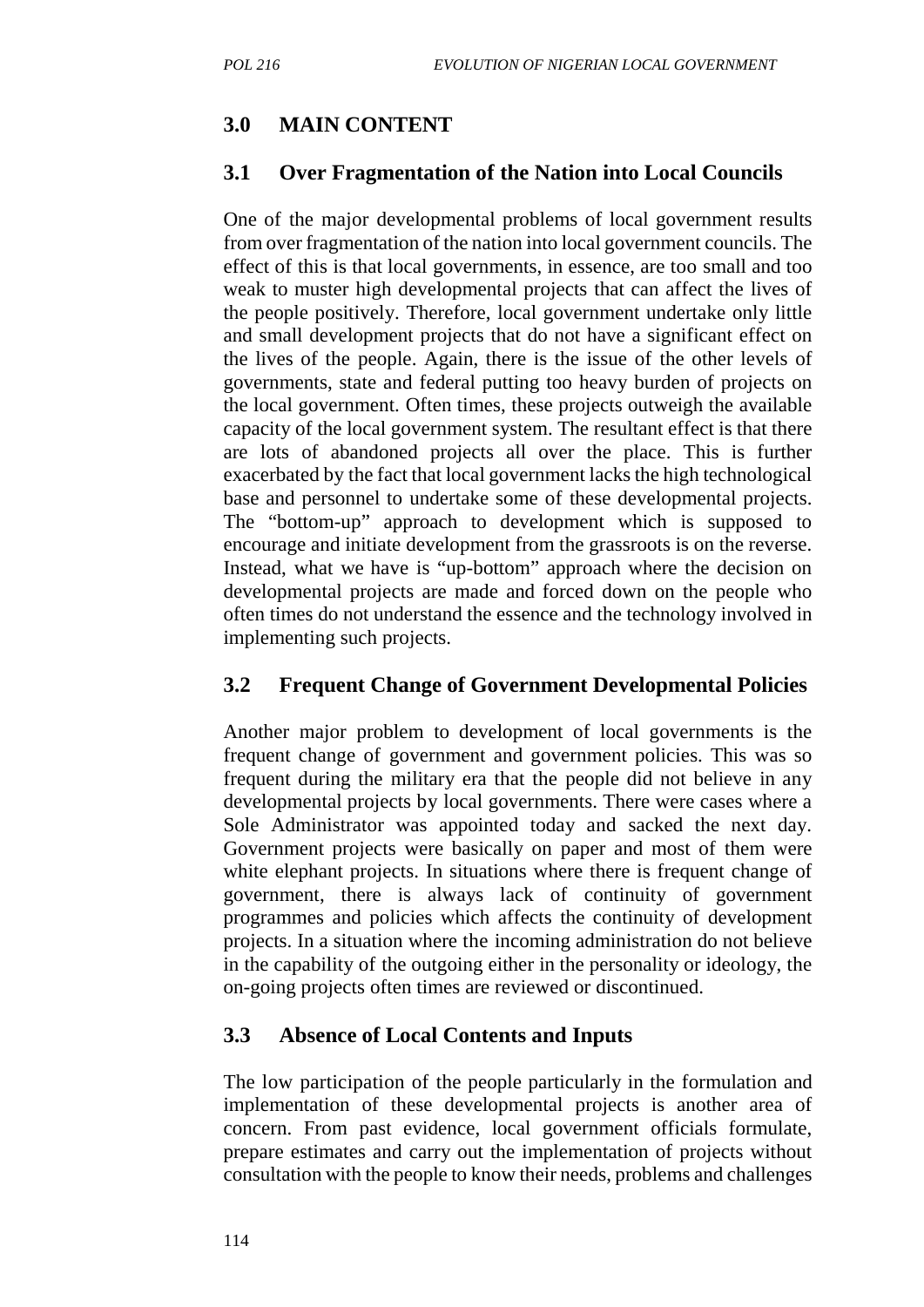that they are facing in the community. There have been cases where the people are in need of portable water; instead they were given recreational centers. This is further worsen by the fact that, there is often times the absence of local content and inputs in developmental projects, particularly where the federal or state government wish is to come to the aid of local government in their development agenda. These projects are sometimes allocated and located indiscriminately using undemocratic criteria that are unprogressive to the people. The implication of this is that projects are foist on local government without their knowledge and contribution to such projects and as such cannot maintain such projects. Development becomes disarticulated, uncoordinated and therefore failed to meet the expectations of the people.

# **3.4 Ineffective Public Support**

Another problem of the local government is that of lack of public support for local government developmental activities and projects embarks upon by the local government. The public sometimes perceived these developmental activities and projects as an avenue for the local government officials to enrich themselves and their close associates, therefore the necessary public support needed for such projects and developmental activities are lacking. This is evident from the number of abandoned projects and developmental activities found in the various local government areas. And because they lack public support, the projects are often times criticize before its take off stage. It is important to emphasize that public support is very necessary in the execution of developmental projects.

## **SELF-ASSIGNMENT EXCERCISE**

Examine how lack of local contents and inputs affects the development of local government.

# **4.0 CONCLUSION**

Only very few government institutions have gone through frequent changes as the local government. These frequent changes and reforms have also had negative effects on the developmental projects of the local government. The whole essence of local is to give development to the people. Development promotes unity among the people and by extension improves the living standard of the people.

When the local communities are involved in developmental projects, it become easier to mobilise resources, incorporate local content and inputs which the people can easily identified with.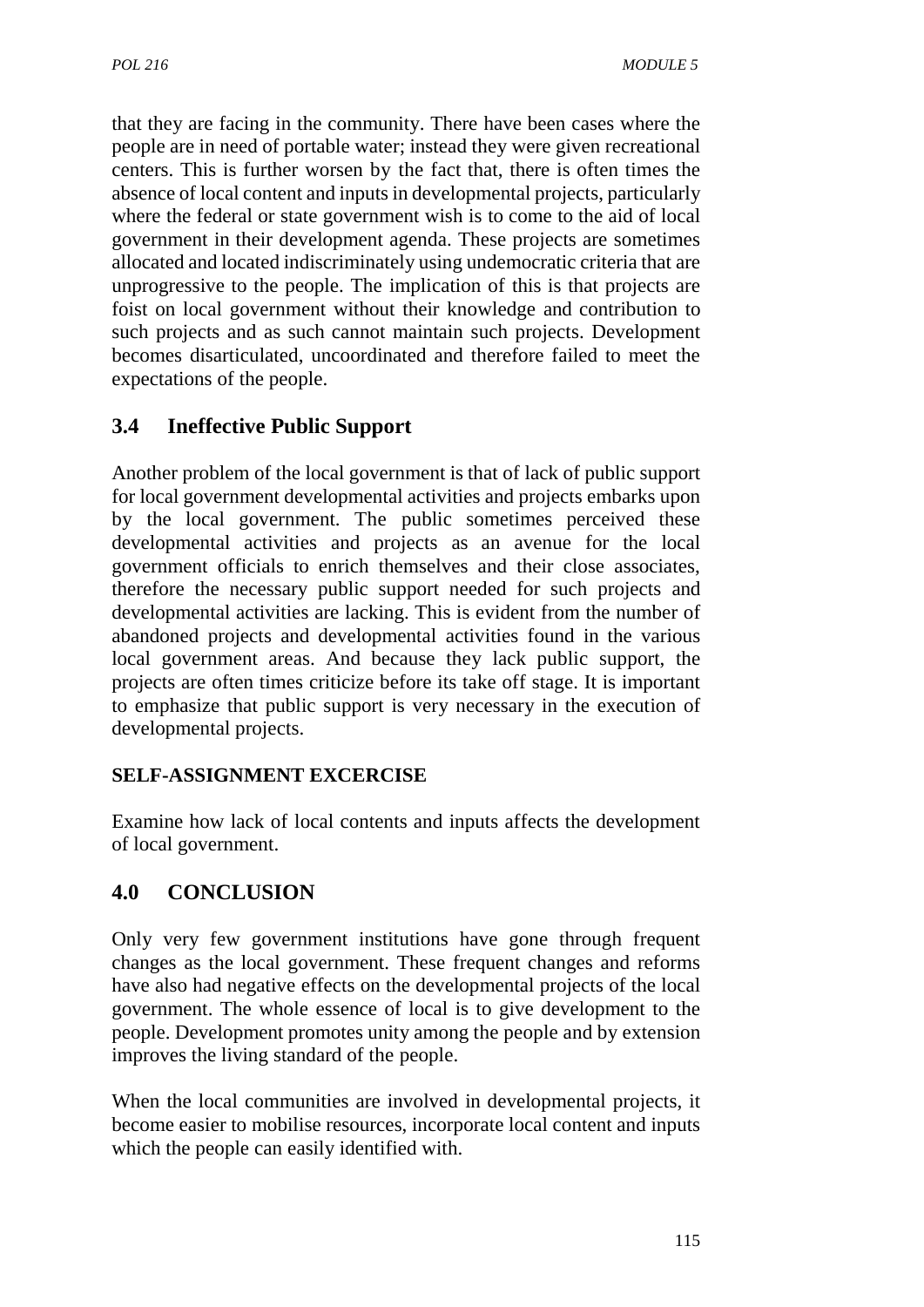### **5.0 SUMMARY**

In this unit, we have discussed some of the drawbacks that can affect developmental issues in local government. We have exposed the fact that some of these developmental projects are exogenous and are not supported by the local communities. There is also the problem of over burden of projects on the local government and are therefore, not able to carry the project to its conclusion. This account for several abandoned projects that littered all the local government areas.

### **7.0 TUTOR-MARKED ASSIGMENT**

Discuss the problems that can hinder development at the Local Government in Nigeria.

- Ajayi, K. (2000). Theory and Practice of Local Government*.* Ado-Ekiti: University of Ado-Ekiti.
- Hyuna-Nam, M., & Hooyoung, L. M. X. (2017). Role of local governments in responding to environmental health challenges- A case study of Chungnam, *Journal of Environmental Health and Toxicology.*
- Okeke, M. I, Ofodu, H. C., & Nduba, J. O. (2020). Revenue outlay and country development in Ezagu Local Government Area, Enugu, Nigeria. *Journal of Research on Innovation in social sciences,* 4(3).
- Omotoso, F. (2001). Contemporary Issues in Public Administration. Lagos: *Bolabay Publications*
- Toyin, C. A. (2017). Existentiality of Local government in Nigeria: An answer to grassroots development but for unsolicitated socio political factors. *Administracio,* ISSN: 2068-5459.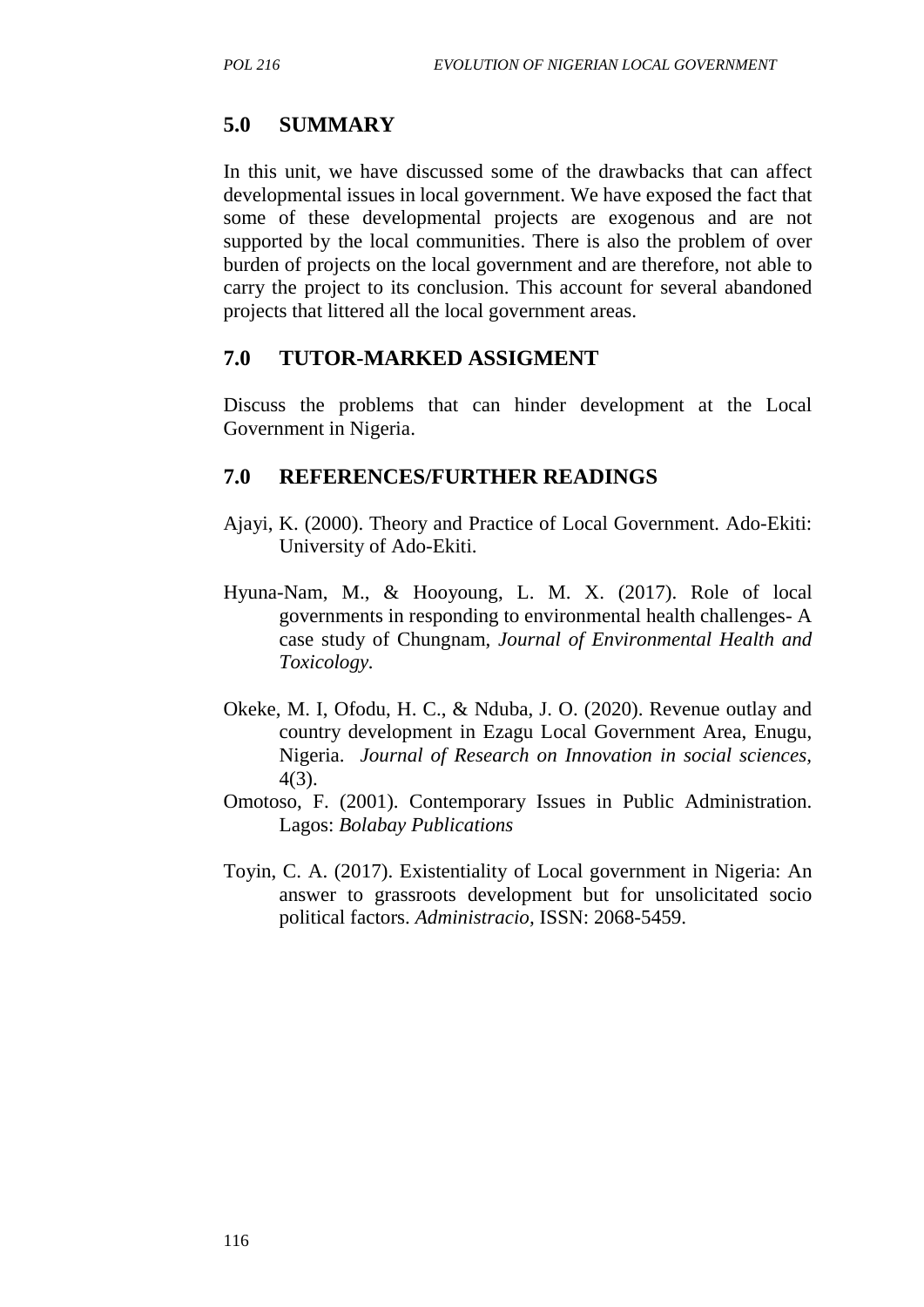# **UNIT 4 FINANCIAL PROBLEMS OF LOCAL GOVERNMENTS IN NIGERIA**

### **CONTENTS**

- 1.0 Introduction
- 2.0 Objectives
- 3.0 Main Content
	- 3.1 Over Dependence on Statutory Allocations
	- 3.2 Undue Financial Control by the State Governments
	- 3.3 Problem of Tax Evasion
	- 3.4 Lack of Business Initiatives
	- 3.5 Diversion of Local Government Allocation
- 4.0 Conclusion
- 5.0 Summary
- 6.0 Tutor-Marked Assignment
- 7.0 References/Further Readings

### **1.0 INTRODUCTION**

The importance of finance in any human endeavor cannot be over emphasized. The success or failure and the effectiveness or ineffectiveness of local government depends on the financial resources available to the individual local authorities and the way these resources are utilized. Most of the local governments lack the financial muscles to carry out their duties effectively and efficiently. The basic essence of creating local government is to provide grassroots developments and to perform these functions; they have to be financially stable. However, the position is that most of the local governments are financially handicapped because they are not adequately funded. The principal sources of their income are the statutory allocation and grant from the federation accounts. Others are internally generated revenue, loans and investment. The argument is that most of the 774 Local Government Councils are not financially viable, particularly those in the rural areas and are therefore dependent only on the allocations from the federation account.

### **2.0 OBJECTIVES**

By the end of this unit, you will be able to:

- discuss over dependence on statutory allocations
- explain undue financial control by the state governments
- discuss problem of tax evasion
- identify lack of business initiatives
- explain diversion of local government allocation.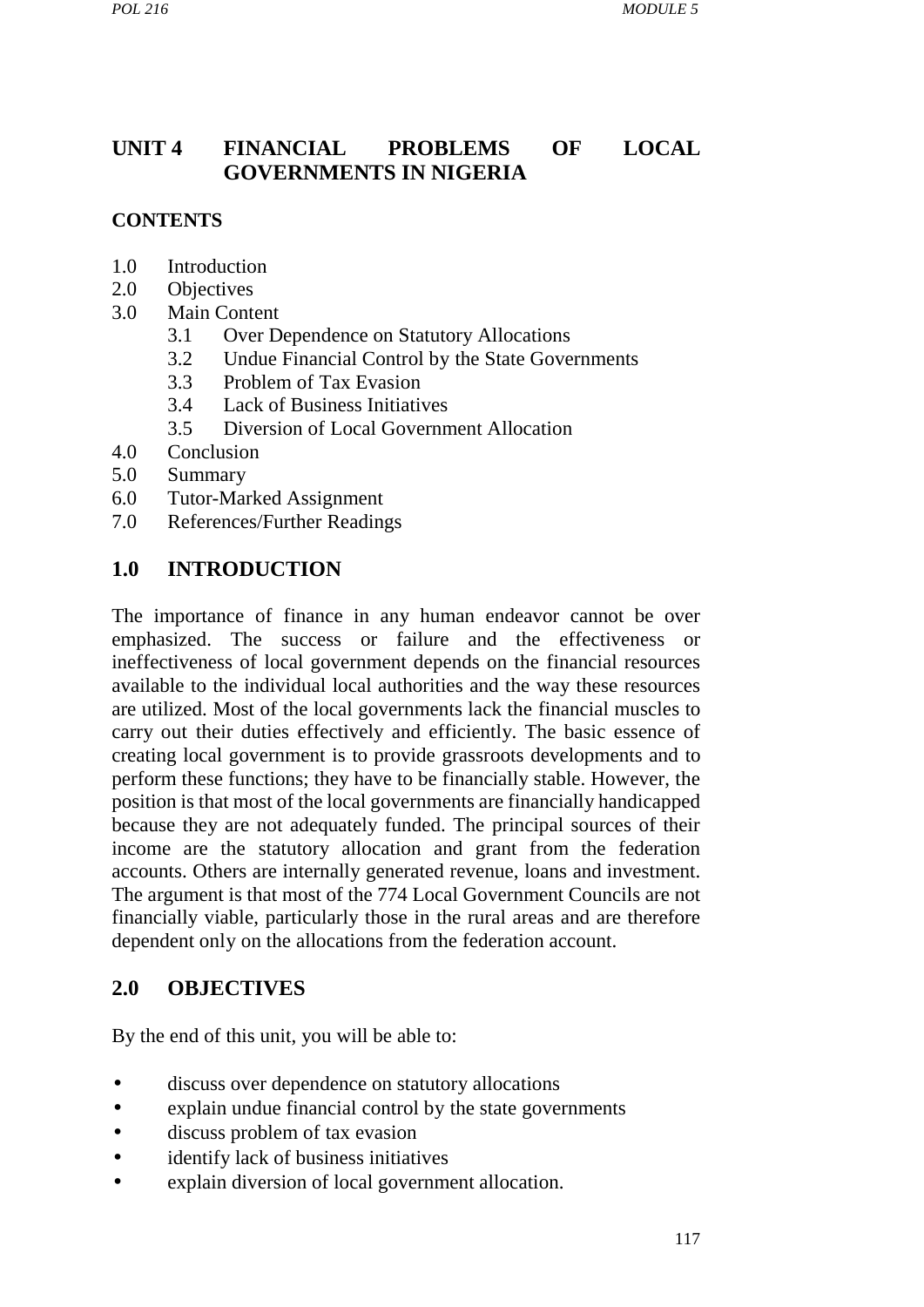## **3.0 MAIN CONTENT**

#### **3.1 Over-Dependence on Statutory Allocation**

One of the major financial problems of local government is the over dependence on the State and Federal Government statutory allocations and grants. Most of the local governments are not financially viable and so cannot raise the funds needed for the performance of their roles and duties. It has been argued that internally generated revenue forms a very small percentage of the local government revenue which often times is not enough to pay the workers' salaries. It therefore comes to reason that when the statutory allocation is low or irregular, some of the local governments, particularly those in the rural areas find it difficult to perform their constitutional functions.

#### **3.2 Undue Financial Control by the State Government**

This is another problem of local governments as it relate to finance. Often times, the state government altered the financial plans of the local government by state polices, either by instructing the local government administration to maintain certain banking or financial regulations or ordering the local government to maintain joint accounts with the state government, this allows the state government to interfere with the finances of the local government. Another chronic financial problem of local government is the unilateral determination by states governments of the limits of income and of the income group local government can tax. In the process, the state selects the lucrative areas for themselves and allows the local government those areas that do not yield much income. Coupled with this, is the problem of revenue sharing formula which is always changing in favor of the higher levels of government. The local government often times does not have a say or contribution in determining the revenue sharing formula. Therefore, the revenue to the local government most times is always changing and unstable. There has been time when local government received zero-allocation from the federation account. The effect is that most of the local governments cannot break even or meet up with their financial obligations.

### **3.3 Problem of Tax Evasion**

Another problem is the issue of tax evasion. This is a very serious issue because the local government does not have adequate statistical data of both employed and unemployed; therefore, tax evasion is very prevalent in the local Councils. This is coupled with the fact that the instruments of collection of the taxes are very crude and undeveloped.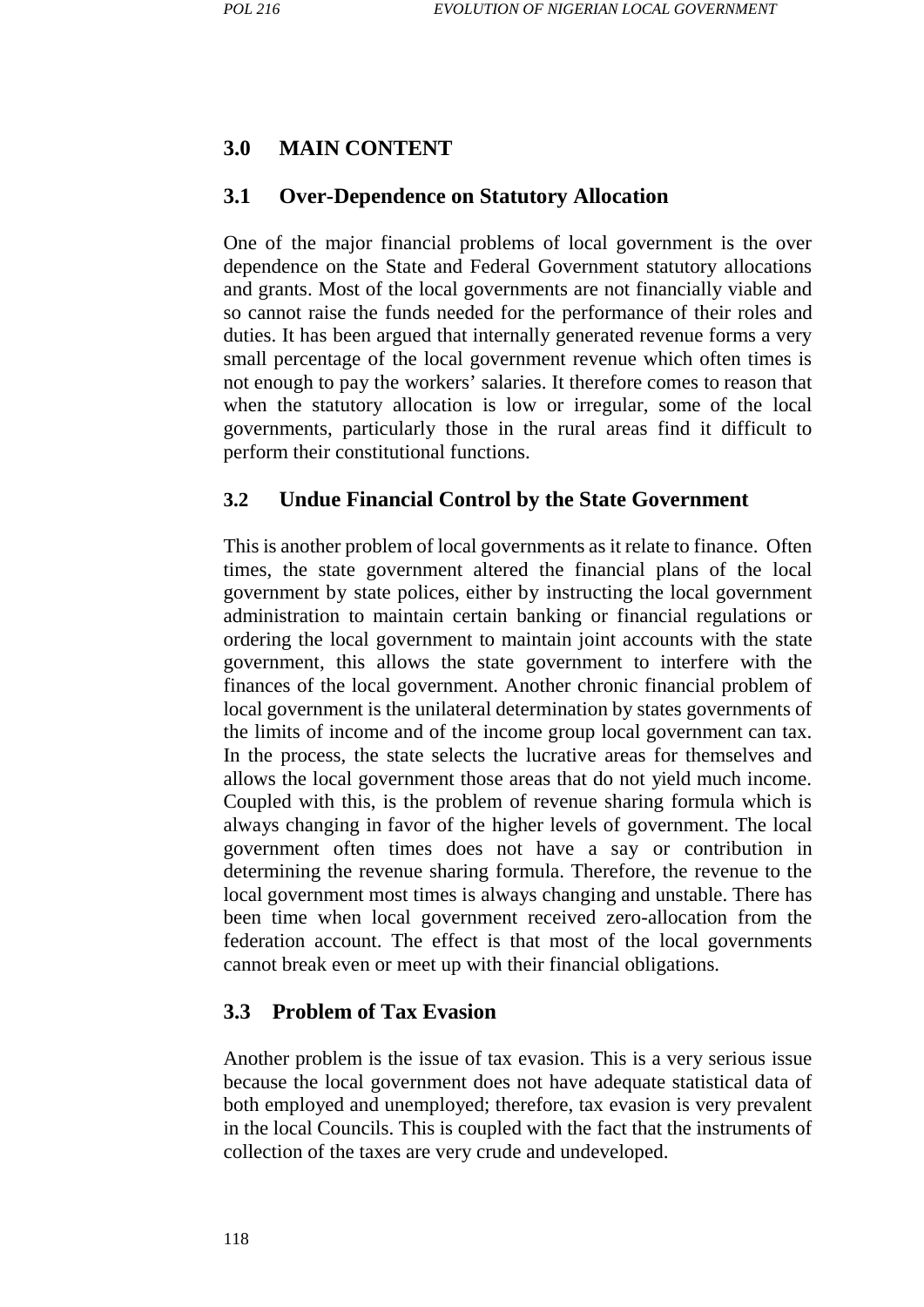Sometimes, the tax collectors are not trained on the principles and method of tax collection.

## **3.4 Lack of Business Initiatives**

Another problem is the lack of business initiatives by the local governments. Most of the local government depends solely on statutory allocation, internally generated revenue and grants at the expense of investing or formulating business ventures that can generate revenue for the development of the communities. There is also the problem of corruption and mismanagement, local government official have often times corruptly enriched themselves from the little fund meant for the execution of economic and social services. These officials often times perceived local government funds as their personal money. Some local government officials have embezzled government funds through the execution of white elephant projects.

## **3.5 Diversion of Local Government Allocation**

Local governments have consistently faced the problem of diversion of their allocated funds. They often times do not get the right funding allocated to it by the budgeting authorities. The fund budgeted to local governments are either not released on time, or where it is, the correct amount do not get to the local government councils. The fund allocated are sometimes intercepted and hijacked by the state governments under the guise of financial control and accountability. These situations of diverting local government funds were very visible under the President Obasanjo civilian administration under the guise of state and local government joint account.

### **SELF-ASSESSMENT EXERCISE**

Examine how tax evasion is a major problem to local government financial administration and development.

# **4.0 CONCLUSION**

Finance is one of the major cardinal issues involves in the development and administration of local government. Lack of adequate finance will continue to be a recurrent decimal as long as the problems identified above persists. For instance, the unemployed professional, traders, market women, the unemployed and artisans make up the bulk of the population in the local government. These groups of people are the ones that evade tax the more and they are very difficult to tax and to track. In essence, for local government to increase and improve on their financial conditions, they must devise strategies and means of tacking some of the problems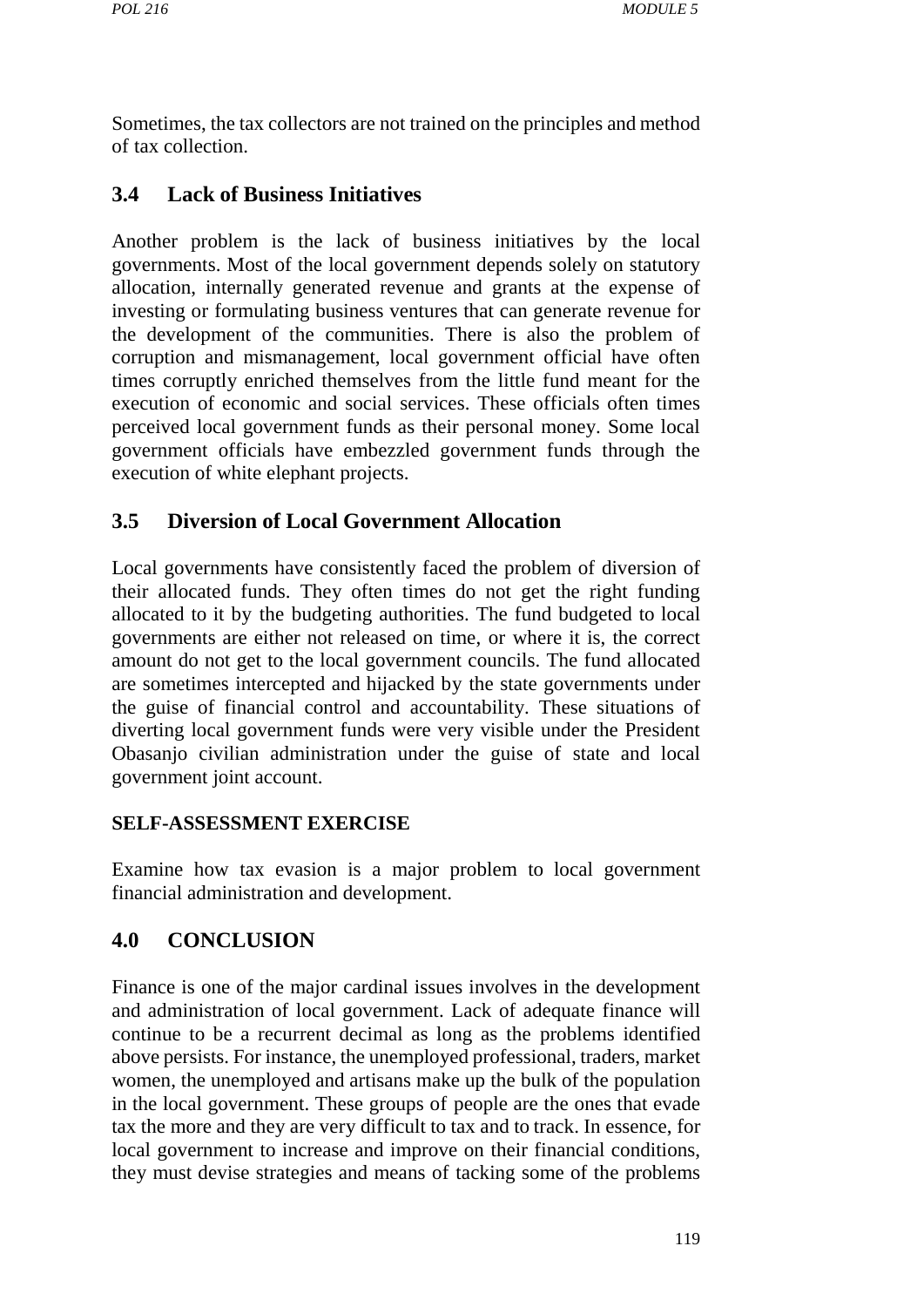enumerated above. They must reduce their over-reliance on statutory allocations and grants from States and Federal Governments. They must train their personnel on the modern issues and method of tax collection. The local government must also develop a method of curtailing the excesses of their officials in official spending and embezzlement. They must learn to be business oriented in order to create a viable local government that can solve the socio-economic and developmental programmes of the people. They must learn above all to increase their internally generated revenue without placing the burden on the people.

#### **5.0 SUMMARY**

In this unit, we have identified the financial problems of local governments and the effects on the development of the people economically and socially.

#### **6.0 TUTOR-MARKED ASSIGNMENT**

Examine the financial problems of Local Government in Nigeria and proffer strategies on how to improve on Local Government finance

#### **7.0 REFERENCES/FURTHER READINGS**

- Adamu, S. (2019). An assessment of level compliance with financial memoranda by local government councils in Taraba state. *International Journal of Advance Research in Accounting Economics and Business Perspectives,* 3(1)
- Ajayi, K. (2000). Theory and Practice of Local Government*.* Ado-Ekiti: University of Ado-Ekiti.
- Eyitayo, A. O., & Alani, B. I. ( 2019). Local fiscal autonomy and rural development, Empirical evidence from Yewa South and Ifo Local government of Ogun state, Nigeria. Acta Universitatis Danubius. *Administration,* 11(2).
- Gga\_ad (2018). Revitalizing the local government system for development in Nigeria. Retrieved gg.org/revitalizing-the-local government-systemfor-development-in-nigeria
- Ikya, E. A., Igbabee, S. U., & Akaa, T. S. (2017). Internal revenue generation and economic development in local government areas in Nigeria. *Imperial Journal of Interdisplinary Research* 3(5), 782-786.
- Kan, M. H., Anthonio, A., & Pallavi, R. (2017). Anti-corruption in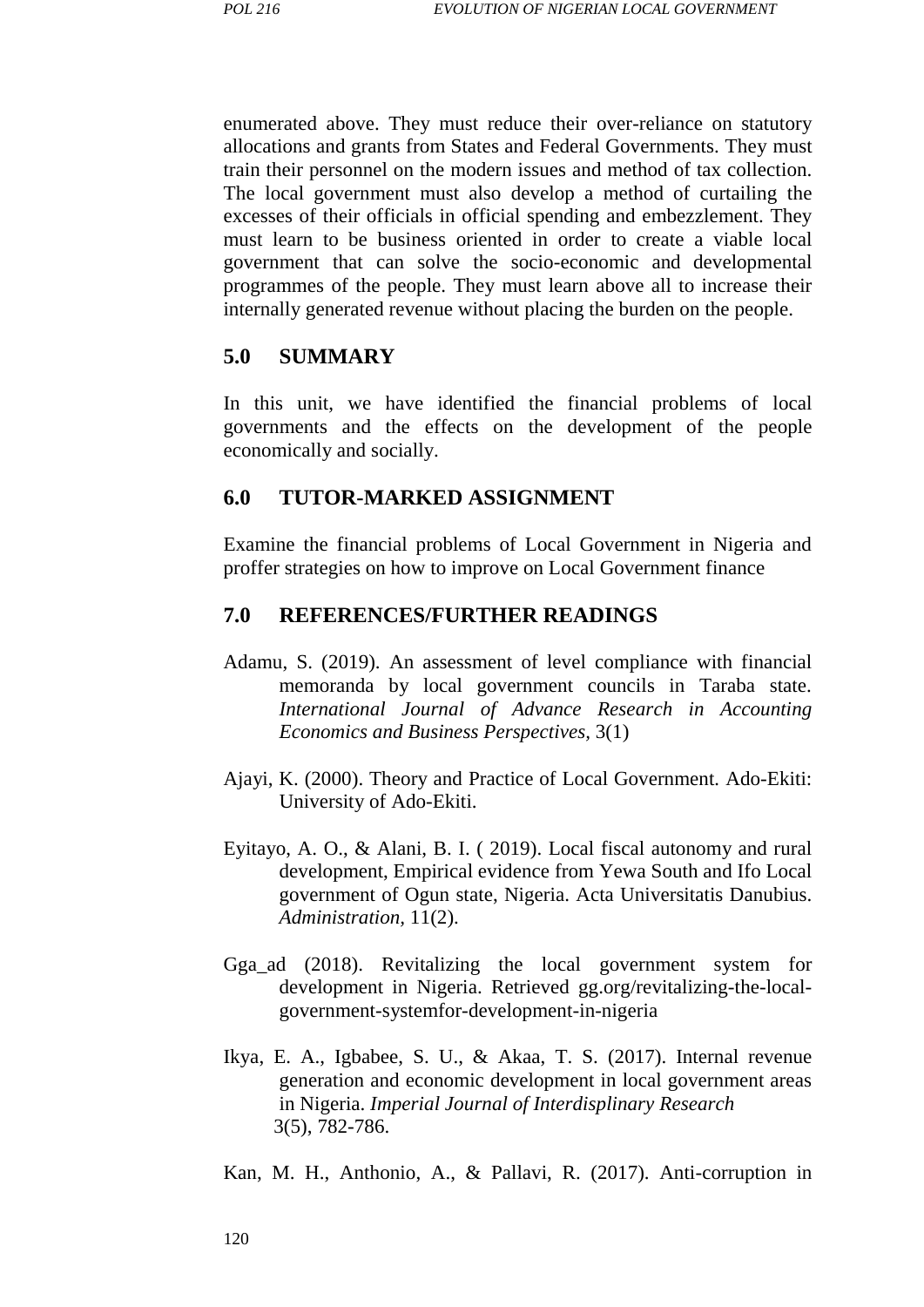adverse context: A strategic approach.

- Okeke, M. I, Ofodu, H. C., & Nduba, J. O. (2020). Revenue outlay and country development in Ezagu Local Government Area, Enugu, Nigeria. *Journal of Research or Innovation in social sciences,* 4(3)
- Omotoso, F. (2001). Contemporary Issues in Public Administration*.* Lagos: *Bolabay Publications.*
- Randall, Megan, Tracy, G., Greene, S., & Erin, H. (2018). "Follow the money: How to track Federal funding to local governments" Washington DC: Urban Institute.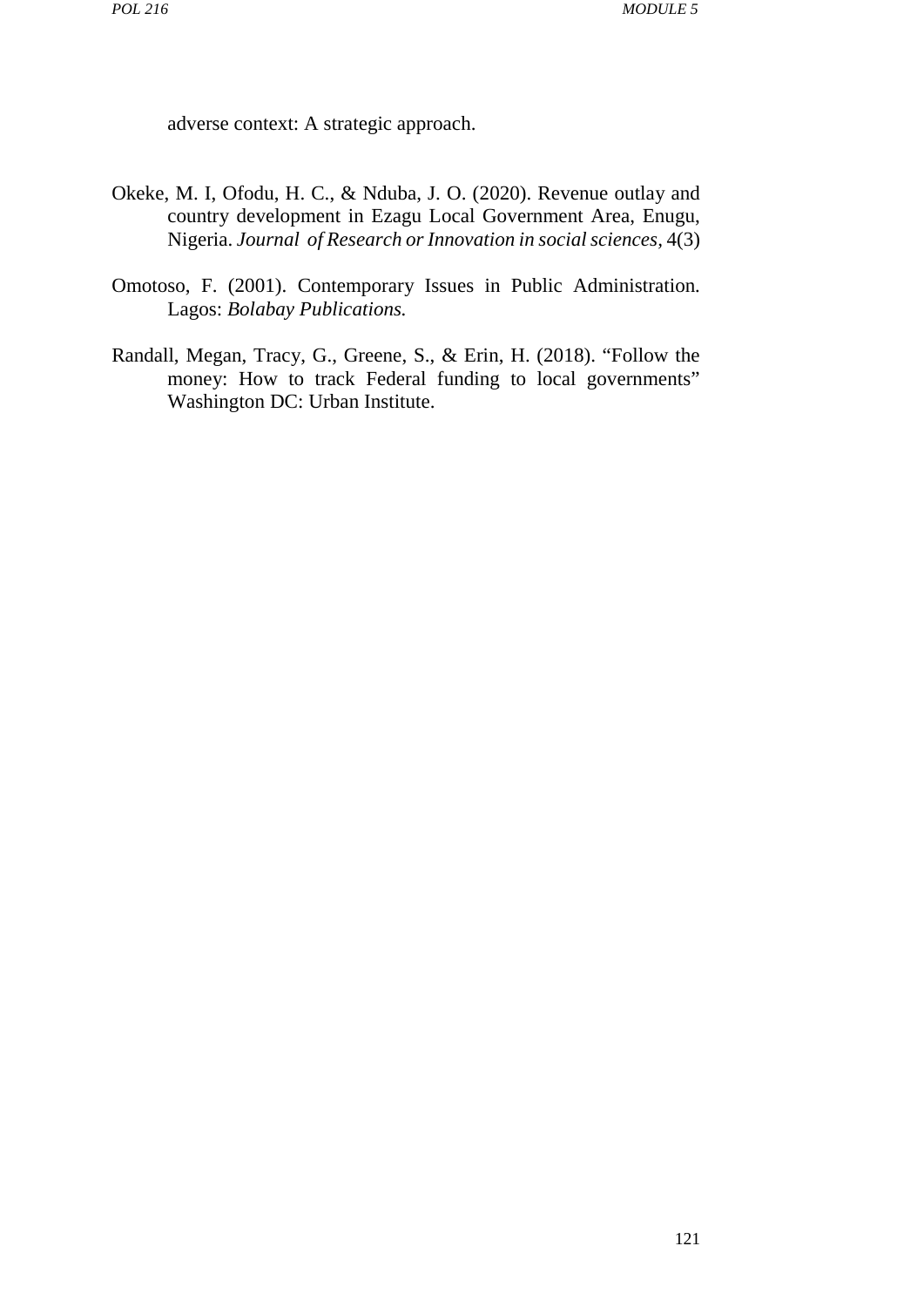## **UNIT 5 MISAPPROPRIATION OF FUND IN LOCAL GOVERNMENT ADMINISTRATION**

#### **CONTENTS**

- 1.0 Introduction
- 2.0 Objectives
- 3.0 Main Content
	- 3.1 The Meaning of Misappropriation of Funds
	- 3.2 Types of Misappropriation of Funds
	- 3.3 The Nexus between Misappropriation of Funds and Underdevelopment in Rural Areas
	- 3.4 Strategies for curbing Misappropriation in Local Government Administration
- 4.0 Conclusion
- 5.0 Summary
- 6.0 Tutor-Marked Assignment
- 7.0 References/Further Readings

# **1.0 INTRODUCTION**

One of the challenges that hampered the performance of the local government administration is diversion of its fund and other vital resources. Monthly allocations from Federation account and internally generated revenue which ought to provide the much needed capital for developmental strives are constantly being siphoned.

## **2.0 OBJECTIVES**

By the end of this unit, you will be able to:

- explain the meaning of Misappropriation of Fund
- discuss the types of Misappropriation of Fund
- discuss the effects of that Misappropriation in administration of local government.
- discuss the strategies for curbing Misappropriation of local government funds.

# **3.0 MAIN CONTENT**

## **3.1 The Meaning of Misappropriation**

It is an act of taking somebody's money or property for yourself especially when they have trusted you to take care of it. Misappropriation of public fund refers to diversion of money meant to solve problems that affect the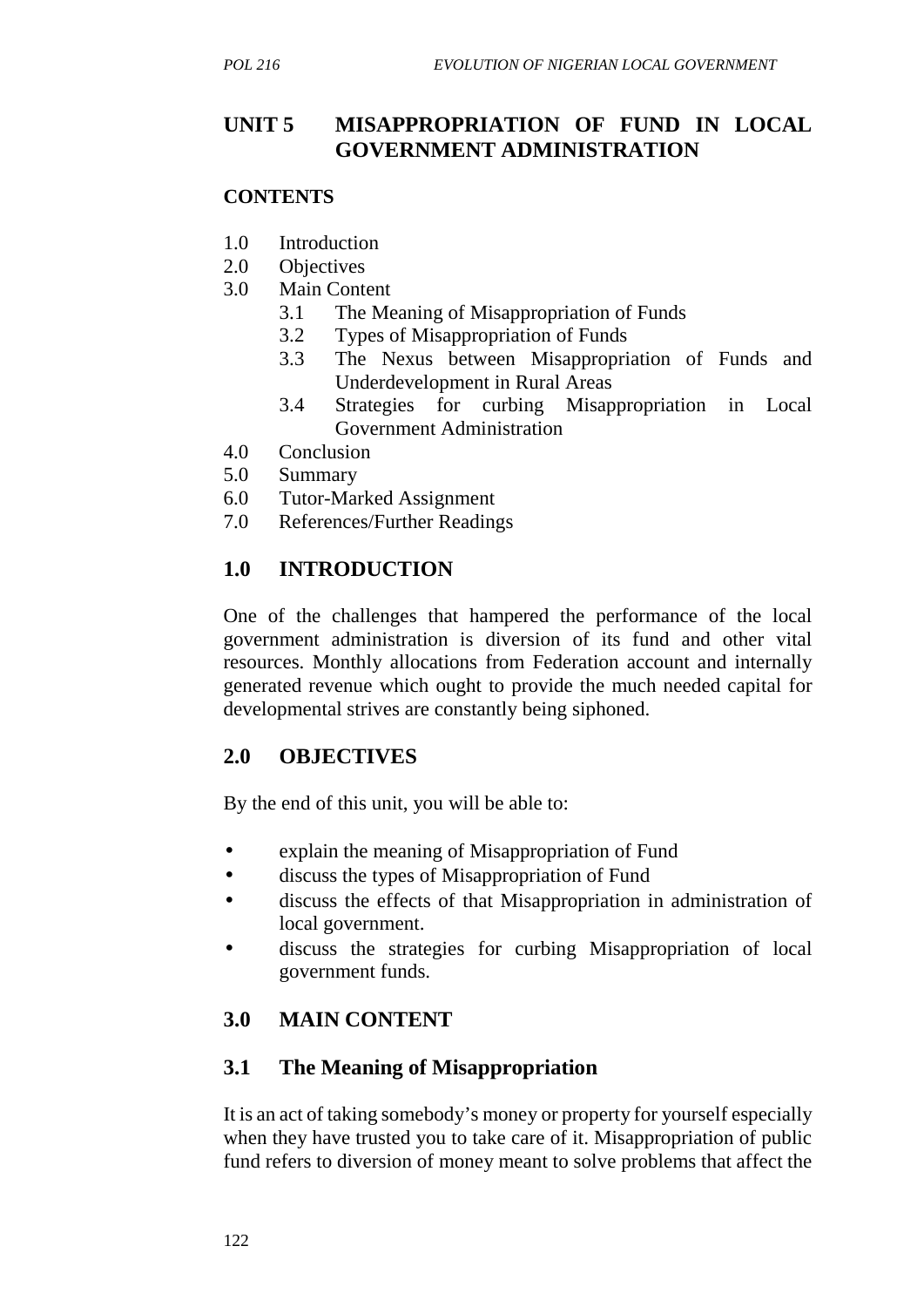people to private use. In respect to local government administration, corruption and diversion of fund are intractable problems that appear to defile any remedy. The above menace has deteriorated to the extent that the only visible obligation of some local government administration is payment of salary of workers. Articulation and execution of capital projects, provision of social amenities, social and welfare schemes for rural dwellers, primary healthcare, etc are either abandoned or not in existent at all.

# **3.2 Types of Misappropriation of fund in the Local Government System**

The above refers to various extra-judicial means adopted and developed by leaders and staff of their local government to defraud huge sums of money from its coffers. These include:

- a. Contract inflation
- b. Fictions contract
- c. Ghost workers
- d. Travel allowance
- e. Privatization of government owned property, etc.

Inflation of the cost of contract is a major avenue through which chairmen and principal officers of local government system stifle the economy of the system. Contracts are also awarded on non-existent projects in the bid to 'retire' the fund of the local government. Fictions names of workers are added to nominal roll with attendant in wage bill. The salaries of these non-existent workers are paid into the accounts of these principal officers. Allowances are drawn from the purse of the local government for trips that most times are spurious. Some property and services rendered by the local government are privatized without the interest of the people but rather to the benefit of leaders of local government and their cronies.

## **3.3 The Effects of Misappropriation of Fund on Administration of Local Government**

Local Government Act of 1976 as amended bequeaths certain statutory roles on local government system which include:

- a. Payment of her staff salary
- b. Construction and maintenance of markets
- c. Collection of rates
- d. Collection of markets and motor parks tolls
- e. Construction and management of motor parks
- f. Construction and maintenance of public conveniences
- g. Construction and maintenance of rural feeder or access roads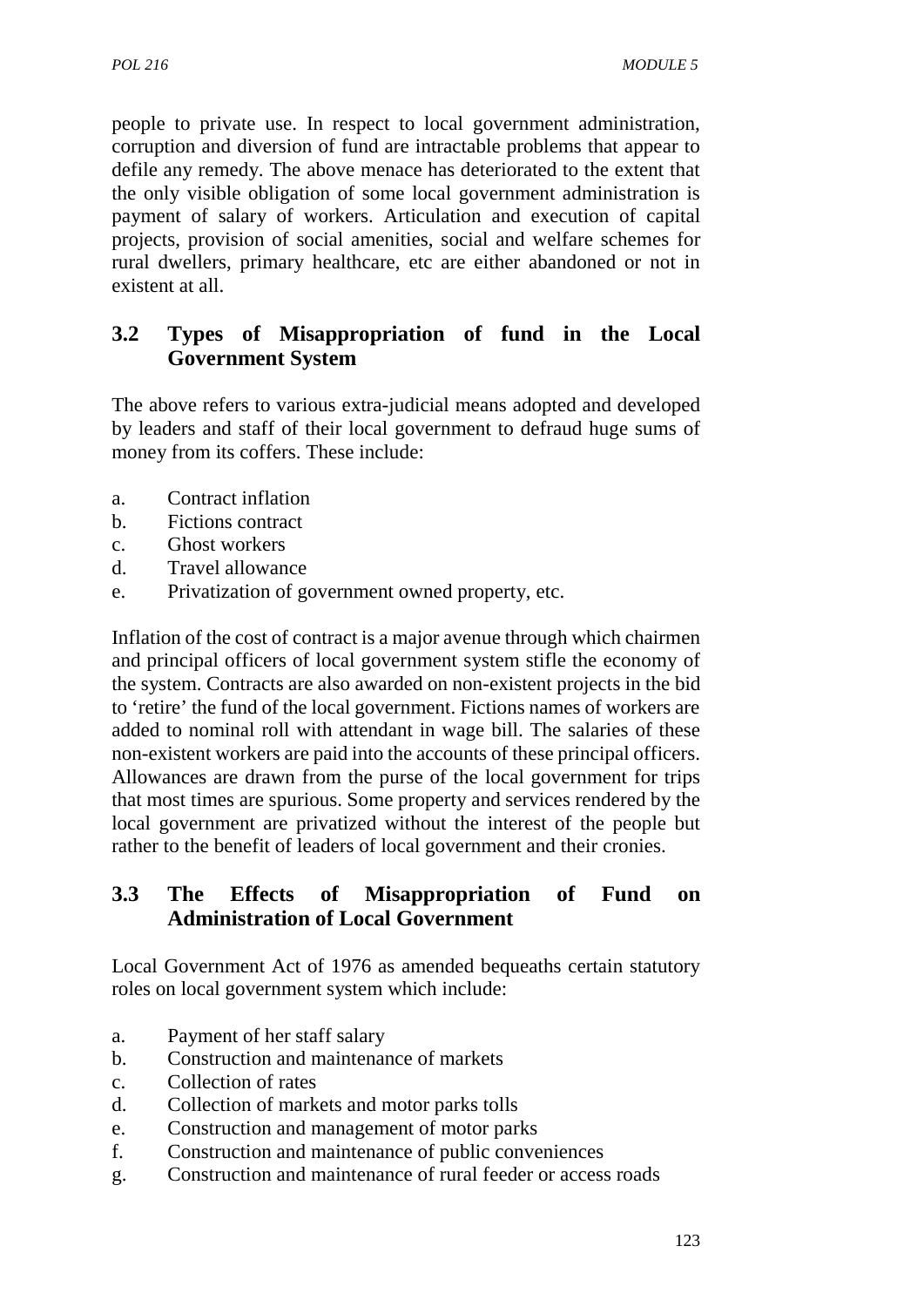- h. Construction, equipping and management of health centres.
- i. Construction and supervision of abattoirs, etc.

The above roles require fund for executions. Misappropriation of fund has incapacitated local government in grappling with the above responsibilities. Hence the call by certain citizens for the scrapping of local government system.

## **3.4 Strategies for Curbing Misappropriation of Fund in the Local Government System**

These include: Budget defense, Project monitoring, E.F.C.C, Public- Private Partnership. Chairmen of local governments are expected every year to present budget estimates for each year to the Legislative arm of the local government for consideration. The Legislature is at liberty to review such budgets. The process of approving and executing the budget is always couched with some irregularities such as budget padding. Projects being implemented by local government system are subjected to various supervisions from supervisory councilors, state and federal relevant agencies. Adoption of Public-Private Partnership has proven potent in checking and pruning down Misappropriation of public fund at local government level. The emergence of Economic and Financial Crimes Commission has provided the much needed platform for prosecution of corrupt officials of government of the local government. Independent Corrupt Practices Commission (ICPC) and other agencies engaged in the fight against corruption should beam their searchlights to the local governments to checkmate the high level of corruption ravaging the system.

### **SELF-ASSESSMENT EXERCISE**

Examine the effects of Misappropriation of fund on Local Government Administration in Nigeria.

# **4.0 CONCLUSION**

Due to the economic quagmire prevalent in the local government system, there is need to articulate viable strategies to control corruption, misappropriation of fund and related cases of abuse of office at the local government level. There is need to revamp the local government administration in Nigeria so as to strengthen the local government to involve the best financial practice in the administration. The Local Government as presently constituted has been a platform for sharing monthly allocation and diversion of internally generated revenue.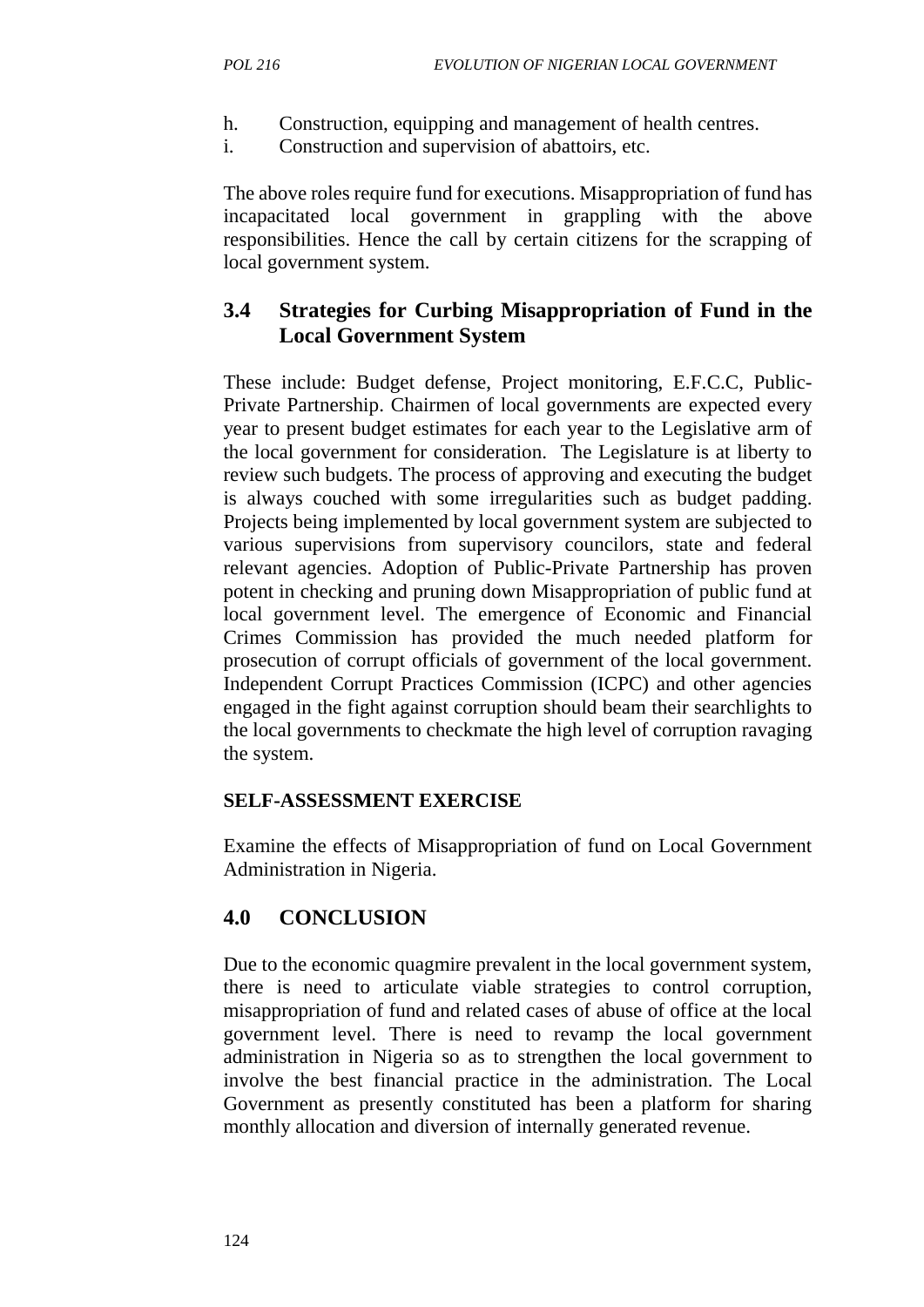## **5.0 SUMMARY**

This unit has examined the effects of Misappropriation of fund of local government in Nigeria. It has highlighted the steps needed to combat this menace and repositioned the local government to fulfill its statutory obligations.

### **6.0 TUTOR-MARKED ASSIGNMENT**

Discuss the strategies that can be used to tackle the menace of Misappropriate of fund in Nigerian Local Government System

### **7.0 REFERENCES/FURTHER READINGS**

- Gga\_ad. (2018). Revitalizing the local government system for development in Nigeria. Retrieved gg.org/revitalizing-the-local government-systemfor-development-in-nigeria
- Hassan, I., & Iwuamadi, K. C. (2018). Decentralisation, Governance, and Corruption at the local level: Evidence from Nigeria.
- Kan, M. H., Anthonio, A., & Pallavi, R. (2017). Anti-corruption in adverse context: A strategic approach.
- Lawal, T., & Oladunjoye, A. (2010). Local Government, Corruption and Democracy in Nigeria. *Journal of Sustainable Development*,  $12(5)$ .
- Oyadonghan, J. K., & Ogoun, S. (2017). Financial misappropriation in the Nigerian public sector: A determination of the role of the Internal Auditor. *International Journal of Innovation and Economics Development,* 3(2), 7-17.
- Pallavi, R. (2017). Anti-Corruption in Nigeria: A Political Settlement Analysis. University of London.
- Abdulrazaq, K. A., Oyedele, S., Ihiyamen, O., & Ishola, A. A. (2017). Local Government Administration and National Development in Nigeria: Challenges and Prospects*. Journal of Human Resource Management*, 1(1).
- Abudullahi, A., & Sanusi, A. (2018). Good Governance and Local Government Administration in Nigeria: An imperative for Sustainable Development. *International Journal for Development and Sustainability*, **7**(4), 1522-1532.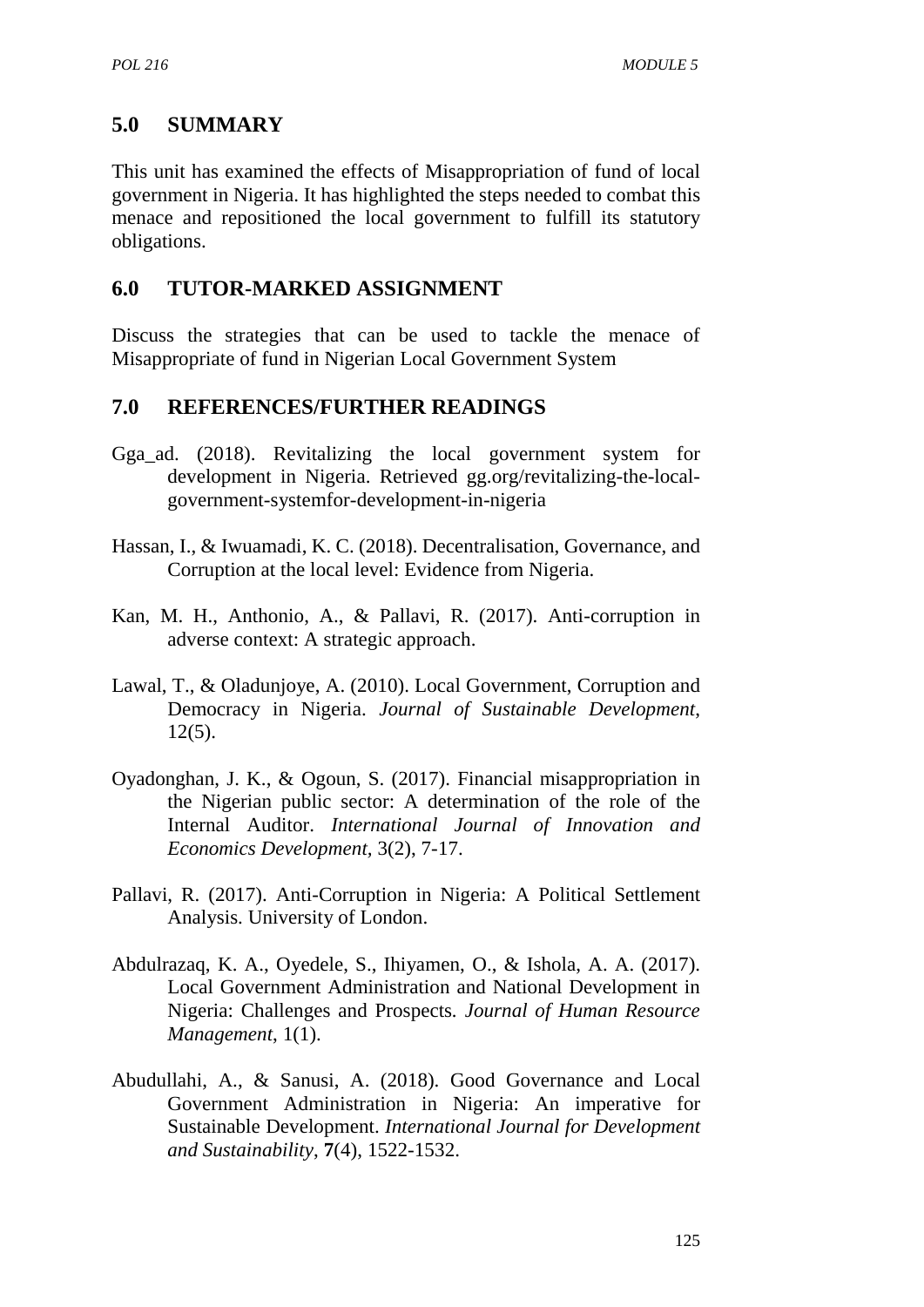- Acheoah, O. A. (2018). Local government: The underutilized governance structure in Nigeria. *Journal of Arts and social sciences,* University of Lagos, Akoka, Nigeria.
- Adamu, S. (2019). An assessment of level of compliance with financial memoranda by Local Government councils in Taraba State. *International Journal of Advanced Research in Accounting Economics and Business Perspectives*, 3(1).
- Adeyemi, O. O. (2019). Local Government Administration in Nigeria: Historical Perspective. *Journal of Public Administration and Government*, 9(2).
- Adoti, O. (2017). Brief History of Local Governments in Nigeria. Retrieved legit.ng/1129779-brief-history-local-government nigeria.htmc
- Ajayi, K. (2000). Theory and Practice of Local Government. Ado-Ekiti: University of Ado-Ekiti.
- Akin, E. C. (2017). Local Government Administration and grassroots development in Nigeria: A Theoretical Appraisal. *Journal of Political Science Leadership Resources.*
- Aliyu, I. (2013). Public- private partnership in Nigeria and improvement in service delivery: An appraisal. *Journal of Humanities and Social Sciences.*
- Anifowose, R., & Enemuo, F. (1999). Elements of Politics, Lagos. *Malthouse Press Ltd*.
- Anyebe, A. A. (2017). Development Administration: A perspective on the challenges in Nigeria. Third Edition, Zaria. *Shereef Salam Press.*
- Arimoro, A. (2019). Corruption and Public Private Partnership in Nigeria: Good Governance and Ethical Considerations. *Black Tower Publishers*, (pp, 131-151).
- Bondarenko, D. M. (2015). The Benin Kingdom ( $13<sup>th</sup> 19<sup>th</sup>$  Centuries) as a Megacommunity. *Social Evolution and History*, 14(2), 46-76.
- Bradbury, R. E. (2017). The Benin Kingdom and the Edo-speaking Peoples of South-western Nigeria. *Routledge*, 54-58
- Danjuma, M. (2017). Local Government Autonomy: Teachers stage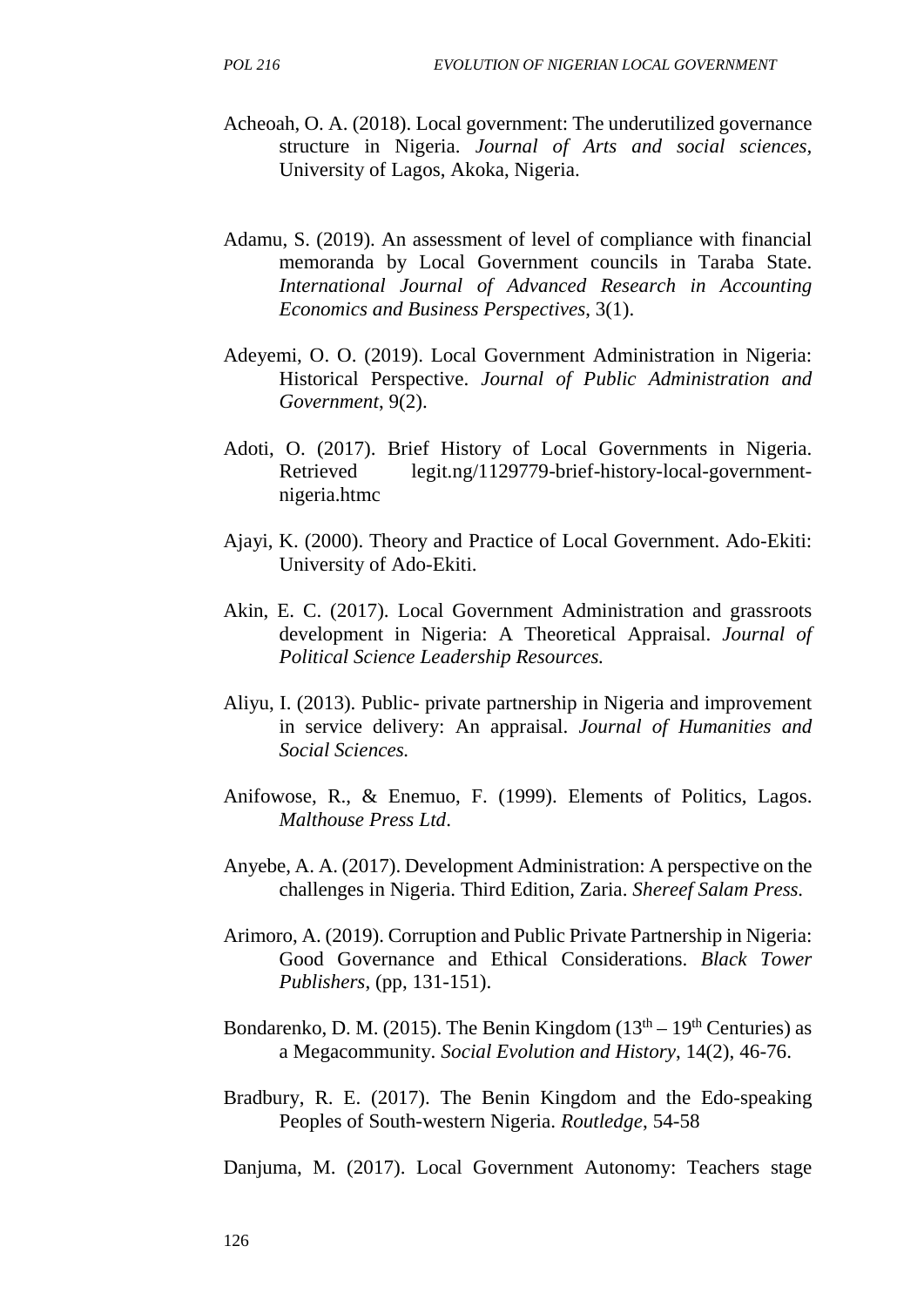protest in Katsina. *The Guardian.* Retrieved from https://guardian.ng/news/lg-autonomy-teachers-stage-protest-in katsina

- Doho, A. W., Ahmed, A., & Umar, A. (2018). Local Government Autonomy in Nigeria: Struggles and challenges. *Advances in Social Sciences Research Journal*, 5(5), 44-51.
- Edogbanya, A., & Sule, J. G. (2013). Revenue generation: Its impact on general developmental effort. *Global Journal of Management and Business Research, Administration and Management,* 13(4)
- Eyitayo, A. O., & Alani, B. I. (2019). Local fiscal autonomy and rural development, Empirical evidence from Yewa South and Ifo Local government of Ogun state, Nigeria. Acta Universitatis Danubius. *Administration,* 11(2).
- Fadipe, D. (1987). "Sources and Strategies for Revenue Generation in Local Government Areas of Ondo State" in Kunle Ajayi (ed) (2000).
- Federal Republic of Nigeria. (1976). Guidelines for Local Government Reforms. Lagos: *Government Printers.*
- Federal Republic of Nigeria. (1999). Constitution*.* Lagos: *Federal Government Press*.
- Gga\_ad. (2018). Revitalizing the local government system for development in Nigeria. Retrieved gg.org/revitalizing-the-local government-systemfor-development-in-nigeria
- Harunna, A., & Mahmood, O. A. (2019). Sources and uses of Local Government funds in Nigeria: Evidence from Lere Local Government Area of Kaduna State. *International Journal of Research and Scientific Innovation*, 6(7), 121-127.
- Hassan, I., & Iwuamadi, K. C. (2018). Decentralisation, Governance, and Corruption at the local level: Evidence from Nigeria.
- Hodge, G. A., & Greve, C. (2016). Public-private partnership: A contemporary Review, public works management policy 124.

Hyuna-Nam, M., & Hooyoung, L. M. X. (2017). Role of local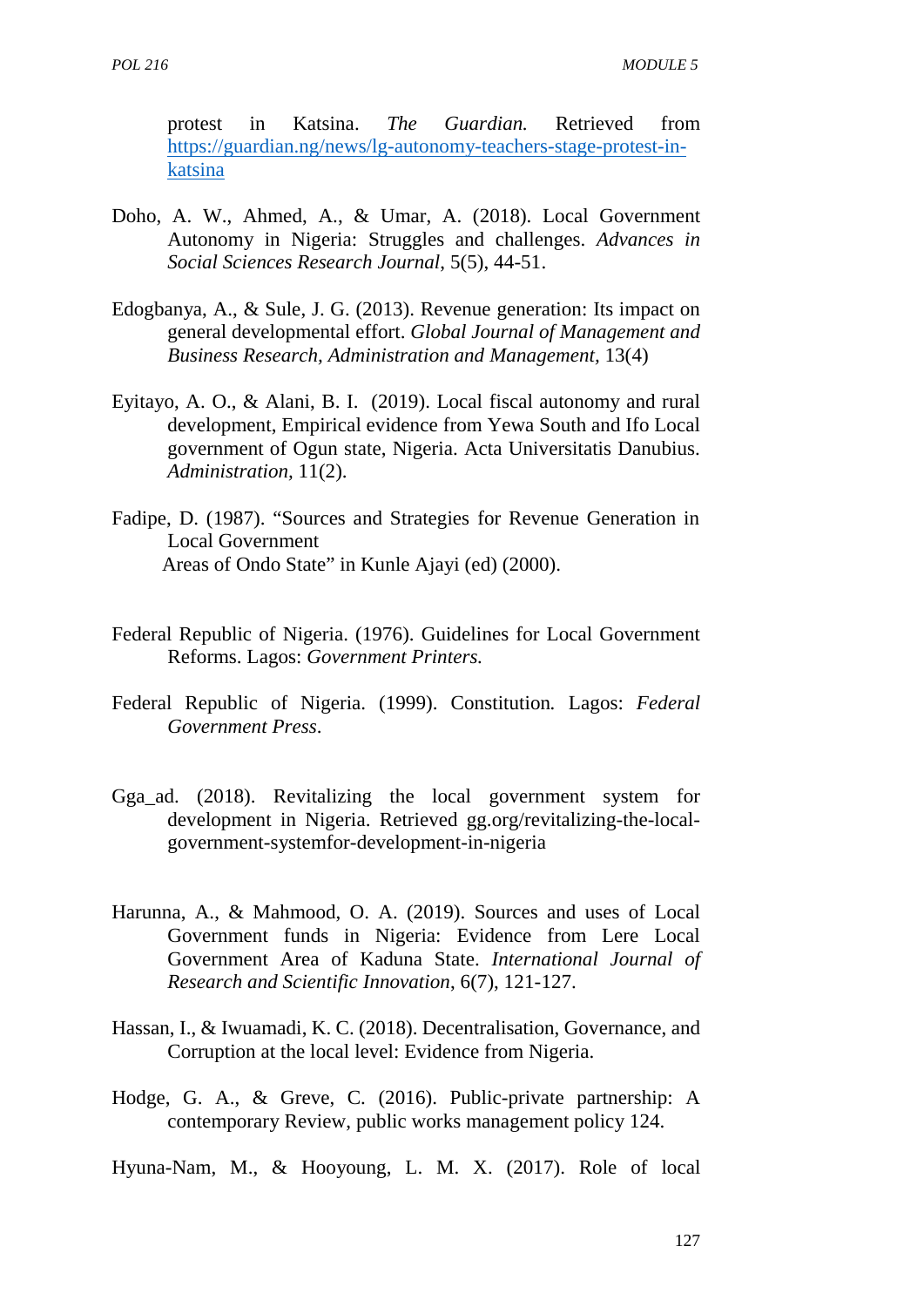governments in responding to environmental health challenges- A case study of Chungnam, *Journal of Environmental Health and Toxicology.*

- Ikeanyibe, O. M., Chukwu, P. C., & Ibitean, J. (2019). Model and Determinants of States/Local Government Relations in Nigeria. University of Nigeria/Department of Public Administration and Local Government, Nsukka, Nigeria. Retrieved http://dx.doi.org./10.1590/0034-761220180068x
- Ikya, E. A., Igbabee, S. U., & Akaa, T. S. (2017). Internal revenue generation and economic development in local government areas in Nigeria. *Imperial Journal of Interdisciplinary Research*, 3(5), 782-786.
- Iyoha, F. E. (1999). Local Government and Rural Development: A Bottom-Up Perspective. Benin City: *Sylva Publishers Limited.*
- Jone, Martinez-Palacios. (2017). Inclusive Local Governance; Normative Proposals and Political Practices. https://do.org/10.1080/03003930.2017.1303485577-597
- Jooji, I. T. (2018). Local Government System in Nigeria and the Quest for Sustainable Development. *International Journal of Strategic Research in Education, Technology and Humanities*, 5(1).
- Kan, M. H., Anthonio, A., & Pallavi, R. (2017). Anti-corruption in adverse context: A strategic approach.
- Lawal, S. (2000). "Local government administration in Nigeria: A Practical approach" in Kunle Ajayi.
- Lawal, T., & Oladunjoye, A. (2010). Local Government, Corruption and Democracy in Nigeria. *Journal of Sustainable Development*, 12(5).
- Local government system in Nigeria. Country profile 2017-2018. Retrieved clgf.org.uk/the fault/assets/file/country.profile/Nigeria.pdf
- Lockard, D. M. (1968). "Local Government" in International Encyclopedia of the Social Sciences. New York. *Voloa Publisher.*
- Majekodunmi, A. (2012). The State of Local Government and Service Delivery in Nigeria: Challenges and Prospects. *Africa's Public Service Delivery and Performance Review*, 1, 84-98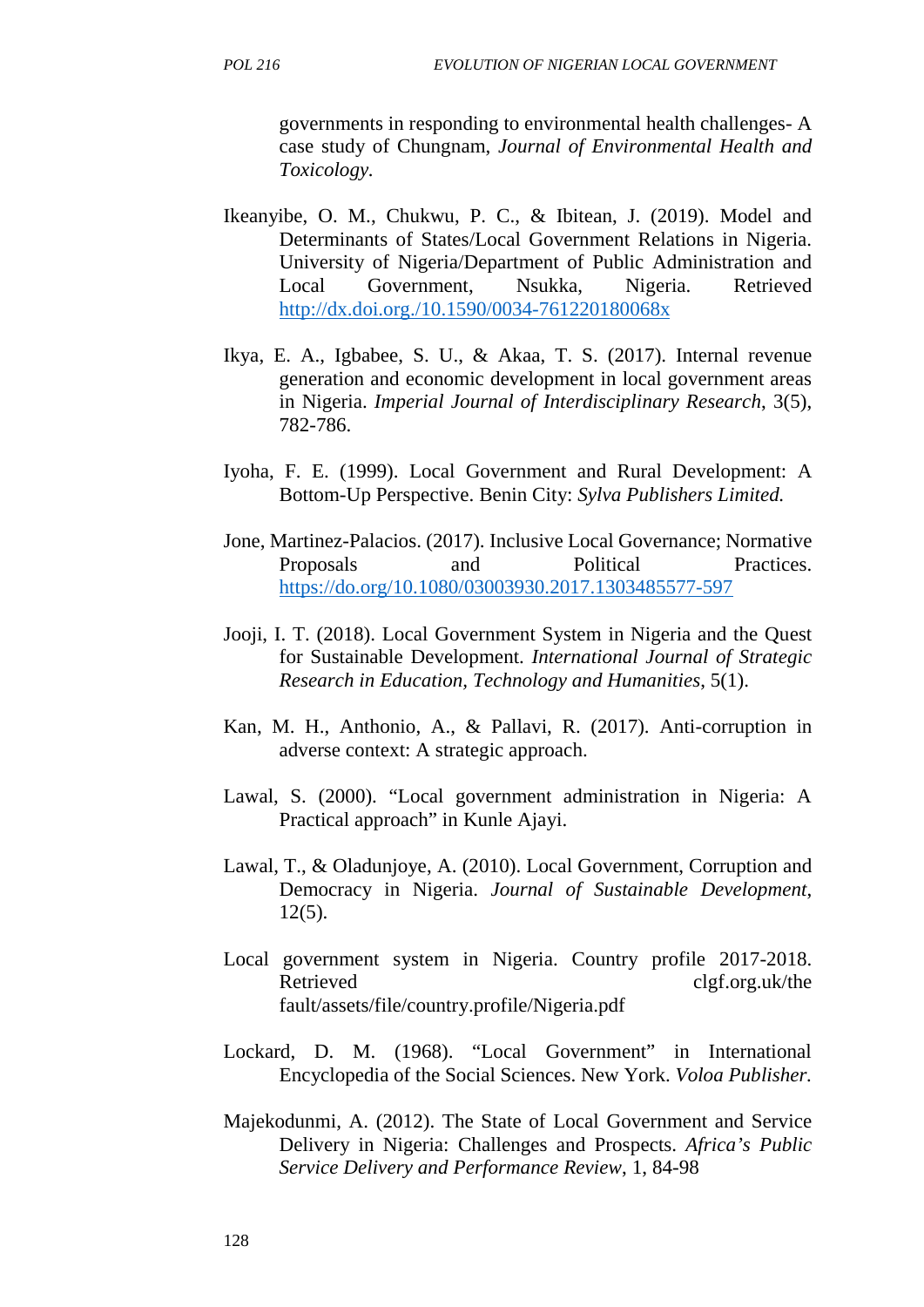- Michels, A., & De Graaf, L. (2017). Examining citizen participation: local participatory policymaking and democracy revisited. *Local Government Studies*, 43, 875-881.
- Mohammad, A., & Chikaji, A. I. (2017). Local Government and Development: Challenges and Way Forward. Maiduguri. *Journal of Arts and Social Sciences*, 4(1).
- Muazu, A. S., Danjuma, I., Haruna, M. H., & Umar, M. K. (2018). The 1999 constitution and the role of local government in Nigeria: Hitches and the way out. *International Journal of Innovative, Legal and Political Studies,* 5(2).
- N. Associates. (2017). Public private partnership; Basic introduction for non-specialists available available at https://assets.publishing.service.government.uk/median/5977576e e 5274
- Nwankpa, N. N. (2017). Sustainable development sustainable agricultural development in Nigeria: A way out of hunger and poverty, *European Journal of Sustainable Development,* 6(4), 175 –184.
- Obasi, C. O., & Nnamani, R. G. (2015). The Role of Umuada Igbo in conflict management and development in Nigeria. *Open Journal of Political Science*, 5.
- Ogbete, A. S., Idm, Otu, M., Olumide, A., & Kareem. (2018). Local Government Administration and Rural Development in Enugu State, Nigeria (2007-2015). *Journal of Public Administration and Governance*, 8(3).
- Oke, J. (2017). NLC, NUT protest against Local Government autonomy in Ibadan. *Daily Trust.* Retrieved from https://www.dailytrust.caring/news/general/nlc-nut-protest againstlg-autonomy-Ibadan/203596.html
- Oke, L. (2001). "Local government system in Nigeria" in Femi Omotoso (ed.) (2001).
- Okechukwu, M. I., Patrick, C. C., & Jide, I. (2020). Model and Determinants of State-Local Government relations in Nigeria. *Revista de Administracao Publica*, ISSN 0034-7612. Online Version: 1982-3134, 53(6).
- Okeke, M. I, Ofodu, H. C., & Nduba, J. O. (2020). Revenue outlay and country development in Ezagu Local Government Area, Enugu, Nigeria. *Journal of Research or Innovation in social sciences,*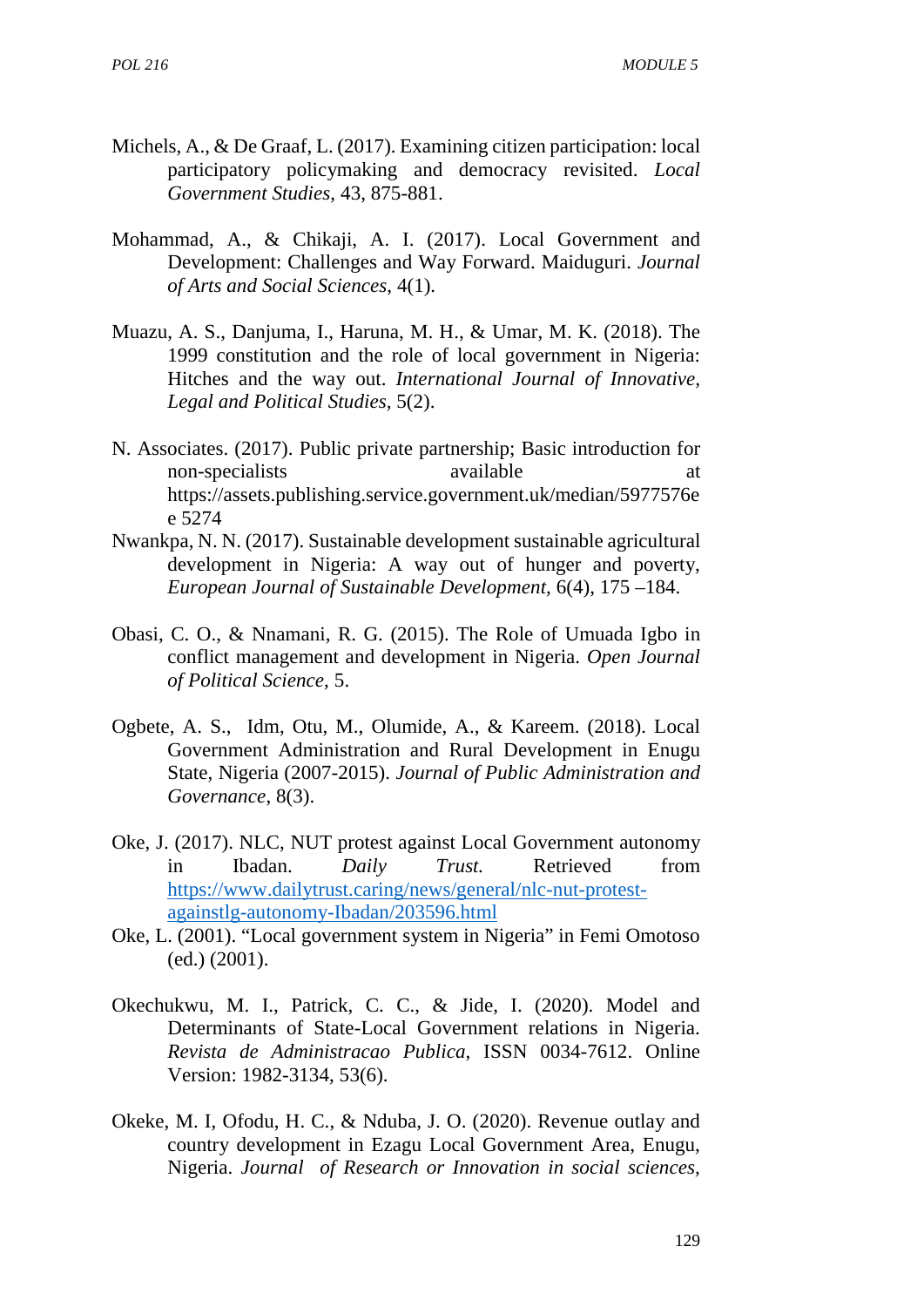4(3).

- Okolo, P. O., & Osimerah, C. (2017). Polities of local government creation: Implications for National Development in Nigeria. *South East Journal of Political Science* 3(1).
- Olagunju, O. O. (2019). The Impact of Administrative Structure on the functions of Local Governments in Nigeria. *Journal of Social Sciences*, 15, 69-75.
- Oluwatobi, O. A. (2019). Local Government Administration in Nigeria: Historical Perspective. *Journal of Public Administration and Government*, 9(2).
- Omodero, C. O., Ekwe, M., & Ihendinihu, J. (2018). The Impact of internally generated revenue on economic development in Nigeria. *Accounting and Finance Research*, 7(2): 166
- Omotoso, F. (2001). Contemporary Issues in Public Administration. Lagos: *Bolabay Publications*.
- Onyeozili, E. C., & Ebbe, O. N. I. (2012). Social control in Pre-colonial Igbo land of Nigeria. *African Journal of Criminology and Justice Studies*, 6, 29-43.
- Oyadonghan, J. K., & Ogoun, S. (2017). Financial misappropriation in the Nigerian public sector: A determination of the role of the Internal Auditor. *International Journal of Innovation and Economics Development,* 3(2), 7-17.
- Oyediran, O. (1988). Essays on Local Government and Administration in Nigeria. Lagos: *Project Publications Limited.*
- Pallavi, R. (2017). Anti-Corruption in Nigeria: A Political Settlement Analysis. University of London.
- Philips, O. O., & Charles, O. (2017). Politics of Local Government Creation: Implications for National Development in Nigeria. *South East Journal of Political Science*, 3(1).
- Pugalis, L., & Tan, S. F. (2017). The role of Local Governments in Local and regional economic development. University of Technology, Sydney. ISBN 978-0-646-97763-8.